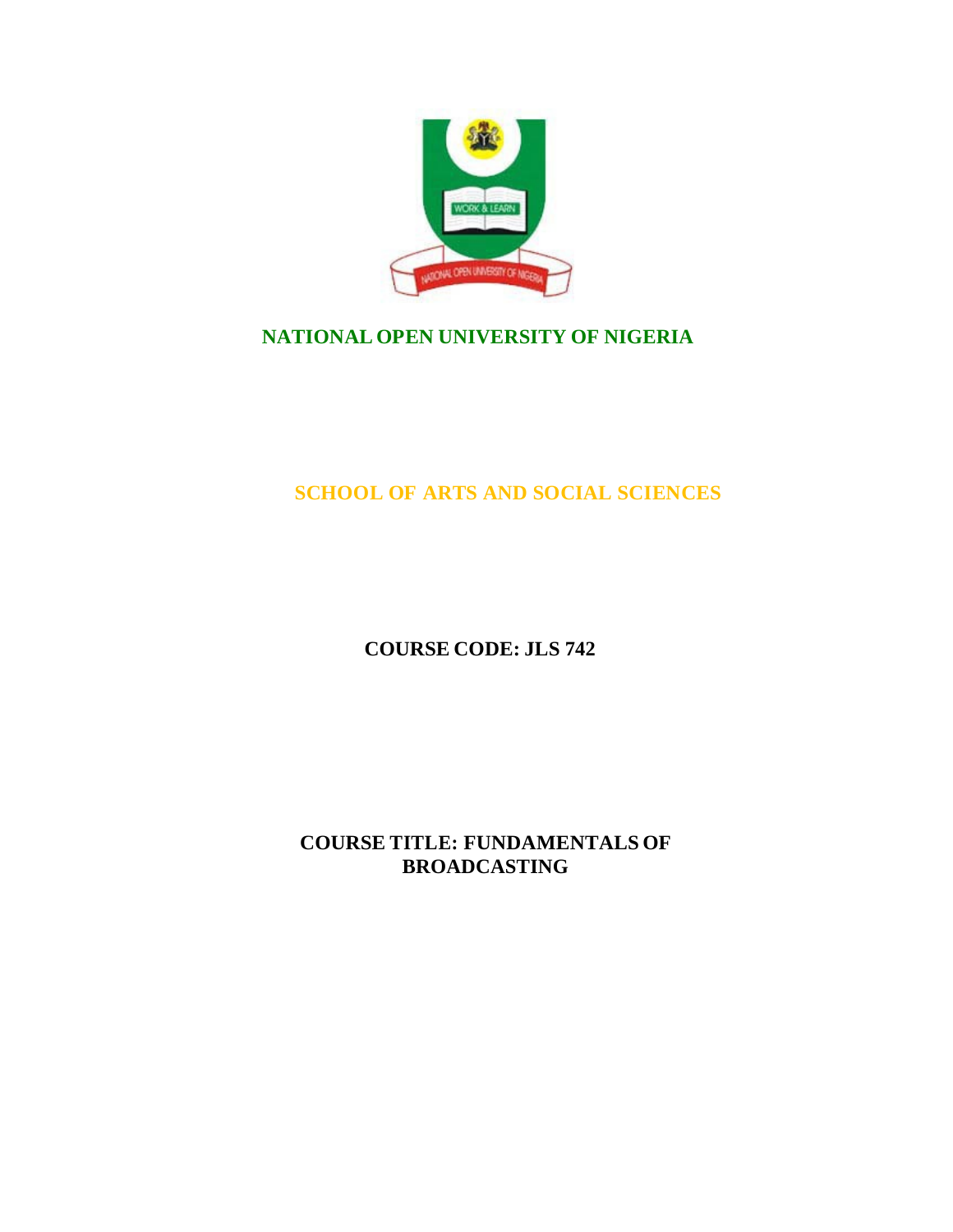

# **JLS 742 FUNDAMENTALS OF BROADCASTING**

| Foundations of Broadcasting                                                                                       |
|-------------------------------------------------------------------------------------------------------------------|
| Dr Femi Onabajo<br>Department of Mass Communication<br><b>Faculty of Social Sciences</b><br>University of Lagos.  |
| Prof. Ritchard M'Bayo<br><b>Bowie State University</b><br>United States of America.                               |
| Chidinma H. Onwubere,<br>National Open University of Nigeria<br>14/16 Ahmadu Bello Way<br>Victoria Island, Lagos. |
|                                                                                                                   |



# **NATIONAL OPEN UNIVERSITY OF NIGERIA**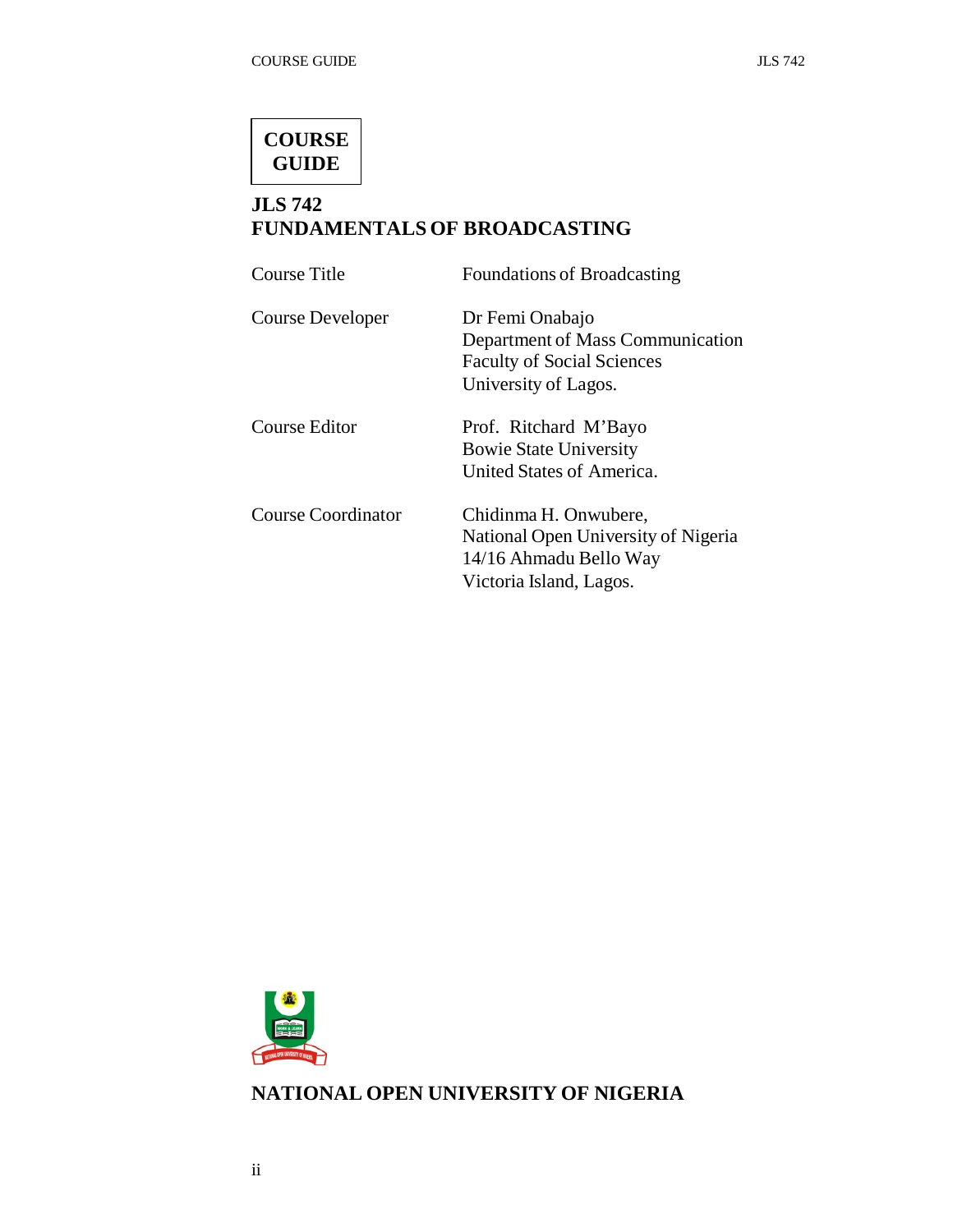National Open University of Nigeria **Headquarters** 14/16 Ahmadu Bello Way Victoria Island Lagos

Abuja Annex 245 Samuel Adesujo Ademulegun Street Central Business District Opposite Arewa Suites Abuja

e-mail: centralinfo@nou.edu.ng URL: www.nou.edu.ng

National Open University of Nigeria 2006

First Printed 2006

ISBN: 978-058-555-9

All Rights Reserved

Printed by …………….. For National Open University of Nigeria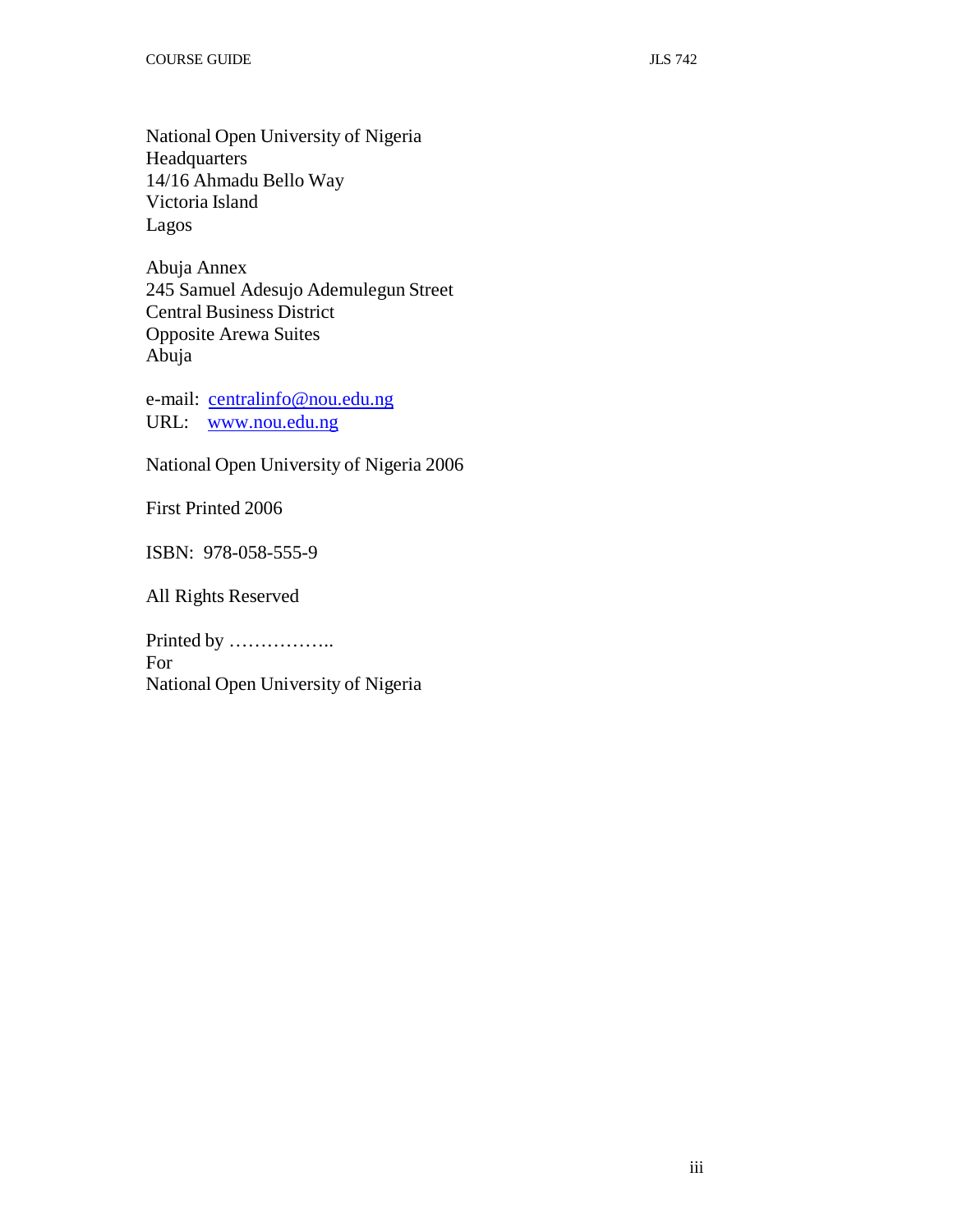# **TABLE OF CONTENTS PAGE**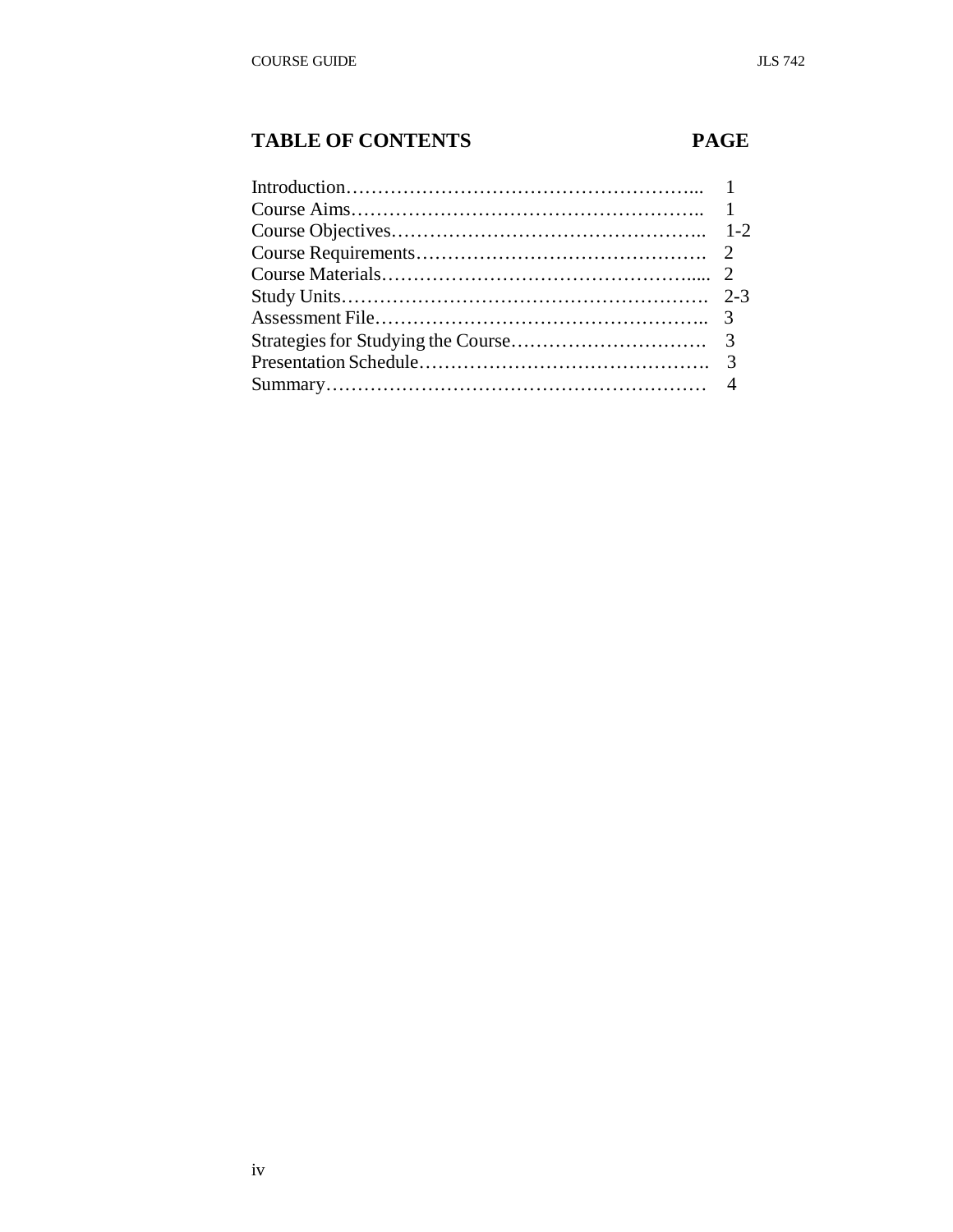# **Introduction**

I wish to welcome you to JLS 742, Foundations of Broadcasting 3 unit course for postgraduate students in Journalism. The materials for this course have been developed in line with what obtains in Nigeria. This guide provides an overview of the course requirements and organization.

# **Course Aim**

For a thorough understanding of what broadcasting entails, it is necessary to know how programmes in form of signals are generated and transmitted from broadcasting studios to receiving radio and television sets wherever they are located. The broad aims of this course will be achieved through the following:

Introducing you to the concept of broadcasting and the agencies concerned with the broadcast media.

Taking you into the world of electromagnetic spectrum.

Acquainting you with the nature of radio and television, the broadcast equipment and personnel that make broadcast transmissions achievable.

# **Course Objectives**

In order to achieve the aims set out, JLS 742 has overall objectives. Each unit also has objectives. The unit objectives are stated at the beginning of each unit. Please ensure that you read them before venturing into any unit. You may want to refer to them during your study of each unit to check if you are making progress.

Here are the wider objectives from the course as a whole. By meeting the objectives you will also have met the aims of the course. On successful completion of the course, you should be able to:

- 1. Define broadcasting
- 2. Understand the nature of radio and television.
- 3. Understand the internet and its social implications.
- 4. Trace the emergence of the Nigerian broadcast media.
- 5. Identify the roles played by the media concerned with broadcasting.
- 6. Define radio waves.
- 7. Explain the concept of modulation
- 8. Discuss the multistage nature of broadcast signals
- 9. Understand the functions of a transmitter.
- 10. Explain what goes on in radio and television studios and control rooms.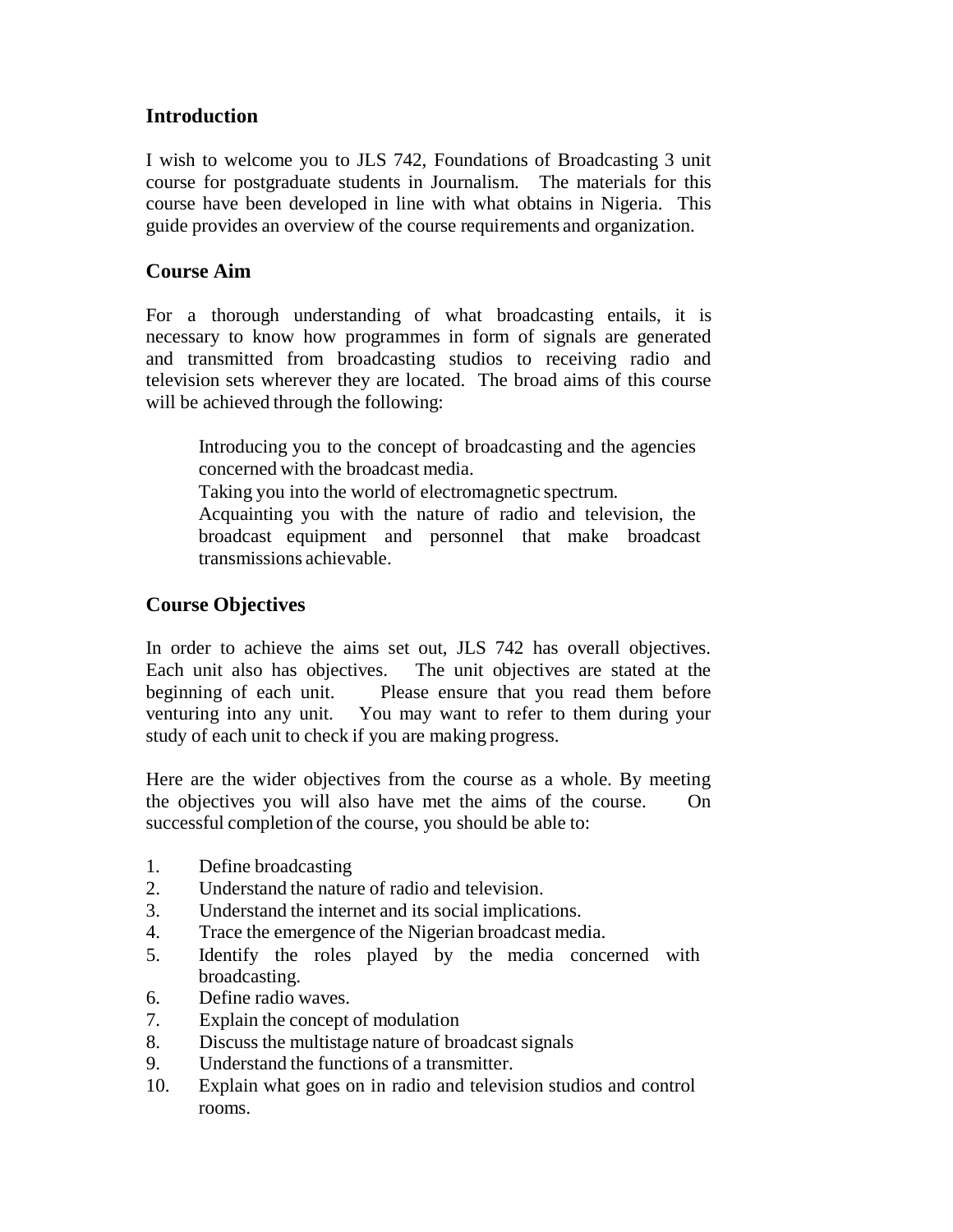- 11. Understand the operational characteristics of the microphone and camera.
- 12. Explain the production process
- 13. Identify the functions of key production personnel.

### **Course Requirements**

To complete the course you are required to read the study units and other related materials. You will also need to undertake practical exercises through visiting radio and television studios. The exercises are to aid you in understanding the concepts being presented. At the end of each unit, you will be required to submit written assignments for assessment purposes. At the end of the course, you will write a final examination.

### **Course Materials**

- i. Course guide
- ii. Study units broken down into 25 units
- iii. Assignments file
- iv. Relevant textbooks including the ones listed under each units
- v. Cultivate friendship with broadcast personnel so as to have easy access to broadcast studios.

#### **Study Units**

There are 25 units incorporated into 5 modules in this course. The modules are listed below.

#### **Module 1 The Concept of Broadcasting**

- Unit 1 What is Broadcasting?
- Unit 2 The Nature of Radio
- Unit 3 The Nature of Television
- Unit 4 The Interactive Media
- Unit 5 Emergence of the Nigerian Broadcast Media.

#### **Module 2 Agencies Concerned with the Broadcast Media**

- Unit 1 Federal Ministry of Communication Unit
- 2 Federal Communications Commission.
- Unit 3 Nigerian Communications Commission.
- Unit 4 National Communications commission.
- Unit 5 Nigerian Telecommunications Limited.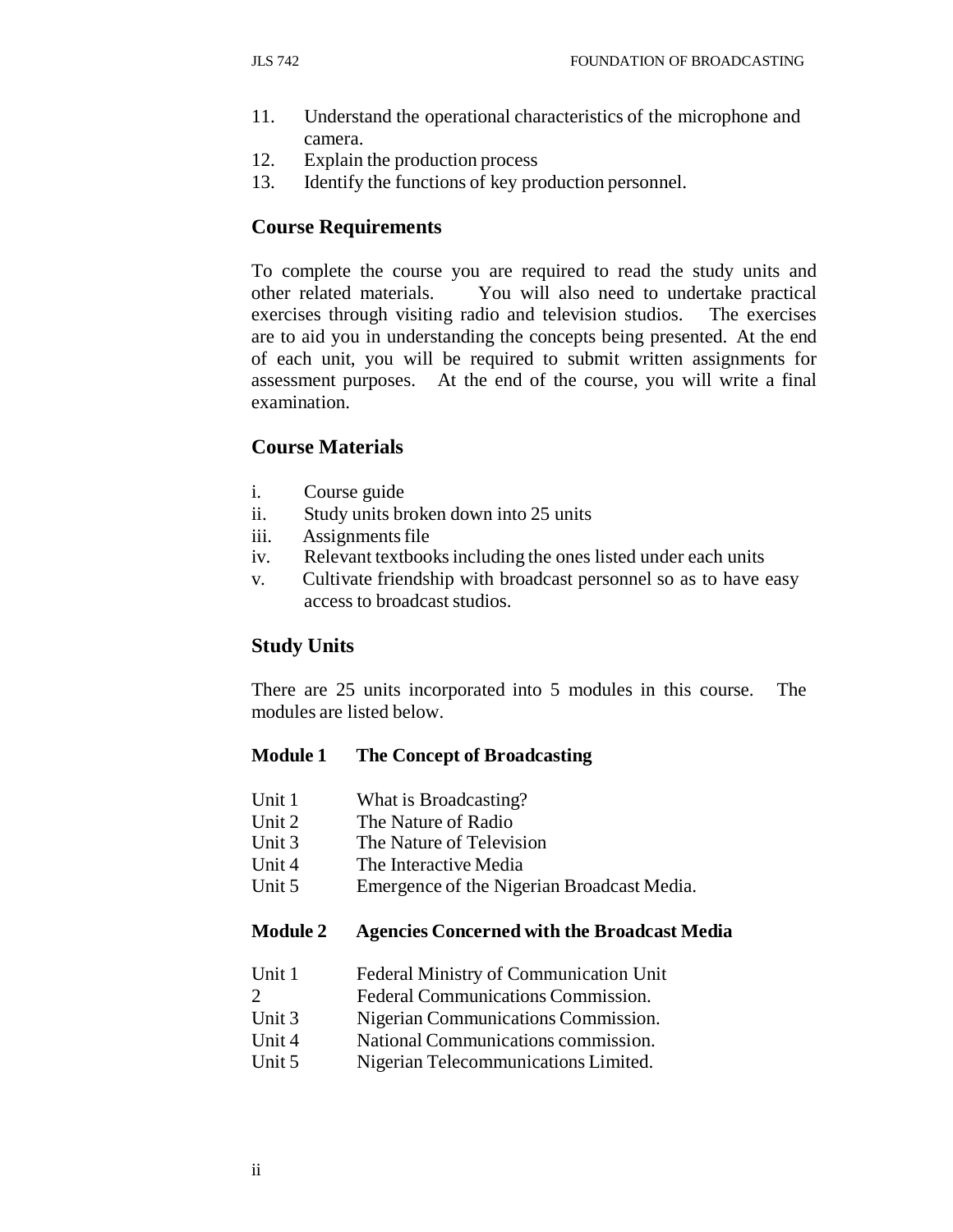## **Module 3 The Electromagnetic Spectrum.**

| Unit 1 | What are Radio Waves?                          |
|--------|------------------------------------------------|
| Unit 2 | Modulation                                     |
| Unit 3 | The multistage nature of Broadcast Signals.    |
| Unit 4 | The Transmitter.                               |
| Unit 5 | Transmission of Signals through a Transmitter. |
|        |                                                |

## **Module 4 The Broadcast Studio and Control Room.**

| Unit 1        | The Radio Studio Unit         |
|---------------|-------------------------------|
| $\mathcal{D}$ | Radio Control Room            |
| Unit 3        | The Television Studio         |
| Unit $4$      | The Television Control Room   |
| Unit 5        | Master Control in Television. |

## **Module 5 The Production Process in Broadcasting.**

| Unit 1 | Preproduction Planning        |
|--------|-------------------------------|
| Unit 2 | The Production Process        |
| Unit 3 | Microphones and how they work |
| Unit 4 | The Television Camera         |
| Unit 5 | Studio Personnel              |

## **Assessment File**

An assessment file will be made available to you. In this file, you will find details of the work you must submit to your tutor for marking, and the marks you obtain will be part of your final marks. A marking scheme has been provided.

## **Strategies for Studying the Course**

You will be required to study the units on your own. However, arrangements have been made for you to meet with your tutor for tutorials on a regular basis in the study center. Also you can organize interactive sessions with your course mates.

## **Presentation Schedule**

The dates for submission of all assignments will be communicated to you. You will also be told the date of completing the study units and dates for examinations.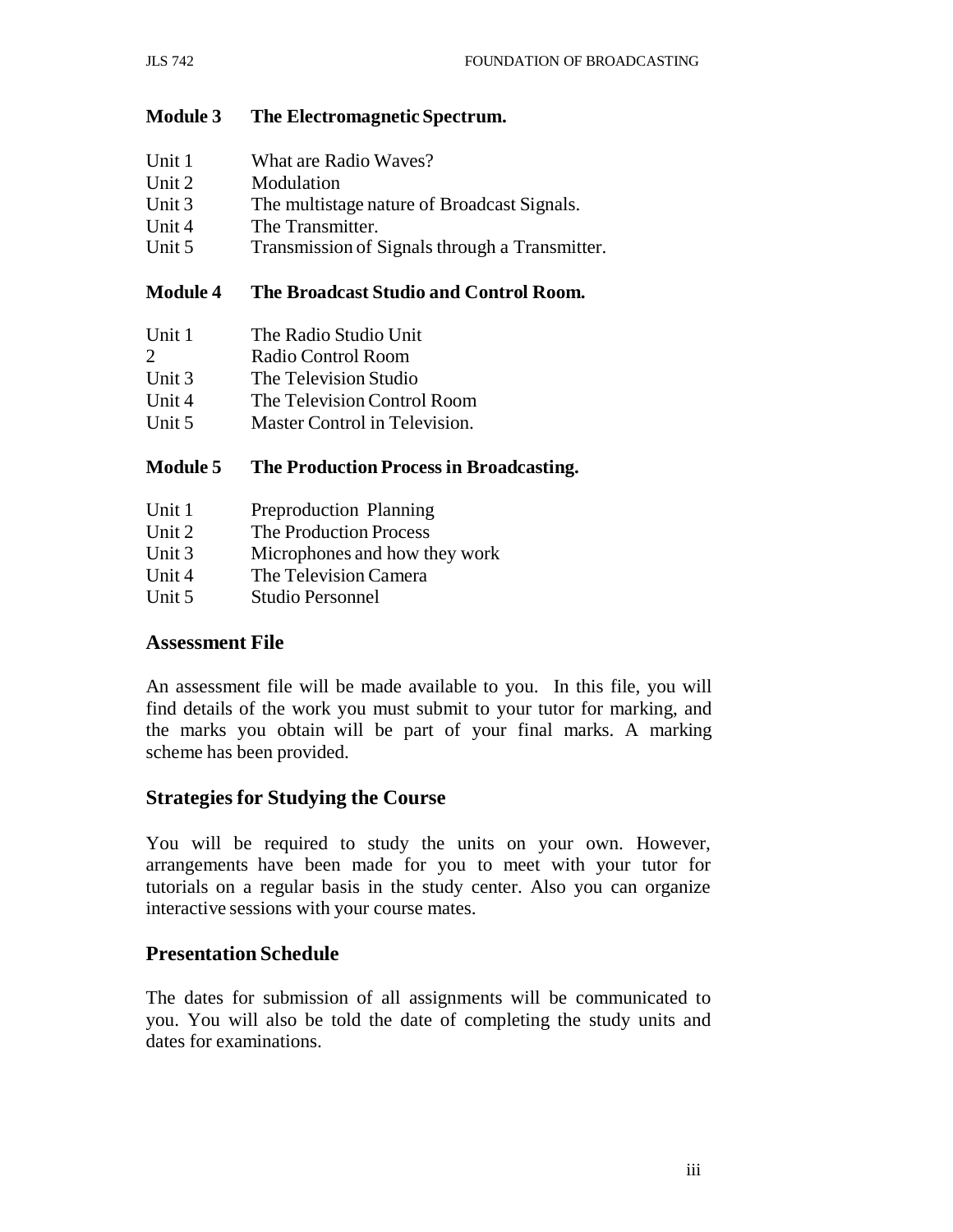# **Summary**

This course guide gives you an overview of what to expect in JLS 742: Foundations of Broadcasting. I wish you success as you go through the course.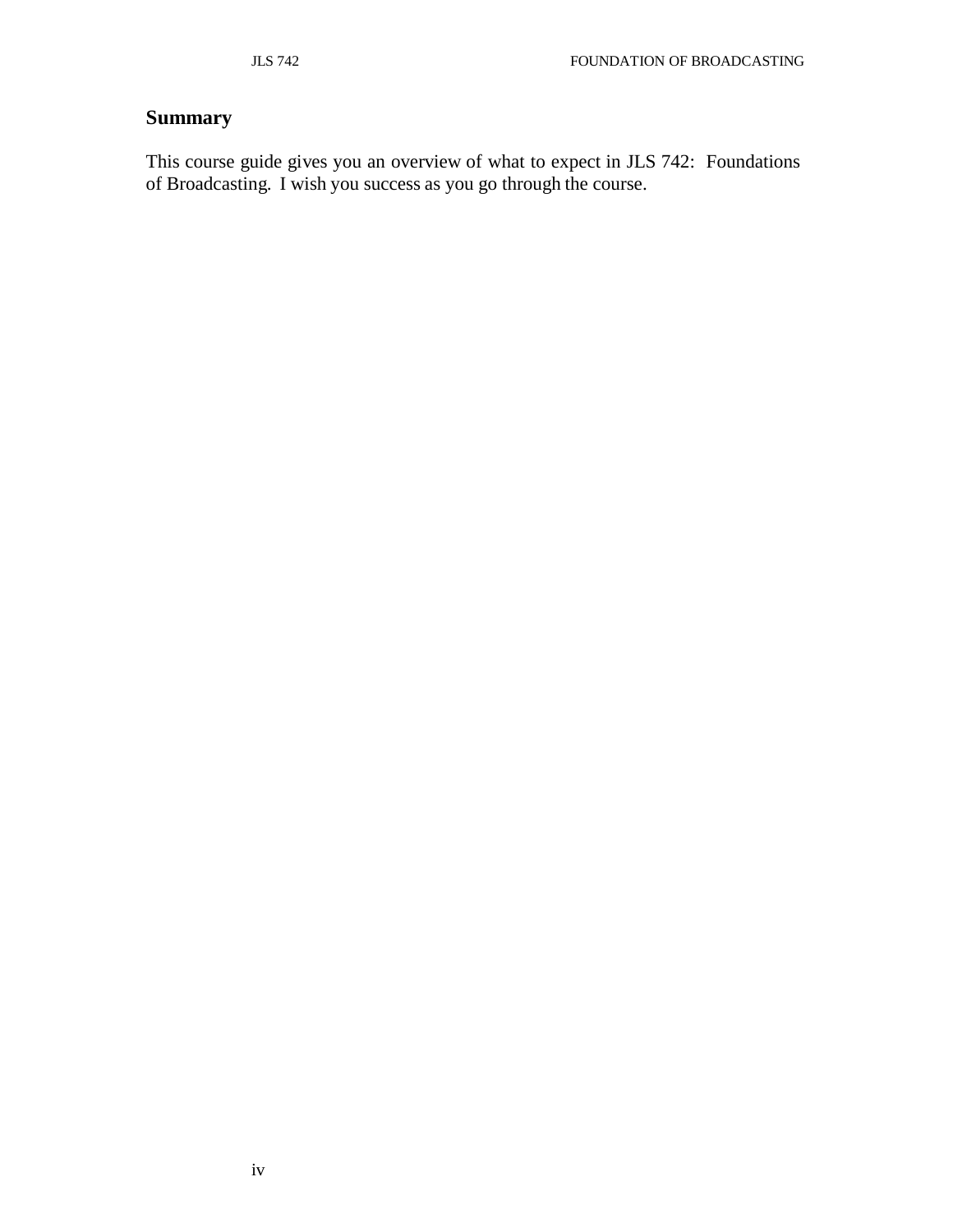v

 $\overline{\phantom{0}}$ 

| <b>MAIN</b><br><b>COURSE</b> |                                                                                                                  |
|------------------------------|------------------------------------------------------------------------------------------------------------------|
| <b>Course Code</b>           | <b>JLS</b> 742                                                                                                   |
| Course Title                 | <b>Foundations of Broadcasting</b>                                                                               |
| Course Developer             | Dr Femi Onabajo<br>Department of Mass Communication<br><b>Faculty of Social Sciences</b><br>University of Lagos. |
| <b>Course Editor</b>         | Prof. Ritchard M'Bayo<br><b>Bowie State University</b><br>USA.                                                   |
| <b>Course Coordinator</b>    | Chidinma H. Onwubere<br>National Open University of Nigeria<br>14/16 Ahmadu Bello Way<br>Victoria Island, Lagos. |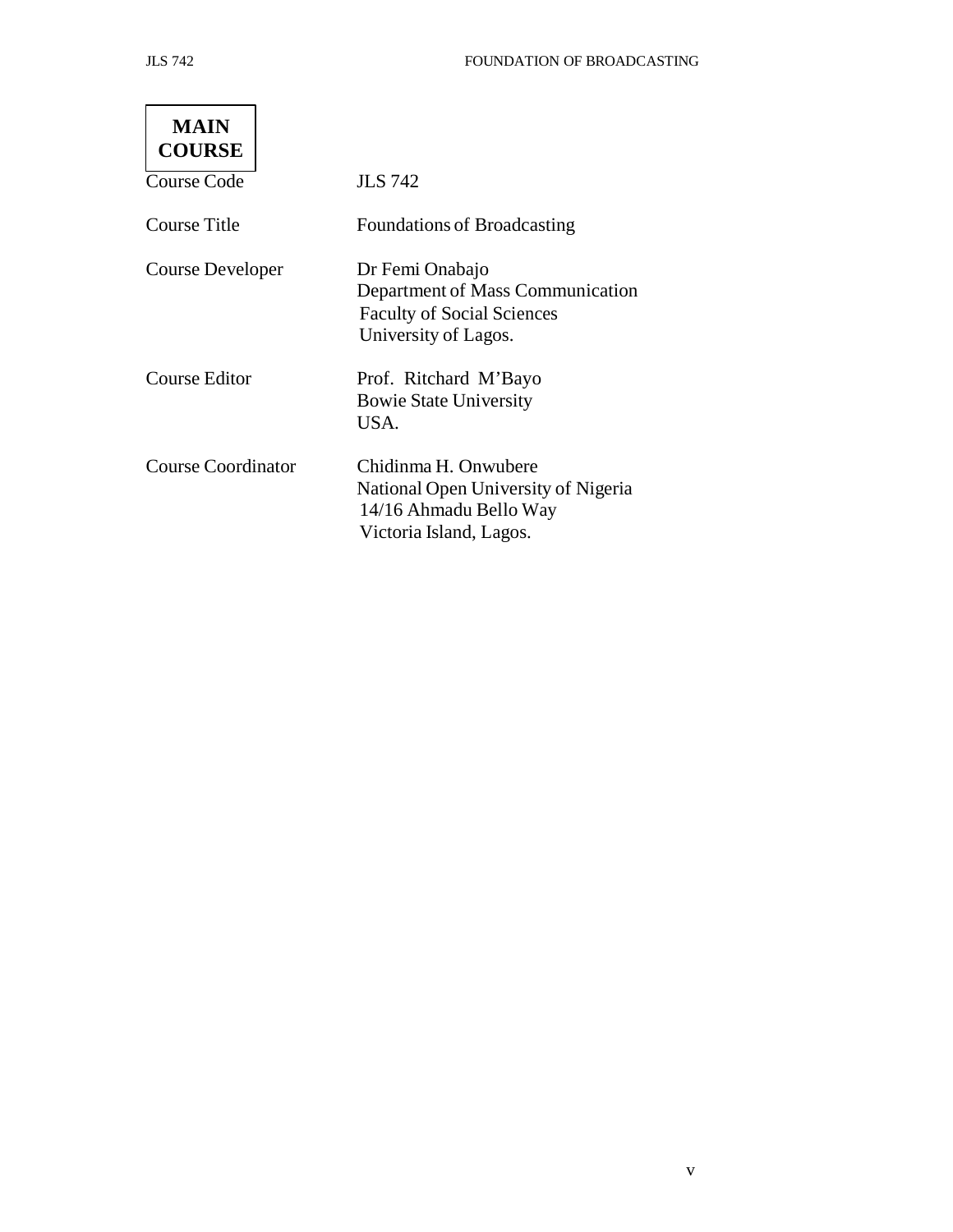

# **NATIONAL OPEN UNIVERSITY OF NIGERIA**

National Open University of Nigeria Headquarters 14/16 Ahmadu Bello Way Victoria Island Lagos

Abuja Annex 245 Samuel Adesujo Ademulegun Street Central Business District Opposite Arewa Suites Abuja

e-mail: centralinfo@nou.edu.ng URL: www.nou.edu.ng

National Open University of Nigeria 2006

First Printed 2006

ISBN: 978-058-555-9

All Rights Reserved

Printed by …………….. For National Open University of Nigeria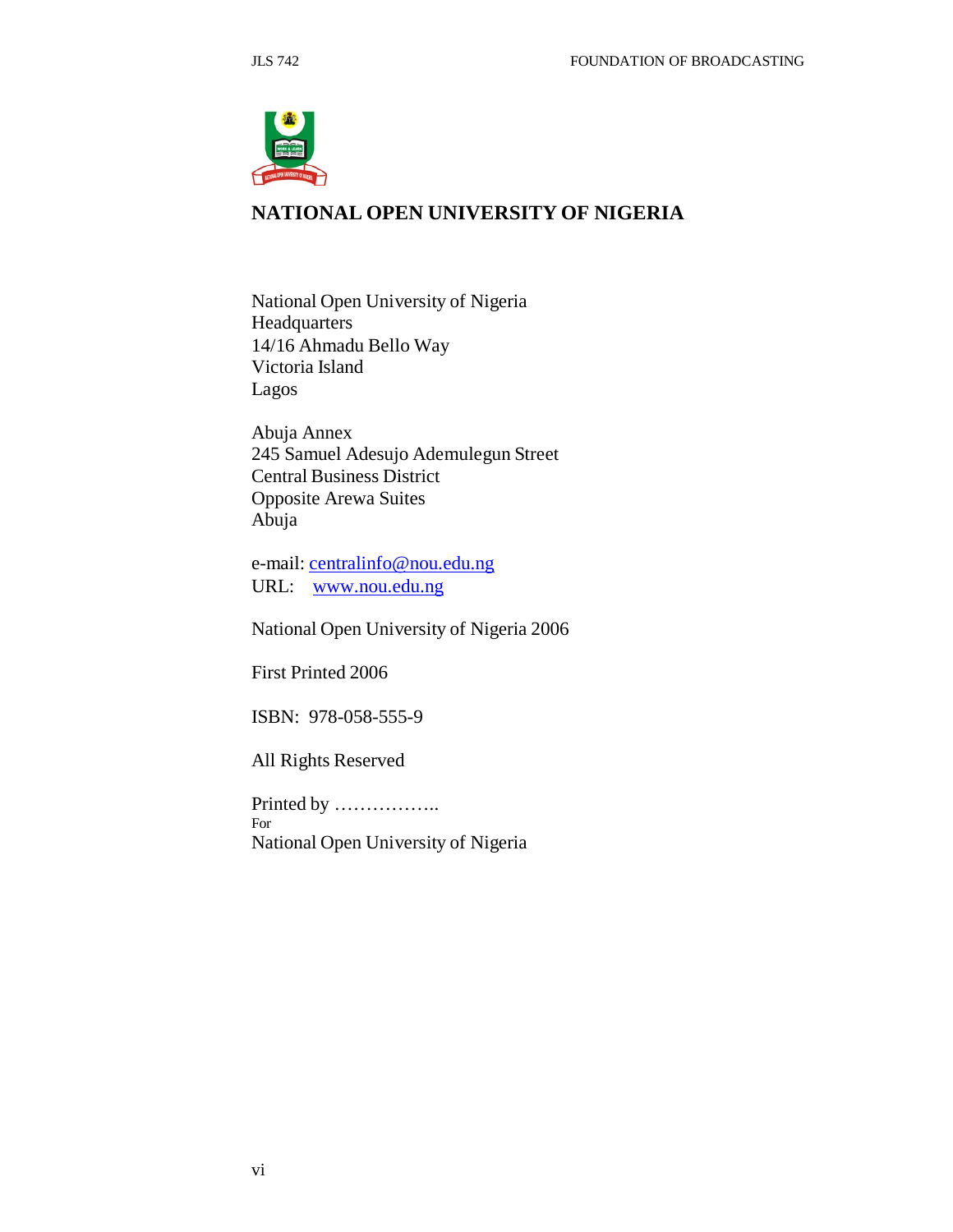# **TABLE OF CONTENTS PAGE**

| <b>Module 1</b> |                                                 |  |
|-----------------|-------------------------------------------------|--|
| Unit 1          | What is broadcasting?<br>$1 - 5$                |  |
| Unit 2          | $6 - 11$                                        |  |
| Unit 3          |                                                 |  |
| Unit 4          |                                                 |  |
| Unit 5          | Emergence of the Nigerian Broadcast Media 24-30 |  |
| <b>Module 2</b> | <b>Agencies Concerned with the Broadcast</b>    |  |
|                 |                                                 |  |
| Unit 1          | Federal Ministry of Communication 31-34         |  |
| Unit 2          | Federal Communications Commission 35-41         |  |
| Unit 3          | Nigerian Communications Commission 42-46        |  |
| Unit 4          | National Communications Commission 47-51        |  |
| Unit 5          | Nigerian Telecommunications Limited 52-56       |  |
| <b>Module 3</b> |                                                 |  |
| Unit 1          | 57-62                                           |  |
| Unit 2          |                                                 |  |
| Unit 3          | The Multistage Nature of Broadcast Signals67-69 |  |
| Unit 4          |                                                 |  |
| Unit 5          | Transmission of Signals through a               |  |
|                 |                                                 |  |
| <b>Module 4</b> | The Broadcast Studio and Control Room 78        |  |
| Unit 1          |                                                 |  |
| Unit 2          |                                                 |  |
| Unit 3          |                                                 |  |
| Unit 4          |                                                 |  |
| Unit 5          |                                                 |  |
| <b>Module 5</b> | The Production Process in Broadcasting 105      |  |
| Unit 1          |                                                 |  |
| Unit 2          |                                                 |  |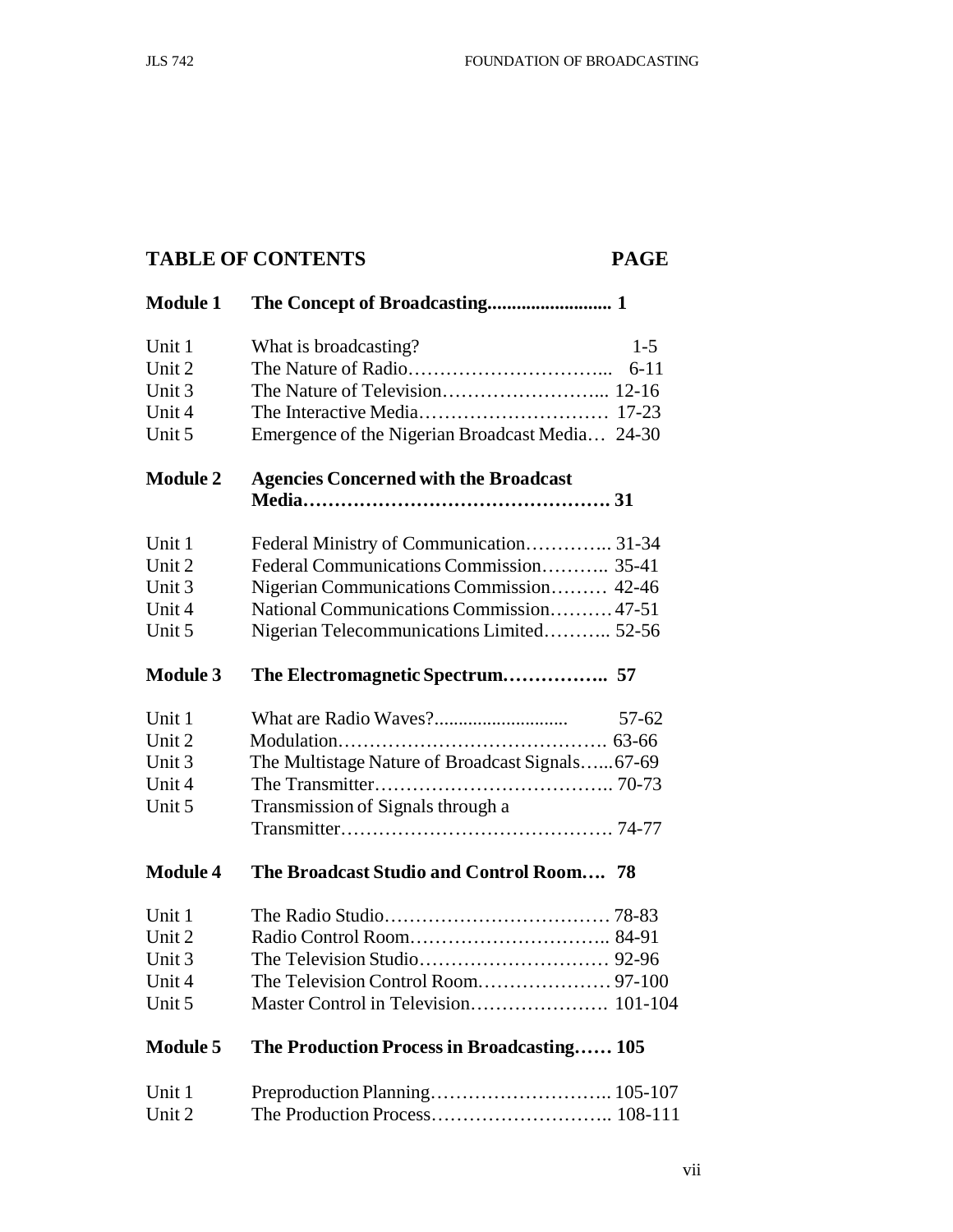| Unit 5 |  |
|--------|--|
| Unit 4 |  |
| Unit 3 |  |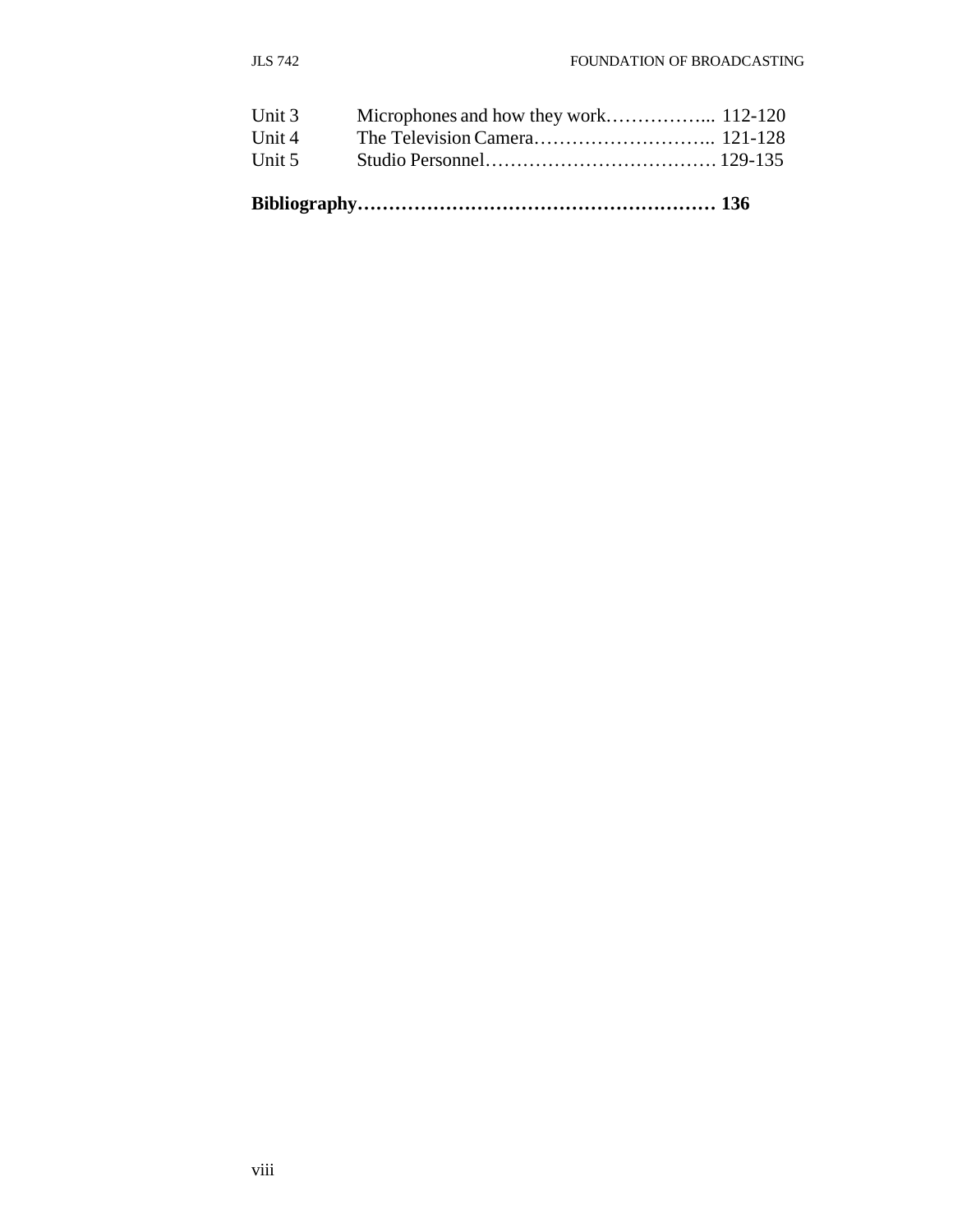# **MODULE 1 THE CONCEPT OF BROADCASTING**

- Unit 1 What is broadcasting?
- Unit 2 The Nature of Radio
- Unit 3 The Nature of Television
- Unit 4 The Interactive Media
- Unit 5 Emergence of the Nigerian Broadcast Media.

# **UNIT 1 WHAT IS BROADCASTING?**

## **CONTENTS**

- 1.0 Introduction
- 2.0 Objectives
- 3.0 Main Content
	- 3.1 Defining Broadcasting
	- 3.2 The Purpose of Broadcasting
	- 3.3 Encoding and Decoding Information
	- 3.4 The Ionosphere and Broadcasting
- 4.0 Conclusion
- 5.0 Summary
- 6.0 Tutor Marked Assignment
- 7.0 References/Further Readings

# **1.0 INTRODUCTION**

Broadcasting has to do with the transmission of information as signals from a radio or television source to receiving sets at home. It is important at this point to examine the purpose of broadcasting and how this is achieved and what may obstruct broadcast signals in their journey from a radio or television studio to radio and television sets wherever they are located.

# **2.0OBJECTIVES**

At the end of this unit of study, you should be able to:

- i. Define broadcasting
- ii. Understand what it means to encode and decode
- iii. How the atmosphere affect broadcast signals.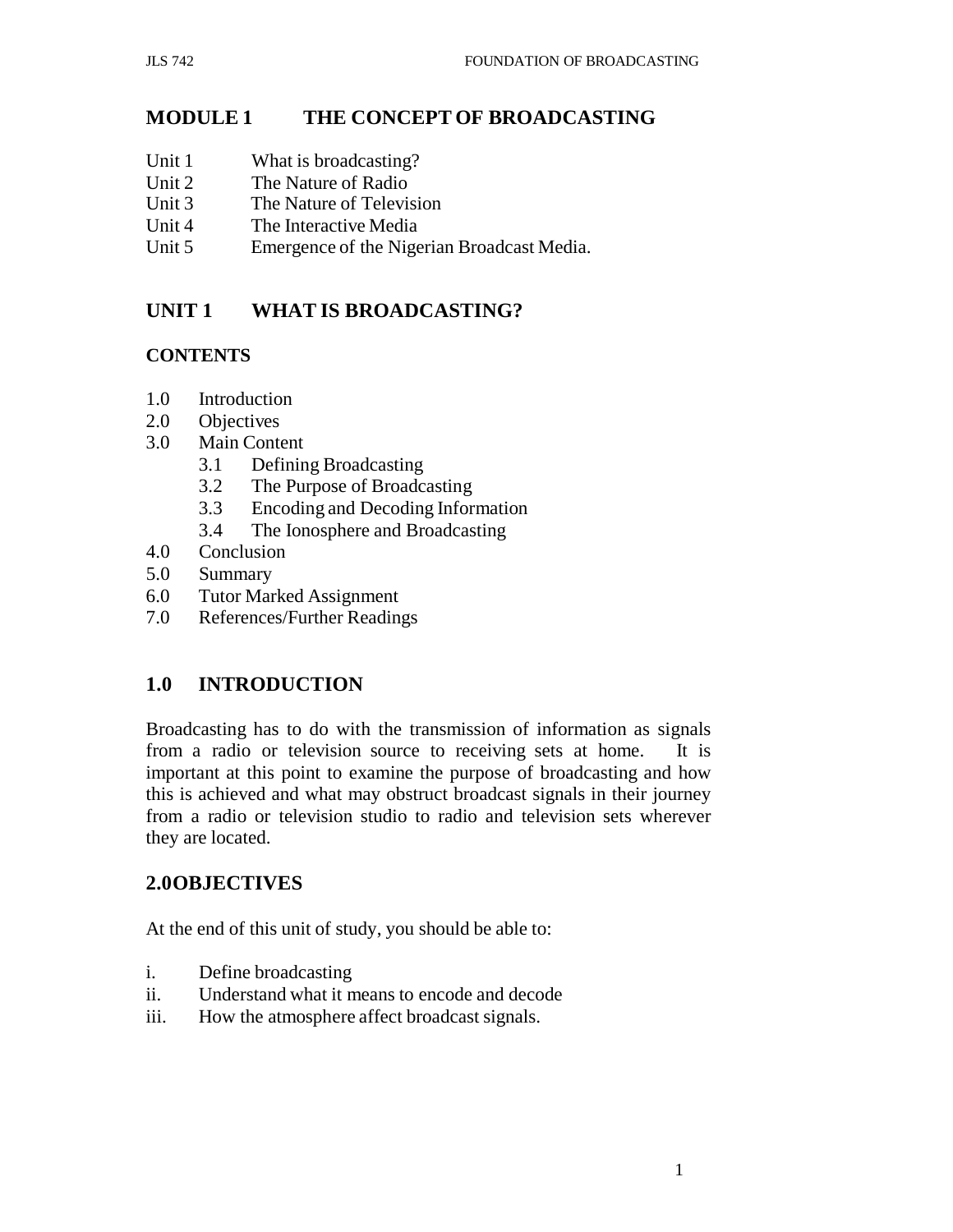## **3.0 MAIN CONTENT**

## **3.1 Defining Broadcasting**

Broadcasting has been defined as the transmission of information through radio waves from a radio or television station, to the audience in far and near places, through their receivers, which help in decoding such information (Onabajo, 2000).

Similarly, broadcasting can also be defined as the dissemination of information by an organization (radio or television station) to a large widely dispersed heterogeneous audience through their radio or television receivers.

As opposed to other forms of mass communication like newspapers, magazines and books, broadcasting is an entirely electronic means of communication because it uses electronic technology to encode, distribute and decode messages; newspaper is not a form of electronic communication because it does not use electronic technology in all the stages of encoding. However, there are now online or internet based newspapers designed, produced and distributed electronically using new forms of technology. Broadcasting is distinguished from "cablecasting" – the transmission of television and sometimes radio signals directly into the home by means of coaxial cable – because whereas broadcasting is open to everyone provided you have your television or radio receiver, cable is restricted and its services are exclusively available to only those who have decoders. Similarly, broadcasting, from its definition and meaning, is distinguished from "narrowcasting" – the transmission of special interest programmes to much smaller audiences.

#### **SELF ASSESMENT EXERCISE 1**

1. What is the major difference between broadcasting and cablecasting?

#### **3.2 The Purpose of Broadcasting**

Basically, broadcasting serves three broad purposes; it informs, educate and entertain the audience.

However, broadcast stations (radio or television) perform six main functions. These are the news, opinions, education, propaganda, commercial and entertainment functions.

**News Function:** Broadcast stations survey the environment and give reports or information about things going on in the environment,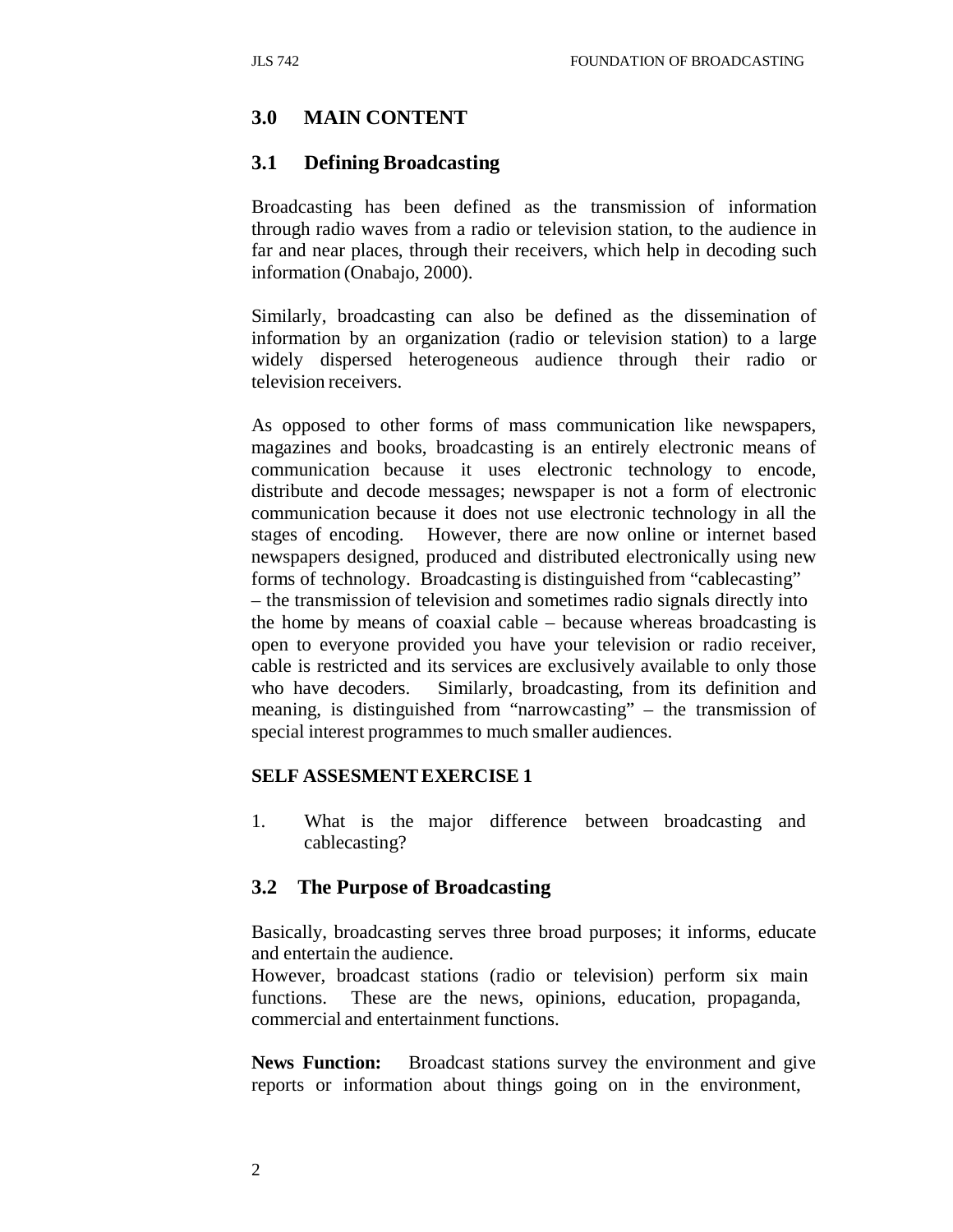especially those things that are likely to have impact on people, and those things that are new and of human interest.

**Opinion Function:** Here, the broadcast media provide an avenue for the different shades of opinion to be aired in society. Broadcast media enable us to know what different segments of the society are thinking.

**Education Function:** Through the broadcast media, people acquire new knowledge, attitudes and skills, thus enabling them to cope better with life. Education function can deal with formal, non-formal and informal learning.

**Propaganda Function:** Governments have often used radio and television as megaphones to exaggerate performance or make something out of nothing.

**Commercial Function:** Radio and television stations carry adverts which help inform audiences about the existence of certain goods and services.

**Entertainment Function:** Musical, drama and comic programmes are transmitted to ease boredom and help relax audiences of radio and television stations.

#### **SELF ASSESSMENT EXERCISE 2**

1. How does the news function differ from the education function in broadcasting?

## **3.3 Encoding and Decoding Broadcast Information**

From the original source, information must be encoded into the language of a given communication system. The encoded information is fed into a communication channel, which has a maximum information capacity. At the other end, decoding takes place, reproducing the original communication with certain degree of fidelity. In the course of encoding – decoding process, unwanted information noise contaminates the channel and limits its capacity and this can affect the outcome at the receiving end. Encoding – decoding processes are never absolutely perfect, hence, a distortion rating is also commonly applied to communication equipment, giving a measure of the extent to which the components inherently alter the original information in the course of communicating it.

The communication channel in the case of sound broadcasting is a group of radio frequencies. Radio, like visible light, is a form of radiant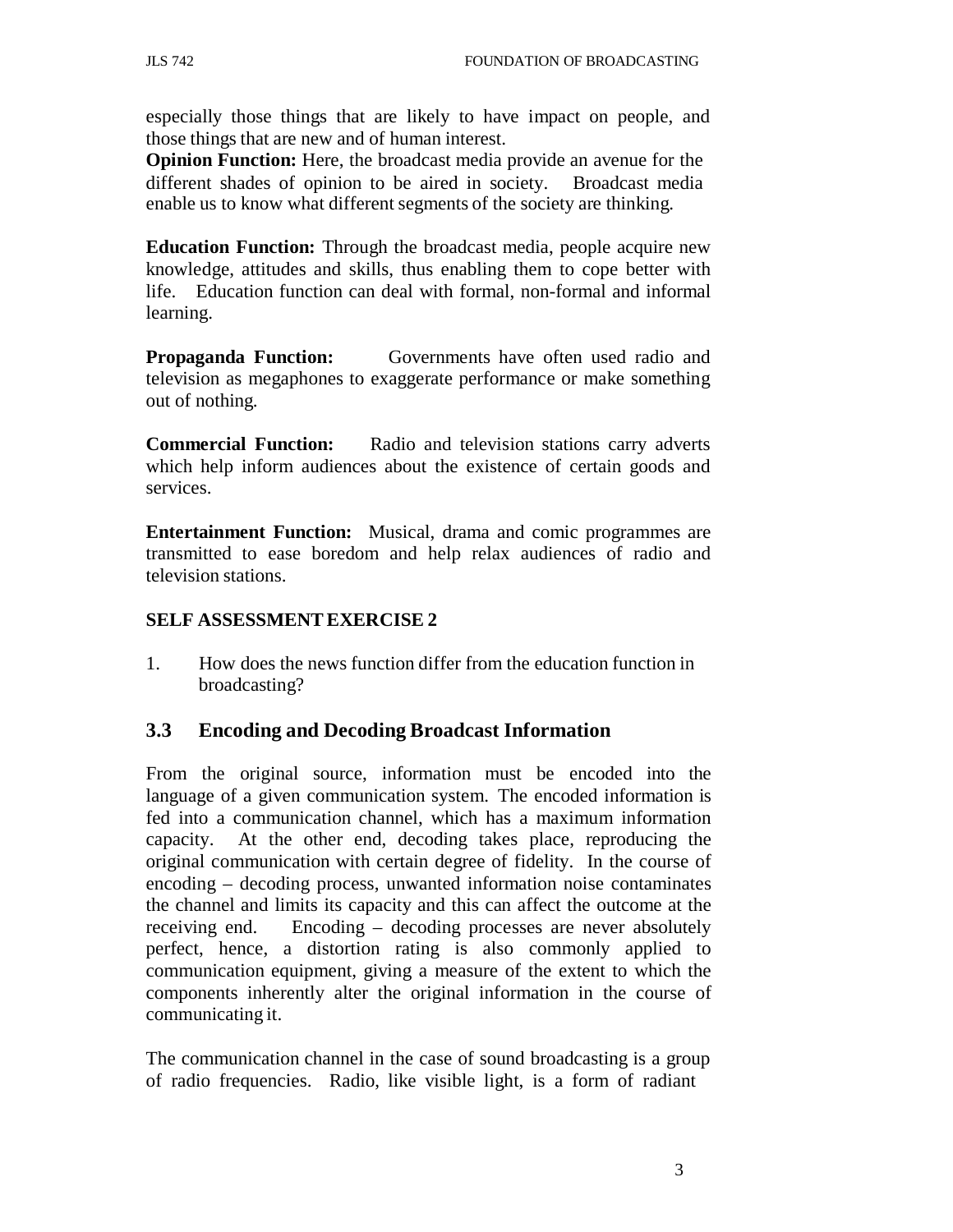energy, which can travel through space. To use radio energy for communication involves four fundamental operations:

- 1. Radio energy must be generated.
- 2. Information must be encoded by modulating the energy and imposing on it an information pattern, such as a pattern of sound energy.
- 3. The modulated signals must be detected at the receiving end.
- 4. The signals must be demodulated to recover something approximately the original pattern of information in its original form.

# **3.4 The Ionosphere and Broadcasting**

The ionosphere is situated within about 50 to 400 km above the surface of the earth. It consists of ionized atmosphere, that is, air whose atom have a characteristic electricity property induced by the action of the sun's radiations. At certain times the ionosphere reflects Medium and High frequencies waves back to the earth. Waves of other frequencies pass though the ionosphere and dissipate their energy in space.

The ionosphere is not a fixed and constant reflector, nor do all its layers reflect as a given radio frequency equally well; moreover, disturbances related to sunspots and other extra terrestrial events affect its efficiency. For broadcast frequencies, the most important variable is time of day.

During daylight hours, the ionosphere does not reflect standard broadcast frequencies well, but after the sun goes down, the ionosphere gradually cools, until two hours after sundown when it reaches maximum efficiency as a reflector. The ionosphere thus makes possible long-distance night time reception of standard broadcast signals.

# **4.0 CONCLUSION**

While it is desirable to transmit broadcast messages to audiences' radio and television sets, wherever located, however not all messages in form of signals reach their targets. Natural phenomena such as the ionosphere and bad weather can distort these messages or prevent them from reaching us.

# **5.0 SUMMARY**

Broadcasting is the dissemination of information from a radio or television station through the air waves. Apart from the general functions of broadcasting which are to inform, educate and entertain, radio and television stations perform six main functions. They are: the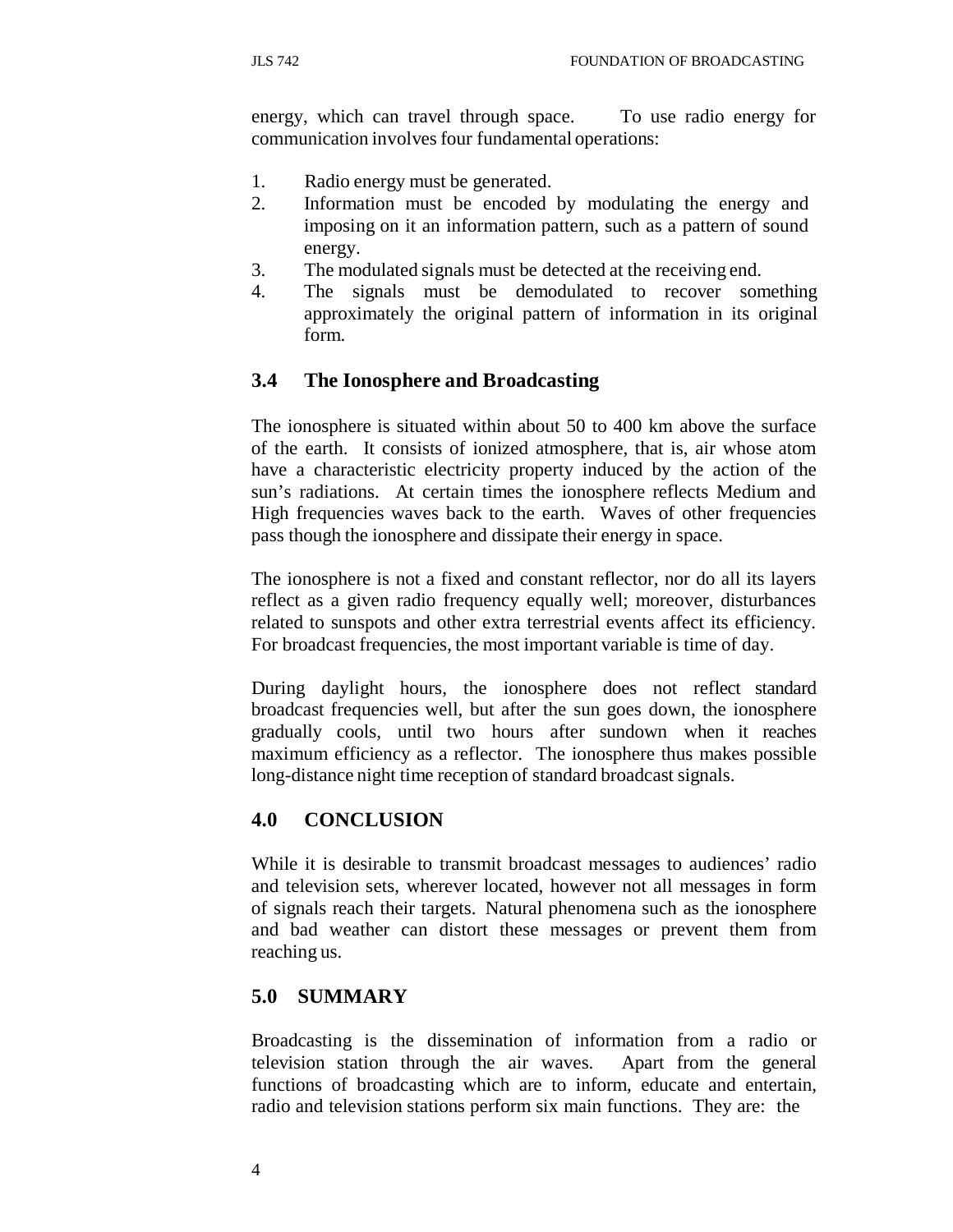news, opinion, education, propaganda, commercial and entertainment functions.

For information to travel through the air waves, it is encoded and decoded when it arrives at this destination, if the ionosphere or bad weather does not obstruct or significantly alter the direction of the broadcast signals.

## **6.0 TUTOR MARKED ASSIGNMENT**

- 1. Name the six main functions of a broadcast station.
- 2. What are the four operations that are necessary before radio energy can be used for communication?

## **7.0 REFERENCE/ FURTHER READINGS**

- Onabajo, Olufemi. (2000). *Fundamentals of Broadcast Journalism* Lagos: Gabi Concept Ltd.
- Aspinall, Richard (1976) *Radio Programme Production*  A Manual for Training Paris: UNESCO.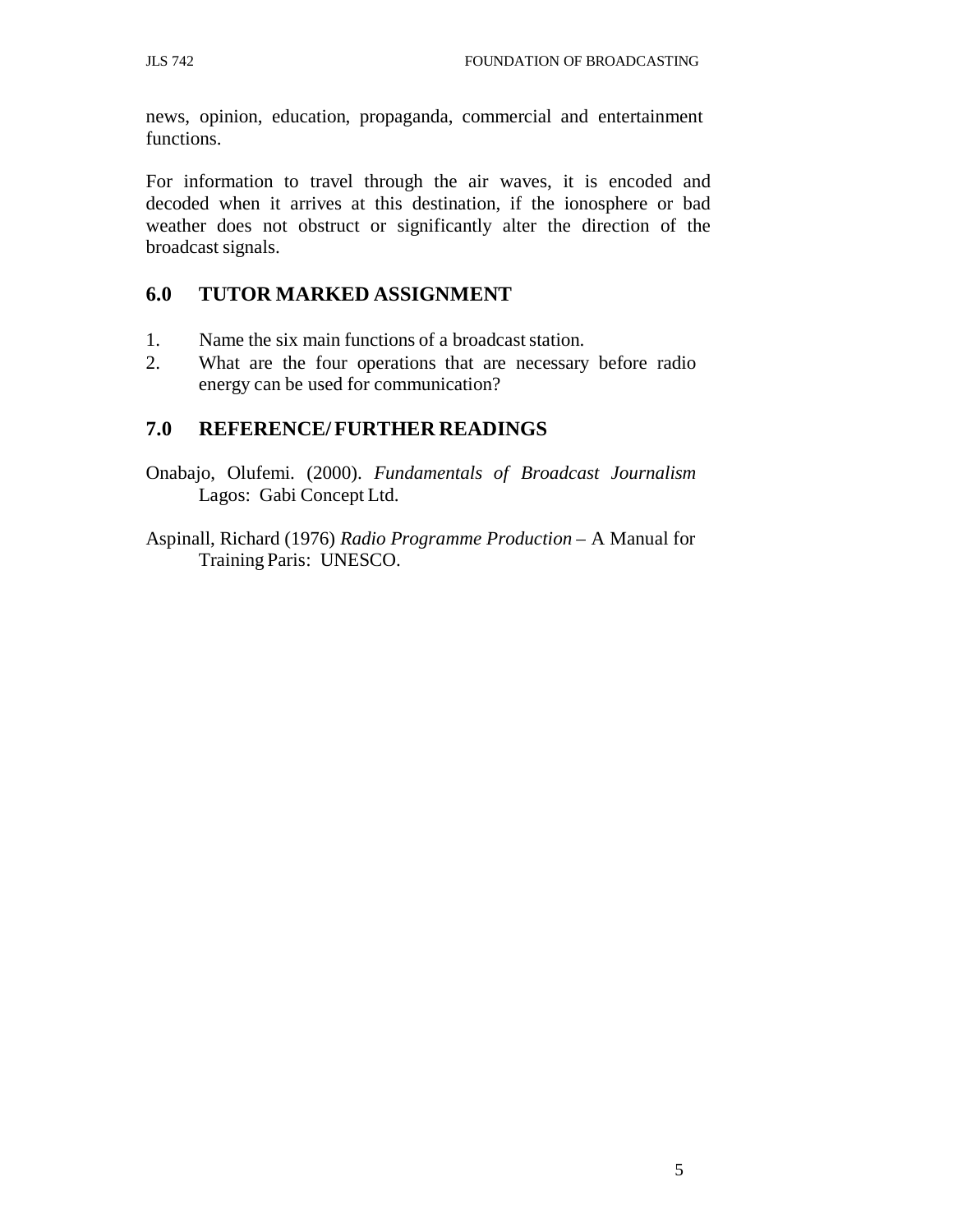## **UNIT 2 THE NATURE OF RADIO**

#### **CONTENTS**

- 1.0 Introduction
- 2.0 Objectives
- 3.0 Main Content
	- 3.1 Advantages of Radio of Broadcasting
	- 3 2 Characteristics of Radio
	- 3.3 Objective of Radio Broadcasting
	- 3.4 Effective Utilization of Radiocasting
- 4.0 Conclusion
- 5.0 Summary
- 6.0 Tutor Marked Assignment
- 7.0 References/Further Readings

### **1.0 INTRODUCTION**

After having known what broadcasting is in Unit 1, we now zero-in to radio, which is a major channel of broadcasting. Since radio is a vital instrument for communicating information, it is important to know its advantages over other media, its characteristics and how to effectively utilize radio as a veritable means of communication.

#### **2.0 OBJECTIVES**

At the end of this unit, you should be able to know:

- i. Advantages of radio as a mass medium of communication.
- ii. What radio broadcasting can be used to achieve.
- iii. How to effectively use radio for national objectives.

#### **3.0 MAIN CONTENT**

#### **3.1 Advantages of Radio**

Radio broadcasting is one of several means of getting a message, to a large number of people at the same time, because it transcends the boundaries of space and time, and also leaps across illiteracy barriers.

In terms of general availability, radio is the leading mass communication medium. In today's world, especially in the developing world of parts of Asia and Africa, there are more radio sets than television sets, newspapers and cinema sets. Radio stations are comparatively inexpensive to run, after the initial capital outlay of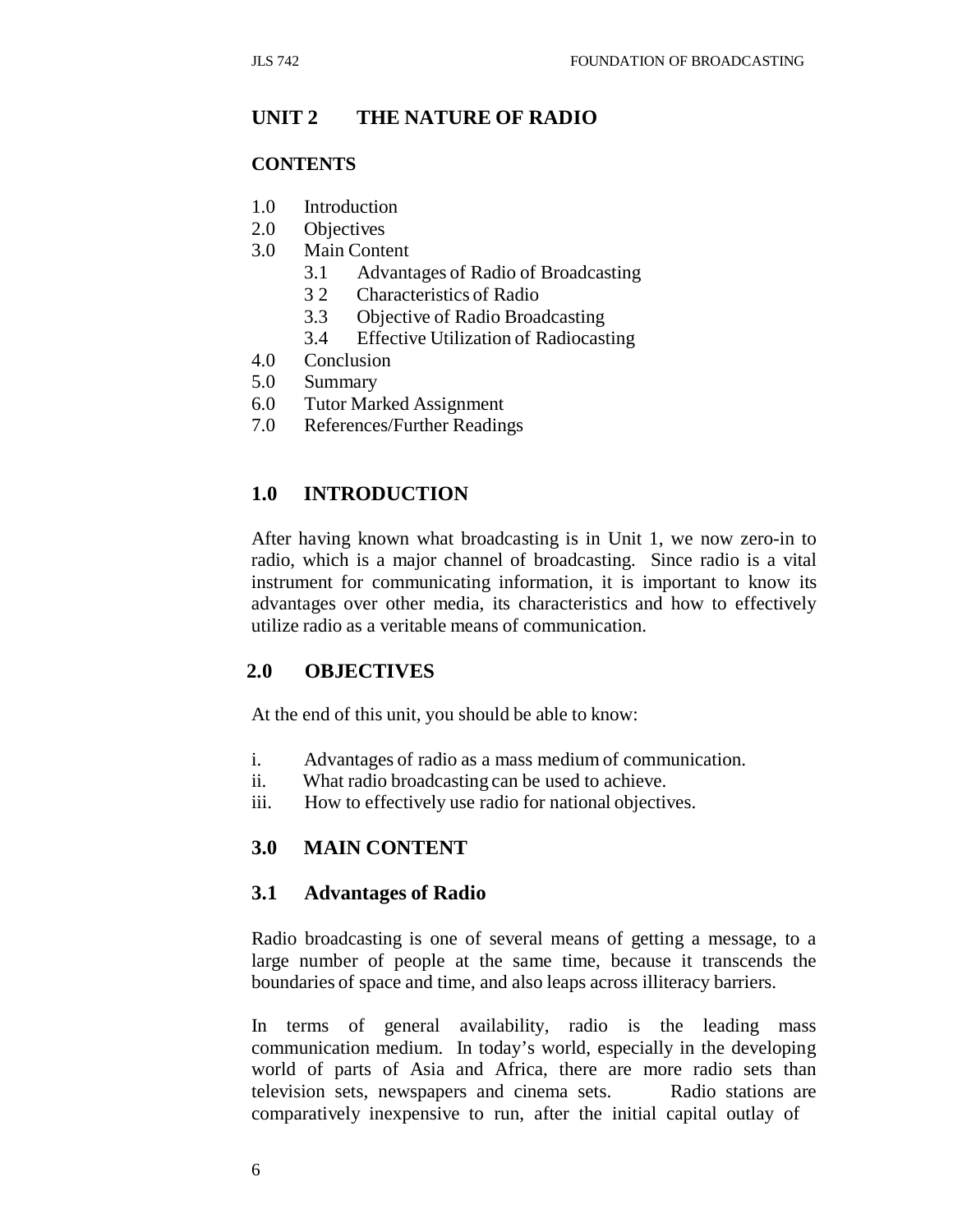transmitters and receivers. It has immediacy in a higher degree than other media of communication. Radio can talk back to its listeners by telephone, where the technical facilities exist, thus putting members of an audience in touch with one another. Radio is flexible, because a scheduled programme can be dropped at short notice and replaced with something more topical or more urgent.

Within limits, radio can persuade and effectively influence large audience, thereby contributing substantially to the building of a national consensus. It is a powerful instrument in the area of public enlightenment, on health issues, family planning, cultural re-awakening, business improvement and other social development issues.

## 3.2 **Characteristics Of Radio**

- 1. Radio signals can reach almost all corners of the world, with an instant message.
- 2. The message can be understood easily.
- 3. Radio appeals to the ear and other human faculties, particularly the imagination.
- 4. Radio programmes can be very stimulating to human emotions, depending on the way they are presented.
- 5. Radio is very profitable for group listening, because of the discussion which naturally follows.

Radio can reach the farthest areas of a country with educational programmes that stimulate the Normal process of learning. More schools and more people can be reached with radio broadcast through careful planning and imaginative programming.

According to Aspinall (1971), experimental radio clubs (the rural radio forum) in India and Ghana have produced ample evidence that radio can be used to promote and support nation building in developing countries.

Effective programming should take into account the traditional techniques of communication in the developing world and apply them to modern radio.

Although radio is dependent only on sound, it follows therefore, that the listeners must be able to hear distinctly and accurately for it to benefit them. The quality of sound in the studio and at the receiver must be of the highest, so that listeners will not loose interest in the message being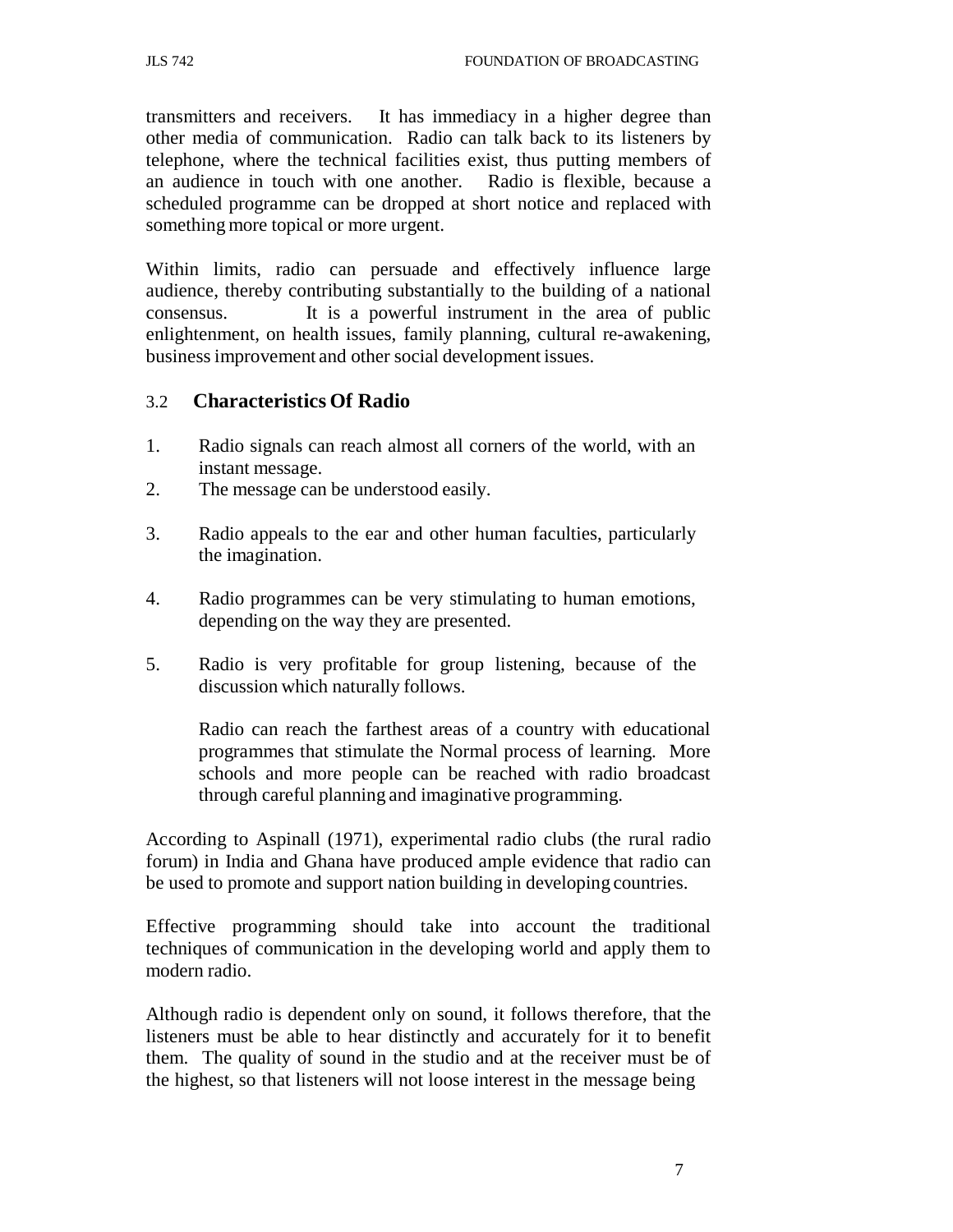sent across. Producers of radio programmes should ensure high quality programming, bearing in mind the idiosyncrasies of their audiences. Radio is a vehicle for projecting personality, through which it attracts and holds an audience. Voice, mannerism, identification with the listener, the things the radio announcer or presenter says and how they are said, are some of the factors that go into making a radio personality. Good personalities heard throughout the day, in every phase of programme activity, give a station a personality of its own and help win and hold audiences for the more serious business of broadcasting.

Situations have arisen in the developing world, in which radio is playing an active role in speeding the process of change and making it understandable and acceptable, because it has embarked upon extensive education schemes and projects for rural improvement and national integration and development.

#### **SELF ASSESSMENT EXERCISE 1**

1. What makes a radio personality?

#### 3.3 **Objective Of Radio Broadcasting**

In many countries in Africa, Radio Broadcasting has come a long way. It has evolved from transmitting programmes from the home countries of the colonial masters to what were once colonies. Radio in this sense had been effective in brain-washing the Africans on what their colonial masters were doing to cater for their interests.

At independence, the African leaders were to know the effect of broadcasting on the people and so used it as government megaphone. Broadcasting is a medium that could be used for a lot of purpose. It could help inform people about government orchestrated programmes. It could also help to report the activities of the people for government attention and because of the high illiteracy level, broadcasting is preferred to other media of communication because of its flexibility in programming.

Government policies could be translated into languages and broadcast to the people. It is not surprising therefore that broadcasting has been adapted to propagating the ideals of a government in power to the detriment of the people they are supposed to serve.

Over the decades, broadcasting in Africa has served as the channel for government propaganda.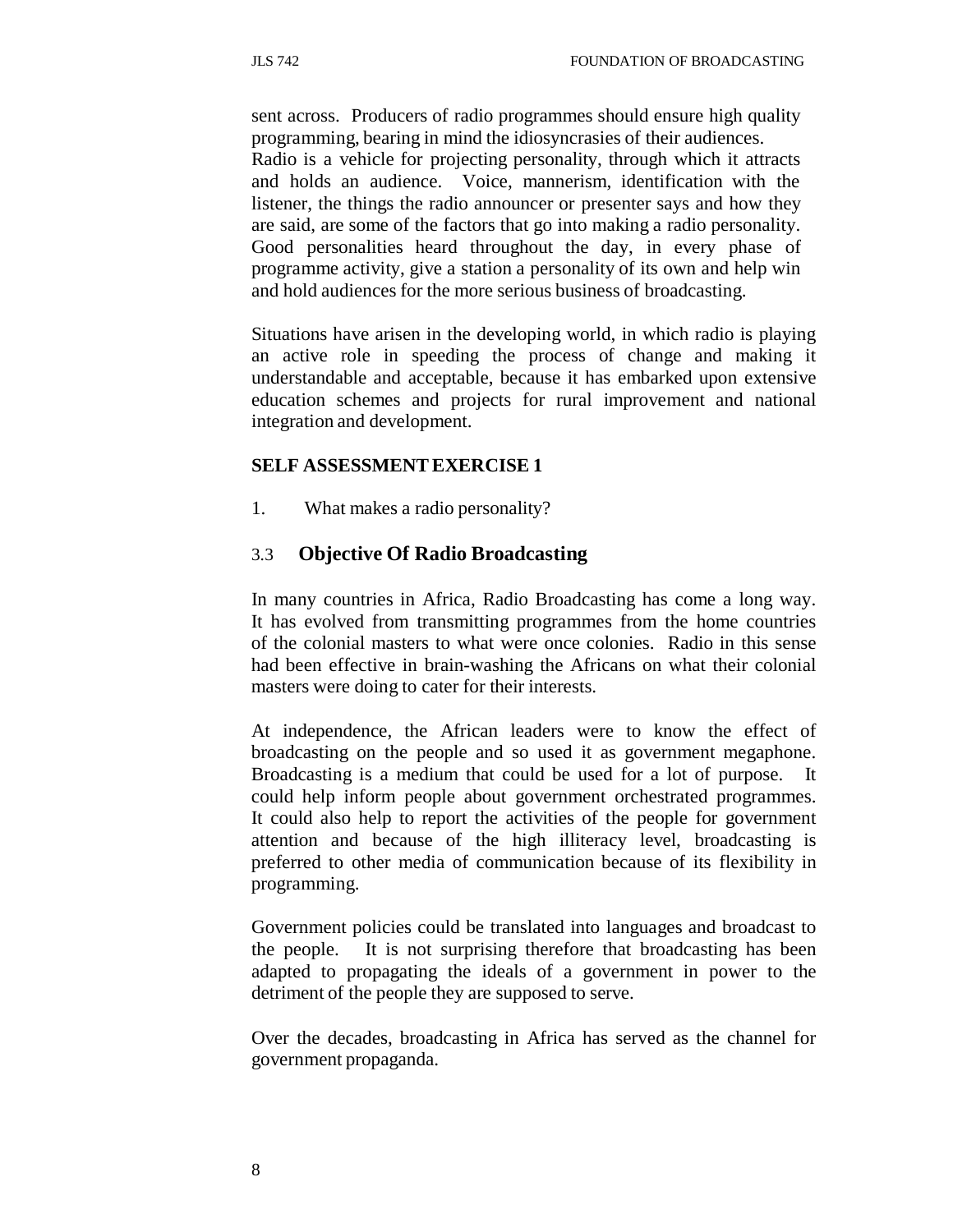Radio for example has been found to be very useful, because it is popular with the rural population and also enjoys the intimacy which other media of communication lack. In the developed world, radio has been used for developmental purpose. Programmes that are meant to achieve these developmental purposes have been conceived and executed at the various levels of the society.

However, in Africa, radio has been seen as a one-way communication channel in which the government communicates to the governed without an appropriate feed-back system.

This is contrary to Budd Hall (1981), who said that communication should be a four way process.

- 1. That the urban people could communicate to the rural people (Urban- Rural Communication).
- 2. That communication can also emanate from the urban to the urban people. (Urban-Urban Communication).
- 3. That the rural people are also at liberty to communicate with the urban population (Rural-Urban Communication).
- 4. That the rural people could also communicate amongst themselves (Rural-Rural Communication).

## 3.4 **Effective Utilization Of Radio Broadcasting**

1. Radio is a singular medium that is most effective for mass mobilization. This presupposes the fact that any serious government must identify the various segments of the society and be able to develop messages through the help of their leaders in order to ensure the appropriateness and relevance of such messages to their audience so that mobilization efforts could be accepted and adopted by these communities.

A number of scholars have discovered that the reason for the failure of past mobilization efforts is that urban broadcasters have designed messages which have no relevance to their audiences, since these programmes are not backed by research.

Moemeka (1981) and Onabajo (1995) in their various researches discovered the importance of involving local and community leaders in programme conceptualization, implementation and execution and that rural people showed distancing effect to programming that did not involve their leaders.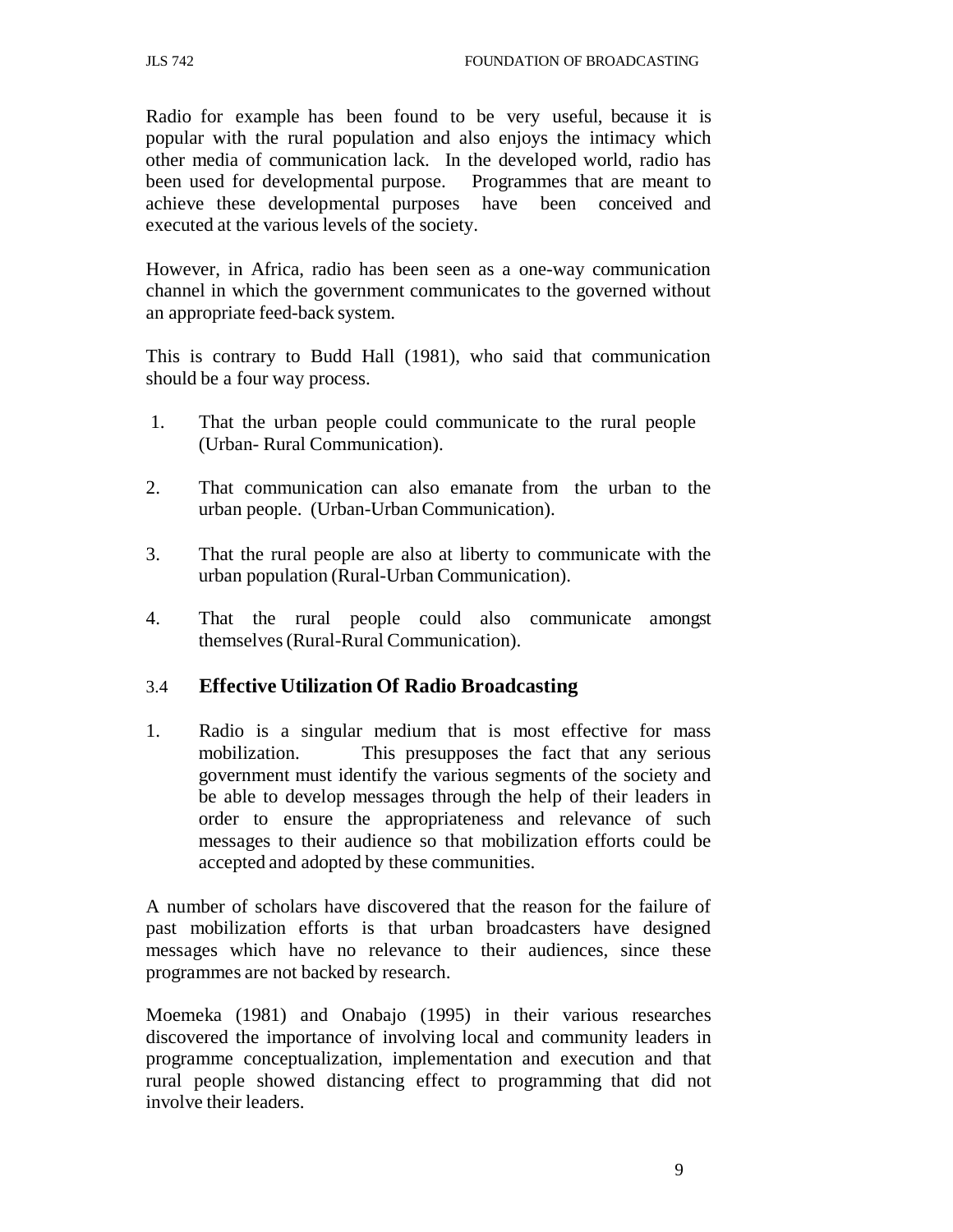2. Radio is also useful in mass education.

The citizenry could be educated about government policies that really have a bearing on their lives. The radio could be used to introduce illiterates to some formal education, through teaching them some basic hygiene principles, environmental cleanliness and lessons in preventive health care.

This could be augmented with simplified literature as follow up. Tanzania, Uganda, Sudan and to some extent Ghana have been involved in using radio as a medium for mass education.

3. Radio could be used as an instrument for formal education. Radio Nigeria tried this approach in the 60's and early 1970's before the idea was terminated prematurely, either because of lack of funds or ideas.

While it lasted, formal schools were informed of time of broadcasts of the various subjects which were meant to prepare students still in school and drop-outs for examination in the General Certificate of Education (Ordinary Level).

The open correspondence schools also experimented with this system, so also the University of the Air (in Tanzania).

- 4. Radio could be used in cultural innovation or diffusion. Since culture is not static, radio could help remove the negative aspects of some of our cultures and help the citizens to absorb that which will improve their welfare.
- 5. Information dissemination is fastest through radio. Radio does not succumb to rigid programming because more urgent issues could be discussed at a moment's notice.
- 6. The entertainment value of radio is very great. Music that softens the nerves could be played to lift the audience from their stressful moods. While the entertainment value of drama is high, it has been discovered that it is a potential tool for development. Onabajo (1995) in a study of the Badagry Local Government area's utilization of the broadcast media did find out that drama was the most preferred programme type by the people of the area.

#### **SELF ASSESSMENT EXERCISE 2**

1. In what ways can radio be effectively utilized?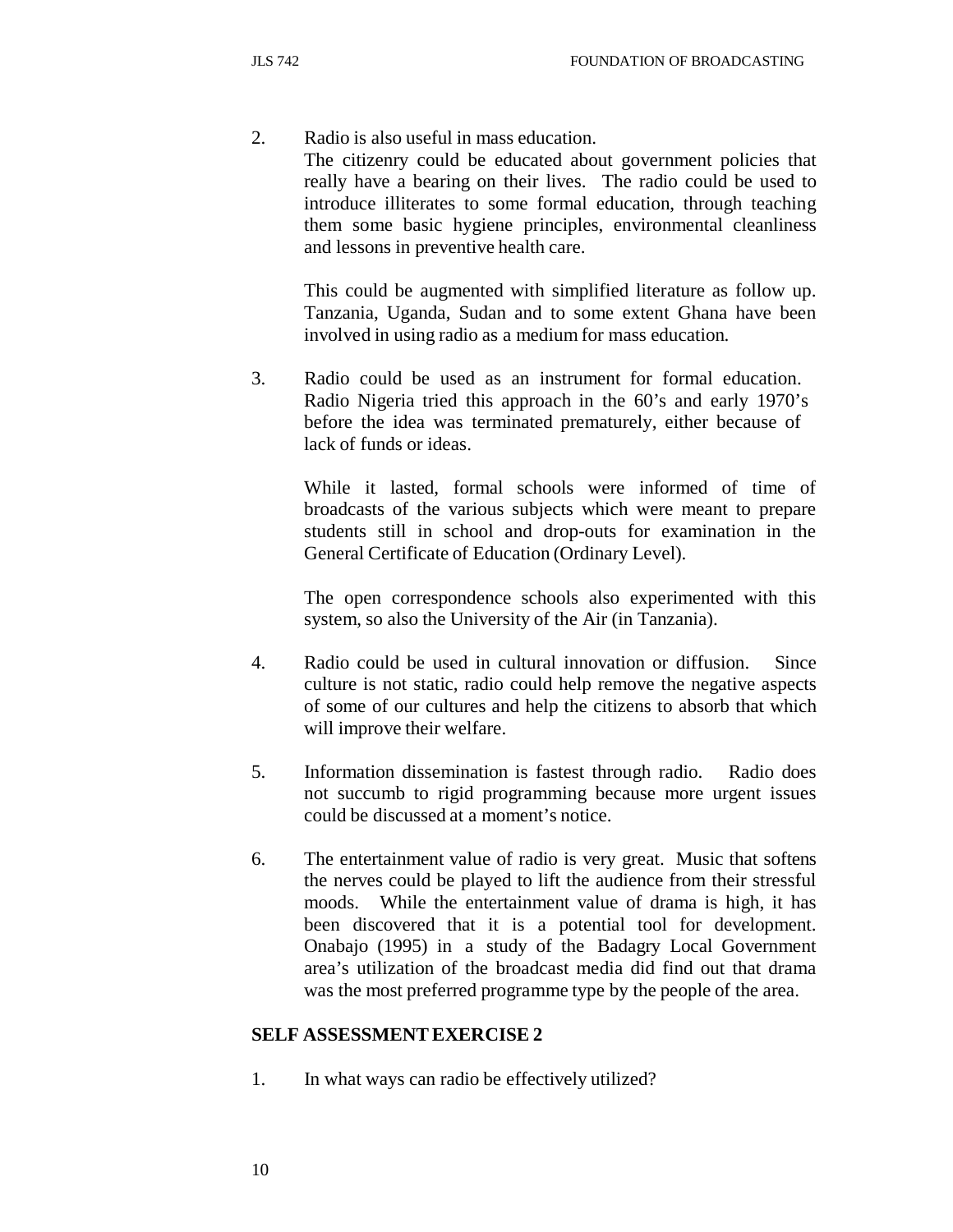# **4.0 CONCLUSION**

The flexibility in programming makes radio a great asset in the dissemination of information. It should not just be used as an entertainment medium, but a means of transmitting development messages to Nigerians especially those who reside in rural areas.

# **5.0 SUMMARY**

Radio is the leading mass communication medium in terms of general availability. In Africa and Asia there are more radio sets than there are television sets, cinema seats and newspapers. It is a powerful instrument in the area of public enlightenment and this is made possible because of the reach of its signals and its appeal to the ear and imagination, and its profitability for group listening and discussion.

Radio is popular with the rural population and enjoys an intimacy with its audience.

It can be used effectively for mass education, formal education and in cultural innovation and diffusion. Radio is the most effective for mass mobilization and has a great capacity to disseminate information fastest as well as entertain its audience.

# **6.0 TUTOR MARKED ASSIGNMENT**

- 1 List 4 advantages of radio over other mass media.
- 2 Budd Hall (1981) says that communication should be a 4-way process, what are they?

# **7.0 REFERENCES/FURTHER READINGS**

- Hall, Budd (1981)"Mass Communication and Education" in Lalage, B. & Okedara J. T. (eds). *An Introduction to the Study of Adult Education*, Ibadan: University Press.
- Aspinall, Richard (1976) *Radio Programme Production*  A Manual for Training, Paris: UNESCO.
- Onabajo, Olufemi (1995)"The Impact of Radio and Television Rural Development Programmes on the People of Badagry Local Government Area of Lagos State". Unpublished PhD Thesis, University of Lagos.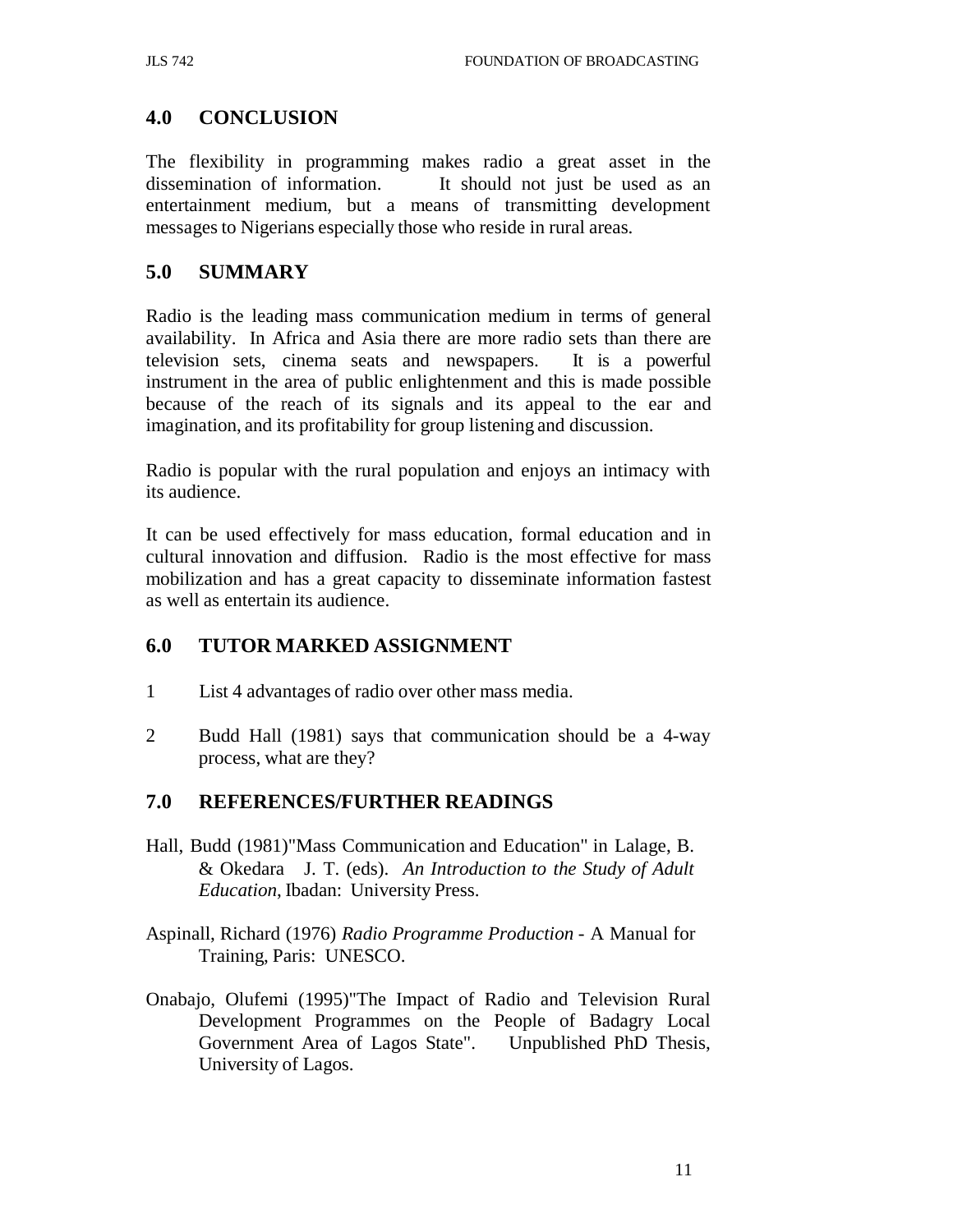### **UNIT 3 THE WRITING PROCESS IN TELEVISION**

#### **CONTENTS**

- 1.0 Introduction
- 2.0 Objectives
- 3.0 Main Content
	- 3.1 The Nature of Television
	- 3.2 Writing for Television
	- 3.3 Features of Standard Television Script
- 4.0 Conclusion
- 5.0 Summary
- 6.0 Tutor Marked Assignment
- 7.0 References/Further Readings

### 1.0 **INTRODUCTION**

You are welcome to the world of television, whose aesthetics make it a medium to relish. The popularity of television is because of its nature of sound and picture and the peculiar broad appeal to all segments of the audience through the various programmes offered.

#### **2.0 OBJECTIVES**

At the end of unit of study, you should be able to:

- i. Understand the nature of television
- ii. Know what it entails to write for television
- iii. Articulate the features of a standard television script.

#### **3.0 MAIN CONTENT**

#### **3.1 The Nature Of Television**

"Television is an electronic device that brings to us informational, educational and entertainment programmes. It is the greatest communications mechanism ever designed and operated by man. It pumps into our brains an unending stream of information, opinion, moral values and aesthetic taste. Television influences our perception of politics, religion, governance, fashion and culture" (Akpan, 1988).

Television is not just a mere transmission device, but it is a medium, which brings its massive audience into a direct relationship with particular sets and values and attitudes. Its compact structure makes it an intimate medium which brings the world into our homes. Television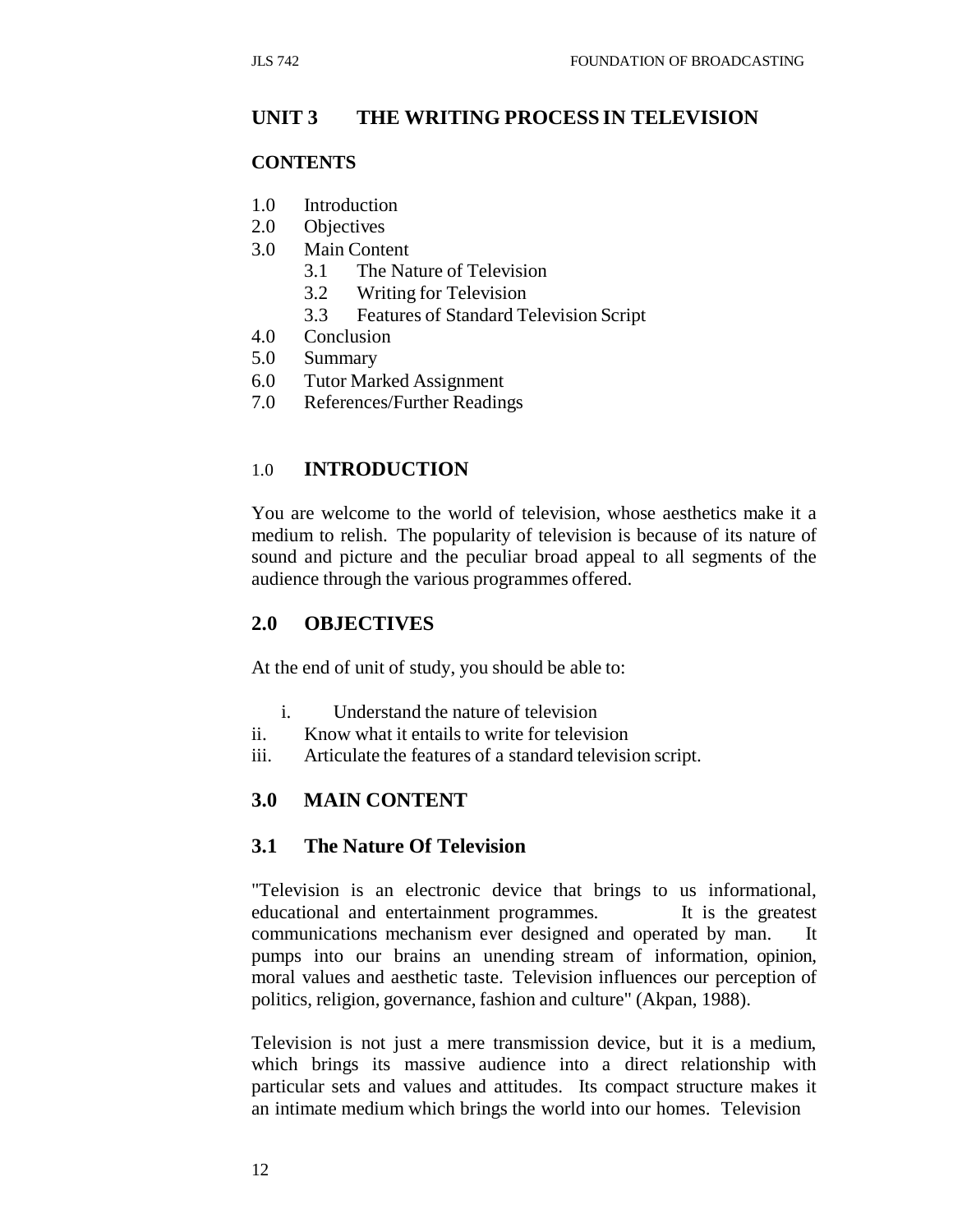is team work, in the sense that it requires so many hands to perform a wide variety of duties, in order to produce a single programme. Each area of responsibility requires expertise and every production passes through many hands and stages. The content is scrutinized, so that something worthwhile is produced and beamed to its viewing public.

Good television programming is not a one-man show, but the creative work of a quantum of clearly knit crafts and arts, which include acting, cinematography, architecture, scene design, interior decorating etc. Television viewing is an experience which is unique for both the viewer and the artistes or performers and this can be used to the television communication's advantage.

Because of the medium's intimate qualities and the viewing environment, audiences tend to be involved with television stars and personalities in a unique relationship (Wurtzel 1985).

For actors who portray a role, the intensity of the identification can result in viewers confusing fantasy with reality. The predominance of the close-up shots and the ability of the camera and microphone to detect, capture and magnify the slightest gesture, expression or vocal inflection, means that a performer or presenter, must always behave maturely on screen.

Television is often a high-pressured operation with close deadlines, limited budgets, rushed rehearsals and short production periods. unexpected technical problem can force sudden changes in the script, revision in the blocking and a reshuffling of rehearsals and shooting schedules.

Experienced television personnel and artistes, are able to cope with these inevitable pressure and be able to deliver an effective and seemingly effortless performance.

#### **SELF ASSESSMENT EXERCISE 2**

1. In four sentences, describe the nature of television.

#### **3.2 Writing For Television**

Every television programme deserves a script, and the nature of scripting varies from one programme to another. Some scripts are very elaborate, in that they include the narration or the dialogue, as well as specific camera shots and directing instructions; while some other scripts are just a little more than a production outline.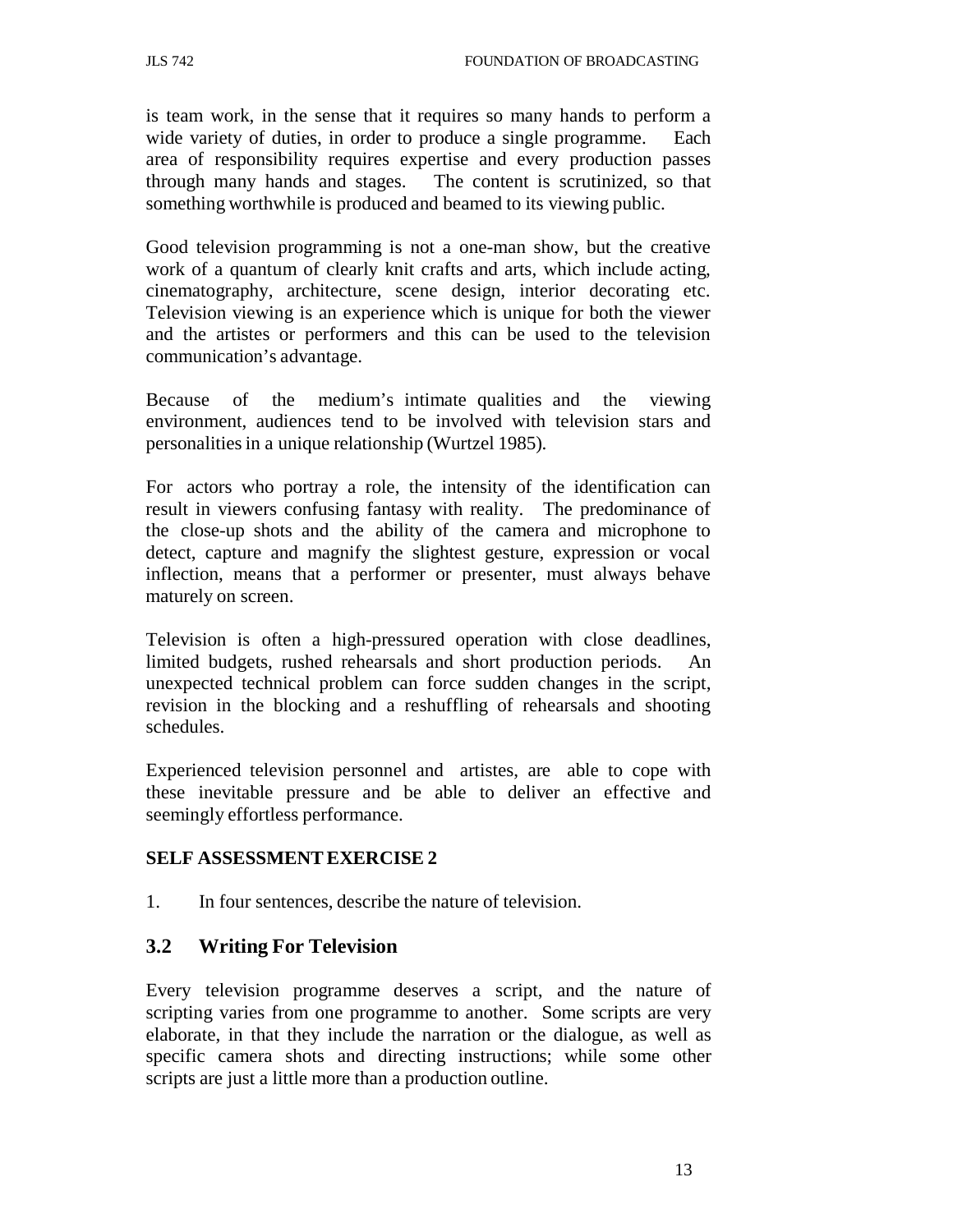Scripting on television aims at establishing a programme format, indicate the programme content, as well as helping to organize important production information.

Every production staff should be familiar with script formats and should be able to translate written material into a television script or make inputs into a programme script.

Scripting is the development of a situation, story, characters, copy and dialogue, with the special talents and skills of a writer.

Writing for television is different from writing for other media of mass communication, therefore a script writer must understand the medium's capabilities and limitations and be familiar with basic techniques of television production. Since television is a visual medium, the television script writer must be comfortable working with images and words. Sometimes script writing deals with very little spoken copy, because the images may convey the message alone, or in combination with appropriate sound effects or music.

The visual quality of television not withstanding, a television script must be written for the ear and not the eye. This is because the audience never reads the script, but only listens to its delivery. Sentences should be kept simple, direct and to the point.

It is advisable to write in informal style, as much as possible, sometimes using slangs and colloquial expressions when necessary. Otherwise a stiff formal style may interfere with the audience understanding of the message.

For the viewing public to follow the script, the television producer must establish a clear logical sequence of presentation. He should not crowd too many facts, figures and ideas into few sentences and the use of flashback and flash forward must be deftly utilized so as not to confuse the viewers. The use of language and style in scripting also depends on the production situation and the intended audience. The writer should also take into consideration, the composition of his audience. A news bulletin directed to a local audience will be different in style and presentation from that meant for a national audience.

## **3.3 Features Of A Standard Television Script**

A complete television script contains the spoken copy or dialogue, sound and music information, and the major visual elements, which should accompany the audio. It should also contain important production information, such as timings, video and audio sources.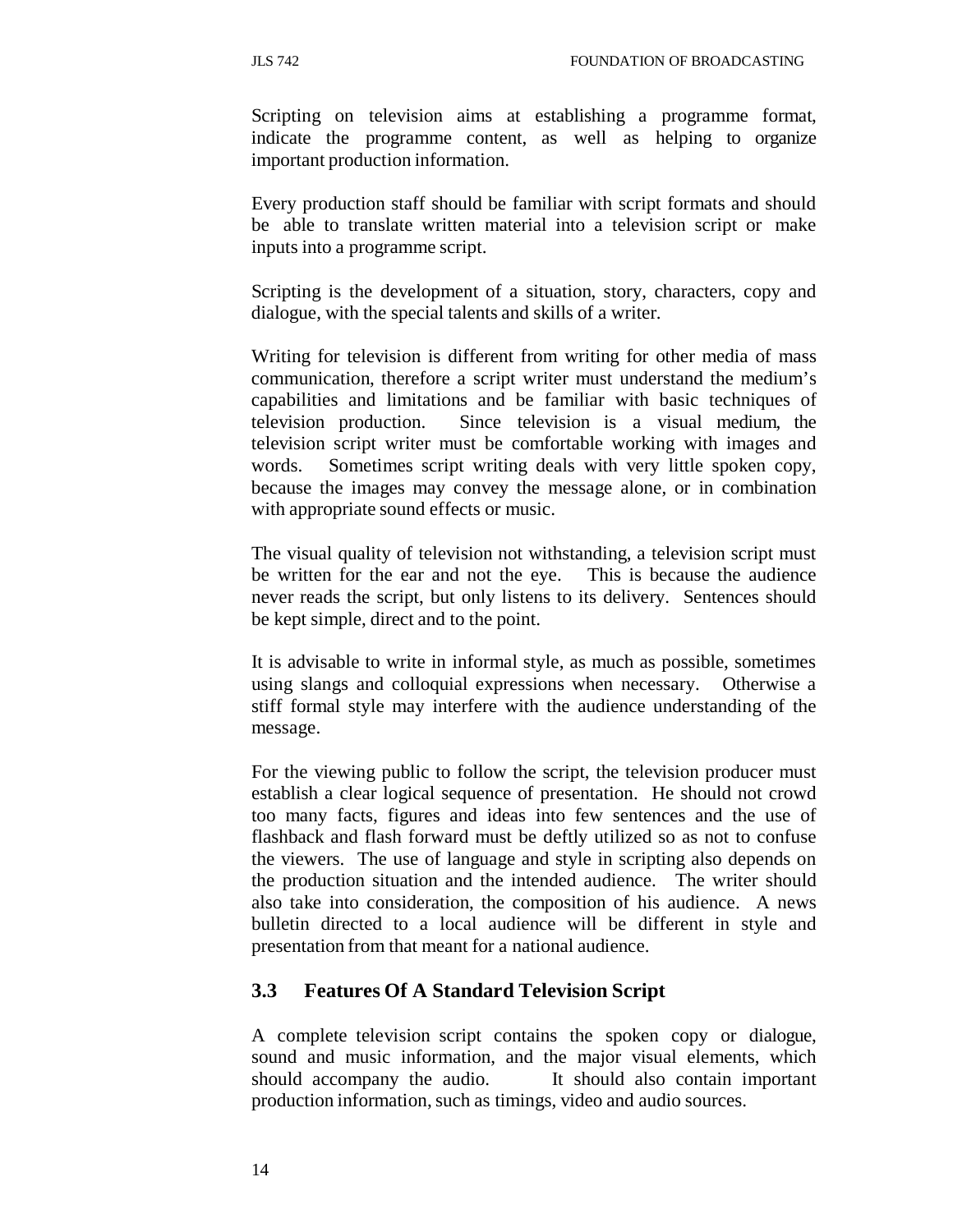A script should always be typewritten and should be double spaced. Sound effects and music cues should be in capital letters and underlined to separate them from dialogue.

The typewritten script is divided into two, the video side (left-of the page) and the audio side, is at the right side of the page. The audio side, apart from containing the dialogue, also houses the sound elements of the show. Performers' stage movements are also included in the audio and are usually capitalized to avoid confusion with spoken copy.

The video side is left almost blank to give room for the director's camera shot notations. However, important visual elements such as titles, graphics, special effects, film or videotape inserts, are usually typed in capital letters, opposite the corresponding audio.

#### **SELF ASSESSMENT EXERCISE 2**

1. What are the components of a complete television script?

## **4.0 CONCLUSION**

Television has a great potential for improving the lots of Nigerians and to justify the confidence the public has in it if it helps promote socialization, education, culture and economic well-being of its audiences.

## **5.0 SUMMARY**

Television is not just a mere transmission device, but an electronic device which brings to us informational, education and entertainment programmes. Every television programme deserves a script and the nature of scripting varies from one programme to another. A complete television script contains the dialogue; sound and music information; major visual elements accompanying the audio; and production information such as timings, video and audio sources.

## **6.0 TUTOR-MARKED ASSIGNMENT**

- 1 What makes television programming a team work?
- 2 What does scripting aim to achieve in television programmes production?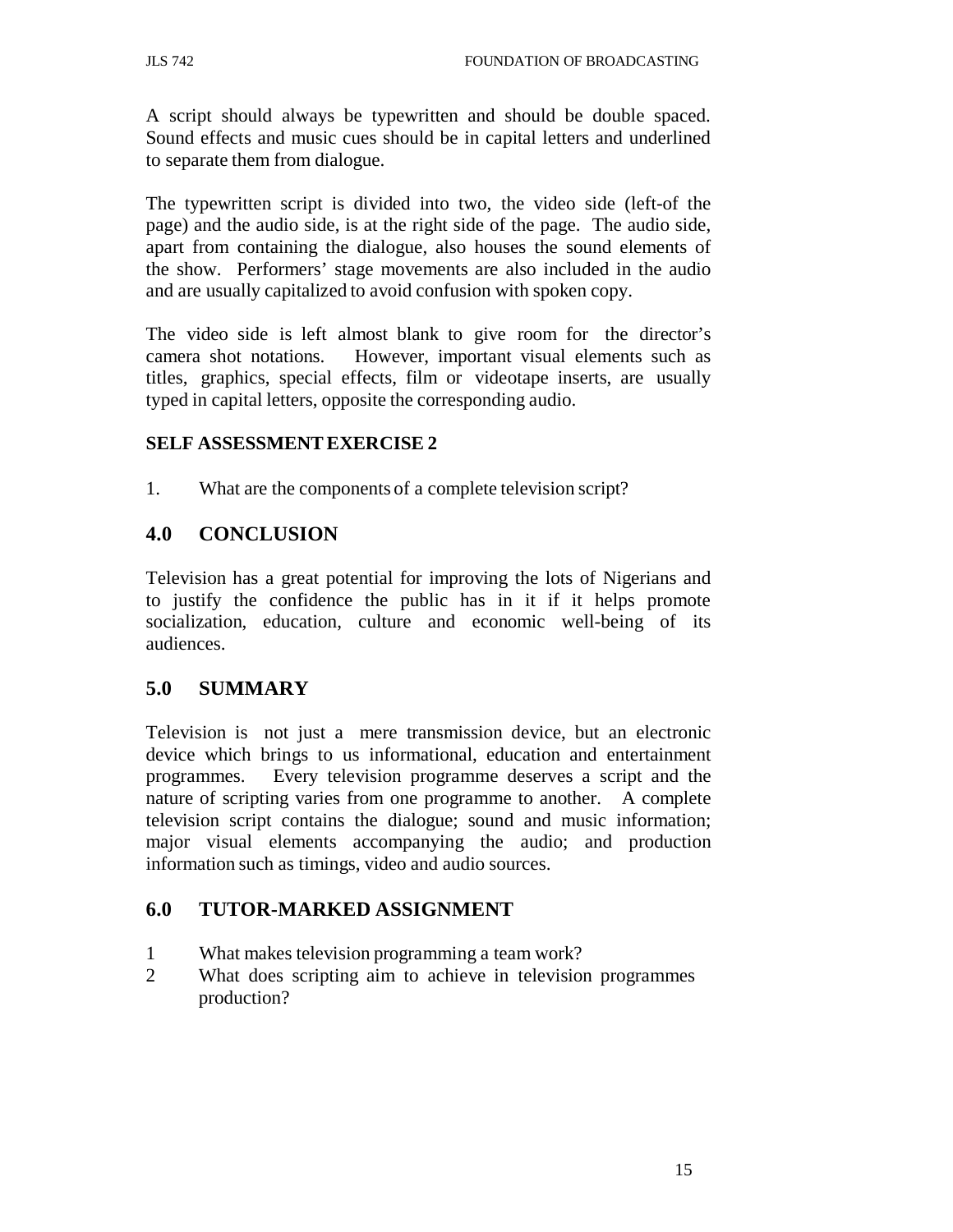#### 7.0 **REFERENCES/FURTHER READINGS**

Akpan, Emmanuel. (1990). "Beyond Message Transmission: A Comparative Approach to TV Production." *Nigerian Journal of Mass Communication.* Vol. 1, No. 1.

Eme–Nwagbo, Ebele. (1995). *Television Production Principles and Practice.* Lagos: STRAAD Ltd.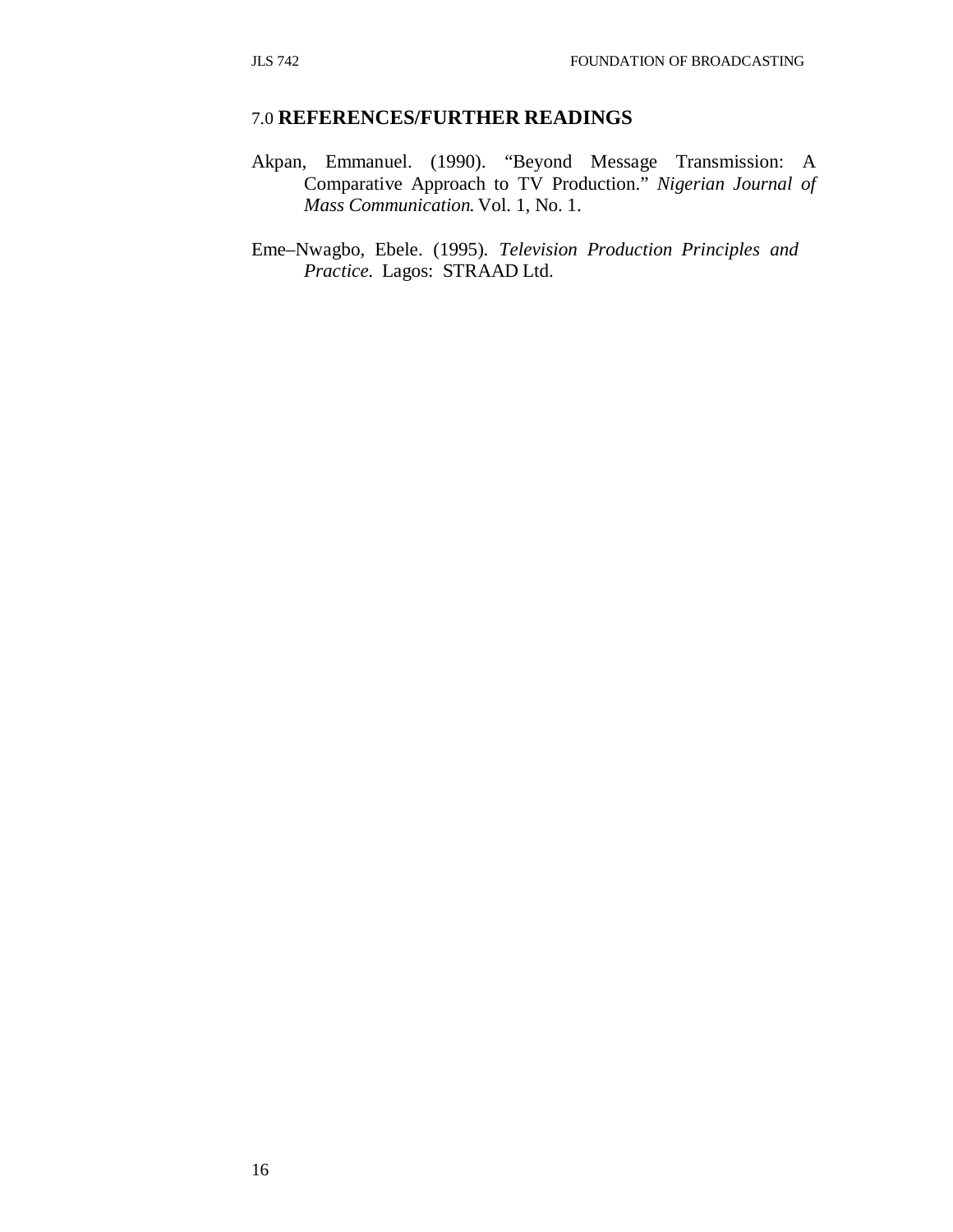# **UNIT 4 THE INTERACTIVE MEDIA**

## **CONTENTS**

- 1.0 Introduction
- 2.0 Objectives
- 3.0 Main Content
	- 3.1 The Internet and the Future of Interactive Media
	- 3.2 Social Implications of Internet
	- 3.3 Telephone Communication
	- 3.4 Data Transmission
	- 3.5 Analog versus Digital Transmission
- 4.0 Conclusion
- 5.0 Summary
- 6.0 Tutor Marked Assignment
- 7.0 References/Further Readings

# **1.0 INTRODUCTION**

As we continue our study of types of broadcasting, let us look at the new media which is based on computer technologies that allow people to respond to messages they receive, select which images they want to receive and even send out their own messages. We shall also take a look at the social implications of the internet, telephone communication, data transmission as well as the differences that exist between analog and digital transmission.

# **2.0 OBJECTIVES**

At the end of the unit, you should be able to know:

- i. The interactive nature of the new media.
- ii. The differences between "new" and "old" forms of media.
- iii. Social implications of Internet.
- iv. The differences between analog and digital transmission.

# **3.0 MAIN CONTENT**

# **3.1 The Internet and the Future of Interactive Media**

A whole new generation of media, based on computer technologies, emerged in the 1980s. These disparate forms of media, often called the "new media", have capabilities that differ significantly from the previous generation of mass media. One principal difference is that the new media can be used for interactive communication. This breaks with the one-way nature of "mass" communication and has many of the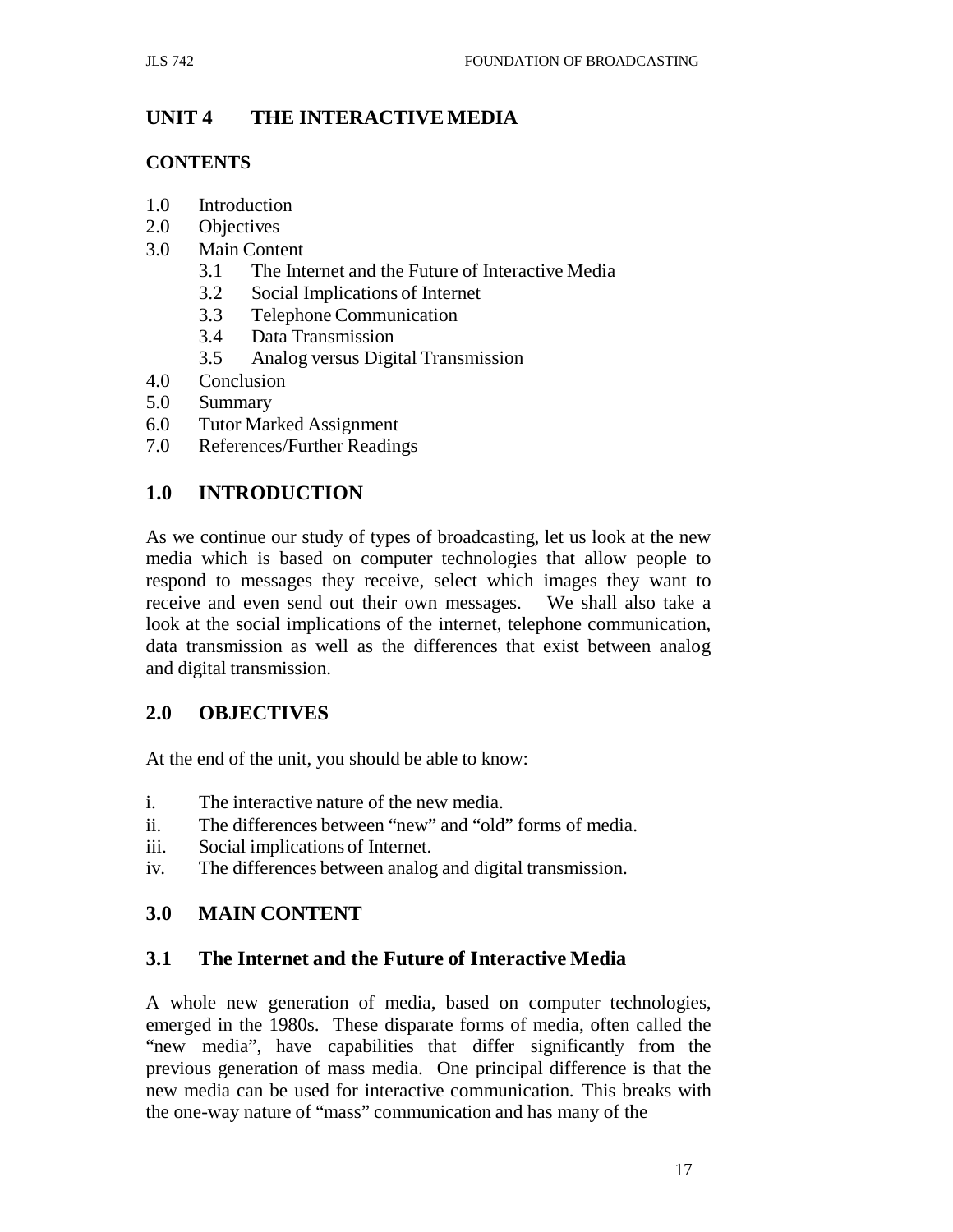characteristics of face-to-face communication. In essence, new media technologies provide citizens with the technical apparatus to do more than just receive information. They can respond to messages they receive, select which images they want to receive, or even send out their own messages.

Corporations use a similar technology on a smaller scale for "teleconferencing" which brings people together via television screen even when they may be thousands of miles apart. Perhaps most significant, the Internet provides computer links that permit electronic mail, audio conversation with video images, internet-based publishing and broadcasting, on-line shopping and stock trading, and 24-hours-a-day electronic access to news and government information. In all these examples, the sender and receiver the technology are mere passive audiences.

The differences between "new" and "old" forms of media are substantial. As with the introduction of previous technologies, the new forms of communication have produced often-wild speculation about their social impact. One critic, representing the extreme view, has argued that innovations in computer networking technology are producing "the most transformative technological event, fundamentally changing the way we live. However, such views do not adequately conceptualize the social forces that influence the development of technology or the cultural practices that shape how people use them. New media do indeed; provide resources and opportunities for new forms of social interaction and new ways of relating to, or even manipulating the limitations of time and space. But, again, this is only part of the story. If we are to understand the social significance of the new media, we must look at how their technological properties intersect other social forces.

Rather than focusing on only one causal element, we need to understand the relationship between the "technological drivers," the social psychology of media use, and the economics of the media industries. The new media have technical capabilities that pull in one direction, but social psychological and economic forces pull back hard in the other direction. The short-run outcome will likely be only small social changes, even if opportunities for more significant changes emerge in the long term. In other words, change will be evolutionary, not revolutionary.

The key to understand the new media is that they all connect with one another. This is because we are witnessing the evolution of a universal interconnected network of audio, video print, graphics and electronic text communications that will blur the distinction between interpersonal and mass communication and between public and private communication. These integrated media networks have several key capabilities.

> The new media will become increasingly less expensive They will once again alter the meaning of geographic distance They provide the possibility of increasing the speed of communication

They allow for a huge increase in the volume of communication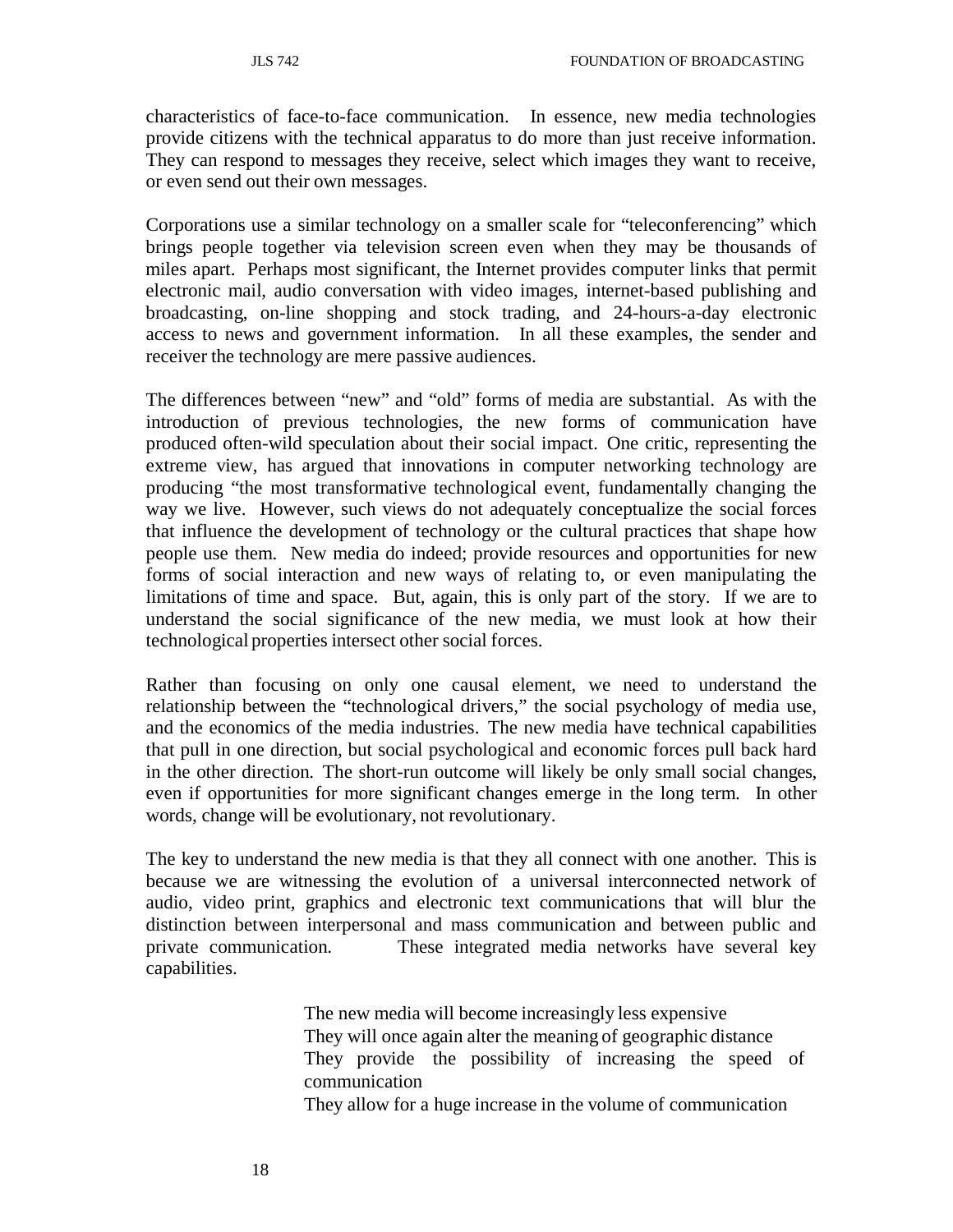They allow for more channels of information flow They provide opportunities for interactive communication They provide more control for individual users They allow forms of communication that were previously separate to overlap and interconnect.

In short, new Internet-based media allow for more, faster, diverse, twoway communications between users who have both more control and more choice. These properties of digital media provide resources for increased media diversity and give communications power to citizens instead of to central authorities.

However, we have looked at one side of the thug-of-war. The new media may pull toward diversity and participation, but other social forces pull toward uniformity and spectatorship. For example, powerful economic actors who have influenced other media are affecting the development of the Internet as well. In early 1999, the Web's 50 most popular sites (as monitored at www.hot100.com) included those run by traditional media giants Disney, CNN/Time Warner, Sony, CBS/Westinghouse, USA Today/Gannett, the New York Times and MTV/Viacom, among others. As the size of the on-line audience grows, the prominent presence of such traditional media conglomerates on the Internet is likely to increase. In the long run, then, it may turn out that "new media" end up being dominated by well-known "old" producers.

Audience preferences are another way the potential impact of technology is tempered. Most of us have deeply ingrained media habits that are not likely to change dramatically simply because of new technological capabilities. In addition, most of us use media for entertainment purposes, not for strictly information or political purposes.

The development of the Internet continues to accommodate these habits: while some of the more popular sites provide news and information, many others are focused on either entertainment or shopping. Most major retailers now have company web sites where customers can electronically browse store shelves and purchase items without leaving their home or office.

However, this exponential growth of the Internet does not automatically mean that users radically change their media habits. The impact of technology is limited by how people actually use it. Though producers find on-line material easier and cheaper to produce than a magazine or newsletter, they continue to face the difficult task of finding an audience. Most Internet sites are largely unknown. Because potential audiences have to actively seek Internet sites, most producers trying to reach a broad audience through the Internet will instead find that their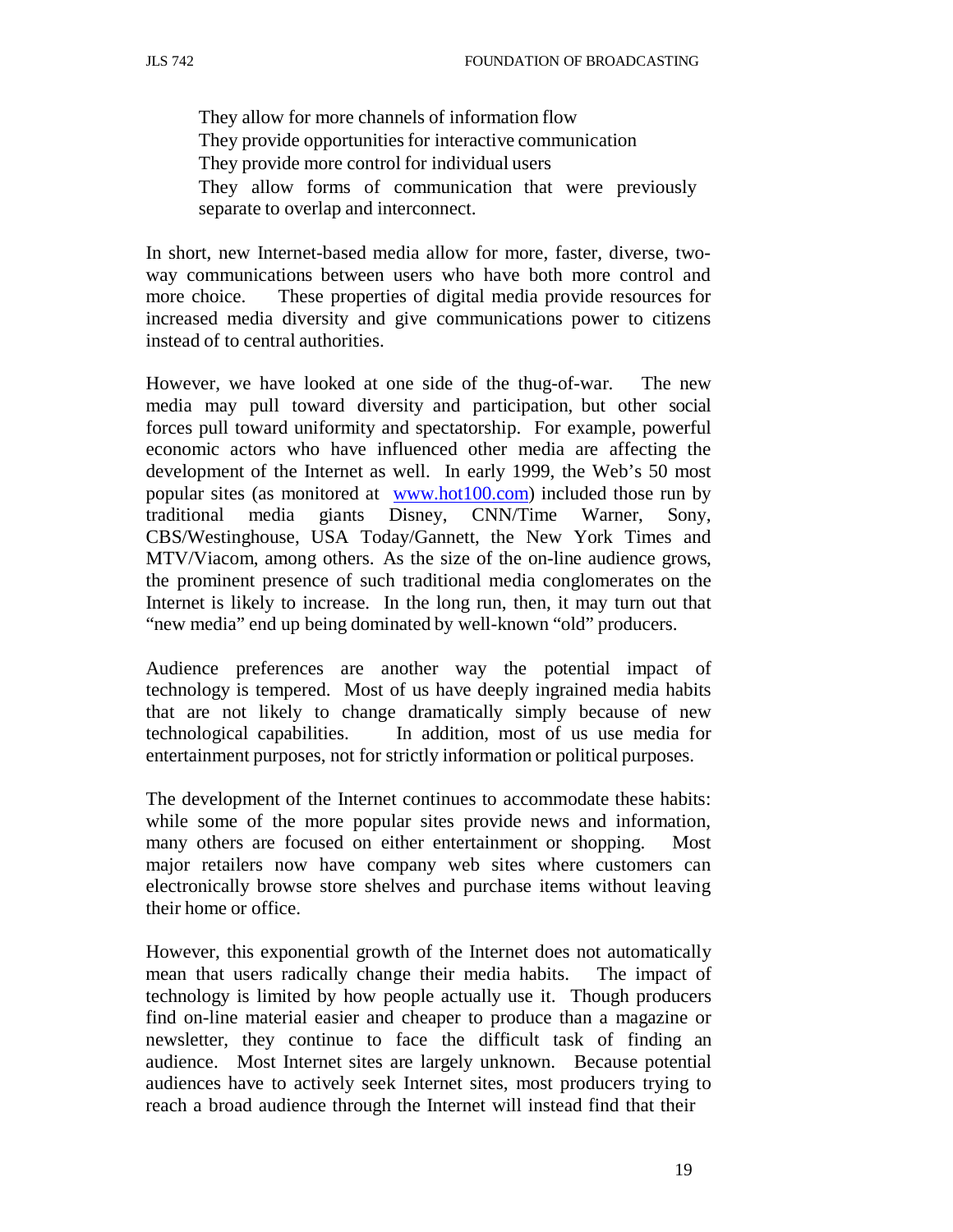sites reach a small, select audience, many of whom will be familiar with the producers from their off-line activities.

This works to the benefit of already well-known media producers. Popular names like Disney and CNN can translate their brand name recognition into an advantage on the internet; uses are already familiar with them. Smaller producers, however, still face the same task they had with traditional media; getting people to know that they exist.

# **3.2 Social Implications of Internet**

Ultimately, social forces will determine how new communication technology will be used. Long-standing media habits will not be changed overnight. Most people will relate to new forms of media in much the same way they do to the old media.

Same people, though, will make use of the full range of capabilities offered by the new media. For these individuals, new media technology can offer a significantly different way of accessing, manipulating, and using information. But any communication advantage provided by the new media is likely to be distributed unevenly, replicating existing information inequalities. Those who are already better educated, more familiar with emerging technologies, and better able to afford devices such as sophisticated home computers will be precisely the people who benefit most from the new media. New media may even inadvertently expand the gulf between the technological 'haves' and 'have-nots.'

Economic forces will also pull away from diversity and toward sameness. The shift from broadcast to cable television is a good example of this dynamism. We now have 50 or more channels, but more programming has not meant diverse programming. The cable coming into our homes can do more than bring us programmes; it can easily transmit out of the home, as well. However, experiment with interactive cable programming have shown little profit potential beyond home shopping. In short, though the internet has certainly opened up access to the mass media, market forces will greatly constrain the-vast technological potential of the new media.

If we weigh the technological properties of the new media along with media habits and market forces, the Internet is not likely to revolutionize the media environment. Instead, it is an important supplement to the old media, serving as a key promotional device for and extension of print, broadcast, and film. The situation is not static, however. Media habits are likely to change, albeit slowly, and larger numbers of citizens are taking advantage of the internet each year, providing new markets. Still, larger changes are likely to occur at the margins, as small numbers of people use interactive digital media in new and intriguing ways

Indeed, the Internet appears to be important contributor to the continuing fragmentation of the mass audience. The currently fashionable niche orientation of mass media, driven in large measure by advertisers was already underway before the internet's arrival. But the specific organization and technological capabilities of the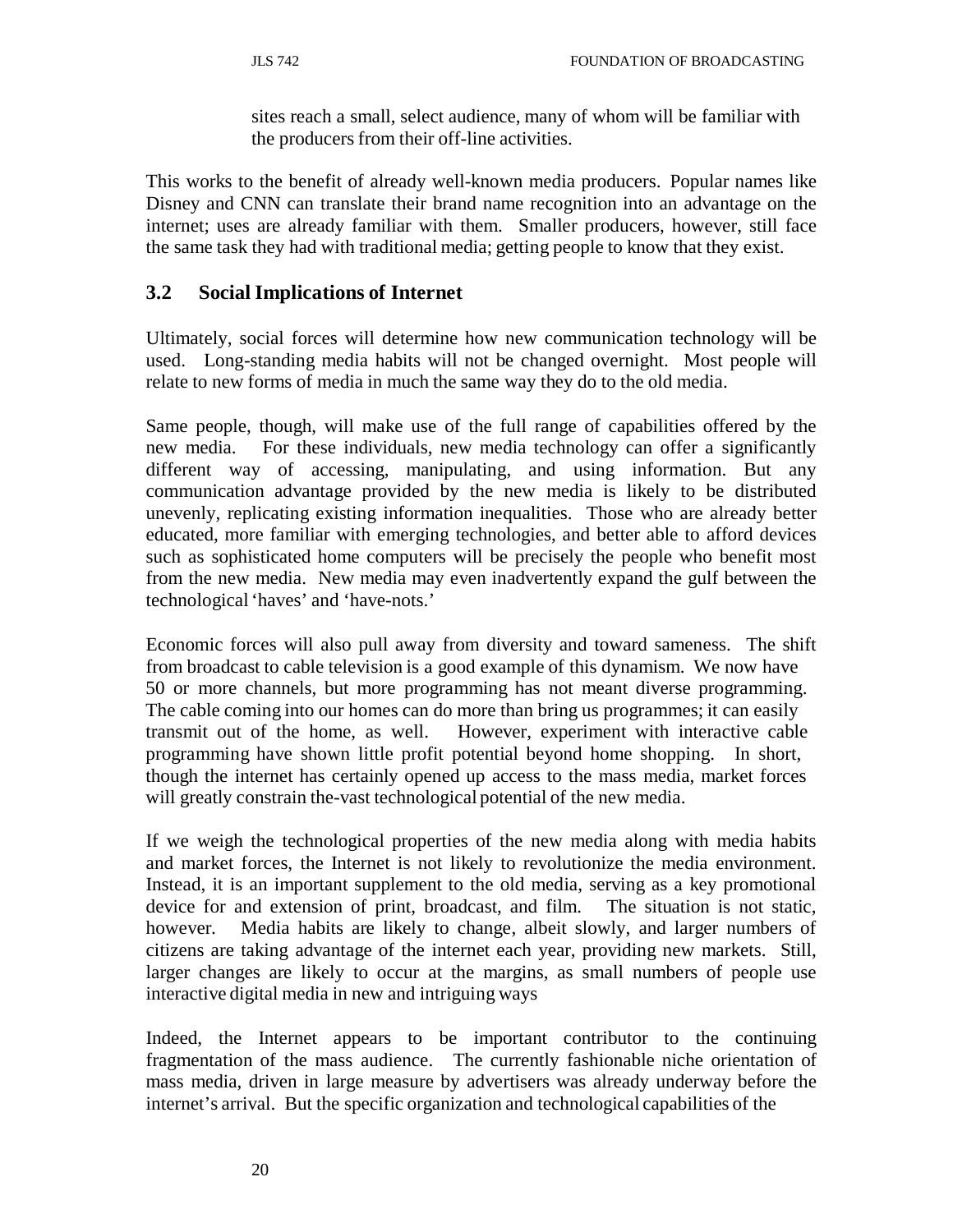Internet is helping to accelerate the pace of audience's segmentation. This marking strategy is an example of how the technological properties of new media – especially their flexibility and relatively low cost work in concert with both social developments, such as multiculturalism and a growing identity politics, and economic forces, such as the search for new consumer markets, to produce a new pattern of social communication.

# **3.3 Telephone Communication**

Telephone conversations can be examined in terms of their frequencies in much the same way we have been examining radio and television signals.

To reproduce the human voice in a telephone conversation, a range of about 30Hz to 300Hz is necessary. Consequently, wired telephone communication takes place at certain frequencies, much like unwired radio communication. Many different telephone conversations can take place at the same time. When telephone conversations are sent over the air, they are simply separated and each switched to its own space on the spectrum. Each telephone conversation occupies an available space within the larger space assigned to the telephone company.

# **3.4 Data Transmission**

With the increased use of computers and communication between computers, there is an increasing demand for space on the electromagnetic spectrum in which to transmit data. Data Communication requires different standards than a typical radio station because they cannot tolerate interference and they need a considerable amount of spectrum space. Our A. M. radio receiver may experience some interference from nearby electrical generator or a thunderstorm, but such interference would play havoc with sensitive computer data. As a result, computer data is transmitted at higher frequencies where line-of-sight transmission takes place, because of the low noise ratio that exist there and because of the available spectrum space. Much data transmission occurs at frequencies from 1 to 10 gigahertz (GHz) (One GHz equals one billion cycles per second). Frequencies between 1 and 10GHz are referred to as microwave frequencies, the prefix micro indicating that the waves are very short. Long-distance telephone and television-transmission relay take place at microwave frequencies, as does satellite communication.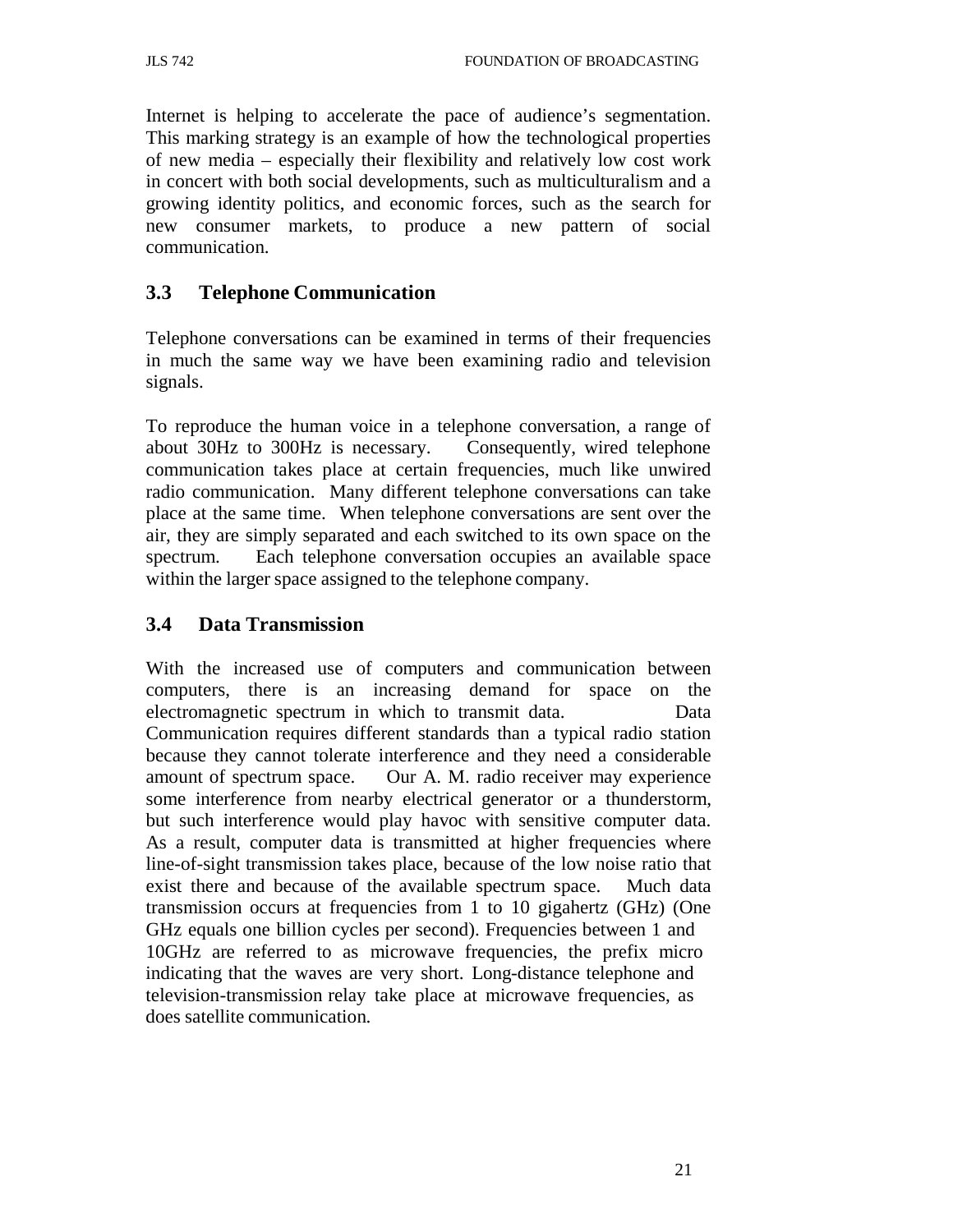## **SELF ASSESSMENT EXERCISE 1**

Why does data communication require different standards from that of a radio station?

## **3.4 Analogue Versus Digital Transmission**

Two types of transmission can exist in both wired and over-the-air communication systems: analog and digital. For example, the voice of a radio announcer is modulated in a certain way, transmitted over the air, and received on a radio receiver. The transmission is continuous over a given frequency range, and unless the receiver or transmitter is turned off, the sound at the receiver is the same as the sound that was transmitted. A typical telephone conversation may consist of voice vibrations that are turned into analogous electrical vibrations. What a television camera sees is transformed into an analog signal, which creates in the television receiver a picture similar to what the television camera witnessed.

With digital transmission, however, the signal is not continuous; it is broken up into numbers. The signal consists of a series of on/off pulses transmitted in the same way that information flows in a computer circuit. The pulses are bits of information in a binary-number code. For all practical purposes digital and computer are the same.

With the increased use of computers, digital transmission systems are gaining more and more importance. Since computer data are digital, analog systems that transmit them must convert them first to analog, and then back to digital. A modem serves this function by connecting a telephone with a computer. Overall, this is an inefficient way to move information. Yet because world telephone systems are significantly analog and considerable money has been spent on analog equipment, in many areas it is the only way to send information.

## **SELF ASSESSMENT EXERCISE 2**

1. What is the difference between analogue and digital transmission?

# **4.0 CONCLUSION**

Although the world of the Internet is a welcome relief, it is evident that long standing media habits will not change overnight. Most people are likely to relate with new forms of media as they do with the old media.

# **6.0 SUMMARY**

The new media is a potent weapon for interactive communication and has many of the characteristics of face-to-face communication. The key to the understanding of the new media is that they all connect with one another resulting in the evolution of a universal interconnected network of audio, video, print, graphics and electronic text communication that will blur the distinction between interpersonal and mass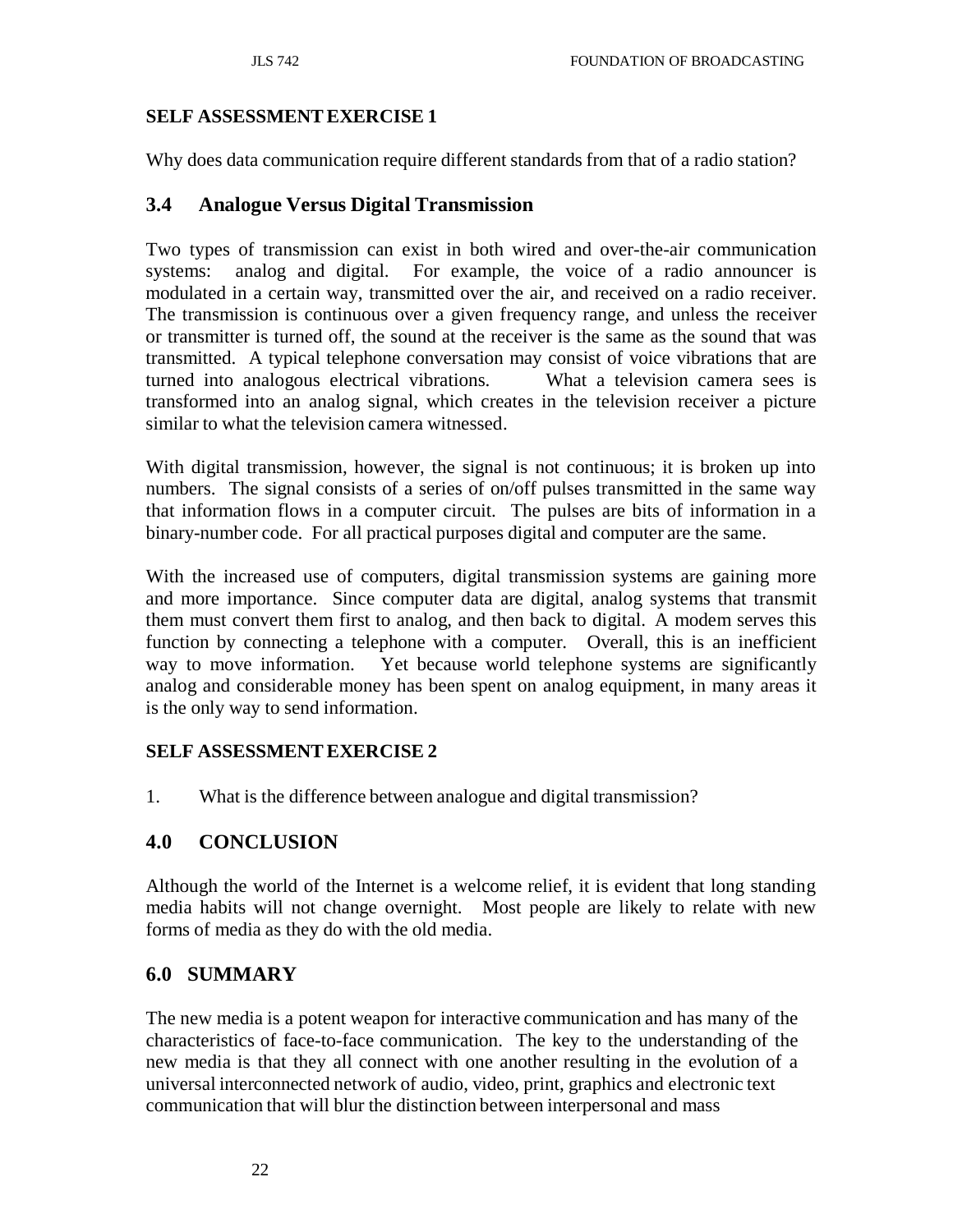communication and between public and private communication.

Telephone conversations can be examined in terms of their frequencies as in radio and television signals. When telephone conversations are set over the air, they are simply separated and each switched to its own space on the spectrum.

Data communication requires different standards than a typical radio station because they cannot tolerate interference and they need a considerable amount of spectrum space.

Signals in analog transmission are continuous over a given frequency range, while with digital transmission, they are not continuous but broken up into numbers. The signal consists of a series of on/off pulses transmitted in the same way that information flows in a computer circuit.

# **6.0 TUTOR MARKED ASSIGNMENT**

- 1. What are the capabilities of the new media? Name 5 of them.
- 2. Mention at least 5 social implications of the Internet.

# **7.0 REFERENCES/ FURTHER READINGS**

Bittner, J. R. (1985). *Broadcasting and Telecommunication.*2nd ed. New Jersey: Prentice Hall.

Onabajo, Olufemi. (2004). *Introduction to Broadcasting.* Lagos: Gabi Concept Ltd.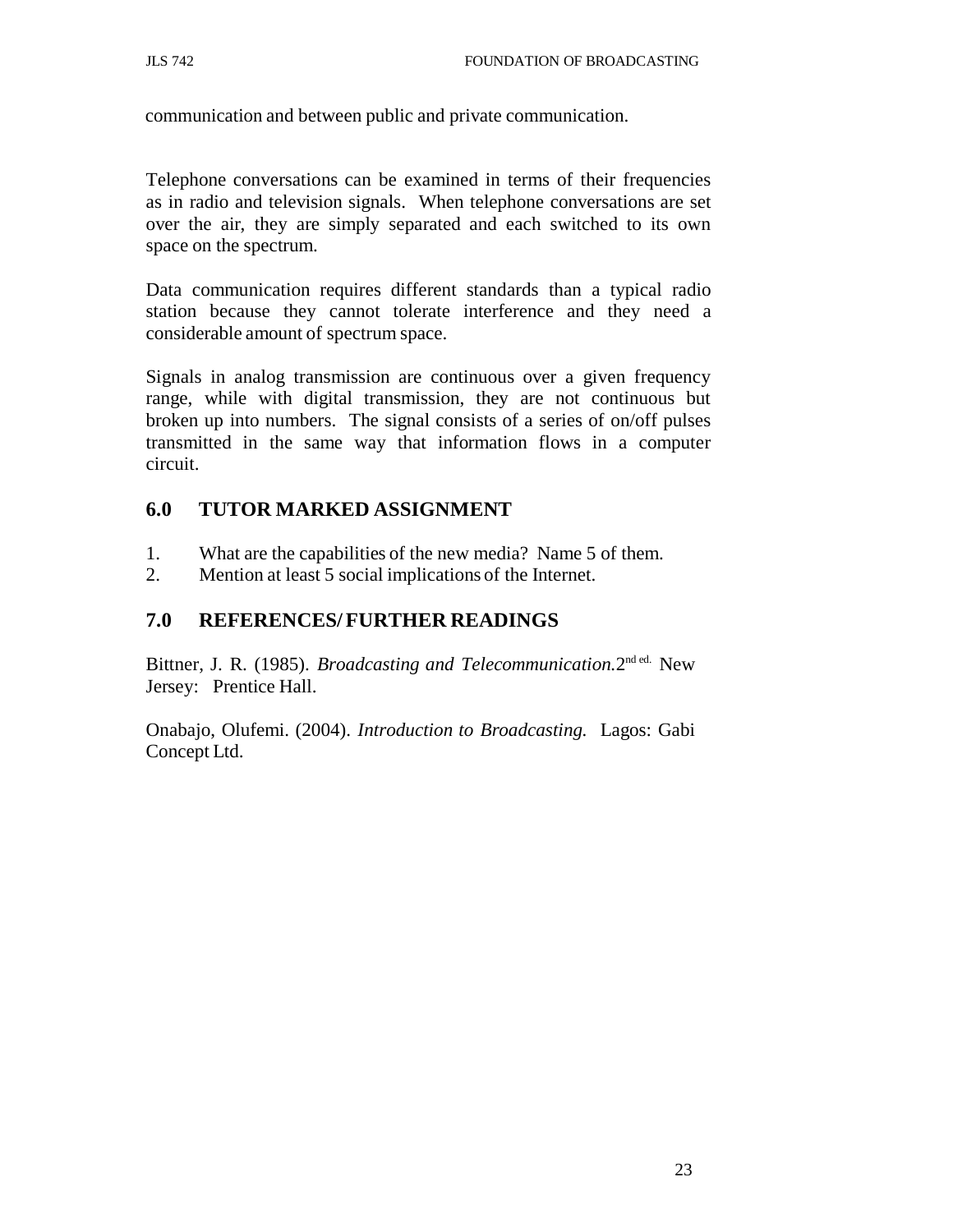## **UNIT 5 EMERGENCE OF THE NIGERIAN BROADCAST MEDIA**

#### **CONTENTS**

- 1.0 Introduction
- 2.0 Objectives
- 3.0 Main Content
	- 3.1 Historical Perspective
	- 3.2 Radio Distribution Services (RDS)
	- 3.3 Nigeria Broadcasting Service
	- 3.4 Nigeria Broadcasting Corporation
	- 3.5 Regional Stations
	- 3.6 Federal Radio Corporation of Nigeria
	- 3.7 Broadcasting Organization of Nigeria (BON)
- 4.0 Conclusion
- 5.0 Summary
- 6.0 Tutor Marked Assignment
- 7.0 References/Further Readings

### **1.0 INTRODUCTION**

The Nigerian broadcast media have gone though various transformations before becoming what they are today. As part of an experiment by the British Broadcasting Corporation (BBC) in 1932, the broadcast industry has emerged as the Federal Radio Corporation of Nigeria (FRCN) and Nigerian Television Authority (NTA). Both broadcast organs rank as the most powerful political and social mobilizer of the Nigerian society.

## **2.0 OBJECTIVES**

At the end of the unit, you should be able to appreciate the following:

- 1 Trace the historical evolution of the Nigerian broadcasting regional
- 2 How regional stations started
- 3 The historical antecedents of Broadcasting Organisation of Nigeria (BON)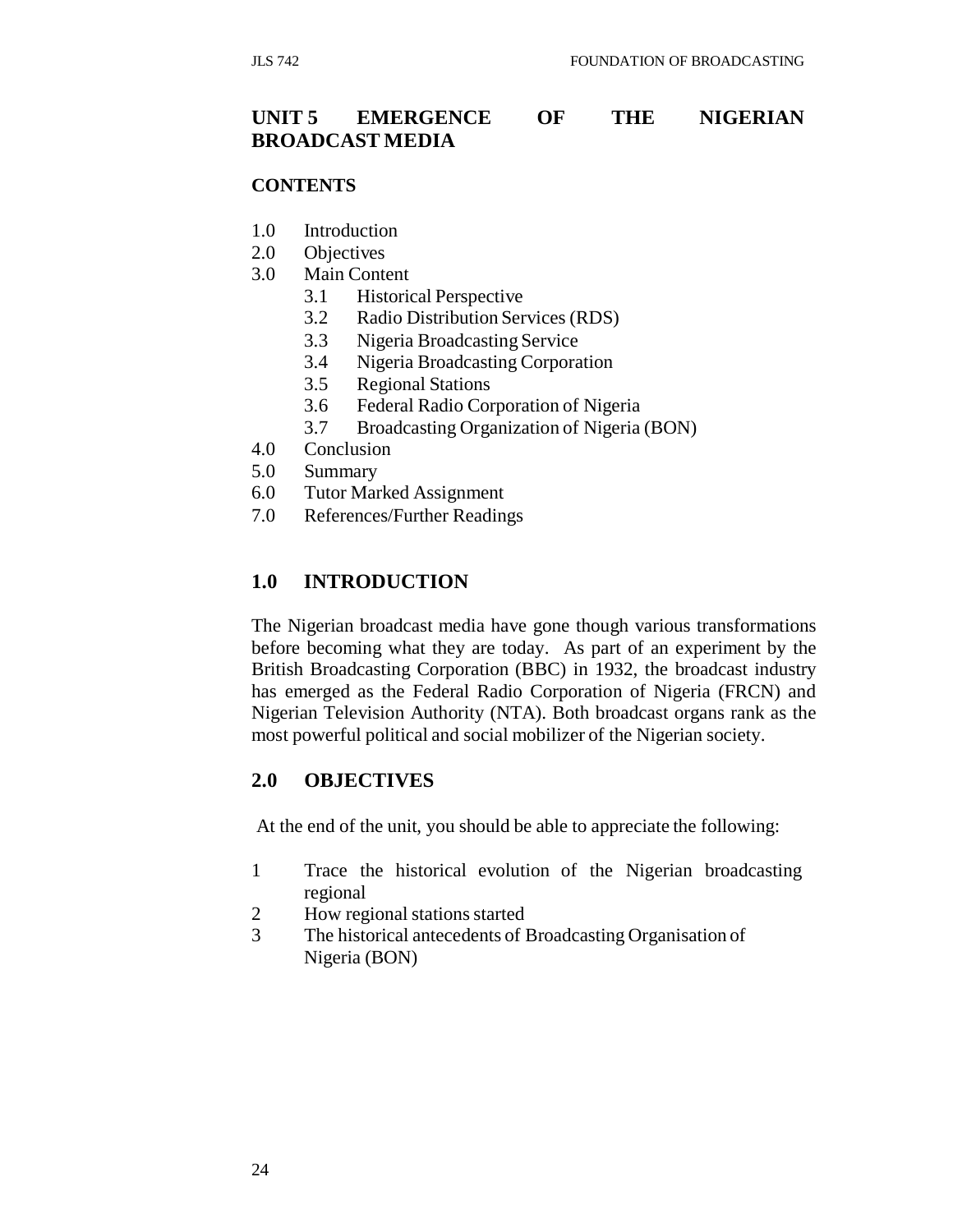# **3.0 MAIN CONTENT**

## **3.1 Historical Perspective**

The broadcasting media in Nigeria have come a long way and gone through a lot of changes, in trying to keep pace with the intricacies of an ever-changing society. What took off as a mere rudimentary, experimental monitoring station, can now boast of direct satellite communication equipment.

The actual beginning of broadcasting in Nigeria was in 1932, when as part of an experiment by the British Broadcasting Corporation (BBC), Lagos was chosen, as one of the centres around the world, to receive and retransmit British Empire service signals from Daventry, England. Then the Lagos Station began to experiment with rediffusion service, under the supervision of engineers and technicians at the Posts and Telegraphs Department, who were also mandated to design a system for distributing the signals to major population centres across the country. This relay system of the BBC was replicated in mainly English speaking countries across the globe and succeeded in taking BBC news and programmes to many parts of the world.

The objectives of this innovation by the BBC were:

- 1 To develop links between Great Britain and English-speaking people throughout the world;
- 2 To propagate the British way of life, particularly in the empire and;
- 3 To keep British citizens outside Britain informed about happenings back home.

Therefore, news, music and other aspects of programming, at the time, were designed towards fulfilling these objectives.

## **3.1 Radio Distribution Services (Rds)**

On December 1, 1935, radio finally made its debut, when the first Radio Distribution Service (RDS - Rediffusion), was commissioned in Lagos. By 1939 when the Second World War started, the Post and Telegraph department which was overseeing the Lagos experimental station, had popularized the medium, and had extended the service to Ibadan, the largest city in West Africa. All through the war years, the British made good the service of RDS, through which the BBC kept the King's subjects and citizens across the globe informed about the progress of the war against Nazi-Germany. Few years later, Radio distribution Services were opened in Kano, Abeokuta, Port-Harcourt, Ijebu Ode, Enugu, Jos, Zaria and Kaduna.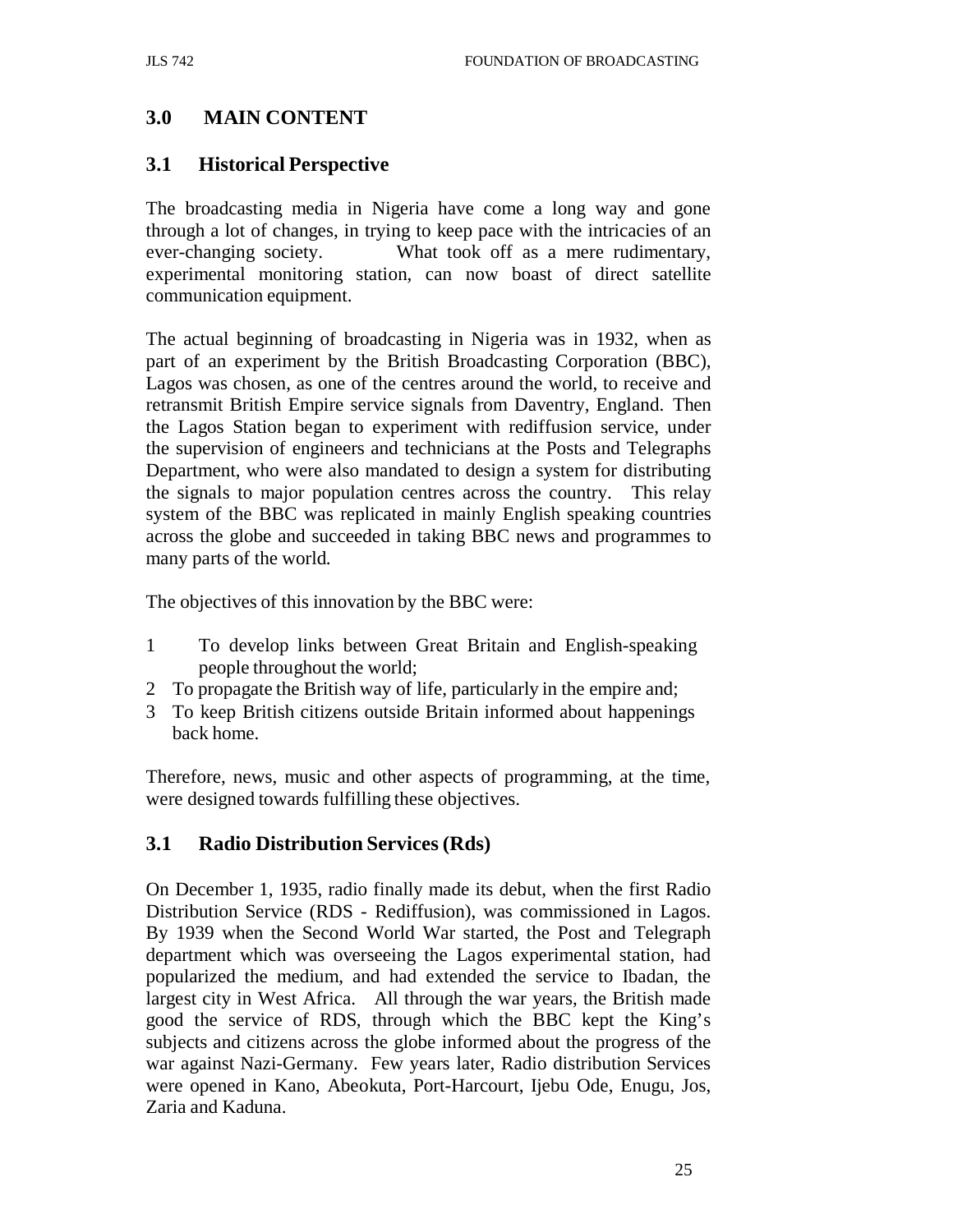# **3.2 Nigerian Broadcasting Service**

Seeing the success of RDS, the British government decided to establish a proper radio station in Nigeria by integrating all the Radio Distribution Services in the country, following the Turner-Bryon report. On June 1, 1952, colonial governor, Sir John Stuart McPherson commissioned the Nigerian Broadcasting Service (NBS).

Although at inception, BBC programmes dominated the Nigerian airwaves, efforts were also made to produce programmes that the local population could relate to. There were programmes and news in three main Nigerian Languages, as well as many dialects.

However the NBS soon became the target of criticism, based on the dominance of BBC programmes in its broadcasts, and for what critics described as lacking the Nigerian orientation. The BBC augmented Nigeria's efforts by providing all the needed training and technical equipment. Infact BBC's T. W. Charmes became first director-general of NBS, while his counterpart, J. W. Murray, became the chief engineer.

## **3.3 Nigerian Broadcasting Corporation**

Having rejected the NBS, which was seen merely as the colonial government's megaphone, the central government thought it necessary to convert the NBS into Nigerian Broadcasting Corporation on April 1, 1957, by an act of parliament. This was to address the issue raised against the former organization (NBS) and to shield it from government interference, and the propagation of the view of the ruling political party.

The duties of the corporation, as spelt out in its Act, included the right:

"*to provide as a public service, independent and impartial broadcasting services by means of wireless telegraph and by television for general reception within Nigeria; to provide an External Service for general reception, in countries and places outside the country; and to ensure that the services which it provides, when considered as a whole, reflect the culture, characteristics, affairs and opinions of the people of each region, or part of the Federation."*

There were other duties allowed the corporation, such as providing facilities for ministerial statements, political broadcasts, religious services, and organization or providing public entertainment, for the purpose of broadcasting.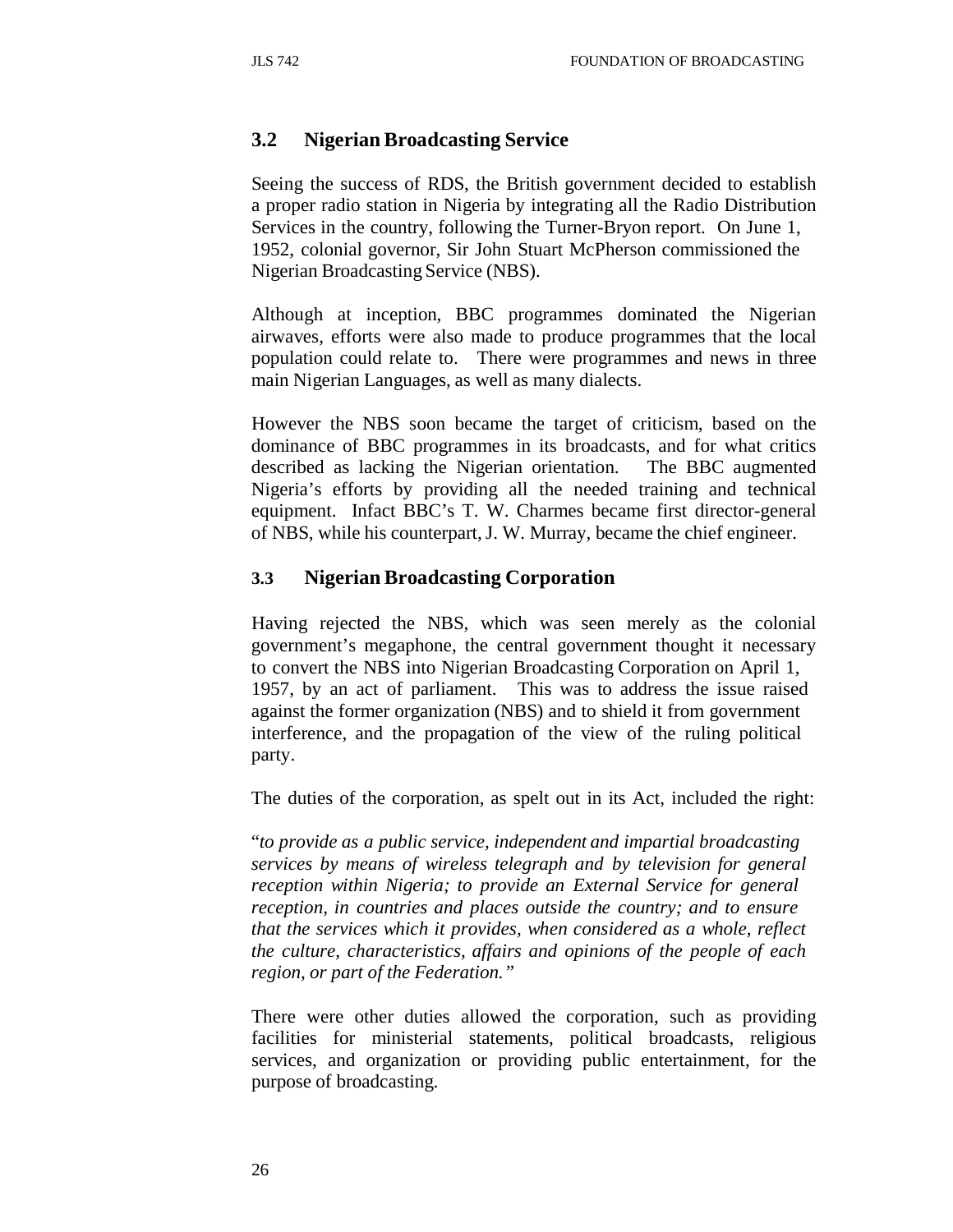When the corporation began operation, its recurrent expenditure was  $\mathbb{N}4.9$  million, over the period 1956 – 1960, while its capital expenditure was N<sub>1</sub> million, plus additional grants after incorporation. Apart from annual government subvention, NBS had few other sources of income. It existed mainly on development loans, repayable with interest. This naturally created problems for the corporation, especially in terms of acquiring relevant technology and improving staff training. The new corporation came up with four distinct programme schedules, one each for the East, West, and the Northern region and the fourth schedule of each region, reflected the characteristics and needs of he area, it was meant to serve.

Within two years however, the regional premiers and NBC officials were in a war of words, over what the role of the corporation should be. The regional governments were particularly unhappy with what they saw, as the station's partisanship in the coverage and reporting of news. Since the centralization of broadcasting had been thrown out in the 1954 constitution, the response of the regions was to establish broadcasting stations of their own.

### **3.4 Regional Stations**

The government of the defunct Western region blazed the trail when it commissioned the Western Nigeria Television (WNTV) on October 31<sup>st</sup>, 1959. In May, 1960, it established its radio station, known as Western Nigeria Broadcasting Service (WNBS).

Their mandate, according to Chief Obafemi Awolowo, then Premier of the Western Region, was to serve as teachers, entertainers and stimuli to all and to transform Nigeria into a modern and prosperous nation.

The East and the North soon copied the initiative of the west, with the establishment of the Eastern Nigeria Broadcasting service and the Broadcasting, Company of Northern Nigeria in 1960 and 1962, respectively. Right from inception, it was clear that the three regional stations were mainly instruments for promoting the views of their proprietors. Each station designed programmes to project the political interests of its owner.

#### **SELF ASSESSMENT EXERCISE 1**

1. What was the mandate given to Western Nigeria Television (WNTV)? When it started transmission in October 1959?

#### **3.5 Federal Radio Corporation Of Nigeria (FRCN)**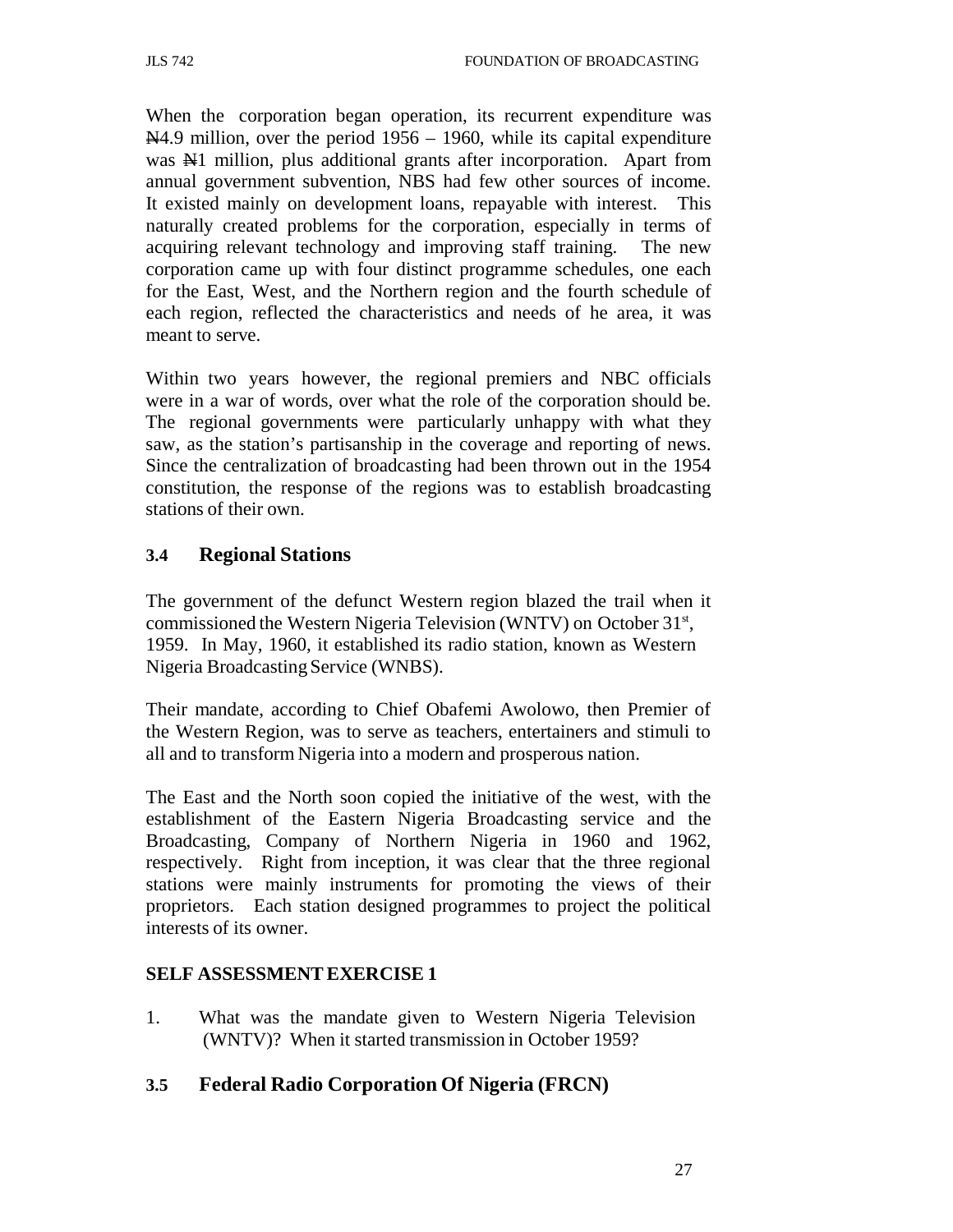The Federal Radio Corporation of Nigeria (FRCN) still ranks as the most powerful, political and social mobilizer of the Nigerian society. All past governments have used it as a means of out-manoeuvering their rivals in the struggle for the country's leadership. Consequently this had led to credibility problem and poor image perception of the system by its national audience.

The nine –point objectives of FRCN are:

- a. To provide efficient broadcasting services to the whole Federation of Nigeria based on national objectives and aspirations and to external audience, in accordance with Nigerian foreign policy.
- b. To provide a professional and comprehensive coverage of Nigerian culture through broadcasting; to promote cultural growth through research into indigenous culture, and to disseminate the results of such research.
- c. To contribute to the development of Nigerian society, and to promote national unity, by ensuring a balance presentation of views, from all parts of Nigeria.
- d. To ensure the prompt delivery of accurate information to the people.
- e To enhance free enlightened and responsible discussion of important issues and maintain a 2-way contact between the government and the governed.
- f To provide special broadcasting services in the field of education, and in all other areas, where the national policy calls for special attention.
- g To promote orderly and meaningful development of broadcasting in Nigeria, through technical improvements, the training of appropriate professional staff, programme and other exchanges with other broadcasting organizations in the country.
- h. To promote research into various aspects of the communication media and their effects on the Nigerian society. This includes audience research, the investigation of fresh methods of production and the true indigenization of the broadcast media.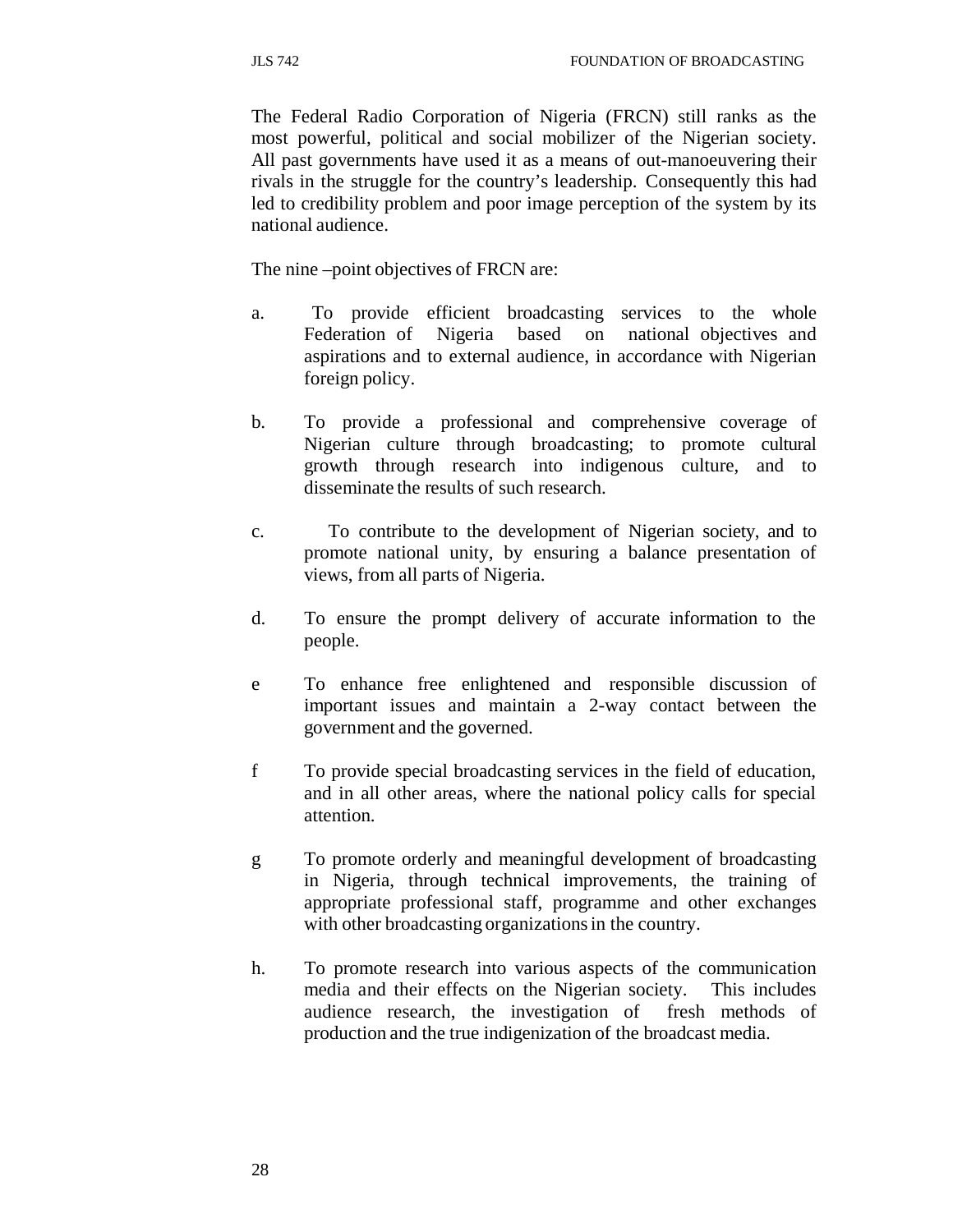i To ensure that facilities and techniques of broadcasting in Nigeria, keep pace with developments in the world of communication (e.g. FM transmission, colour television e.t.c)

FRCN once operated a three-tier system of broadcasting in accordance with the provision of the 1956 ordinance that created it. It has the National, Zonal (states), and Provincial broadcasting House (PBH), which were primarily established to serve certain large local communities, considered to be of political, cultural and economic importance.

### **SELF ASSESSMENT EXERCISE 2**

1. How had past governments utilized the FRCN?

### **3.6 Broadcasting Organization Of Nigeria (Bon)**

The Broadcasting Organization of Nigeria (BON) started in 1973 as a child of necessity. It was then aimed at bringing together the radio and television stations in the country, to pool resources for effective coverage of national and international events. The All Africa Games of 1973 hosted by Nigeria was one of such events that motivated the formation of BON. After that event, BON went moribund until 1977, when it surfaced again due to the world Festival of Arts and culture, FESTAC '77; by then its membership had risen to ten stations. However, BON also went moribund again until 1988 before it was resuscitated.

Before the resuscitation of BON in 1988, there were other electronic media groupings. Such groupings included:

1. "SOBON" – State-owned Broadcasting Organizations of Nigeria.

This was a child of the Second Republic Politics which dichotomized the states and the Federal party in the centre.

2. "CEFASERO" – Chief Executives of Federal and State – owned Radio Organizations.

### **4.0 CONCLUSION**

The broadcast media in Nigeria which started as a Federal government parastatal, later as arms of regional and state governments have witnessed private participation through Decree 38 of 1992 which also established the National Broadcasting commission (NBC). You will be acquainted with the duties of the NBC in the next module.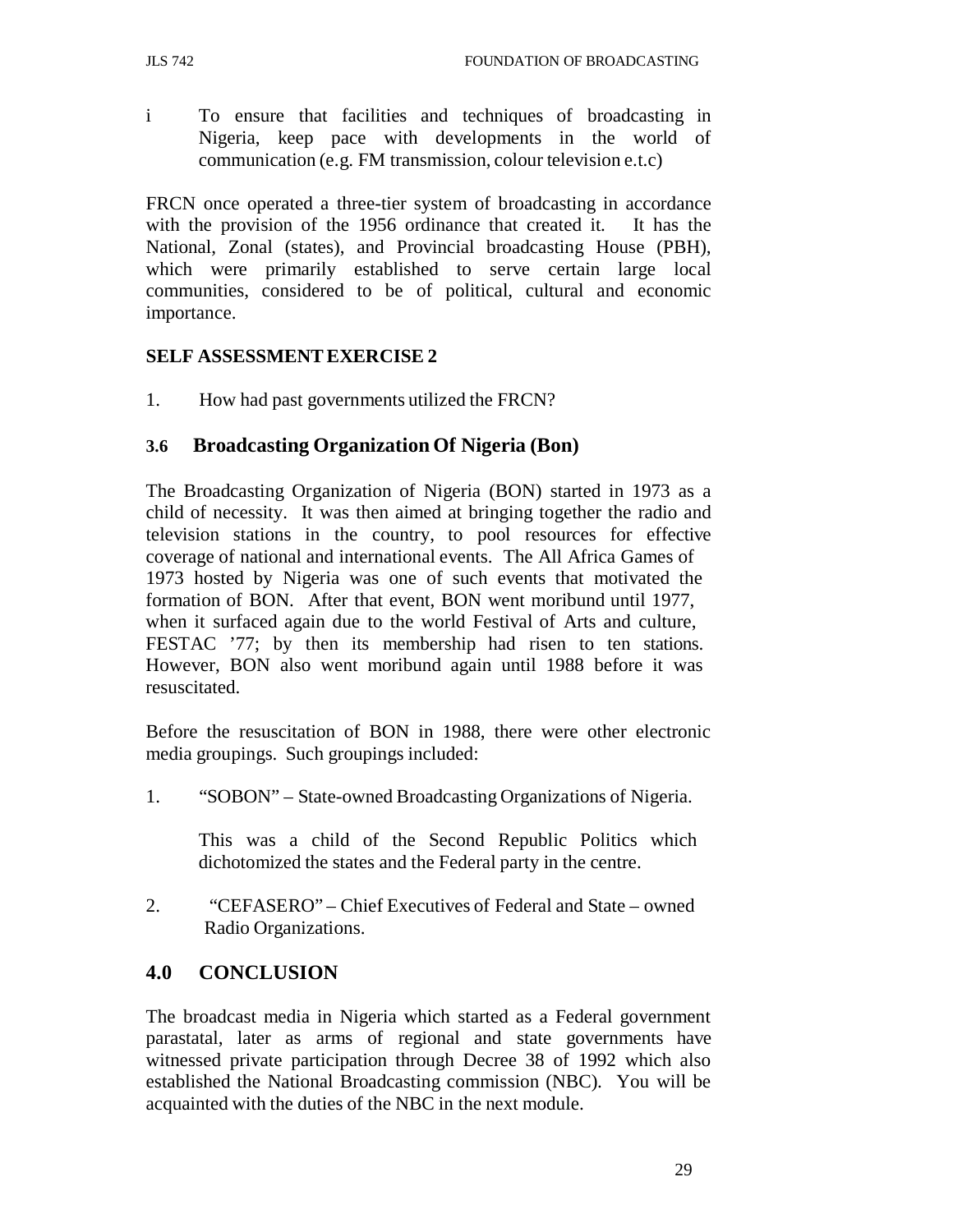### **5.0 SUMMARY**

Broadcasting started in Nigeria as an experiment of the British Broadcasting Corporation in 1932. By 1935, Radio distribution Service (Rediffusion) was commissioned in Lagos and this resulted into the Nigerian Broadcasting Service (NBS) in 1952. The Nigerian Broadcasting Corporation emerged in 1957 as an act of parliament after the rejection of the NBS which was seen merely as the colonial government's megaphone. NBC had its name changed to FRCN by Decree 108 of April 1978.

The regional governments first ventured into television broadcasting with Western Region blazing the trail in 1959. The former Eastern Region started television broadcasting in 1960 and the Northern Region in 1962.

The Nigerian Television Service went on air in April 1972 and this became the Nigerian Television authority by NTA Act of 1977. Private participation in the broadcast media began in 1992 though Decree 38, which established the National Broadcasting commission to regulate the broadcast industry.

### **6.0 TUTOR-MARKED ASSIGNMENT**

- i What were the reasons that led to the beginning of broadcasting by the BBC in Nigeria in 1932?
- ii. How did television broadcasting start in Nigeria?

#### **7.0 REFERENCES/FURTHER READINGS**

- Mackay, Jan. (1964). *Broadcasting in Nigeria*. Ibadan: University Press.
- Onabajo, Olufemi. (2000). *Fundamentals of Broadcast Journalism.* Lagos: Gabi Concept Ltd.

### **MODULE 2 AGENCIES CONCERNED WITH THE BROADCAST MEDIA**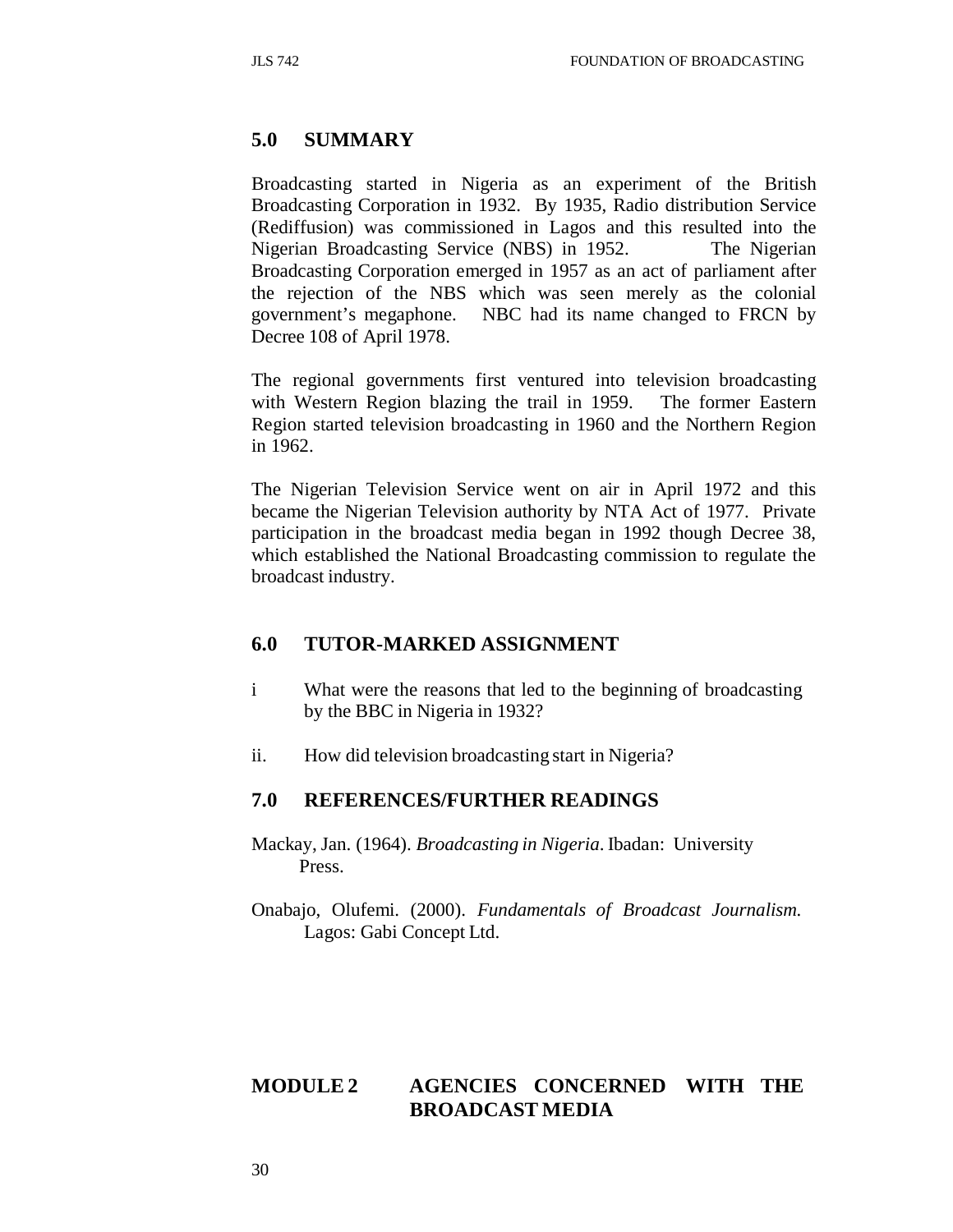| Unit 1                | Federal Ministry of Communication Unit |
|-----------------------|----------------------------------------|
| $\mathcal{D}_{\cdot}$ | Federal Communications Commission.     |
| Unit $3$              | Nigerian Communications Commission.    |
| Unit $4$              | National Communications commission.    |

Unit 5 Nigerian Telecommunications Limited

# **UNIT 1 FEDERAL MINISTRY OF COMMUNICATION**

### **CONTENTS**

- 1.0 Introduction
- 2.0 Objectives
- 3.0 Main Content
	- 3.1 What the Ministry Stands For
	- 3.2 Technical Provisions before Application
	- 3.3 Why Station Dials Interfere
	- 3.4 VHF versus UHF
- 4.0 Conclusion
- 5.0 Summary
- 6.0 Tutor Marked Assignment
- 7.0 References/Further Readings

# **1.0 INTRODUCTION**

There is the need for you to know that broadcasting needs the assistance of certain agencies to function effectively. The Federal Ministry of Communication is one of them and its principal function is to ensure that broadcasters act in accordance with stipulated principles as contained in their frequency allocation letter.

# **2.0 OBJECTIVES**

At the end of this unit of study, you should know:

- i What the Federal Ministry of Communication stand for.
- ii. The process for approval of broadcast.
- iii The difference between Very High Frequency (VHF) and Ultra high Frequency (UHF).

# **3.0 MAIN CONTENT**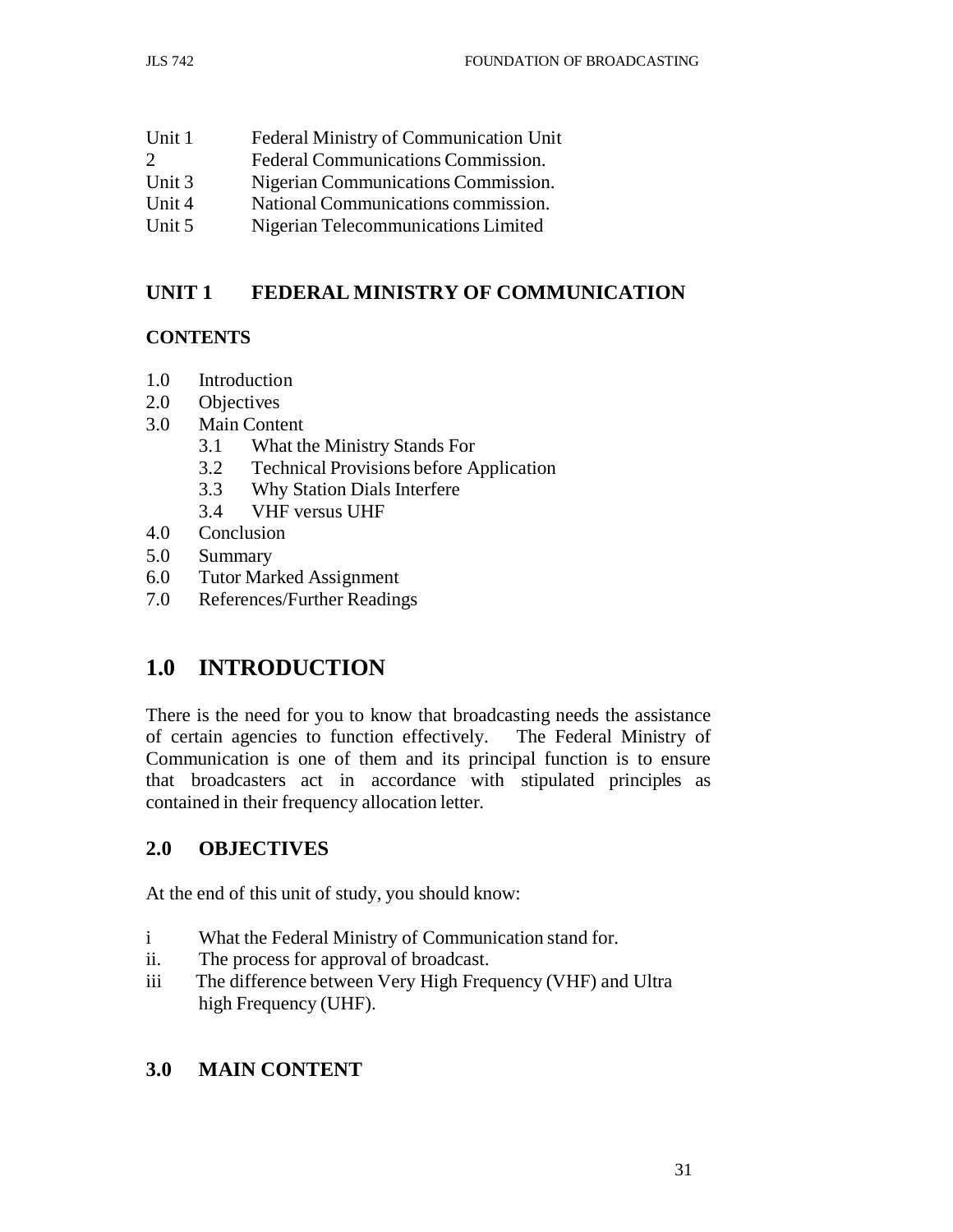### **3.1 What The Ministry Stands For**

The Ministry of Communication in Nigeria is charged with the responsibility of allocating frequencies to sound broadcast media, monitoring of sound media activities and the management and control of sound media, in relation to stipulated policies and international organizations or associations in charge of managing, controlling and monitoring sound broadcasters' activities.

The aim of the Ministry of Communication is to ensure that sound broadcasters act in accordance with stipulated principles as contained in their frequency allocation letter. One major objective of the Ministry of Communication is to ensure discipline among sound broadcasting operators. This is because more operators with fraudulent tendencies always give false information about their areas and modes of operation. When such people are found out, their offices of operation are usually closed down and their equipment seized or impounded.

Until recently, the Ministry of Communication was responsible for policy formulation and implementation for sound broadcasting. However the function of policy formulation and implementation has been moved to the Ministry of Information. The Ministry of Communication issues out  $530 - 110$  bands to stations to operate. The Ministry also issues out frequencies to stations e.g. TK 720, TK 230. There is a section called frequency planning that assigns frequencies to stations and guards against overshot. An overshot is a situation where a company with the intention of broadcasting between Lagos and Abuja but seeks for licence of operation between Lagos, Ibadan and Ife. The result is an overshot because signals will pass over intended location to the licensed location.

#### **3.2 Technical Provisions Before Application**

First and foremost, all equipment must be in accordance with the band to which it would be used for broadcasting. Before an equipment is approved, it has to go through a type approval testing in which the equipment are standardized or tropicalized to meet with the Nigerian climate. Unless permitted the equipment cannot be used outside its allocated area of operation. The ITU (International Telecommunication Union) in Geneva is the overall world body responsible for regulating communication policies. National policies are added to those of the ITU.

Some of the factors that affect the approval of equipment include the following:-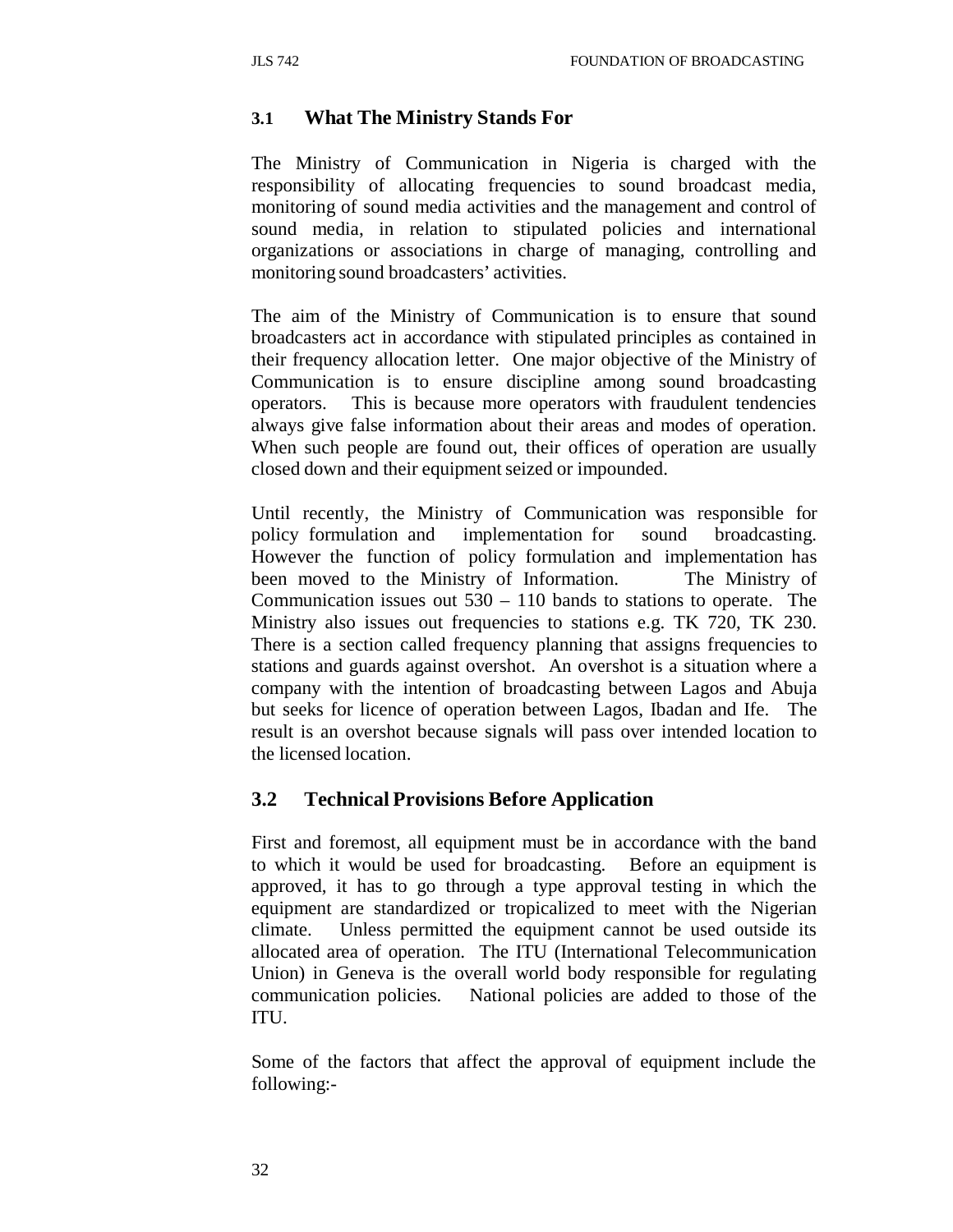- 1 The strength/power of the equipment.
- 2 Equipment gets impounded because the users loan equipment when seeking for licence.
- 3 In some cases, users use the wrong equipment for the wrong purpose (i.e. wrong frequency, location and band).
- 4 Lack of conformity with the standard required of equipment.

# **3.3 Why Station Dials Interfere**

Stations (both radio and television) signals interfere with one another. This is because some stations are not operating within their jurisdiction. What happens is that the station at fault could be closed down or equipment impounded. Years back, Radio Lagos signals were interfering with the police. Radio Lagos equipment were impounded as a result of the interference.

# **3.4 VHF versus UHF**

Very High Frequency (VHF) is reserved for the NTA only. This is because the VHF travels very wide and has a strong reception. NTA uses this as its programmes are networked and received in every state of Nigeria. The Ultra High Frequency (UHF) travels at short distances though powerful. States and Private Television Stations use the UHF because of their restricted coverage.

During network, the NTA uses NITEL lines for network programmes. What happens is that programmes are sent through telephone lines to magnetic cables and to the antenna for transmission.

### **SELF ASSESSMENT EXERCISE 1**

Which television stations use VHF and UHF for their transmission?

# **4.0 CONCLUSION**

The Ministry of communication ensures that sound broadcasters act in accordance with stipulated principles and ensures that there is discipline among sound broadcasting operators.

## **5.0 SUMMARY**

The Ministry of Communication is charged with the responsibility of allocating frequencies to sound broadcast media and monitoring their activities in relation to stipulated policies. It does this through technical provisions which applicants must comply with, before they can be allocated frequency to operate.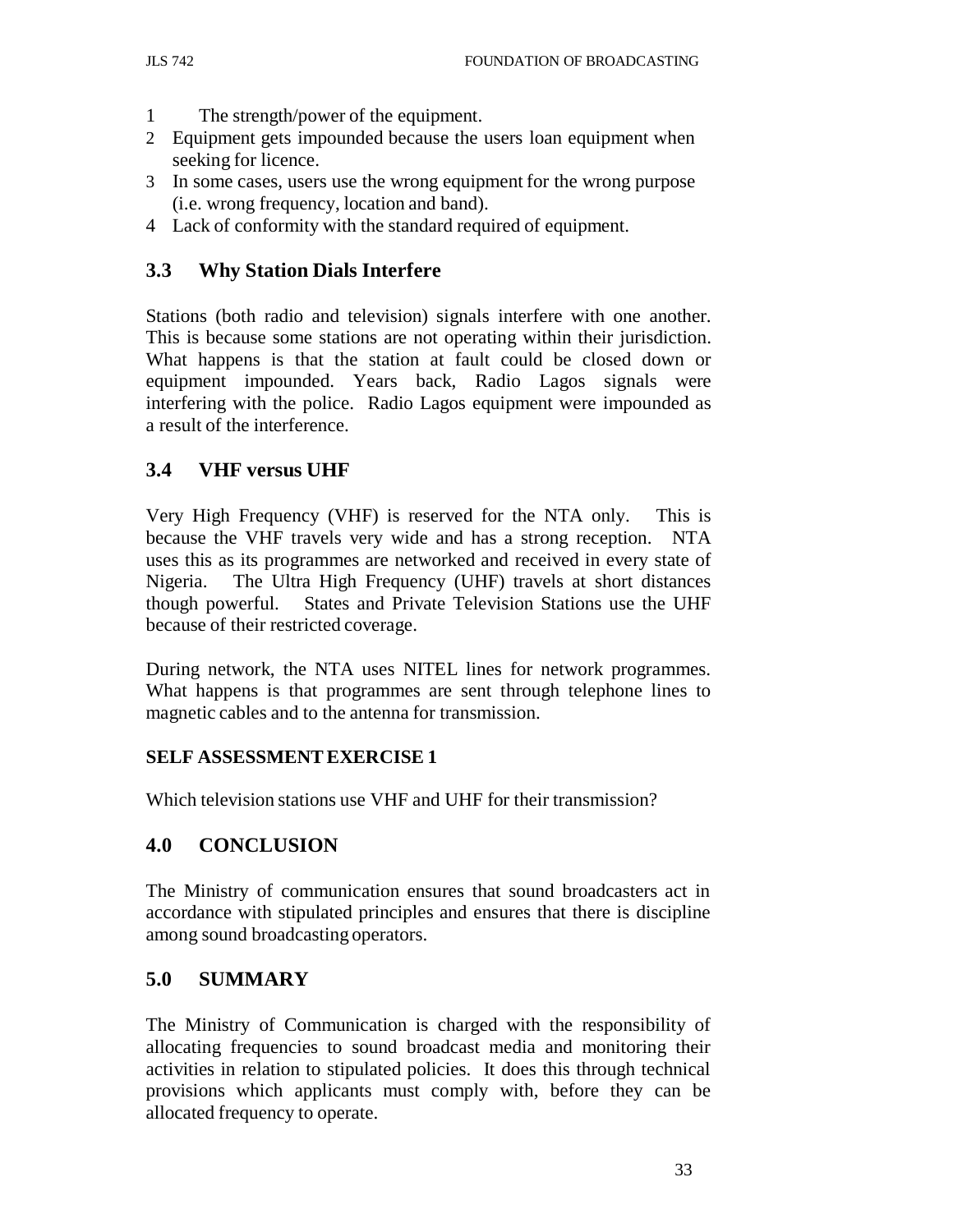## **6.0 TUTOR-MARKED ASSIGNMENT**

- 1 Name 3 functions of the Federal Ministry of communication.
- 2 Name 4 factors that affect the approval of broadcast equipment by the ministry.

## **7.0 REFERENCES/FURTHER READINGS**

Onabajo, O. (2004) *Introduction to Broadcasting. L*agos: Gab Concept Ltd.

## **UNIT 2 THE FEDERAL COMMUNICATIONS COMMISSIONS (FCC)**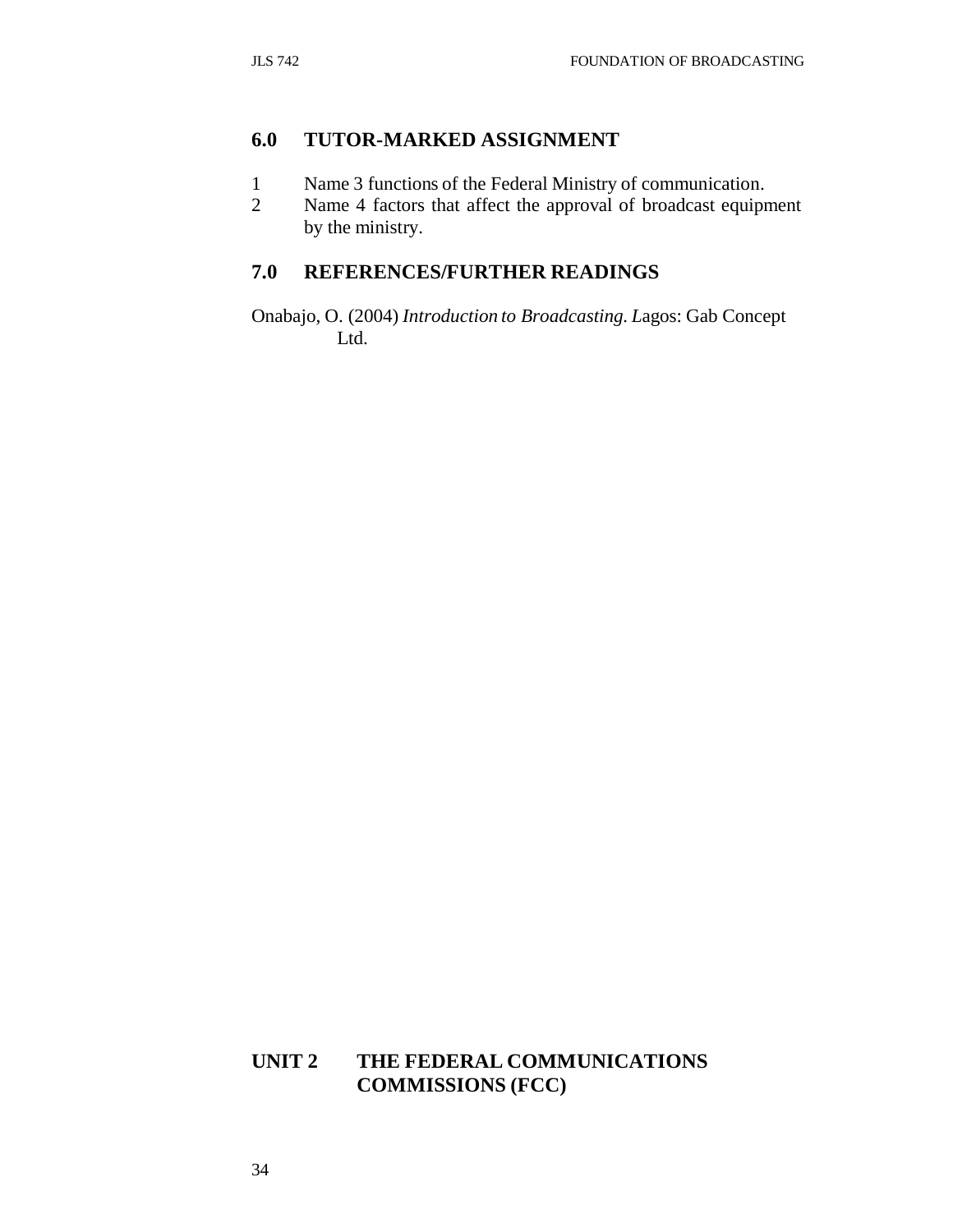### **CONTENTS**

- 1.0 Introduction
- 2.0 Objectives
- 3.0 Main Content
	- 3.1 Roles of FCC as Agency of Government
	- 3.2 The Communications Acts of 1934
	- 3.3 Composition of the FCC
	- 3.4 Functions of the FCC
	- 3.5 Licensing Radio and Television Stations
	- 3.6 Renewal, Revocation and Transfer Licence
- 4.0 Conclusion
- 5.0 Summary
- 6.0 Tutor Marked Assignment
- 7.0 References/Further Readings

# **1.0 INTRODUCTION**

We shall continue with our study of the agencies concerned with the broadcast media by looking at the activities of the Federal Communications Commission (FCC) of the United States of America which was established to bring order to the confusion which would have occurred in the competition for the airwaves that are necessary for broadcast transmission.

## **2.0 OBJECTIVES**

At the end of this study unit, you should be able to understand:

- i What the FCC was set up to achieve.
- ii What America's public policy toward radio and television are.
- iii. What can lead to renewal and revocation of broadcast licenses?

# **3.0 MAIN CONTENT**

# 3.1 **Role Of FCC As Agency Of Government**

The Federal communications commission of the United States is the agency of the Federal Government authorized to carry out the law of radio and television. It started as Federal Regulatory Commission (FRC) in 1927 before it became the FCC in 1934. It was specifically established to bring order out of chaos and confusion that seem imminent in the competition for airwaves that are very scarce in face of thousands of privately owned radio and television stations. The FCC in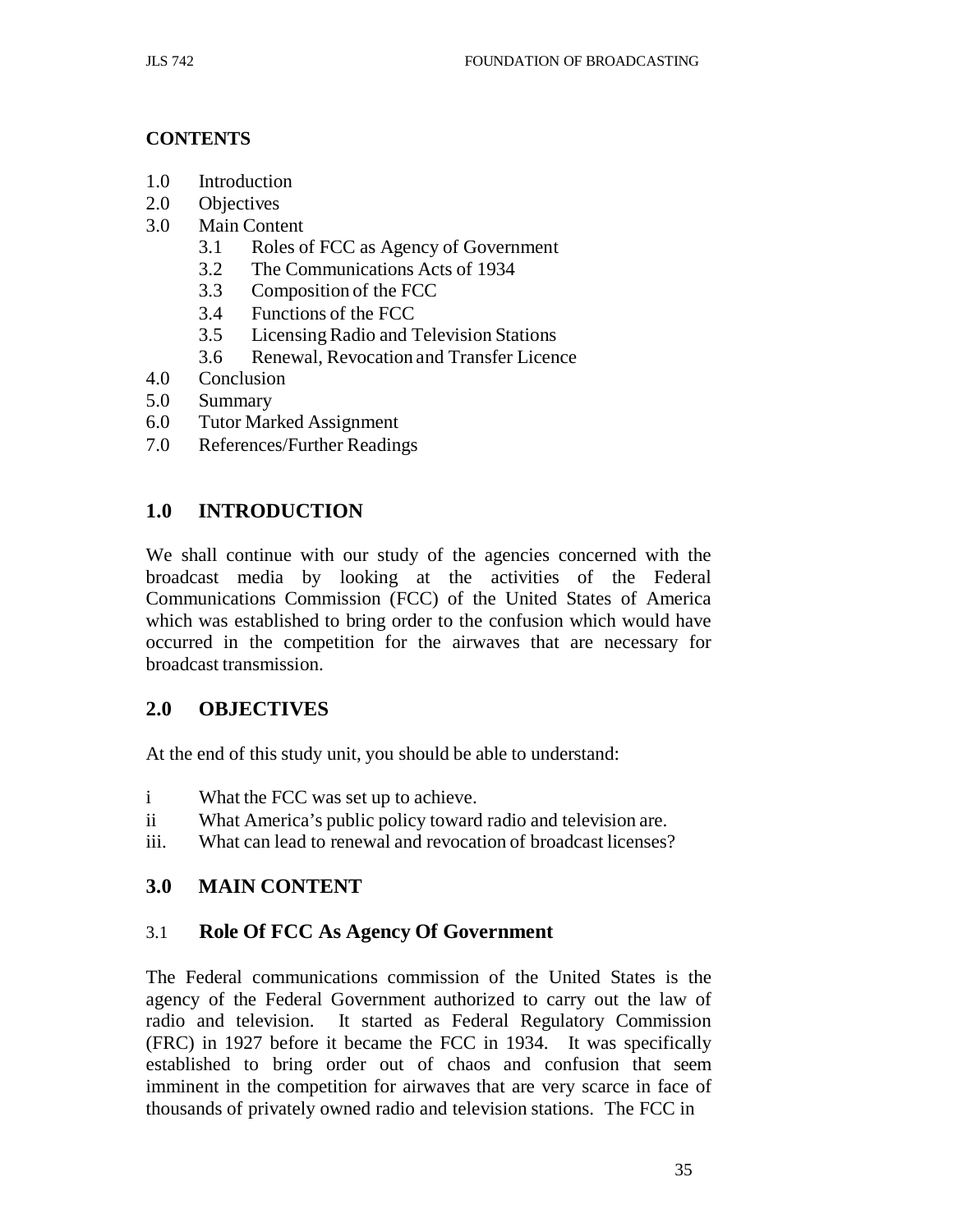order to make sure that the stations carry out their public commitments and obligations, licenses all the radio and television stations and these licences are renewed every three years.

The FCC was set up to check radio monopoly and to allocate frequencies to broadcasters. Also the FCC conducts auctions for electromagnetic spectrum.

## **3.2 The Communications Acts Of 1934**

As defined by the Communications Act, the word "radio" is construed to mean television as well as sound broadcasting.

The communications Act is meant:

"*To maintain the control of the United States over all the channels of interstate and foreign radio transmission; and to provide for the use of such channels, but not the ownership thereof, by persons for limited periods of time, under licences granted by Federal Authority, and no such license shall be construed to create any right, beyond the terms, conditions, and periods of the license. No person shall use or operate any apparatus for the transmission of energy or communications or signals by radio except under and in accordance with Act and with a license in that behalf granted under the Provision of this Act."*

In order to leave no doubt about the matter of ownership of radio frequencies and the right of the government to regulate broadcasting, the law states that no licence may be granted "until the applicant therefore shall have signed a waiver of any claim to the use of any particular frequency…… against the regulatory power of the United states". The yardstick for issuing or renewing radio licences shall be "public convenience, interest, or necessity". The FCC is specifically directed to "encourage the larger and more effective use of radio in the public interest". From these provisions we can see that America's public policy toward radio and television involves the following key ideas:

- 1 The airwaves belong to the people;
- 2 the federal government shall maintain control over all broadcasting channels.
- 3 Use of these channels is limited to persons licensed by the federal government.
- 4 Licenses may be issued to persons only when the "pubic interest, convenience, or necessity" will be served thereby.
- 5 Licenses are good for limited periods of time only.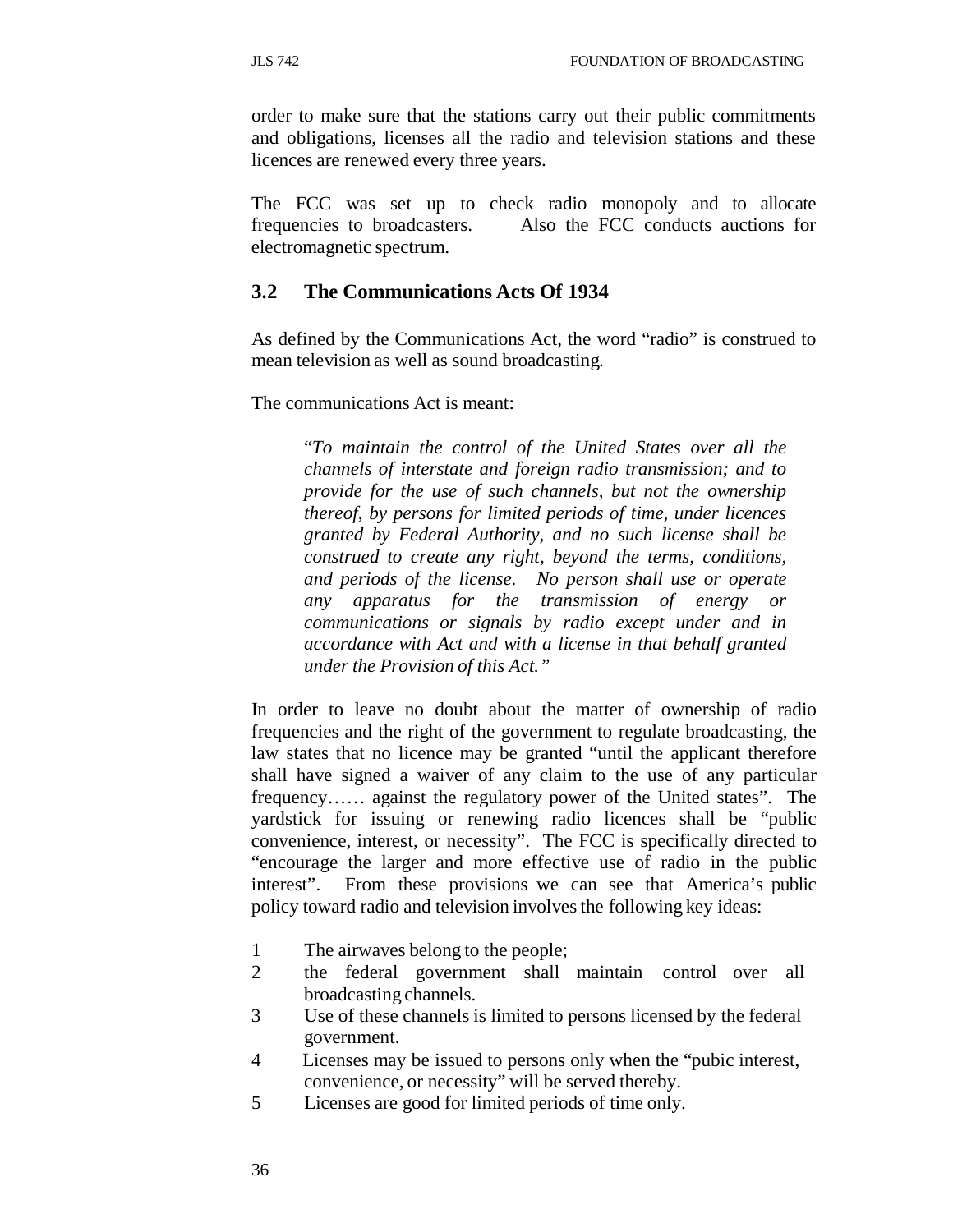- 6 Radio and television shall be maintained as media for free speech.
- 7 Use of a radio or television frequency in no way creates an ownership right to that frequency.
- 8 The regulatory power of the federal government supersedes the right of any individual to the use of a radio or television frequency.

The Act of 1934 created the Federal Communication Commission to carry out the law. The FCC is an independent regulatory commission, quasi judicial in many of its functions, but primarily administrative and policy making in its day-to-day operations.

# **3.3 Composition of the FCC**

The FCC is composed of seven commissioners appointed by the United States President for seven – year term and it was established by the communications act of 1934. It has jurisdiction over the radio, television, telephone and telegraph industries. The FCC's control over Broadcast advertising indirectly stems from its authority to license broadcasters or take away their licences.

# **3.4 Functions of the FCC**

The FCC has the following general functions pertaining to radio and television:

- 1 It advises the State Department in negotiating international radio agreements and acts as the agent of the United States in carrying out the American end of such treaties. Radio waves cross international borders, and so there must be coordination and agreement in a master allocation plan on a world wide basis to prevent mutual interference. Furthermore, nations must agree on which bands to assign airplane communications, distress signals, ship-to-shore radio, etc.
- 2 It allocates bands of frequencies to various radio and television services. Examples of this allocating function were the decisions, to use the 88 to 108 megacycle bands for FM radio and to add channels 14 to 83 to the television band.
- 3 It licenses television and radio stations and broadcast operators. The power to issue licenses is supplemented by power to revoke or renew licences and to approve or disapprove transfers of licences. In carrying out these functions, the FCC holds hearings, conducts investigations, and issues decisions in individual cases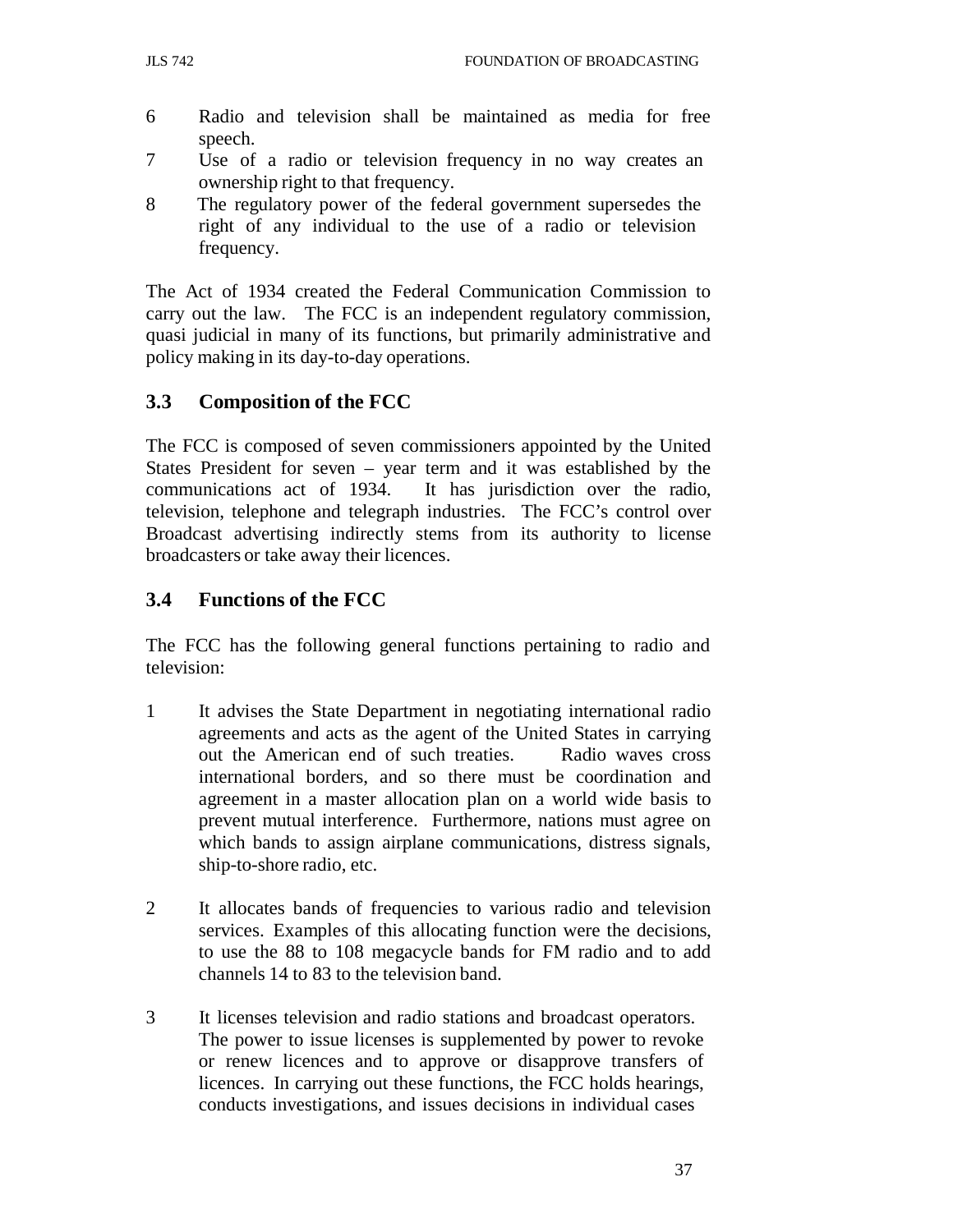involving licence application. It also promulgates regulations bearing directly or indirectly on the entire television and radio industry.

- 4 It classifies television and radio stations and prescribes "the nature of the service to be rendered by each class of licensed stations and each station within any class".
- 5 It assigns bands of frequencies to the various classes of stations and assigns frequencies for each individual station, determining the power that each station shall use and the time during which it may operate.
- 6 It determines the location of stations and regulates the kind of apparatus television and radio stations may use.
- 7 It makes regulations necessary to prevent interference between stations and to carry out the provisions" of the Act.
- 8 It is authorized to make special regulation applicable to stations engaged in network broadcasting.
- 9 It requires stations "to keep such records of programmes, transmissions of energy, communications, or signals, as it may deem desirable".
- 10 It designates call letters of all stations.
- 11 It ensures that broadcasters stay on their assigned frequencies and that no unauthorized person uses the airwaves. Volunteer groups made up of such people as radio and television repairmen and amateur radio operators assist the FCC in this work.
- 12 It encourages new uses of radio, particularly those that will promote safety of life and property.
- 13 It supervises all common carrier telephone, cable, and telegraph services. The American Telephone and Telegraph Company and other companies whose microwave equipment and telephone lines are used in network broadcasting are regulated by the FCC.

In wartime, the FCC coordinates the use of television and radio with the national security programme. During World War II, the FCC set up a foreign Broadcast Intelligence Service that monitored enemy propaganda broadcasts.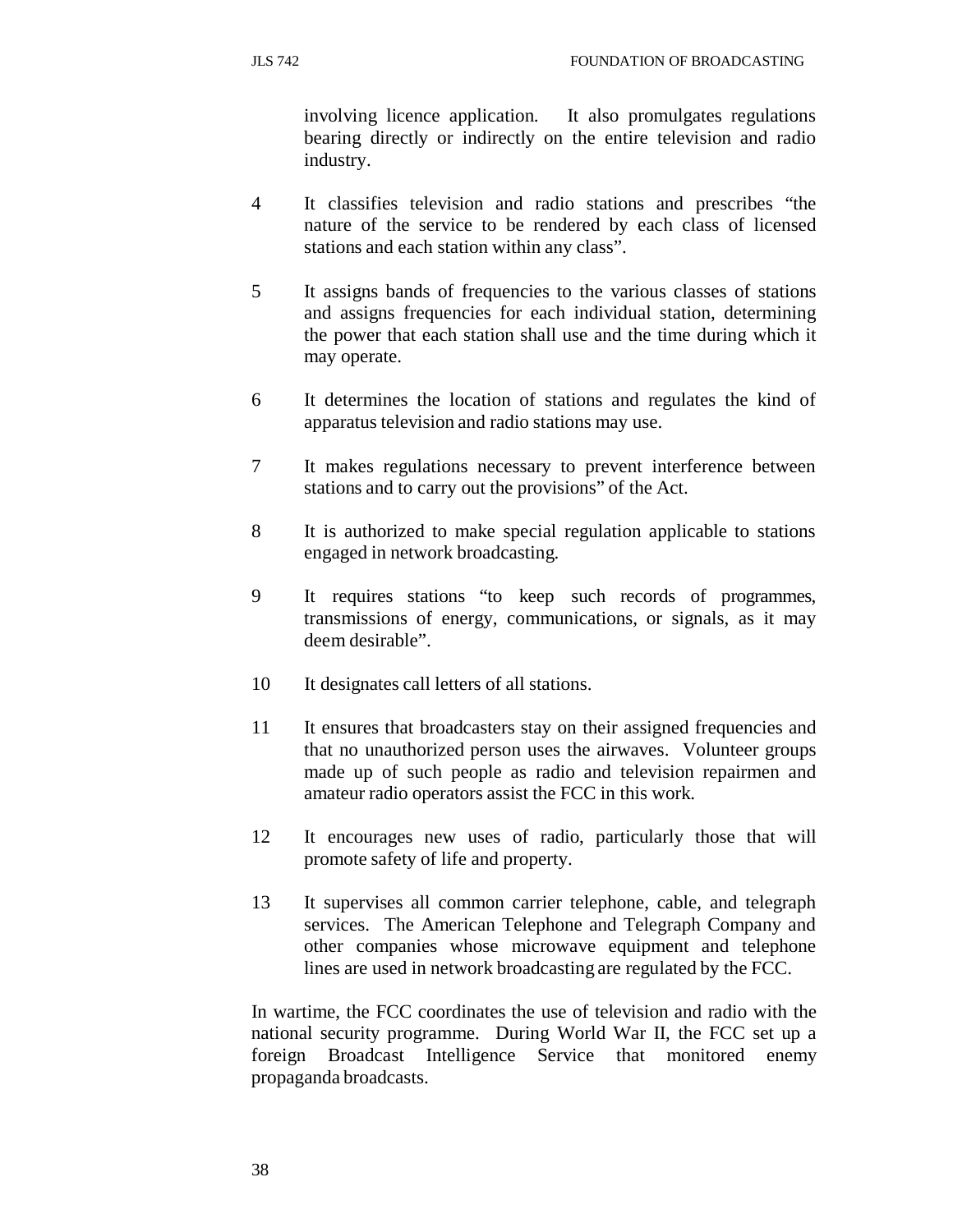### **3.5 Licensing Radio and Television Stations**

In licensing radio and television stations when "the public convenience, interest, or necessity will be served thereby", the FCC must also try to allot stations among the various states and communities so as to provide a fair, efficient, and equitable distribution of radio service.

The period for which licences are good is limited by law to a maximum of three years; the FCC at fist issued six-month licences for standard radio stations; now AM, FM and TV stations are licensed for three years. There is considerable agitation in the broadcast industry to amend the law to provide for five years licenses.

Applicants for radio or television stations must file written statements describing their citizenship and character and their financial, technical and other qualifications to operate broadcast stations. Aliens, foreign corporations, or any corporation "of which any officer or director is an alien or of which more than one-fifth of the capital stock is owned or voted by aliens" may not obtain a station licence.

Applicant for a licence must set forth:

- 1. The location of the proposed station.
- 2. The frequency and power he wants to use
- 3 .The hours of the day during which he proposes to operate the station.
- 4. The purpose for which the station will be used; and
- 5. A full statement of his proposed programme service.

To preserve competition in radio and television, the law directs the FCC not to grant licences to applicants when, by doing so, competition would be substantially reduced or commerce restrained. The commission has ruled that not more than one AM, one FM, and Seven TV (five VHF and two UHF) stations serving different areas may be licensed to or controlled by the same persons or corporations.

The Commission has no direct authority to license or regulate television and radio networks. It does in fact, however, regulate networks through rules directed at stations owned by or affiliated with Network.

#### **SELF ASSESSMENT EXERCISE 1**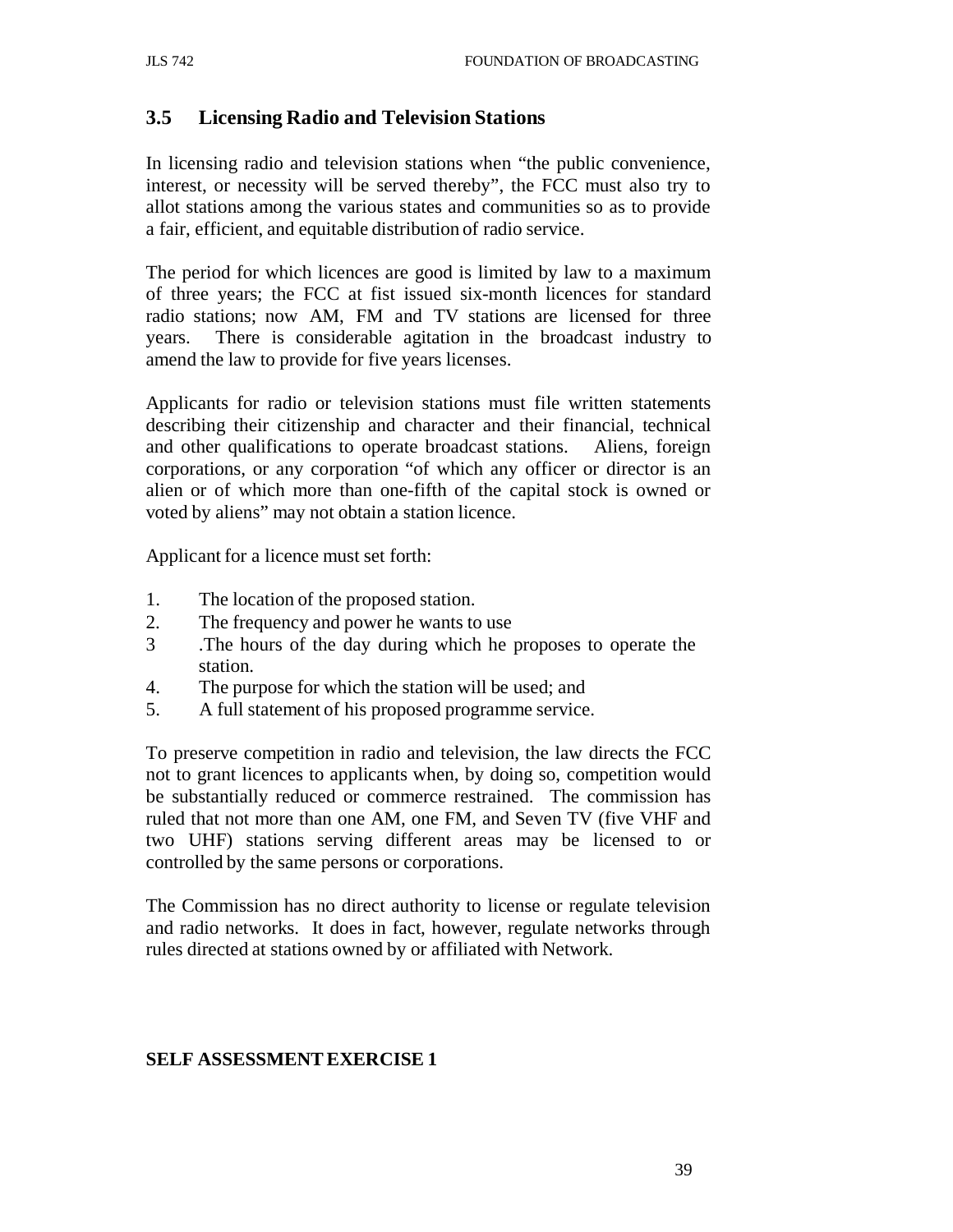List the 5 items an applicant for a licence with the FCC must state in its application.

# **3.6 Renewal, Revocation and Transfer of Licence**

At least four months before the expiration of a licence, a station must file a renewal application with the FCC. In this application the station is obliged to provide a statement of the programme service it has broadcast in the last three years. The FCC may take this record of actual programme service and compare it with the statement of proposed programme service the station made in its original application for a licence. If the FCC is satisfied that performance reasonably matches the promises, it will renew the application. If numerous complaints about the station have been made to the FCC, if the comparison between promises and performance does not show a high correlation, or if a competing application is filed, the FCC may order a public hearing on the renewal application. In this hearing, the applicant bears the burden of proving that renewal of this licence will serve the public interest.

The FCC has the power to revoke a licence when the station fails to operate in accordance with the law or with FCC regulations, or substantially as it said it would in its application. In revocation proceedings, the FCC bears the burden of proving that the station is not serving the public interest.

The commission hesitates to use its power of revocation because such extreme action is usually excessive punishment for most violations and prior to 1952, the commission usually limited itself to giving a sharp warning to an offending station and waiting until the licence renewal application was submitted for further action.

## **SELF ASSESSMENT EXERCISE 2**

When must a broadcast station file a renewal application with the FCC?

# **4.0 CONCLUSION**

The FCC regulates the radio and television industry in the United States and all National Communications Commissions of other countries are affiliates of FCC and are allocated frequencies for external broadcasting. The FCC through this function helps bring order into the electromagnetic spectrum.

## **5.0 SUMMARY**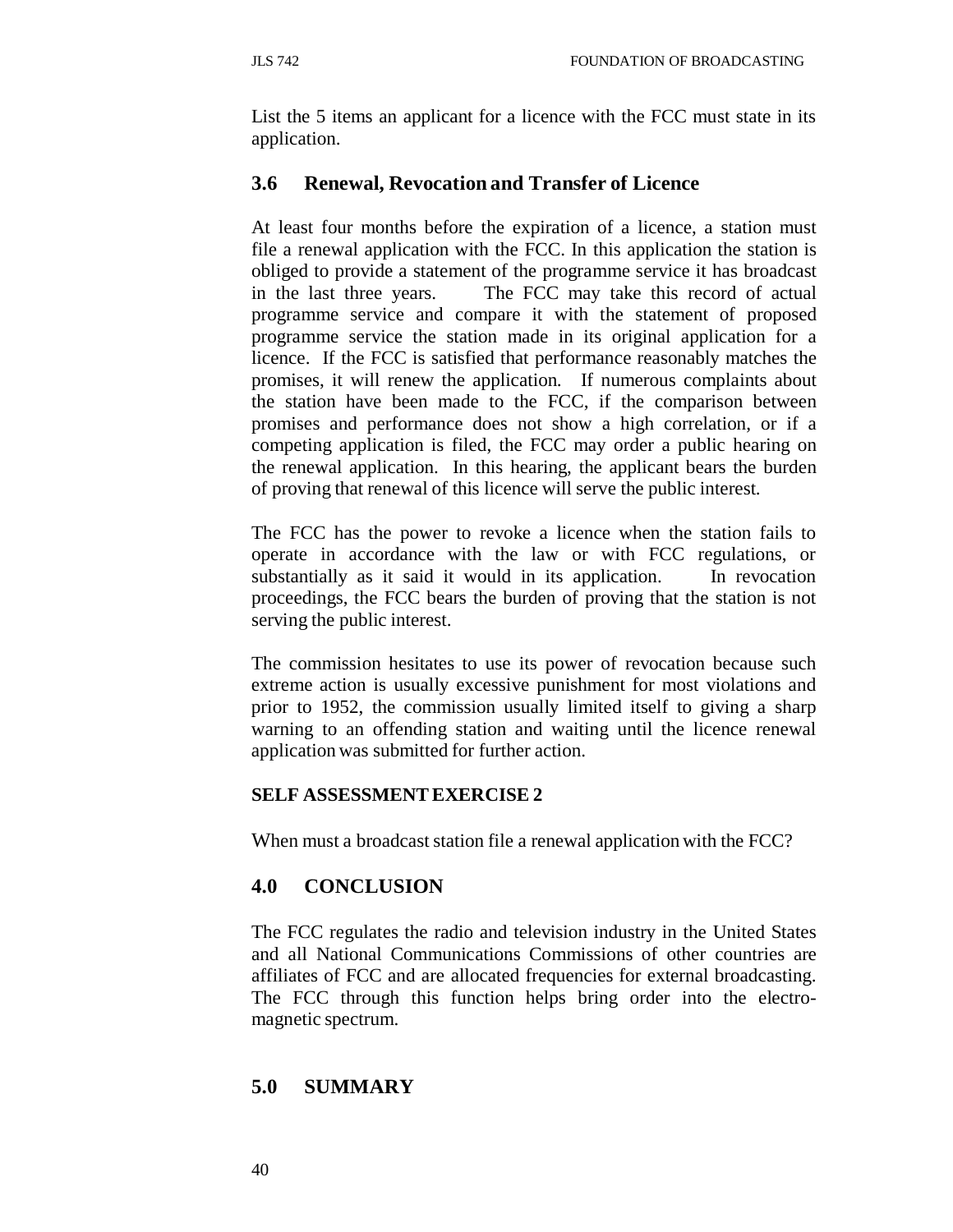The FCC was established to bring order into broadcast transmission through the Communications Act of 1934. It is directed to encourage the larger and more effective use of broadcasting in the public interest. It is in charge of renewal, revocation and transfer of licenses.

### **6.0 TUTOR-MARKED ASSIGNMENT**

- i. What does the word 'radio' mean in the Communications Act of 1934?
- ii. Name 5 functions of the FCC.

### **7.0 REFERENCES/FURTHER READINGS**

Hasling, John (1980) *Fundamentals of Radio Broadcasting*, USA: McGraw Hill .

## **UNIT 3 THE NIGERIAN COMMUNICATIONS COMMISSION (NCC)**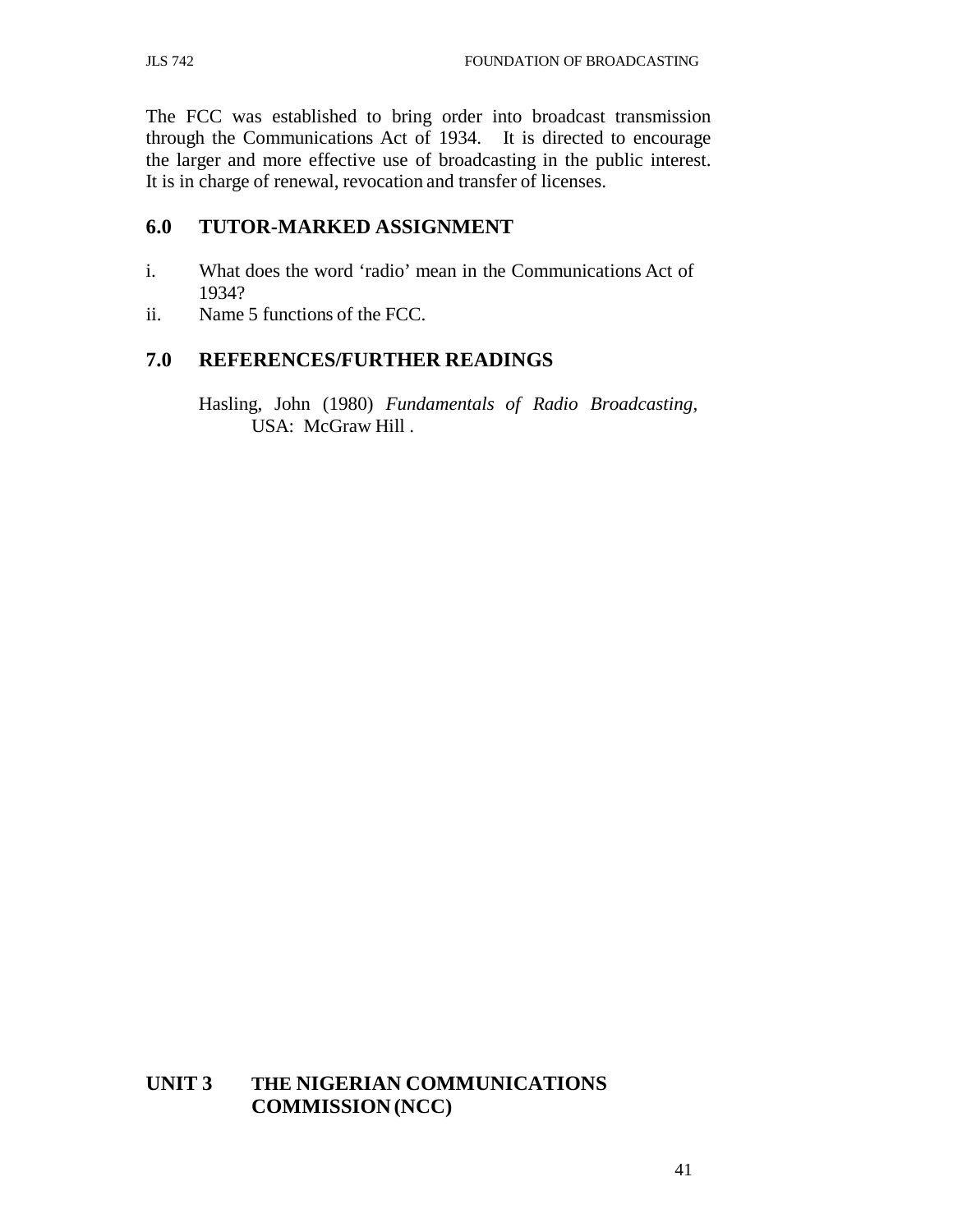#### **CONTENTS**

- 1.0 Introduction
- 2.0 Objectives
- 3.0 Main Content
	- 3.1 Roles of NCC
	- 3.2 The Functions of NCC
	- 3.3 Objectives of NCC
	- 3.4 Achievements of NCC
	- 3.5 Powers of NCC
	- 3.6 Issuing Of Licences
- 4.0 Conclusion
- 5.0 Summary
- 6.0 Tutor Marked Assignment
- 7.0 References/Further Readings

### **1.0 INTRODUCTION**

We shall continue the examination of agencies concerned with the broadcast media through a close look at the activities of the Nigerian Communications Commission (NCC). This will help us understand its relationship with broadcasting in Nigeria.

### **2.0 OBJECTIVES**

At the end of this unit of study, you should be able to articulate

- (i) The purpose for establishing NCC
- (ii) The objectives of NCC
- (iii) The powers of NCC

#### **3.0 MAIN CONTENT**

#### **3.1 Role of NCC**

NCC is the acronym of Nigerian Communications Commission, a body that acts as the national regulatory authority for the telecommunication industry in Nigeria. The broad business purpose of NCC as derivable from the enabling Decree 75 of 1992 is to facilitate the private sector participation in telecommunication service delivery, coordinate and regulate the activities of the operators to ensure consistency in availability of service delivery and fair pricing. The headquarters is situated at Abuja with three Zonal Offices in Lagos, Kano and Port Harcourt. The Commission's organizational structure has attained a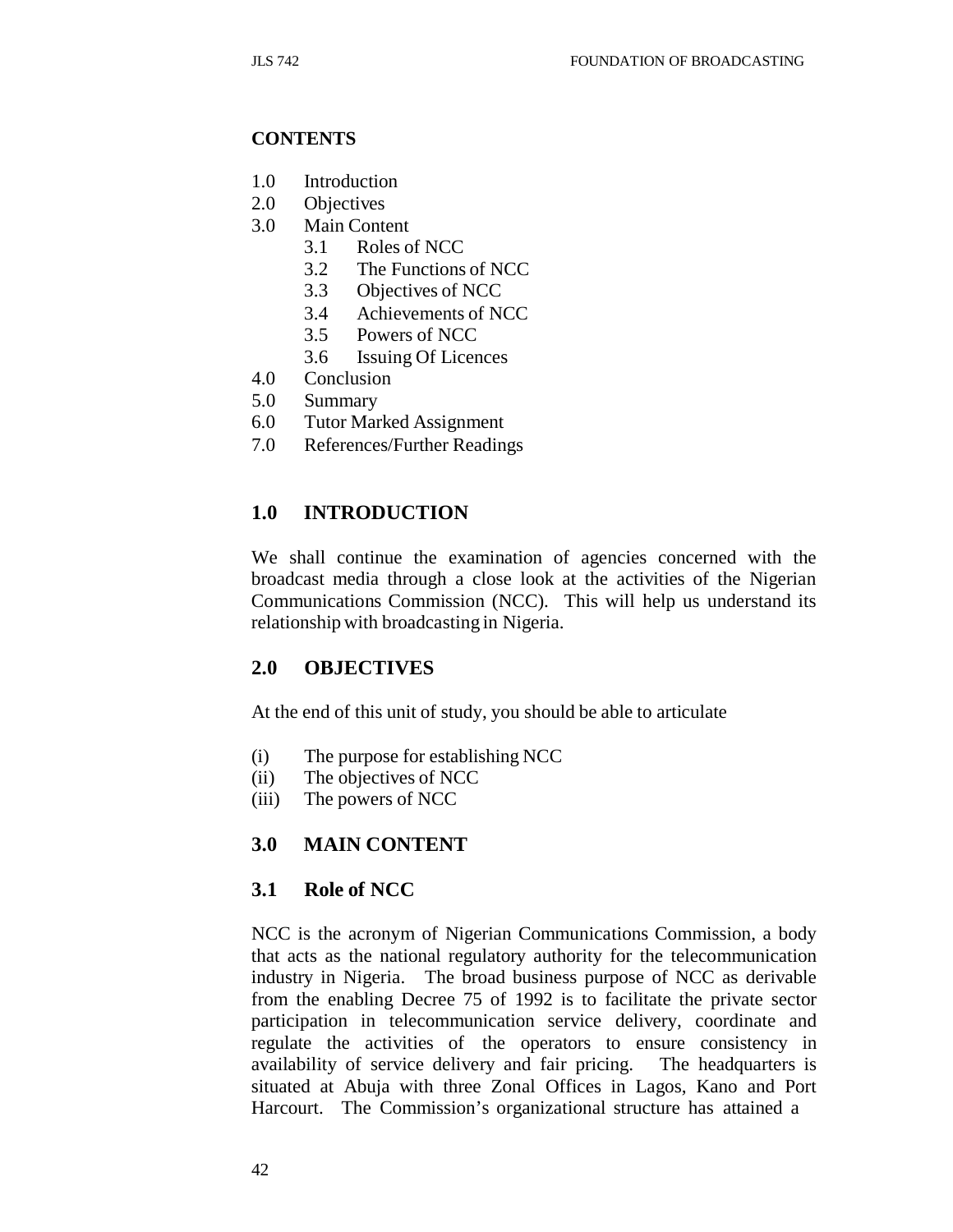structure comprising of five directorates, fourteen departments and five units under the Chief Executive Officer.

### **SELF ASSESSMENT EXERCISE 1**

What is the role of the NCC?

# **3.2 The Functions of NCC**

The Nigerian Communication Commission as an organization that is responsible for the growth and upliftment of telecommunication has various functions that it performs.

The Nigerian Communication Commission is totally responsible for the issuing of licences to any company that wants to operate a private telecommunication. The organization also facilitates the private sector participation in the telecommunication industry, so as to enhance as many as possible competent operators that will compete favourably for progress in the communication sector. The NCC also invests in the telecommunication sector of the Nigerian Economy. With its enormous investment in the industry, the organization will have a say when it comes to matters that concern the progress of telecommunication in Nigeria.

The NCC establishes and supervises the technical and operational standards and practices as well as type approval of equipment for the operators such that whatever equipment the operator has adopted, it must suit the country's gateway carriage and must not cause any harmful interference with communications. NCC also oversees the quality of services provided by the operators and sets the terms of inter connection of different networks, NCC also ensures that the interest of the consumers of telecommunication services are protected by promoting competitive pricing of such services and combating the abuse of market power which gives room for mediating between operator, carrier and consumer. NCC is solely responsible for reporting and giving advice to the minister of communication in formulating telecommunication policies and control of the telecommunication industry.

# **3.3 Objectives of NCC**

Any standard organization has aims and objectives for its existence and the discharge of its service; the same philosophy is applied to NCC as the objectives are listed below: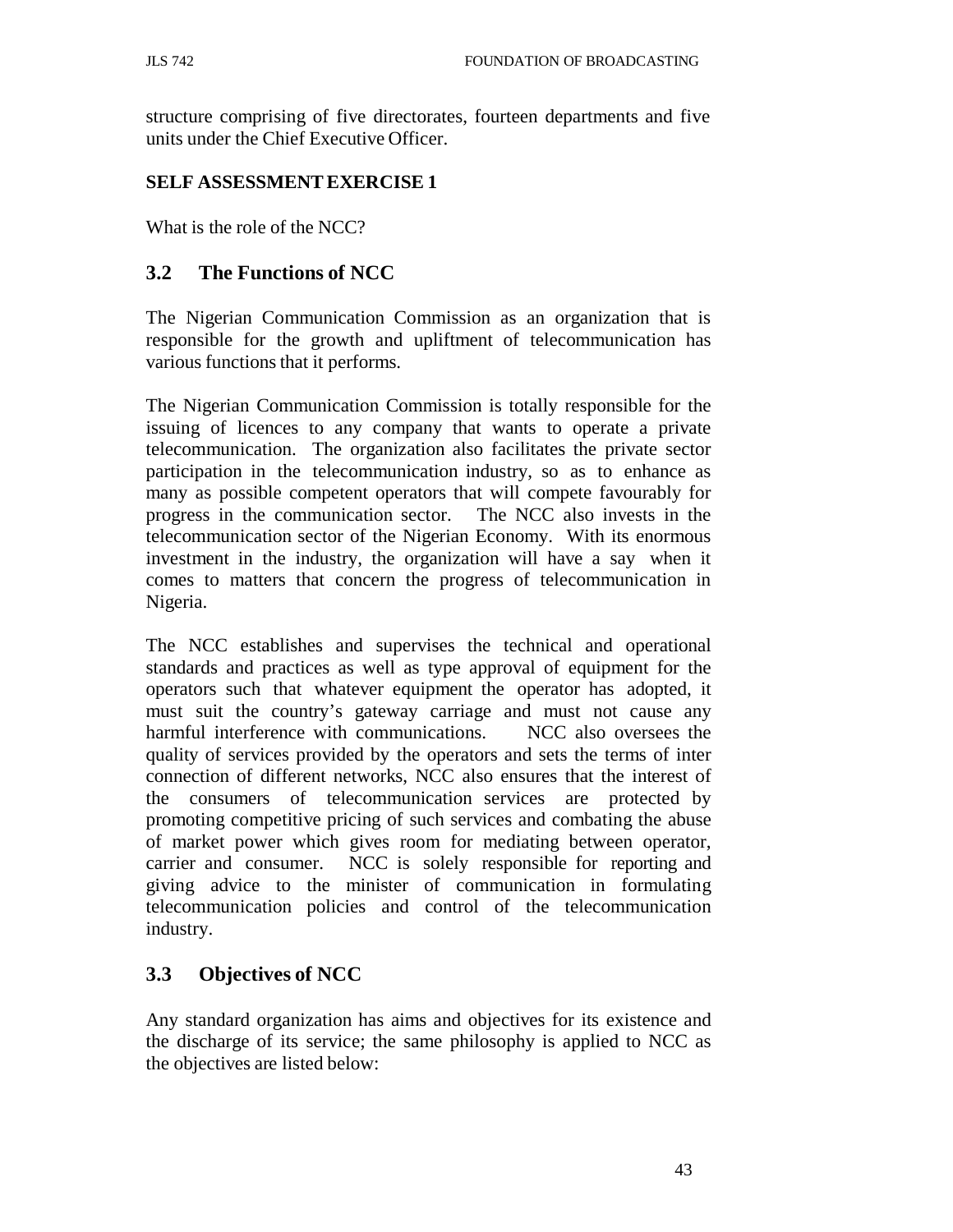- 1. The Nigerian Communications Commission has the objective to encourage massive investment in the telecommunication sector of the Nigerian economy, so as to give room positively.
- 2. Nigerian Communications Commission also has the objective of extending the available telecommunication service to all Nigerians.
- 3. NCC also aims at protecting those licensed and the public from unfair conduct of other providers of telecommunication service with regard to the quality of service and payment of tariffs.
- 4. NCC also promotes effective competition in the market and ensures fair pricing of good quality telecommunication services.

# **3.4 Achievements of NCC**

Since the birth of the organization in 1992, through to this time, the organization has done quite a lot in the telecommunication sector that can be regarded as achievements: one of which is the deregulation of the telecommunication sector. Before now, communicating in the country was one difficult thing and somewhat exclusively for the rich. NCC has issued operation licences to considerable amount of telecommunication operators and has allocated them a frequency range with which they will operate without causing any harmful interference with other operators. NCC has also made a remarkable achievement in testing the equipment of the operators before commencing operation and has been able to make telecommunication affordable.

### **SELF ASSESSMENT EXERCISE 1**

What has the NCC achieved since its birth in 1992?

### 3.3 **Powers Of NCC**

The Nigerian Communication Commission has the power to give written direction to a licencee or authorized carrier in connection with the functions of the commission solely in the interest of the commission, operators, carriers and the consumers.

The Commission can also summon any person or business organization to appear before the commission when necessary for the purpose of effectively discharging its duties under the decree setting it up.

It has the power to consult where appropriate with the President, commercial and industrial organizations, consumers and standard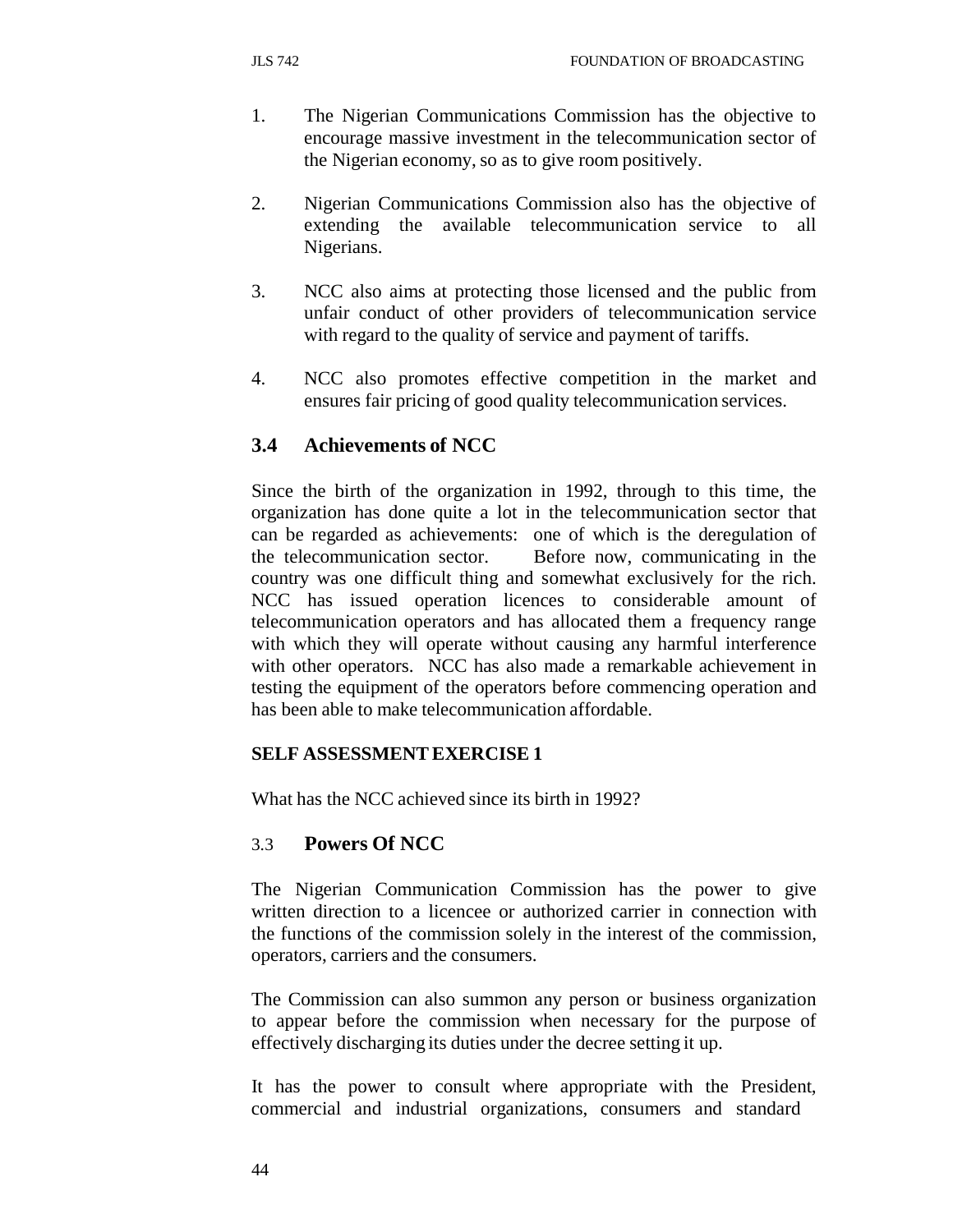organizations as well as other relevant bodies for the purpose of delivering quality telecommunication services.

It has the power to give evidence or produce any document, which is likely to assist the commission or any of its committee under the decree establishing it.

It can delegate any of its powers to a committee properly constituted by the commission according to the provision of the decree.

The Nigerian Communications Commission gets its fund from the sales of application forms and the issuing of licences to telecommunication service operators that wish to operate in Nigeria and another avenue for revenue generation is fees for licence renewal.

### **3.4 Issuing Of Licences**

All telecommunication service operators are required to apply to the NCC for relevant licences by obtaining the commission's relevant application forms and to comply with requirements therein.

It is responsible for issuing of licence and allocation of frequency, but these duties have procedure that must be followed.

There are two categories of licence, which are:-

- 1. Basic licence
- 2 Major licence

For a telecommunication organization to be issued a licence, it must do a complete and accurate feasibility study, and the equipment it intends to use for operation must be tested and okayed. Also the company must be financially buoyant. There are five basic steps that one must follow to be issued an operating licence. They are:-

- Step 1 Obtaining an Application Form
- Step 2 Receipt and Acknowledgement of receipt of application
- Step 3 Evaluation of Application which consists of:-
- i Legal Check
- ii License Check
- iii Service Check
- iv Business Plans
- iv. Technical Plans
- vi Organization Plans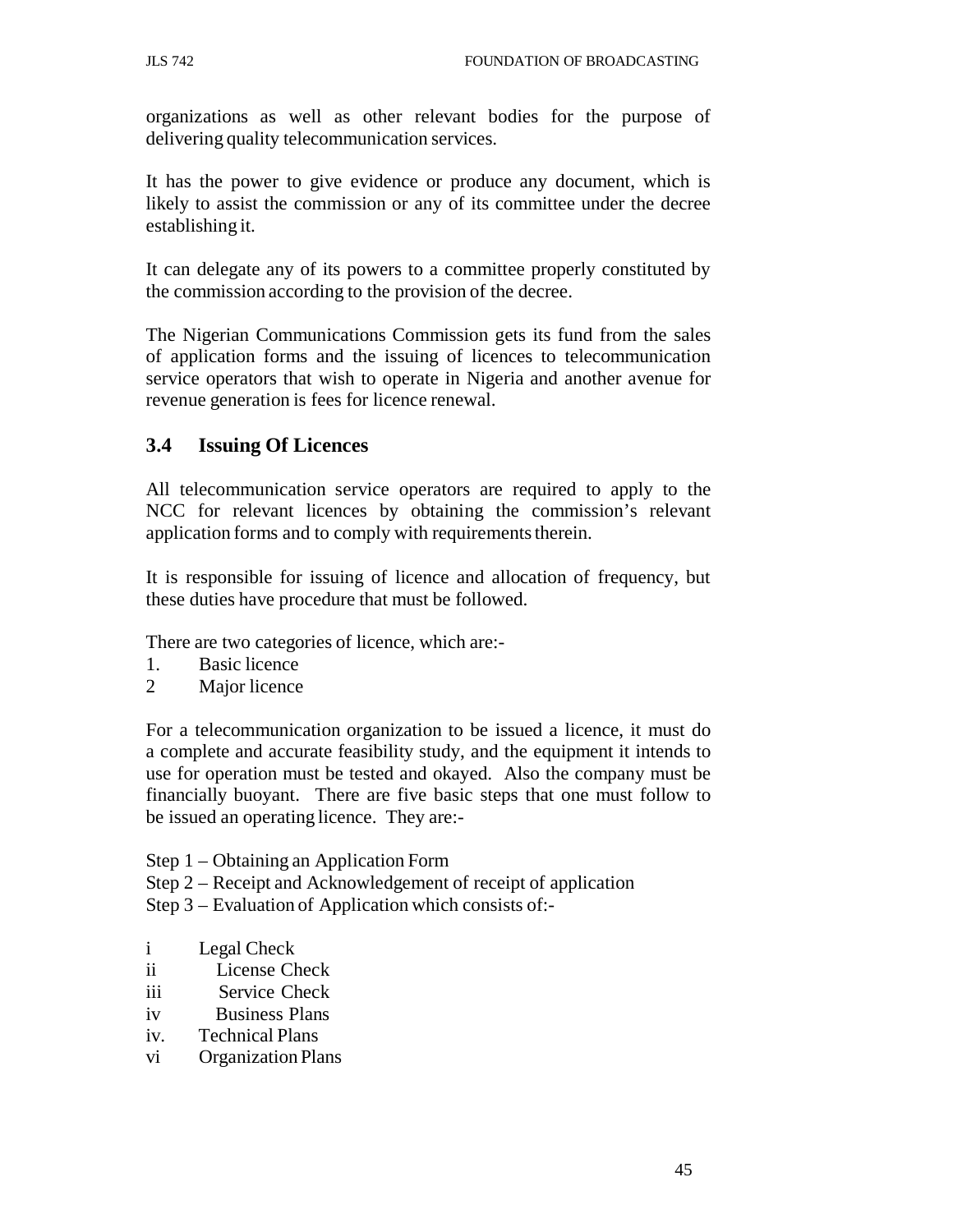Step 4 – Presentation of project implementation plans and status report.

Step 5 – Recommendation

#### **4.0 CONCLUSION**

The NCC is in charge of the Nigeria's electromagnetic spectrum and therefore issues frequencies to both broadcast and telecommunication operators and also ensures that specified standards are met and subsequently sustained.

#### **5.0 SUMMARY**

The NCC through decree 75 of 1992 is to facilitate the private sector participation in telecommunication service delivery, coordinate and regulate the activities of the operators to ensure availability of service delivery and fair pricing. These are achieved through the issuing of operation licences and frequency ranges, with which telecommunication operators operate without causing any harmful interference with other operators.

### **6.0 TUTOR-MARKED ASSIGNMENT**

- i. What are the objectives of the NCC?
- ii. Name the 5 steps a telecommunication company must follow before being issued an operating license.

### **7.0 REFERENCES/FUTHER READINGS**

Onabajo, Olufemi (2004) Introduction to Broadcasting. Lagos: Gabi Concept Ltd.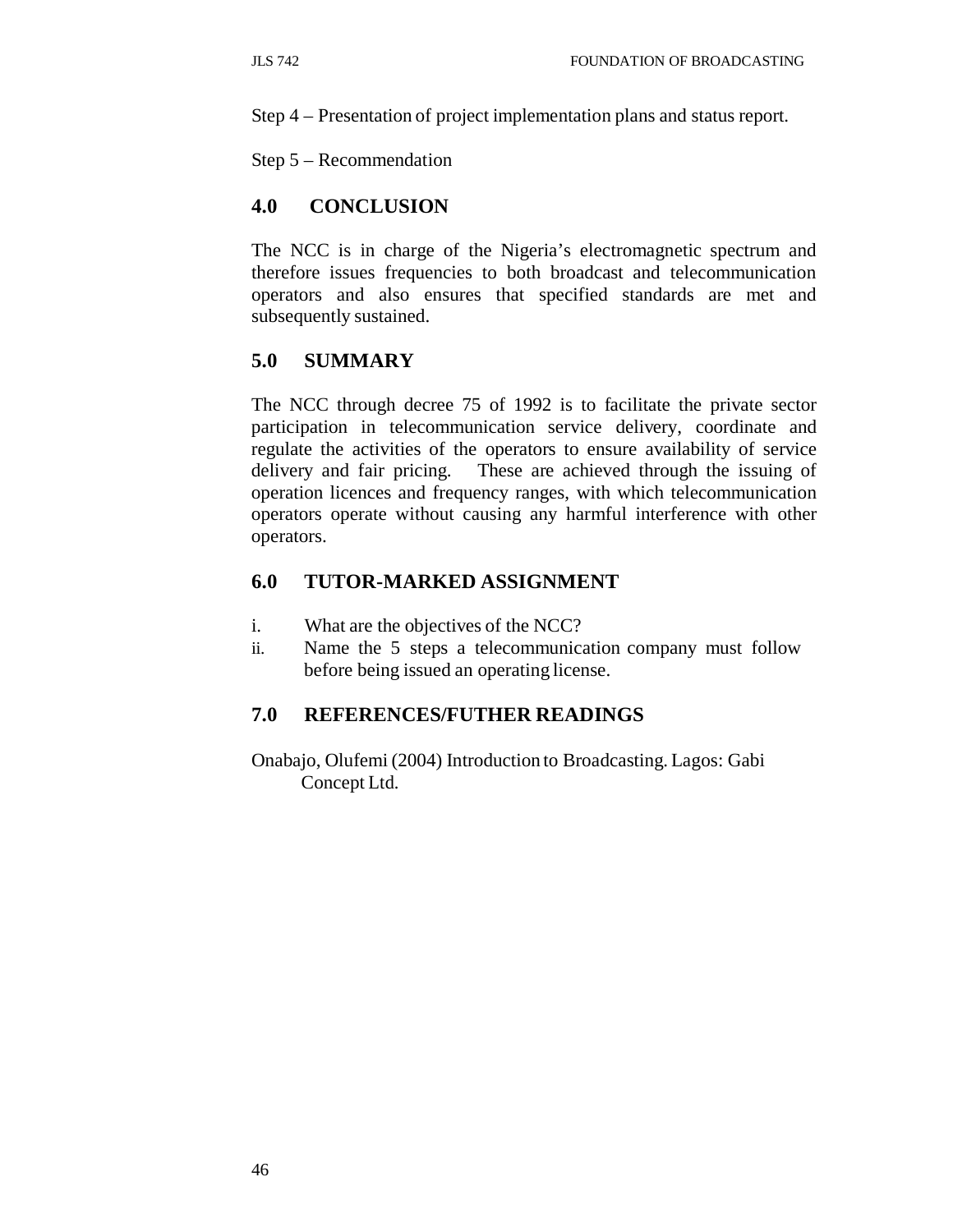# **UNIT 4 NATIONAL BROADCASTING COMMISSION (NBC)**

## **CONTENTS**

- 1.0 Introduction
- 2.0 Objectives
- 3.0 Main Content
	- 3.1 Functions of NBC
	- 3.2 Broadcasting and the NBC Code
	- 3.3 Conditions for Issuing Broadcast License
	- 3.4 Monitoring activities of NBC
- 4.0 Conclusion
- 5.0 Summary
- 6.0 Tutor Marked Assignment
- 7.0 References/Further Readings

# **1.0 INTRODUCTION**

The establishment of the National Broadcasting Commission (NBC) ended government's monopoly of the broadcast industry in Nigeria; and opened the industry to private participation.

## **2.0 OBJECTIVES**

At the end of this unit of study, you should be ale to:

- i State the main functions of the NBC.
- ii Explain what broadcasting should achieve under the NBC
- i Identify the monitoring activities of the NBC

## **3.0 MAIN CONTENT**

## **3.1 Functions of NBC**

The National Broadcasting Commission came into existence on the  $24<sup>th</sup>$ of August, 1992 by virtue of Decree 38 of 1992 which mandated the NBC to control the entire broadcast industry. The decree ended the era of government sole ownership of broadcasting and opened the industry to private participation. The NBC has the following as its main functions:

1. To advise the Federal Government generally on the implementation of national mass communication policy with reference to broadcasting.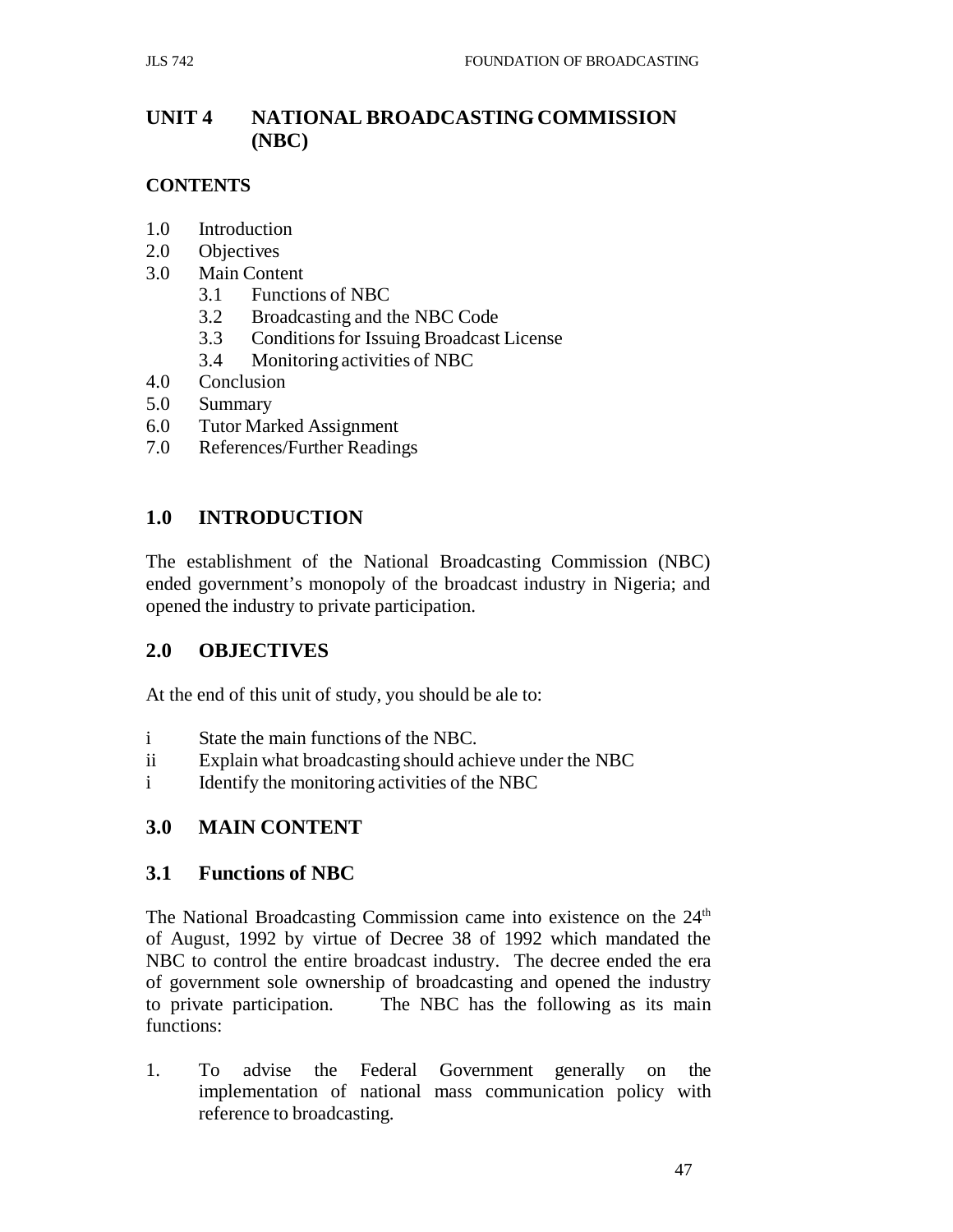- 2. To recommend applications through the minister of Information to the president for the grant of radio and television licenses.
- 3. To undertake research and development in the broadcast industry, receiving, considering and investigating complaints from individuals and corporate bodies regarding the contents of broadcast and conduct of a broadcast station.
- 4. To uphold principles of equity and fairness in broadcasting.
- 5. To promote Nigerian indigenous cultures, moral and community life through broadcasting.
- 6. To promote authentic radio and television audience penetration measurements.
- 7. To monitor broadcast for harmful emission, interference and illegal transmission.
- 8. To approve transmitting power, location of stations, coverage areas as well as regulate types of broadcast equipment to be used.

## **3.2 Broadcasting and the NBC Code**

- 1. It must have truthful, comprehensive and intelligent account of each day's national and international events that have significant impact on the Nigerian community.
- 2. It must present and clarify the goals and values of the society.
- 3. It should have a forum for exchange of comments and criticisms representing every facet and stratum of the society as required in a federation like Nigeria in which the views and opinions of every area is catered for.

There are so many requirements in the code of NBC. These requirements help the proper operation of broadcast stations if followed strictly by the operators. They include the following:

- 1. Any information given in programme form must be presented accurately; all sides of the issue of public interest must be presented adequately to ensure fairness.
- 2. The right of reply shall be granted to any person or body with a genuine claim to misrepresentation.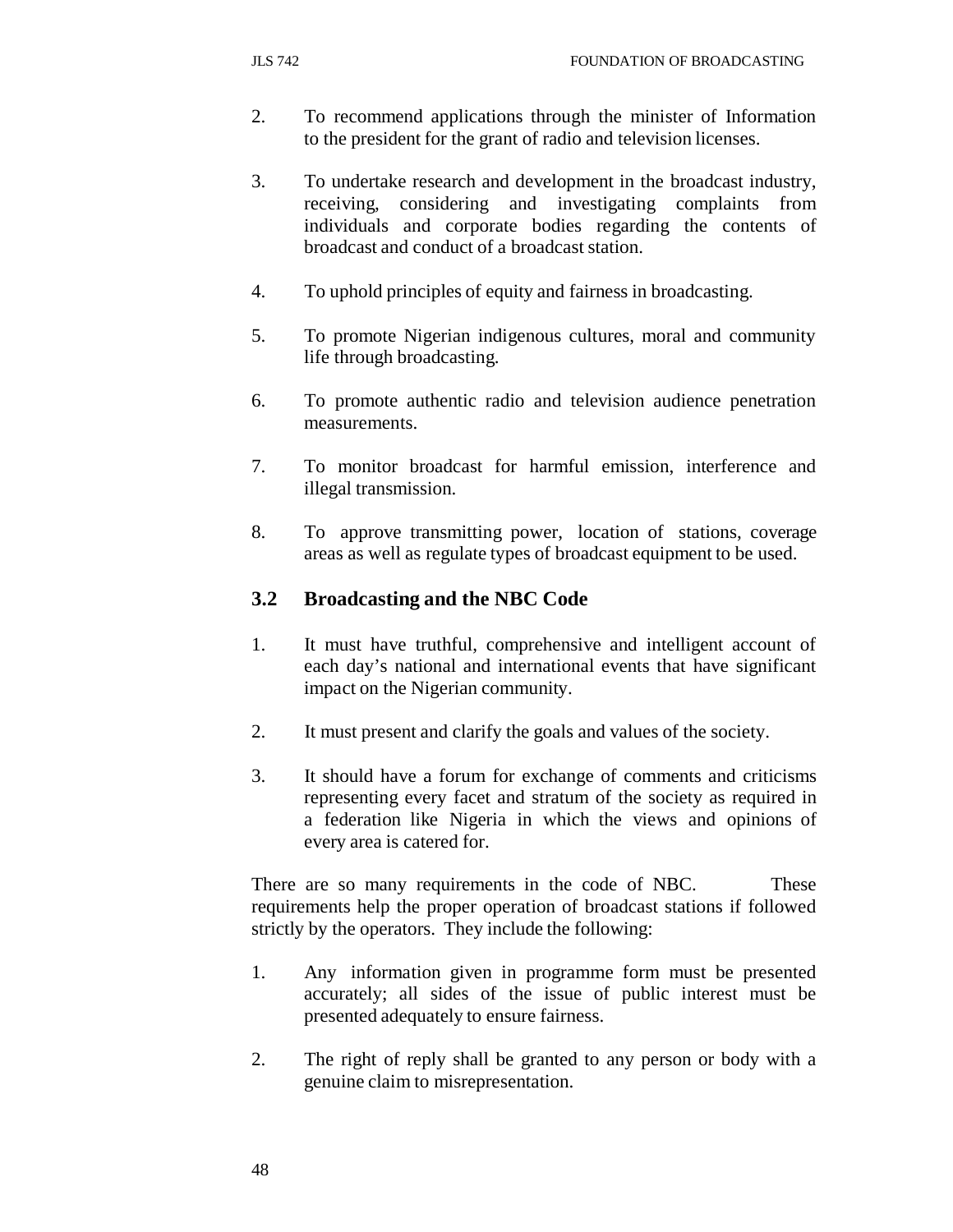- 3. Self correction is very important and professionally mandatory.
- 4. Deceptive and misleading information are forbidden.
- 5. Obscene, pornographic or vulgar expressions and presentations are forbidden.
- 6. Physical and mental disabilities should not be presented in an embarrassing manner.
- 7. Womanhood shall be presented with respect and dignity.
- 8. Cruelty, greed, selfishness, drunkenness and other evil acts should not be presented as something desirable.

### **3.3 Conditions for Issuing Broadcast Licence**

Broadcasting Industry has been privatized, so for the entry of any individual or corporate body into the industry, the following are required before licence is finally given:

- 1. Well functioning transmitters which must be located close to the station.
- 2. The person or body must be financially stable
- 3. The station must not be located in a choked-up area
- 4. The name(s) and nationalities of directors must be given
- 5. The target audience of the station must be known, the coverage area, the type of link system to be used, the proportion of local content to foreign content (60%) local and 40% foreign content), method of reception, should also be made available.
- 6. Type of broadcast licence required (Television, radio and cable television) and so on.

The individual or corporate body must obtain application form which cost N50, 000, which should be filled and submitted to the NBC. If he meets the requirements of the NBC, he is recommended. He is given a licence which the Federal Government approves. If the licence is not used after one year, it becomes invalid. But if it is in use, a licence fee is paid periodically to maintain its validity.

Revenue for NBC is generated from licence fees, fines (when stations commit breaches) donations and budgetary allocation from the Federal government.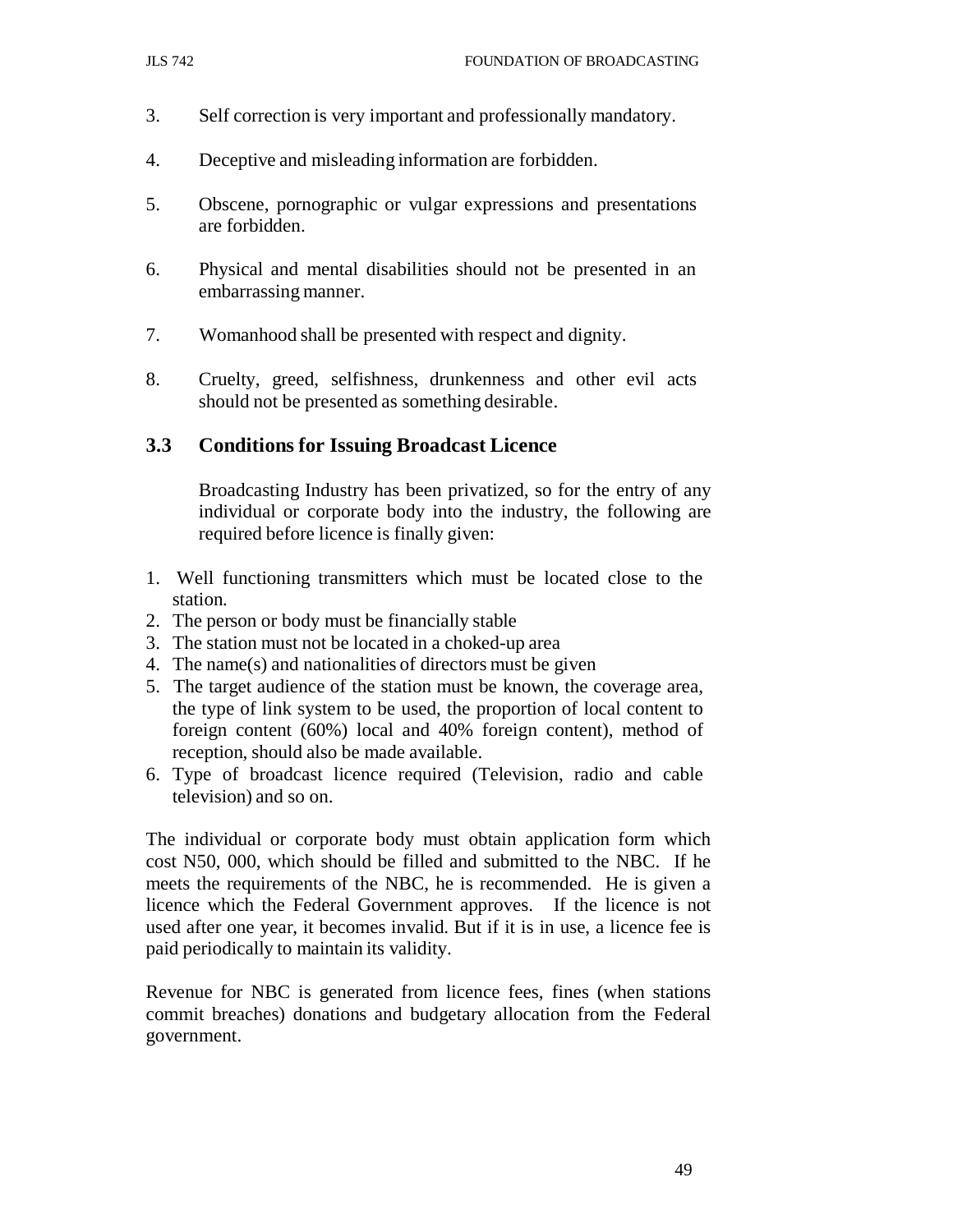### **SELF ASSESSMENT EXERCISE 1**

When does a licence issued by NBC to a broadcast station expire when not utilized?

## **3.4 Monitoring Activities of NBC**

The NBC has a monitor room where there are a number of television sets switched to various channels and also a number of radio sets switched to different stations. One person is assigned to a station to monitor properly. There are some rules and regulations that must be followed; if they are not followed strictly, the stations are penalized. They may be suspended from air for a while, or pay fines and many more. If the rules are not followed strictly, they are said to have committed a breach.

Breach is any action or inaction constituting non-compliance with any provision of the code on the part of any broadcast operation. Generally, the following rules must be observed strictly, if not, they are penalized. They must present 60% local programmes and 40% foreign programmes; religious programmes should not be more than 10%; advert of tobacco and alcoholic drinks is prohibited: slangs are forbidden and words must be pronounced properly.

Professionals must be employed. A number of specific programmes have their own laws, which must be followed. For news and current affairs, all sources must be duly acknowledged, all news programmes must be guarded by ethical standards of journalism, all news stories and special reports shall be factual and presented accurately and impartially. Discussion programmes require that panelists should be of comparable status and shall reflect various viewpoints sports programmes require that adverts should not obstruct or disrupt the essence of the event. It should not overshadow the sports commentator's voice; rather it should be at the background.

### **SELF ASSESSMENT EXERCSE 2**

How does NBC monitor the activities compliance with its code?

### **4.0 CONCLUSION**

The coming of the NBC has brought about competitive programming among government and private broadcast stations and the audience can no longer be taken for granted since he can choose which station to tune to at any point in time.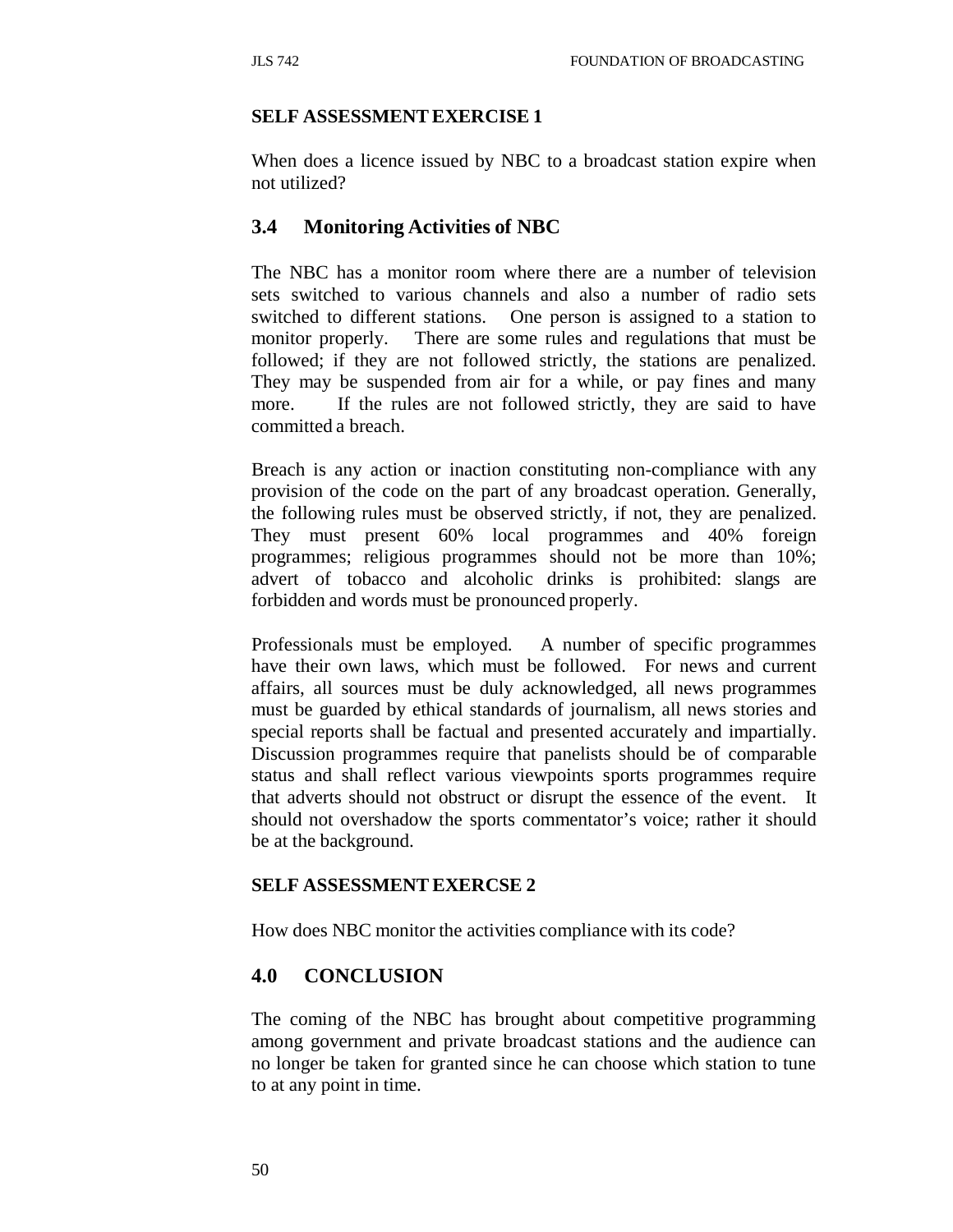# **5.0 SUMMARY**

The NBC came into existence through Decree 38 of 1992 with the main purpose of regulating the broadcast industry, and making it more relevant to the Nigerian society through the transmission of programmes that will promote Nigerian indigenous cultures, morals and community life. It has monitoring rooms in its zonal offices from which the programmes transmitted by broadcast stations are monitored to ensure that its broadcasting code is followed to the letter.

## **6.0 TUTOR-MARKED ASSIGNMENT**

- i Mention 5 main functions of the NBC
- ii List 5 rules of the NBC code that must be followed by broadcast stations so as not to be penalized.

# **7.0 REFERENCES/FURTHER READINGS**

Onabajo, Olufemi (2000). *Fundamentals of Broadcast Journalism*, Lagos: Gabi Concept Ltd.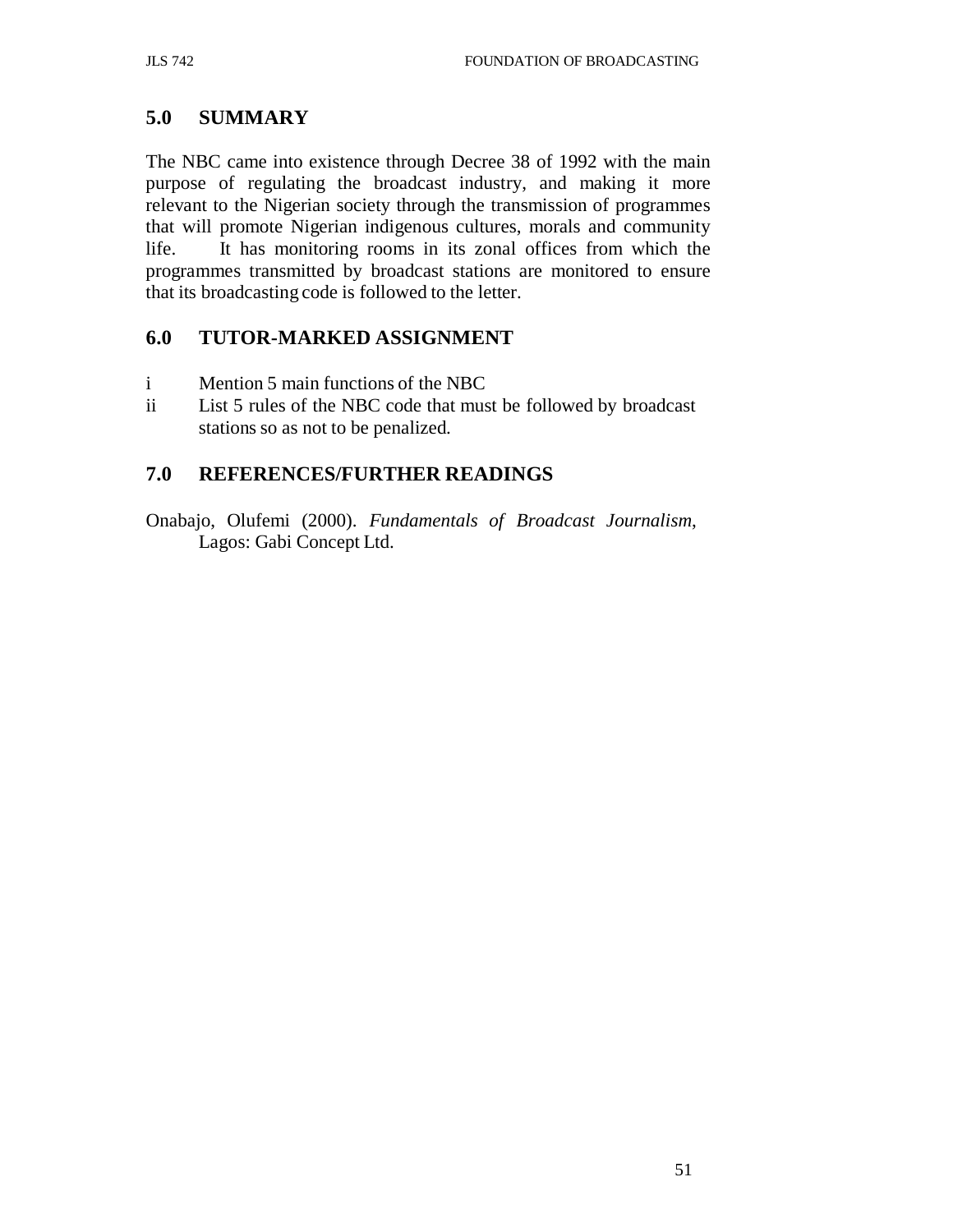# **UNIT 5 NIGERIAN TELECOMMUNICATIONS LIMITED (NITEL)**

#### **CONTENTS**

- 1.0 Introduction
- 2.0 Objectives
- 3.0 Main Content
	- 3.1 Objective of NITEL
	- 3.2 Telephone Services
	- 3.3 The Telex Equipment
	- 3.4 Telegraph
	- 3.5 The Public Coin Telephone Booth Service
	- 3.6 International and Network Transmission
	- 3.7 Other Services of NITEL
- 4.0 Conclusion
- 5.0 Summary
- 6.0 Tutor Marked Assignment
- 7.0 References/Further Readings

### **1.0 INTRODUCTION**

Let us take a look at the last major agency concerned with the broadcast media. The Nigeria Telecommunication Limited (NITEL) occupies a strategic place of relevance and significance in the telecommunication industry and is particularly useful in the transmission and reception of network programmes on radio and television.

### **2.0 OBJECTIVES**

At the end of this unit of study, you should be able to:

- i State the objective of NITEL
- ii Identify its involvement in transmission international and network
- i Identify other services of NITEL.

#### **3.0 MAIN CONTENT**

### **3.1 Objectives of NITEL**

The Nigerian Telecommunications Limited, NITEL, Nigeria's pioneer telecommunications services provider, occupies a strategic place of relevance and significance in the telecommunications industry. NITEL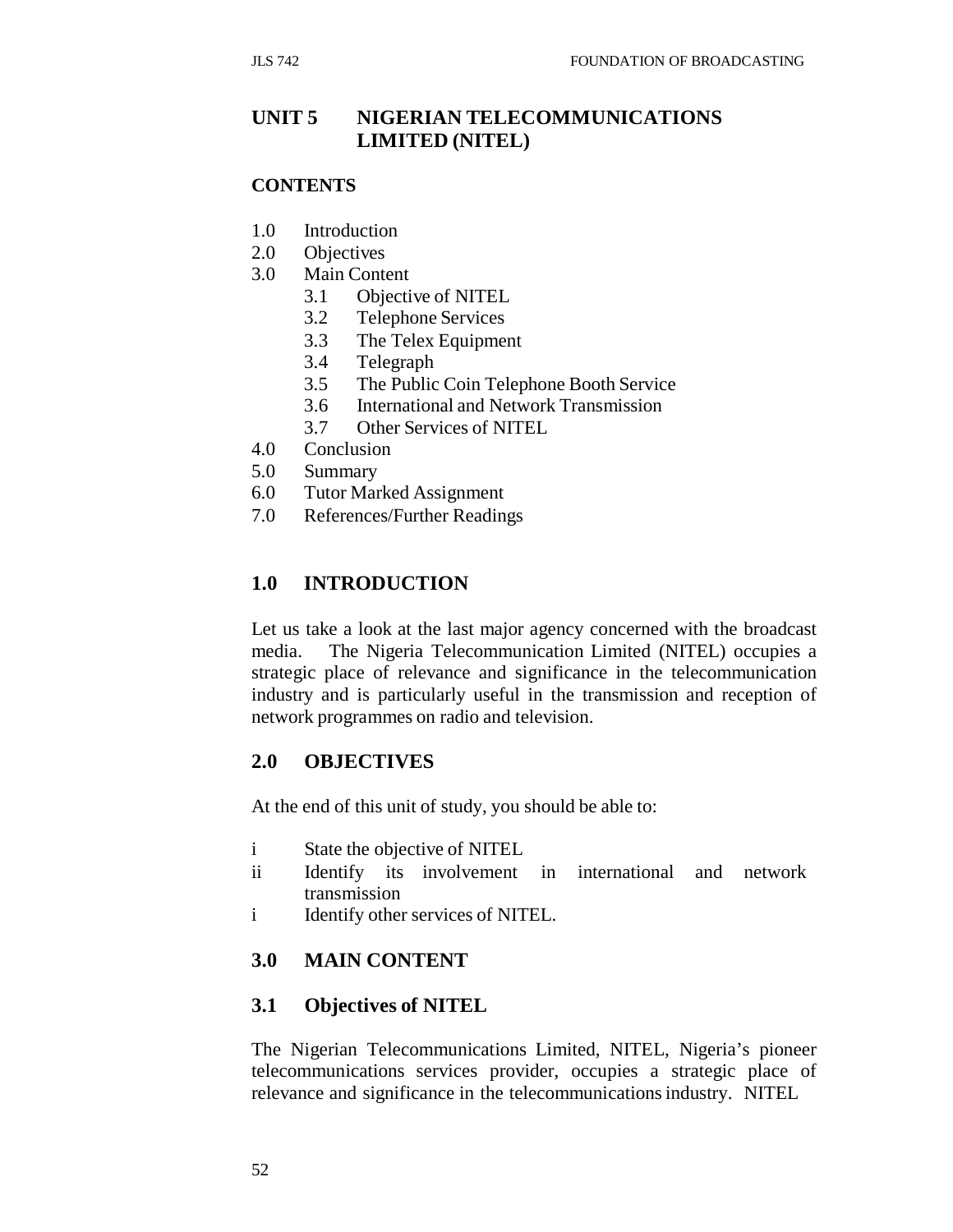has undergone a series of development lately, which have largely positioned the company to properly compete with other service providers and in response to the changing face of the telecommunications industry in general. The overall objective of the telecommunications industry is to provide efficient telecommunication services to the public at reasonable cost.

The company is however not taking its relevance in the industry for granted. It is therefore taking adequate and appropriate steps in response to changes and the dynamics of the telecommunications industry. Its services to the nation at both local and international levels include:

- i Telephone with and without International Direct Dialing (IDD)
- i Telex and Telex Delivery Services (TAS)
- iii Telegraph public Coin Telephone
- iv Transmission and reception of real time television for network services
- v. Telegraphic address service etc.

#### **SELF ASSESSMENT EXERCISE 1**

What is the overall objective of NITEL?

#### **3.2 Telephone Service**

This is about the most popular medium of communication in the world. The satellite has greatly enhanced the preference of telephone service to other media of communication because the quality is as perfect as talking with somebody next door irrespective of distances over continent and seas. Telephone is the fastest means of communication. NITEL operators can also get calls connected through the switchboard to any part of the world. This process is done by dialing 171 from anywhere in the country to access the customer to their Lagos or Kaduna exchanges. Local operators can also connect international call; the customer dials 190, announces his telephone number, name, overseas number and the country which will enable the operator to connect the customer or pass further instructions to the customer.

### **3.3 The Telex Equipment**

It is a teleprinter machine which is mainly acquired by firms, business organizations and government agencies which have constant exchange of correspondence with local and overseas partners. The service is comparable with the telephone service because the telex subscriber is fully in control and can establish both internal and international telex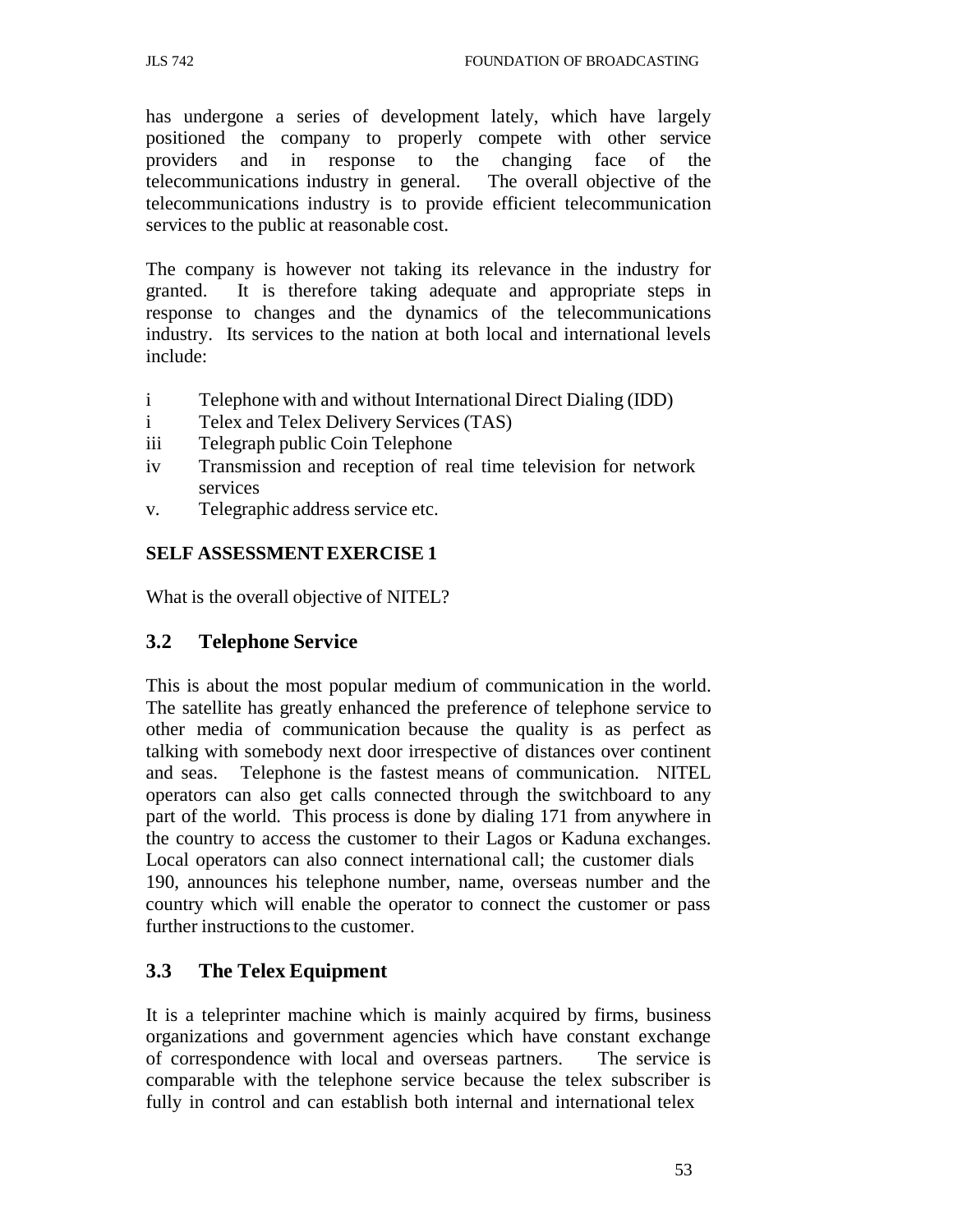connections within a minute without the assistance of NITEL operators. The telex machine has in-built facility to receive and record messages unattended. Telex service combines both speed and accuracy which are regarded as the cornerstone of any efficient business organization. The telex delivery service is an auxiliary of the telex service and it is developed to meet the needs of Nigerian small-scale businesses. NITEL receives on customer's behalf all telex messages on 24 hours basis and deposits them in numbered telex boxes for collection at customers' convenience.

# **3.4 Telegraph**

This is also one of the services rendered by NITEL. It is the oldest system of local and overseas communications. It was popularly known as cablegram before the advent of high frequency radio and satellite communications. Telegraph has diversity in application for individual contact, seasonal greetings, business transactions and government or high security correspondences.

# **3.5 The Public Coin Telephone Booth Service**

This enables a customer to get in touch with business partners, relations, friends etc when he/she is out of office or home. The telephone coin box booths are installed in strategic locations in major towns of the federation. All the customer needs is few coins and he is on to the required person. It is easy to operate; the customer will lift the handset, listen for the dial tone and insert the phone card bought into the slot on the right-hand top cover of the coin box for local calls. For distant calls, a minimum of 50k is needed. The customer will press the number he requires immediately the red light is off. The town code should be included when making a distant call.

## **3.6 International and Network Transmission**

International and Network Transmission is another important service. The live broadcast of Christmas message by the Pope in Rome, the Hajj, International soccer matches and so on are all received through NITEL satellite system and relayed to domestic TV sets by the Nigerian Television Authority (NTA). NITEL could transmit and or receive any programme "Live" through the satellite on request. The satellite station is equipped with television converter, which converts to any standard required by the customer. Sufficient notice for international link – up to any country in the world required by the customer is the most important thing to link the customer. The live radio broadcast is done by prearrangement with the press or broadcasting media. NITEL plays a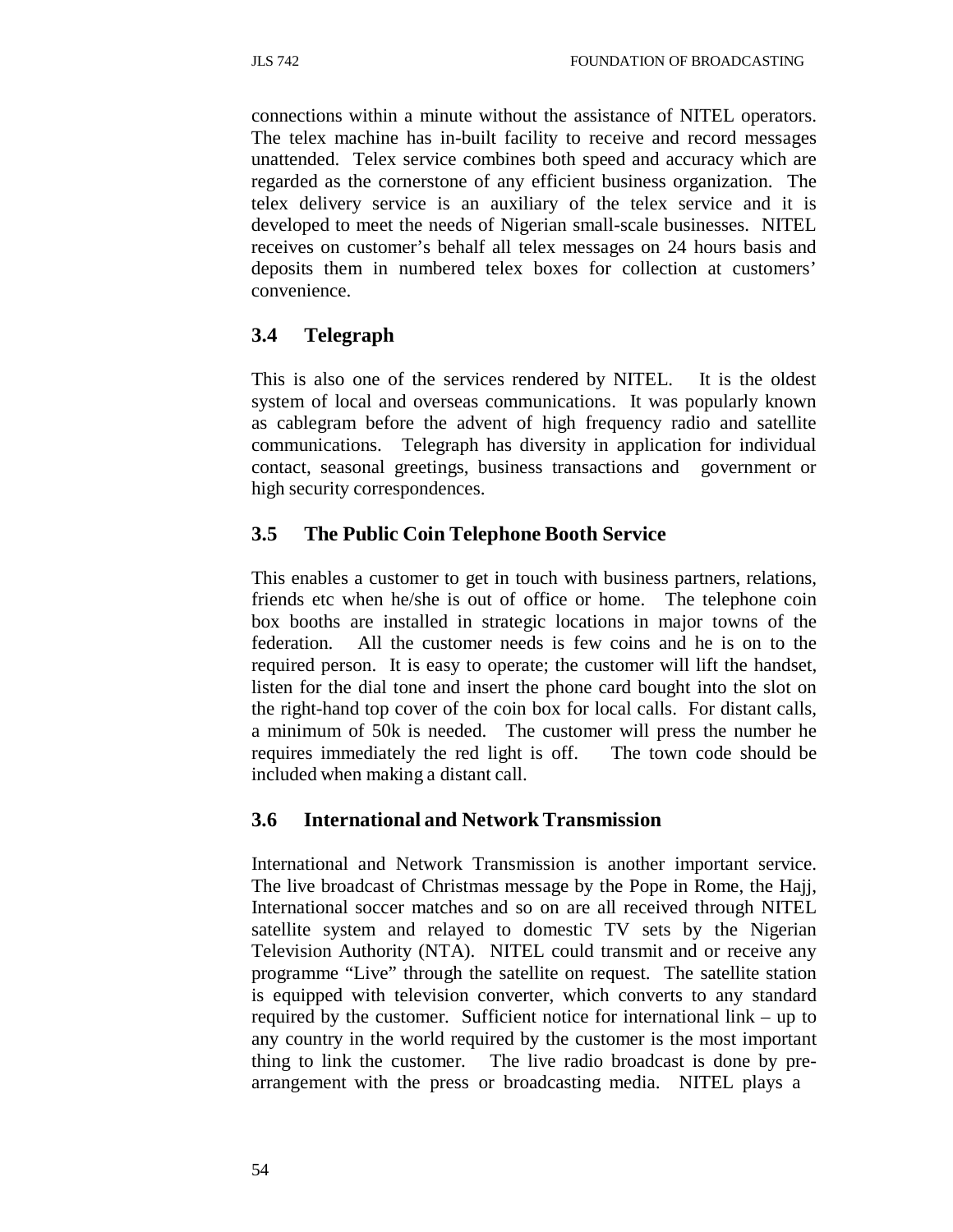prominent part in soccer commentaries and other international events broadcast "live" through the domestic receivers.

### **3.7 Other Services of NITEL**

NITEL offers private leases sometimes referred to as "**hotline" telegraph and telephone services.** It operates on point-to-point basis and it is exclusive to the leaser. Computer link, leased telegraph circuits and leased voice grade channel are various types of private wire services. NITEL has stridden into the area of computer service for the business sector. For the comfort of office, computer data entry operator can now access customer computer base for data input and retrieval on the keyboards i.e. during board and management meetings, required decision information can be obtained from the computer without any delay. Ships at sea, anywhere on the world oceans, are still within NITEL reach. The Radio telegraphy continues to play a dominant role in relaying messages to ships through their facilities like radio telephony and telex-via-satellite which are more instant. Many ships now install the most modern system on board to enable easy communication with the land.

### **SELF ASSESSMENT EXERCISE 2**

How does radio telegraphy play a dominant role in relaying messages to ships?

## **4.0 CONCLUSION**

The broadcast industry cannot function effectively without NITEL. Live transmission of proceedings from the United Nations, international soccer engagements and many international award ceremonies are all received through NITEL satellite system and relayed to domestic television and radio sets by the Nigerian Television Authority and Federal Radio Corporation of Nigeria.

## **5.0 SUMMARY**

NITEL is involved with the provision of telephone, telex and telegraph services. It is also involved in international and network transmission. NITEL is also active in the area of computer service for the business sector, as well as radio telegraphy which plays a dominant role in relaying messages to ships through their facilities like radio telephony and telex-via-satellite which are more instant.

## **6.0 TUTOR-MARKED ASSIGNMENT**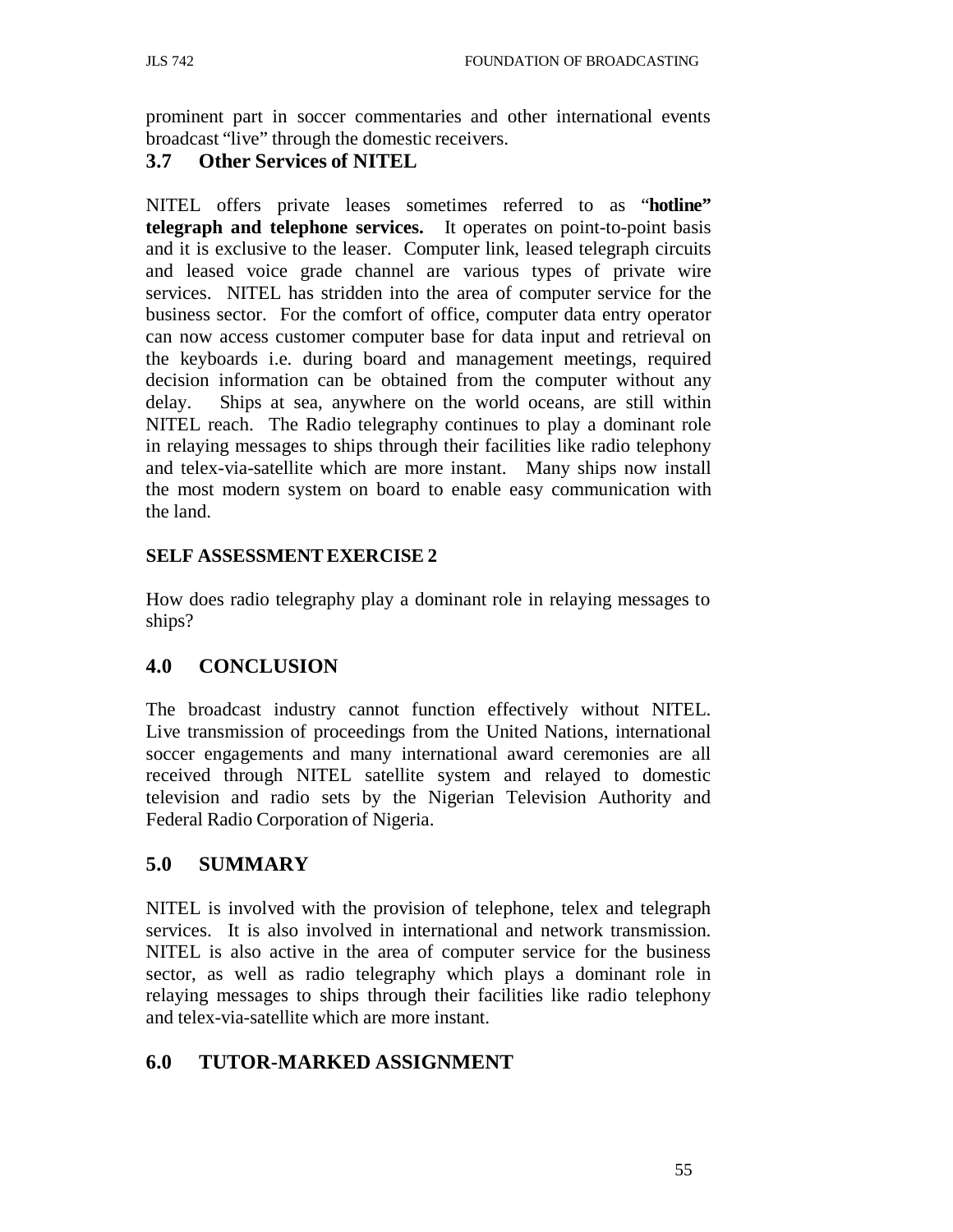- i. How is NITEL involved in international and network transmission?
- ii Name at least 5 services provided by NITEL at local and international levels.

# **7.0 REFERENCES/FURTHER READINGS**

Onabajo Olufemi (2004). *Introduction to Broadcasting.* Lagos: Gab Concept Ltd.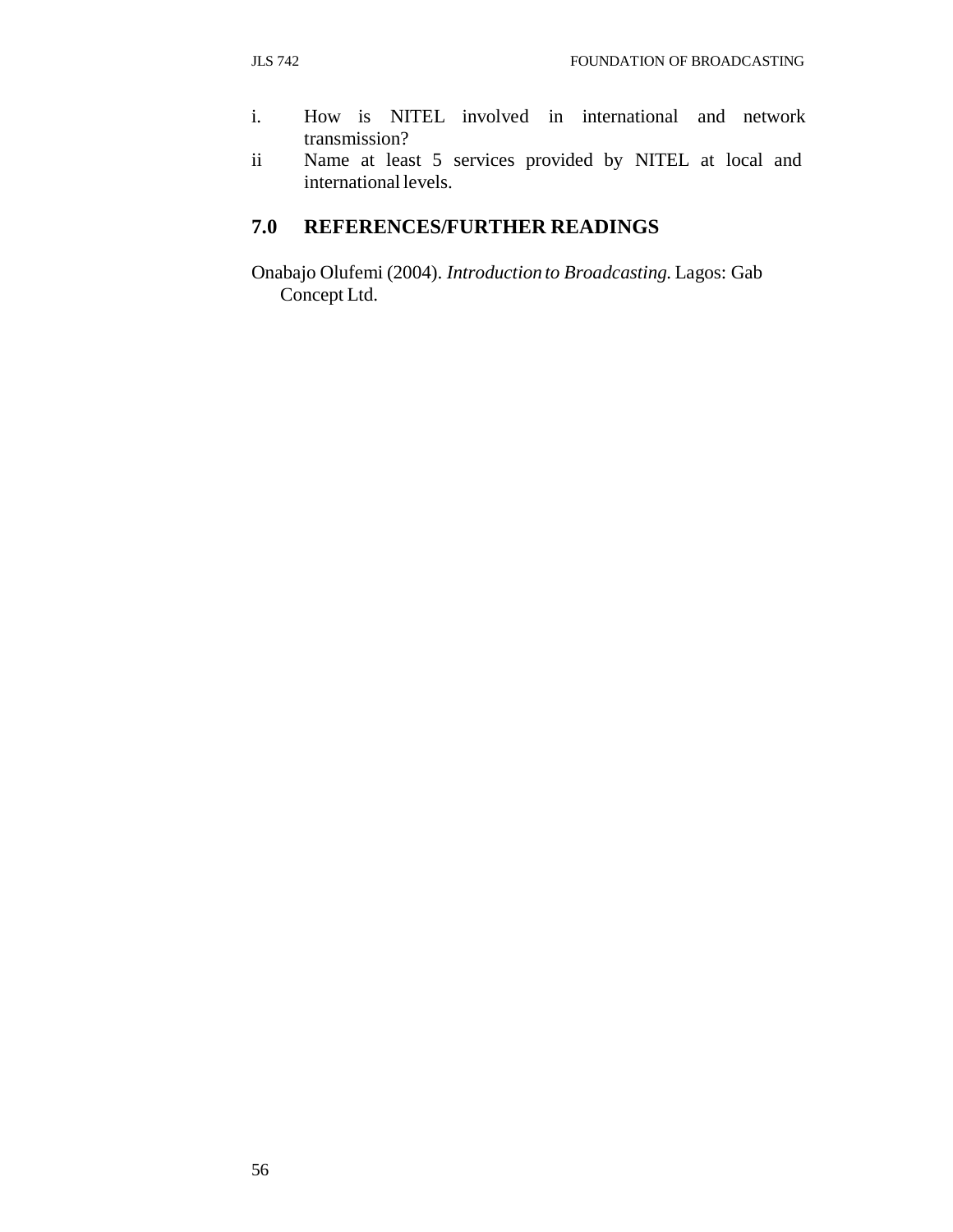## **MODULE 3 THE ELECTROMAGNETIC SPECTRUM.**

- Unit 1 What are Radio Waves?
- Unit 2 Modulation
- Unit 3 The Multistage Nature of Broadcast Signals.
- Unit 4 The Transmitter.
- Unit 5 Transmission of Signals through a Transmitter.

# **UNIT 1 WHAT ARE RADIO WAVES?**

### **CONTENTS**

- 1.0 Introduction
- 2.0 Objectives
- 3.0 Main Content
	- 3.1 W hat Is Oscillation
	- 3.2 Classification Of Radio Waves
	- 3.3 Propagation Of Radio Waves
	- 3.4 Ground Waves
	- 3.5 Sky waves
	- 3.6 Micro Waves
	- 3.7 What Is Frequency
	- 3.8 Defining Wave Length
- 4.0 Conclusion
- 5.0 Summary
- 6.0 Tutor Marked Assignment
- 7.0 References/Further Readings

## **1.0 INTRODUCTION**

You are welcome to the world of the electromagnetic spectrum which consists of radio and electric waves, heat, light, gamma, cosmic and xrays and which have wavelengths varying from over a mile in length to one millionth of an inch. Radio waves are at the lower end of the spectrum and they consist of low and high frequencies. They help transport programme signals from radio and television stations.

## 2.0 **OBJECTIVES**

At the end of this unit of study you should be able to know:

i. What Oscillation is.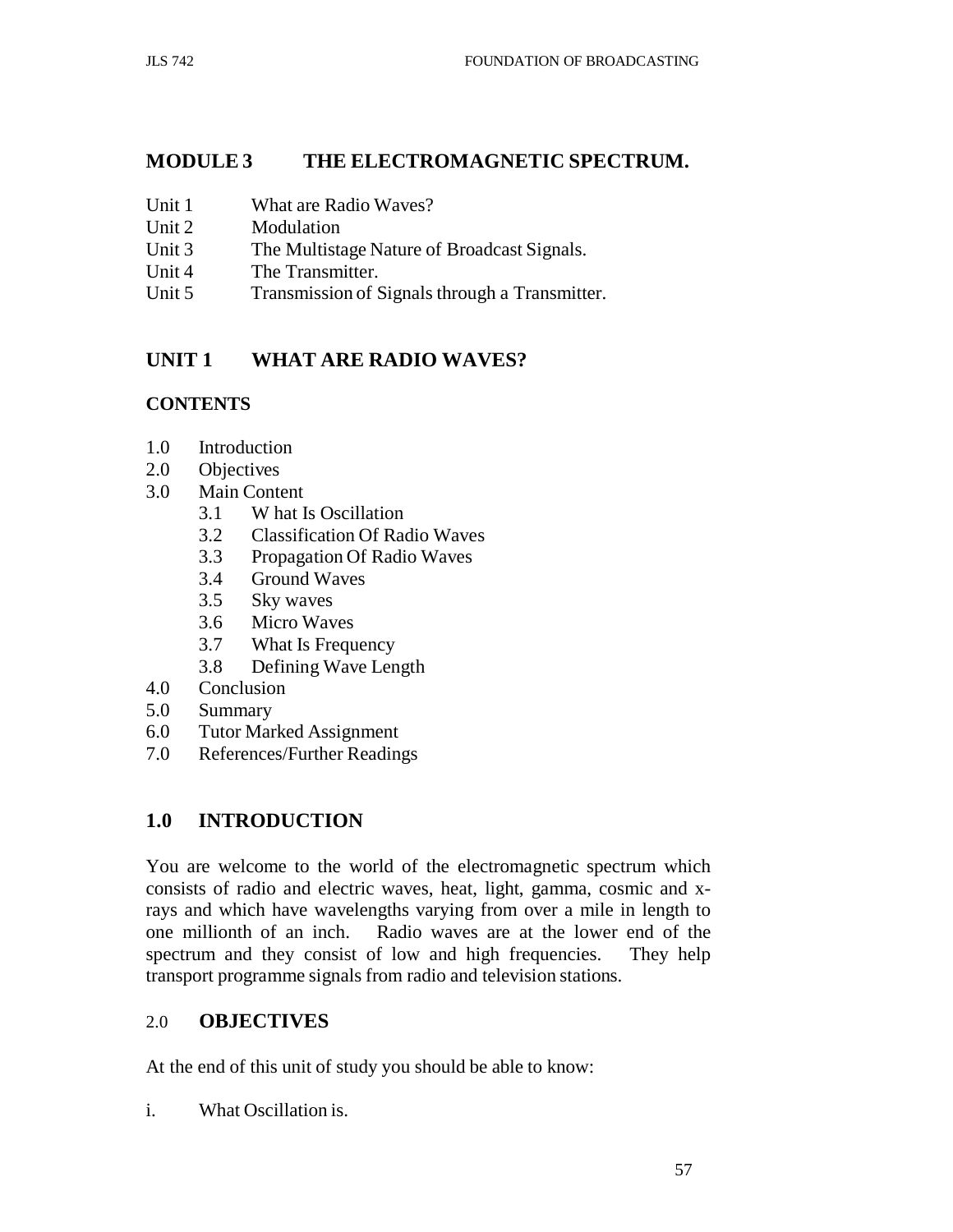- ii How radio waves are classified
- iii What ground and sky waves are
- iv What is frequency?

#### **3.0 MAIN CONTENT**

#### **3.1 What Is Oscillation?**

Radio waves are born whenever an electrical current oscillates and **oscillation** is the process whereby an electric current vibrates and reverses its direction of flow in a regular way. This gives birth to an alternating current which helps generate radio waves, which are released to the atmosphere.

Radio waves travel at the speed of light-about 300 million metres per second (about 186,000 miles per second) and they are used for terrestrial broadcasting.

#### **SELF ASSESSMENT EXERCISE 1**

What is Oscillation?

#### **3.3 Classification of Radio Waves**

Radio waves can be classified into eight (8) groups of frequency bands:

- i Very Low Frequency (VLF) waves
- ii Low Frequency (LF) waves
- iii Medium Frequency (MF) waves
- iv High Frequency (HF) waves
- v Very High Frequency (VHF) waves
- vi Ultra High Frequency (UHF) waves
- vii Super High Frequency (SHF) waves
- viii Extremely High Frequency (EHF) waves

VLF waves are used in long distance telegraphy; LF waves are used in long distance sound broadcasting; MF waves are used in sound broadcasting and ship to shore transmission; HF waves are used in both medium and long distance sound broadcasting; VHF and UHF waves are used in television and high quality frequency-modulated (FM sound broadcasting – (FM covers only very limited local areas and other short distance transmissions) – SHF and EHF waves are used in point to pint microwave transmission, as in Cable and Satellite television.

#### **3.4 Propagation of Radio Waves**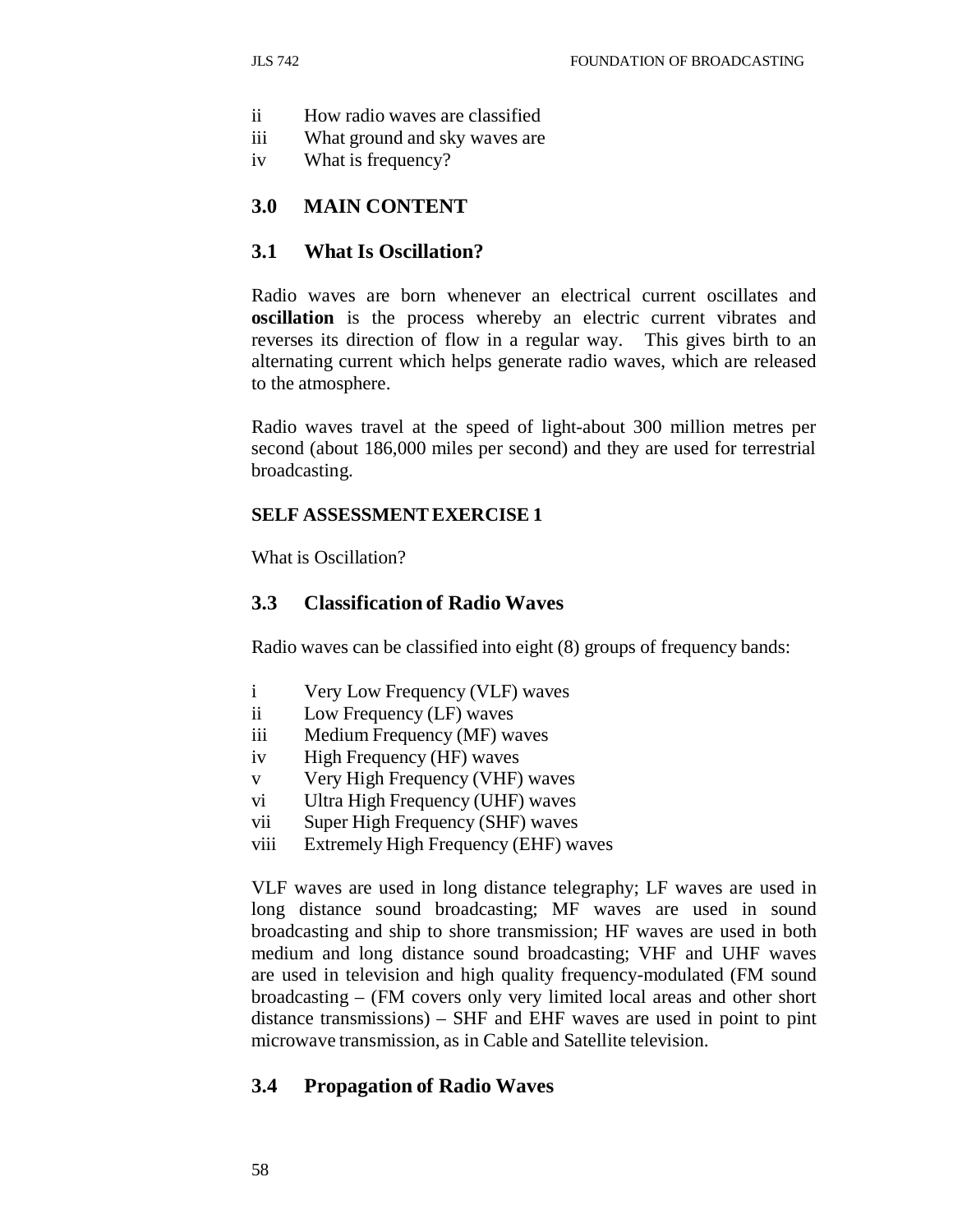Radio waves that are of very low frequency or low frequency or medium frequency, usually follow the earth's curvature and move out in all directions as **GROUND WAVES**. These waves travel for distances, and because of this obvious advantage, they are often used for AM radio broadcasts. The greater the power of the radio transmitter, the further the round waves can travel. The site of the transmitter can either hamper or assist the movement of these waves. Damp loamy soils are preferable in locating transmitters than dry sandy soils because the former conduct ground waves faster and more efficiently.

Reception signals on our sets often clearer and the listening areas increased at night, because there is less atmospheric interference than at day-time.

Radio waves can also move from the transmitter to our receiver sets in form of SKWAVES. These are high frequency waves that have been refracted and reflected back to earth by a layer-of gases called the ionosphere which is found at between 50km and 400km above the earth's surface. The higher the frequency of a radio wave, the more difficult for any of the ionospheric layers to refract and reflect it back to the earth.

High frequency waves that are not susceptible to interference by the ionosphere (between 3 and 30 Megahertz) are used in short wave radio broadcasting. Very High Frequency waves which were before lost to space are now picked up by satellites, floating at a height of 700 km or more, above the earth's surface and are sent back to the earth as satellite or microwave signals. The changing nature of the IONOSPHERE, especially at night, makes the use of sky waves unreliable for broadcasting service, as it could send down clear signals or noisy and distorted signals. Radio waves move in a straight line as direct waves at very high frequency, from the radio mast to the receiving antenna. However, there must be perfect alignment between the transmitting (mast) and the receiving antennas. The line of sight or direct radio wave is a very reliable mode of transmission when there are no absorptive obstacles between the transmitting and receiving antennas and when the atmospheric conditions are not adverse. Frequency Modulated (FM) radio broadcasting and VHF television service, rely on line-of-sight or direct wave propagation and this can be made more efficient by mounting the transmitting antennas on very high ground.

## **3.5 Ground Waves**

Ground waves are electromagnetic waves that adhere to the contour of the earth. In radio terminology, the area covered by the ground waves is the PRIMARY SERVICE AREA. This is the area in which the ground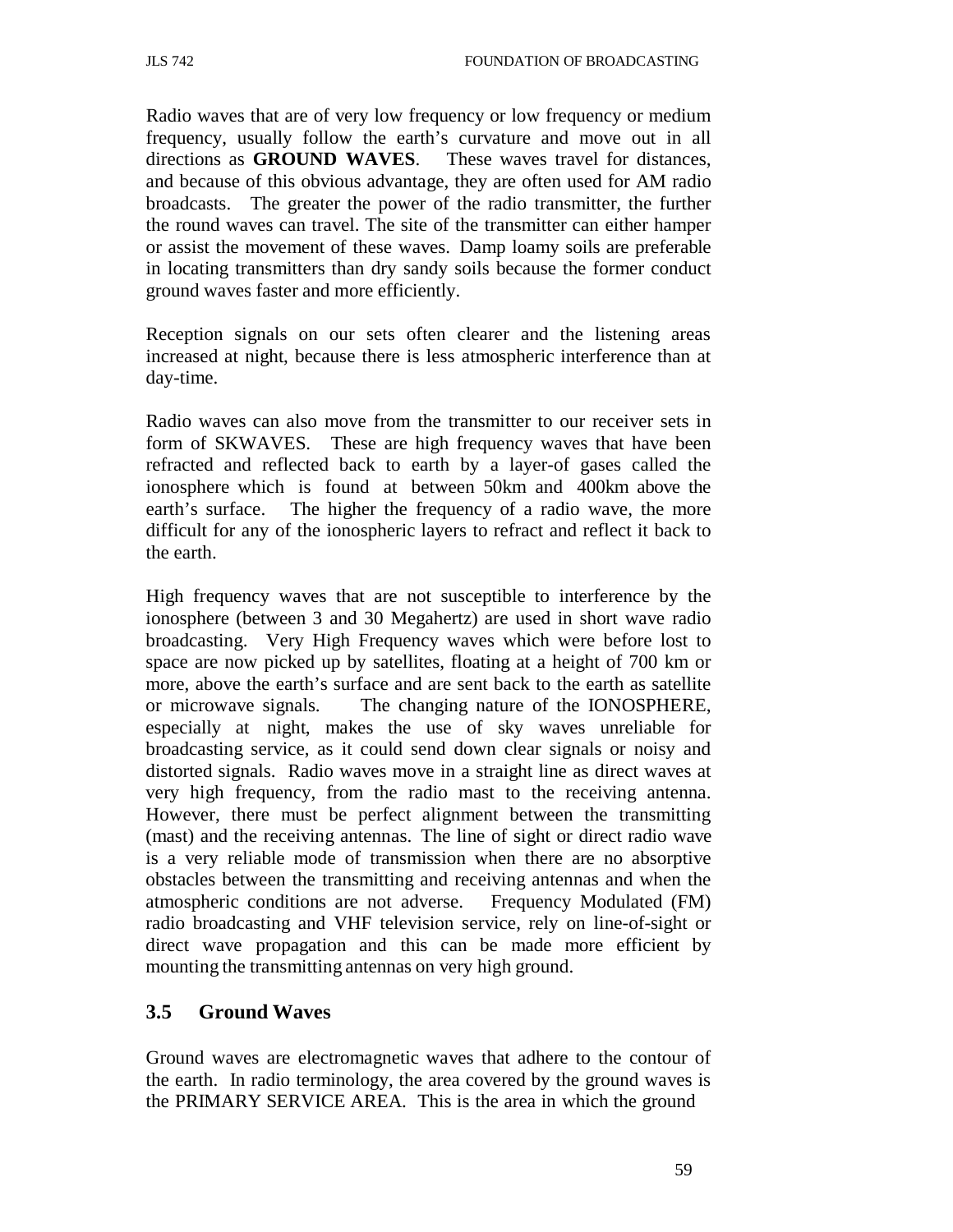waves are not subject to objectionable interference or objectionable fading. It is also the portion of the station's signal that is most protected by the Federal Communications Commission (FCC), when it licenses other stations that could interfere.

### **3.6 Sky waves**

Sky waves propagation is the phenomenon in which the radio waves travel into the sky instead of along the earth's contour. However, not all radio waves remain in the sky; some are reflected off various layers of the ionosphere back to the earth's surface. There is also a section of the earth's surface that neither ground nor sky waves reach. This phenomenon is referred to as SKIP, and the distance from the transmitter to where a sky wave touches the earth is the SKIP DISTANCE. The area in which a radio station's signal is heard clearly because of sky wave proportion is referred to as SECONDARY SERVICE AREA. This is defined as the area served by the sky wave which is not subject to objectionable interference.

The point at which the signal from a station begins to fade as known the INTERMITTENT SERVICE AREA of the station or that area receiving service from the ground wave but beyond the primary service area and subject to some interference and fading. The ionosphere has different reflective qualities at different times during the day. The sun warms it and decreases its ability to reflect sky waves.

### **SELF ASSESSMENT EXERCISE 2**

Distinguish between Sky waves and Ground waves.

## **3.7 Microwaves**

In addition to standard AM, FM and TV frequencies, much higher frequencies of the electromagnetic spectrum – in the thousands-ofmegahertz range – are used. It is in this area that microwave transmission is found. The higher the frequency, the further the electromagnetic waves will travel in a direct line-of-sight path between transmitter and receiver. Thus, microwaves always travel by line-ofsight.

Microwaves also allow many more channels of communication to operate because of their short wavelength. Because the waves are shorter, many more will fit into the same space on the electromagnetic spectrum. Many thousands of channels are possible. When we realize that an AM radio station is allocated a width of only 10KHZ, it is easy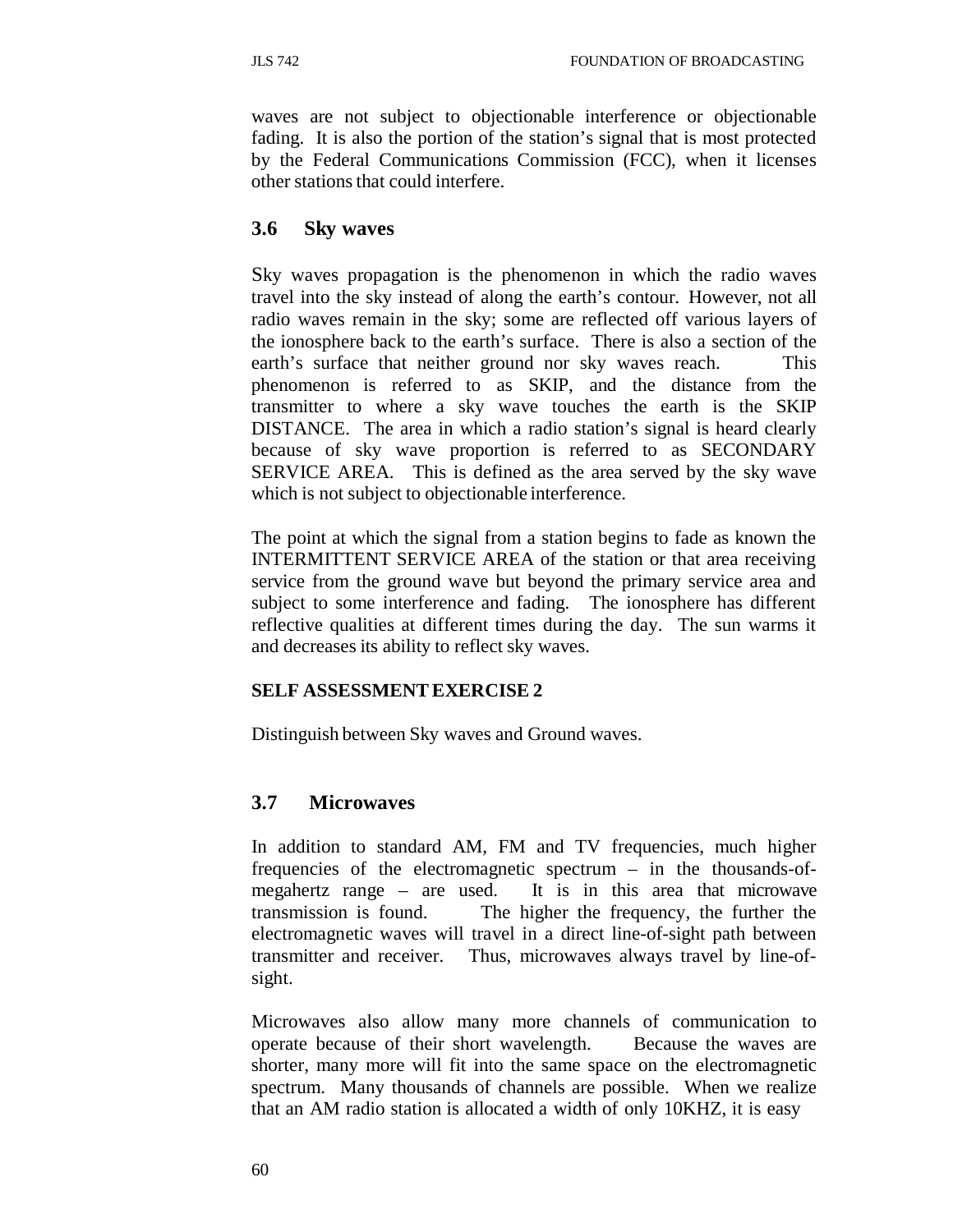to see how much more information can be transmitted at higher frequencies. We need microwaves in order to view our evening television programmes or to relay satellite pictures across oceans. However, the current microwave technology has barely scratched the potential of this multiphase and carrier of information, especially in the broadcasting industry.

# **3.8 What is Frequency?**

What differentiates radio waves from light waves or X rays is their frequency. Two radio stations in the same community operate on different frequencies so that they will not interfere with each other. When current is applied to the transmitter of a radio station the antenna emits electromagnetic radiation. This radiation is a series of electromagnetic waves, one after another. When electromagnetic energy travels through the atmosphere of the vacuum of outer space, a series of waves ripple one after the other in all directions. Frequency is the number of waves passing a certain point in a given interval of time.

In broadcasting the waves are termed **Electromagnetic Waves**. When one complete wave passes a given point, it is called a CYCLE. The term KILOCYCLE or KILOHERTZ is used to represent 1000 cycles while MEGACYCLE or MEGAHERTZ is used to denote 1, ooo, ooo cycles. Satellites and microwave transmission systems operate in the GIGAHERTZ (billions of cycles) range.

When 1000 waves pass a given point in one second (1000 cycles per second or one kilocycle), the frequency or location on the electromagnetic spectrum is 1 kilocycle. Similarly, 535,000 cycles per second is represented as 535 kilocycles. On an AM radio that particular frequency will be at lower end of the dial.

Each radio station is assigned a 10-kilocycle range on the electromagnetic spectrum. Thus the station assigned the lowest frequency is assigned 540 kilocycles which permits it to operate between 535 and 545 kilocycles. Some radios though capable of receiving 540 kilocycles begin numbering their dial at 550 kilocycles or abbreviate it as number 55.

## **3.9 Defining Wave Length**

The distance between two waves is called WAVELENGTH. Cycle is closely related to wavelength. All electromagnetic waves travel at the speed of light which is either 186,000 miles per second or 300,000 meters per second. The number of waves passing a certain point in one second is called CYCLES PER SECOND. Wavelengths of radio waves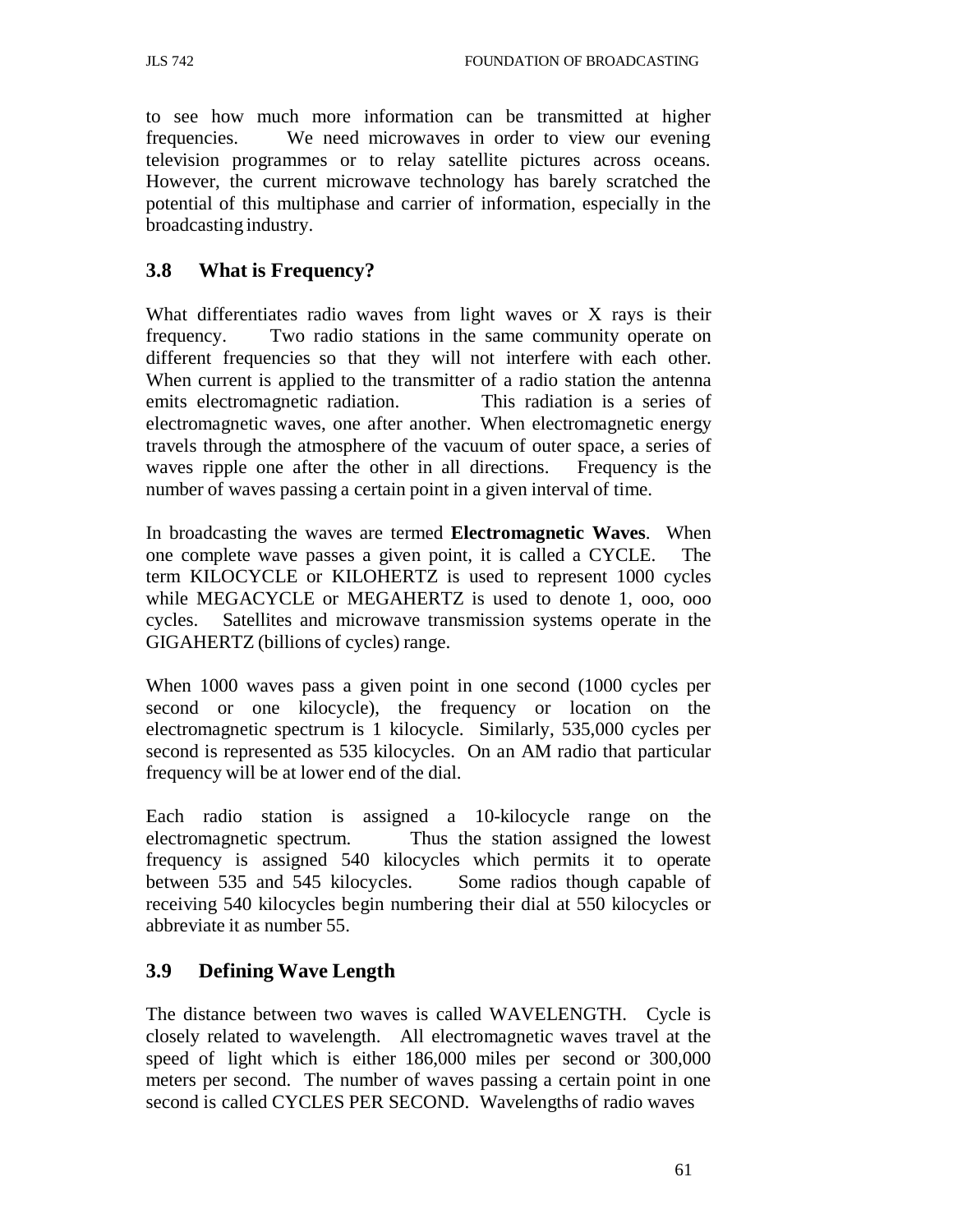can be arrived at by simple division. Given that electromagnetic waves travel at a speed of 186,000 miles per second, if 10,000 cycles (10,000 complete waves) pass a given point in one second, the wavelength of each wave will be 18.6 miles (186,000 divide by 10,000).

If 535 kilocycles (535,000 cycles per second) or 535,000 complete waves pass a given point in one second, the wavelength  $= 186,000$ divided by  $535,000 = 0.3477$  miles and if converted to feet = 0.3477 x 5280 (5280 ft takes a mile) =1,836feet.

When a radio set is tuned from one station to another, the receiver is picking up only those waves that are being transmitted on the same frequency to which one tunes. Thus different frequencies on the radio dial correspond to different positions on the electromagnetic spectrum.

# **4.0 CONCLUSION**

Radio waves make broadcasting possible and it is the frequency that differentiates them from other types of waves. In broadcasting radio waves are referred to as electromagnetic waves and they travel at the speed of light which is about 300 million metres per second. This is why programme signals transmitted from a broadcast studio reach your radio or television sets, wherever they are located simultaneously.

## **5.0 SUMMARY**

Radio waves are classified into 8 groups of frequency bands. They can be of low, medium, high or extremely high frequencies. Their frequencies determine whether they will be useful in telegraphy, sound broadcasting or in cable and satellite transmission. Radio waves that follow the earth's curvature are referred to as ground waves while those that travel in the sky are called sky waves.

## **6.0 TUTOR-MARKED ASSIGNMENT**

- i Radio waves can be classified into 8 groups of frequency bands. Name them.
- ii To what use can these 8 groups of frequency bands be put to?

## **7.0 REFERENCES/FUTHER READINGS**

Bittner, J. R. (1985). *Broadcasting and Telecommunication.* 2nd edition. New Jersey: Prentices Hall.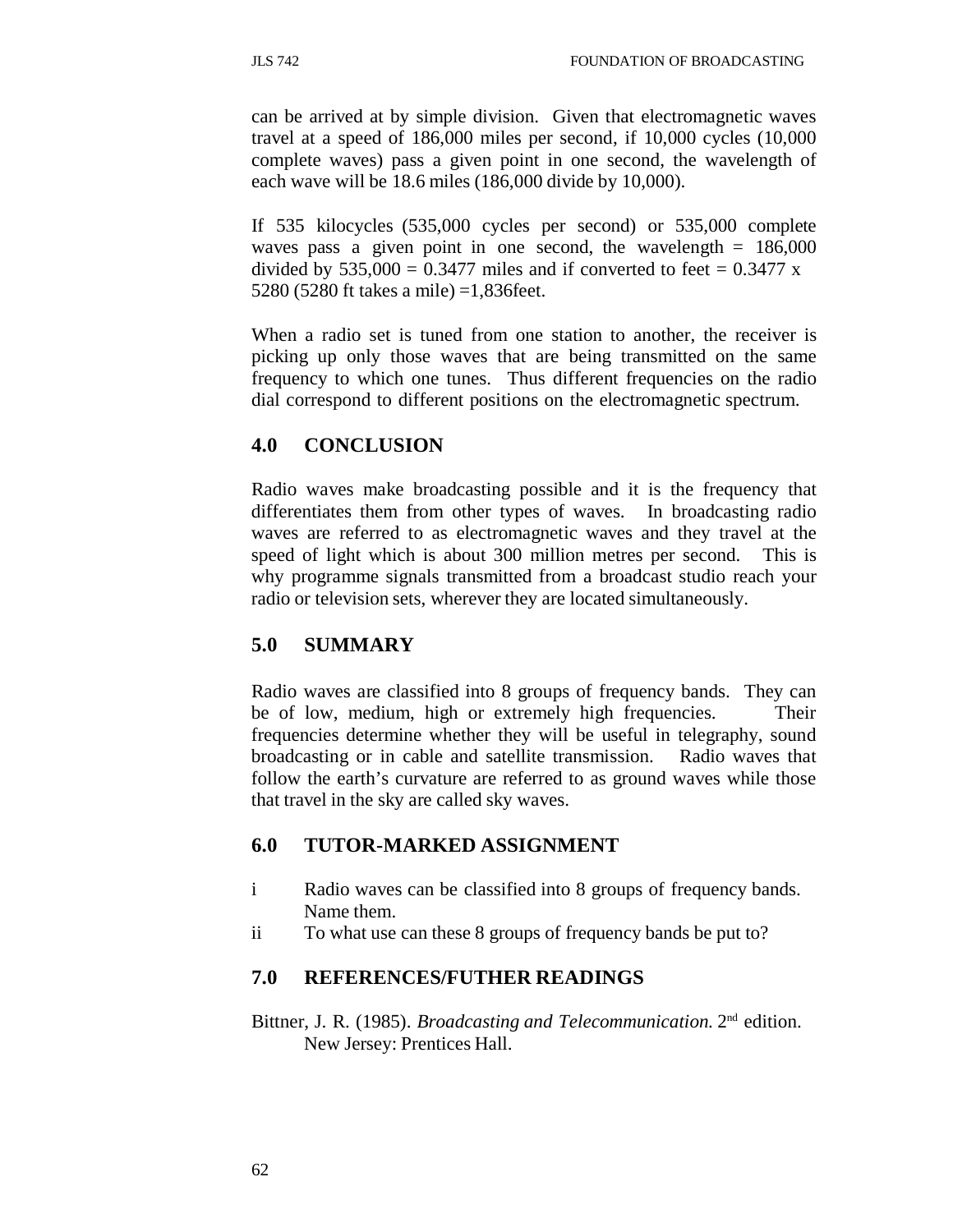# **UNIT 2 WHAT IS MODULATION**?

## **CONTENTS**

- 1.0 Introduction
- 2.0 Objectives
- 3.0 Main Content
	- 3.1 Modulation of Radio Waves
	- 3.2 Amplitude Modulation (AM)
	- 3.3 FM Broadcasting
	- 3.4 FM Stereo
	- 3.5 Quadraphonic FM
	- 3.6 AM Stereo
- 4.0 Conclusion
- 5.0 Summary
- 6.0 Tutor-Marked Assignment
- 7.0 References/Further/readings

# **1.0 INTRODUCTION**

Modulation is the process of encoding information into the language of radio energy. A radio or television broadcast transmitter radiates energy continuously as long as the station is turned on, whether or not any information is being transmitted.

## **2.0 OBJECTIVES**

At the end of this unit of study, you should be able to:

- i. Understand how radio waves are modulated.
- ii. What are frequency and Amplitude modulation?

## **3.0 MAIN CONTENT**

## **3.1 Modulation of Radio Waves**

Radio waves can be modulated in many ways, but broadcasting uses primarily two methods: Amplitude Modulation (AM) and Frequency Modulation (FM). As the modulated signal travels through the atmosphere, it may encounter random charges of electromagnetic energy generated by natural electricity in the atmosphere, which we sometimes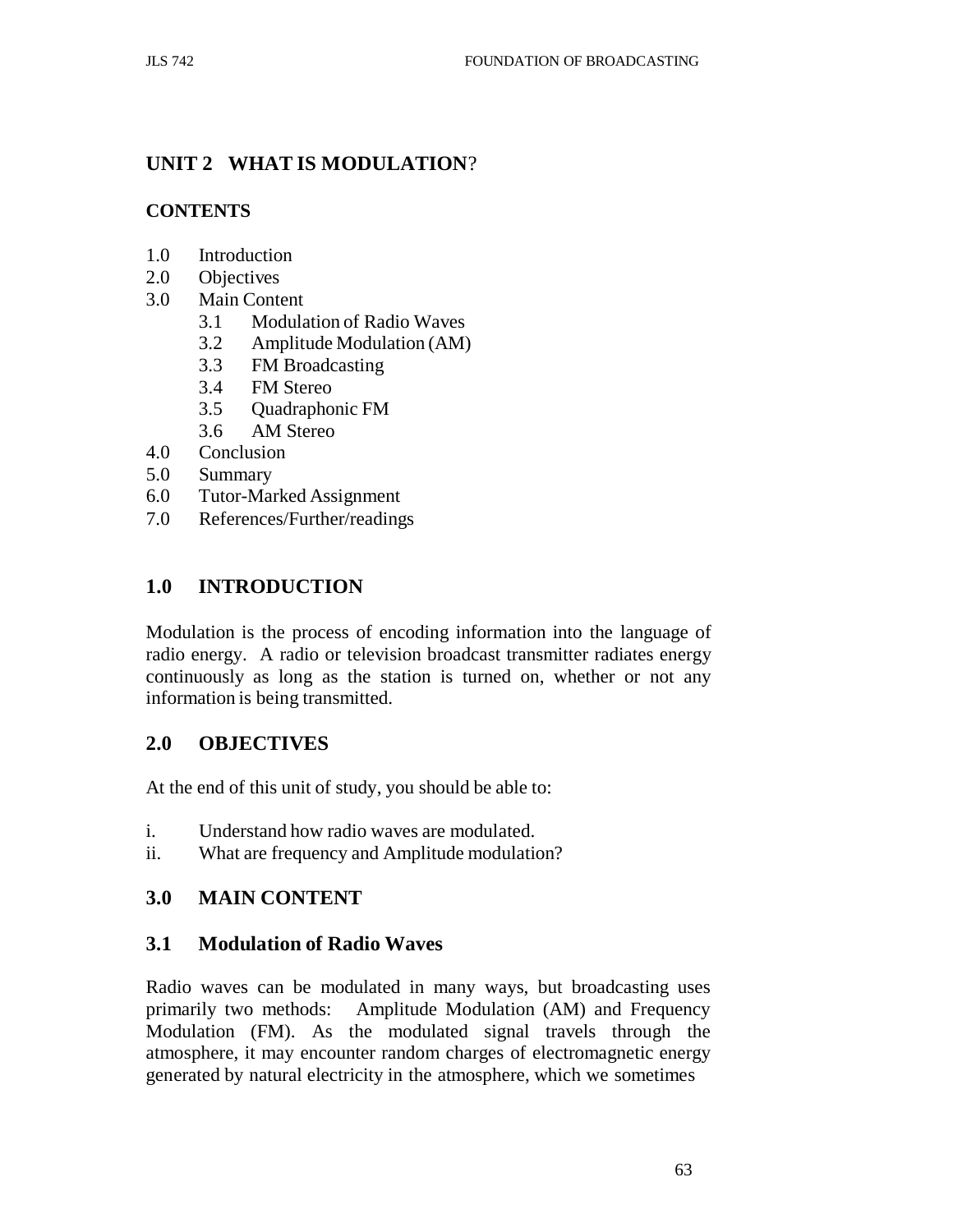see as lightning. These random bits of energy interact with the amplitude modulated radio signal, distorting the original pattern.

Modulation then means the transfer of a pattern of energy from one medium to another. Once the message is conceived as consisting essentially of an energy pattern, the possibility of translating patterns from one medium to another becomes apparent. The air in the studio, the electrical current in the wires and finally the electromagnetic energy radiated by the transmitter are radically different media, yet each can duplicate an identical pattern of amplitude and frequency.

The audio wave from the studio arrives at the transmitter as electron waves representing the frequency and amplitude of the original sounds. The audio wave is then modulated on the carrier wave which may be altered in either its amplitude or frequency characteristics.

### **3.2 Amplitude Modulation (Am)**

AM broadcasting is that portion of the electromagnetic spectrum falling between 535 and 1605 Kilohertz (KHz).

Amplitude Modulation (AM) waves follow the curvature of the earth for some distance and arrive at the antennas of home receiving sets in a fairly direct manner. Some of the waves go skyward and encounter resistance when they reach the ionosphere, which is an area of active ions surrounding the earth. These waves are then reflected back to earth. Since the ionosphere is more active at night, some stations that do not interfere with others during the day time would do so at night, and therefore are obliged to cease their operations at sundown.

Thus, AM is prone to interference because its signals are transmitted directly on the ionosphere. Though AM has a wider coverage area than FM, its reception is often impeded by hills, trees, high buildings, and tunnels – AM signals travel in form of a torpedo and are affected by the earth curvatures.

### **3.3 FM Broadcasting**

In Frequency Modulated (FM) broadcasting, there is no change in the amplitude of the wave but the frequency or wavelength varies. Different sounds indicate different wavelengths (cycles per second). FM broadcasting to the general public operates between 88 and 108 megahertz. Each FM station is allocated a width of 200 KHz (Kilohertz).

### **SELF ASSESSMENT EXERCISE 1**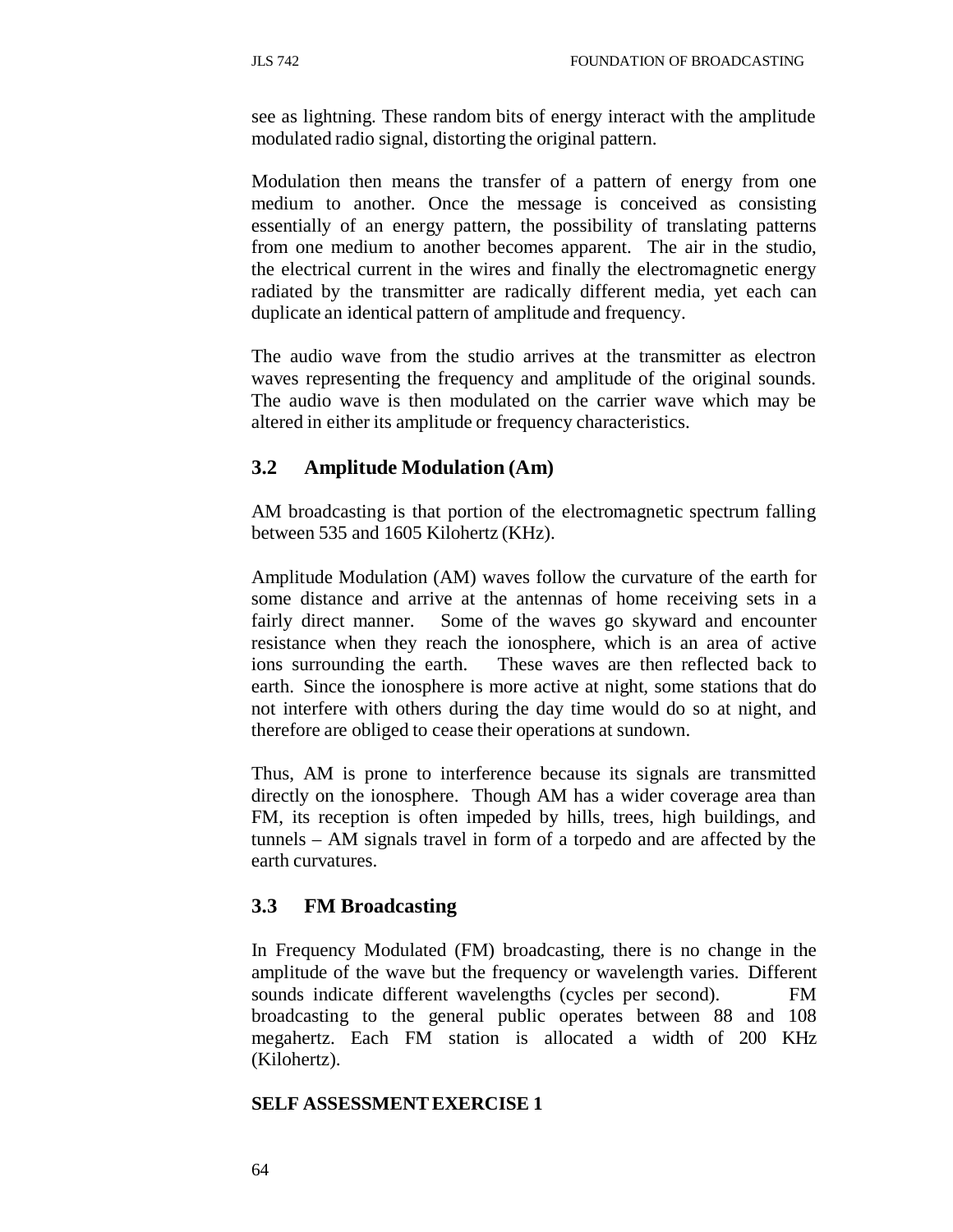Between which ranges does FM broadcasting operate to the general public?

# **3.4 FM Stereo**

Throughout its history, radio broadcasting has taken three major strides to improve the quality of sound reproduction from the studio to the living room. One was the development of FM broadcasting. Another was the development of stereo FM broadcasting.

Within the 200-KHz space allocated to each FM station is ample room for the separation of broadcast signals, room that permits the same station to broadcast on two slightly different frequencies. There is also room for a tone that triggers specially equipped radios to receive this stereo signal. Radio equipped to receive stereo actually have two separate receiving systems, which, when triggered by the tone, separately receive the two frequencies being broadcast by the stereo station. When the tone is not transmitted, the radio still receives a monophonic signal. Many of us have seen a small light flip on in a stereo FM receiver when we tune it to a station broadcasting in stereo. This signal tells us that our radio is tuned to a stereo station that the station is broadcasting in stereo and that our receiver is receiving both channels of the stereo system.

Stereo broadcasting has grown steadily in popularity. The reproduction of quality music with the added dimensions of space and depth (it is almost as if the orchestra was playing in your sitting room) has been the main distinction between stereo FM and standard FM and AM broadcasting.

# **3.5 Quadraphonic FM**

Whatever added dimensions stereo broadcasting brought to FM, quadraphonic doubled. In quadraphonic systems, four instead of two frequencies are employed. The problem in broadcasting four-channel sound is to develop systems that will provide distinct separation of the four frequencies and still allow radios not equipped for quadraphonic reception to receive stereo FM and monophonic FM. When there is true separation of the four quadraphonic channels, the listener is literally surrounded by sound.

# **3.6 AM Stereo**

AM stereo is now emerging from the experimental stage. For many years, AM broadcasting did not seriously consider stereo beyond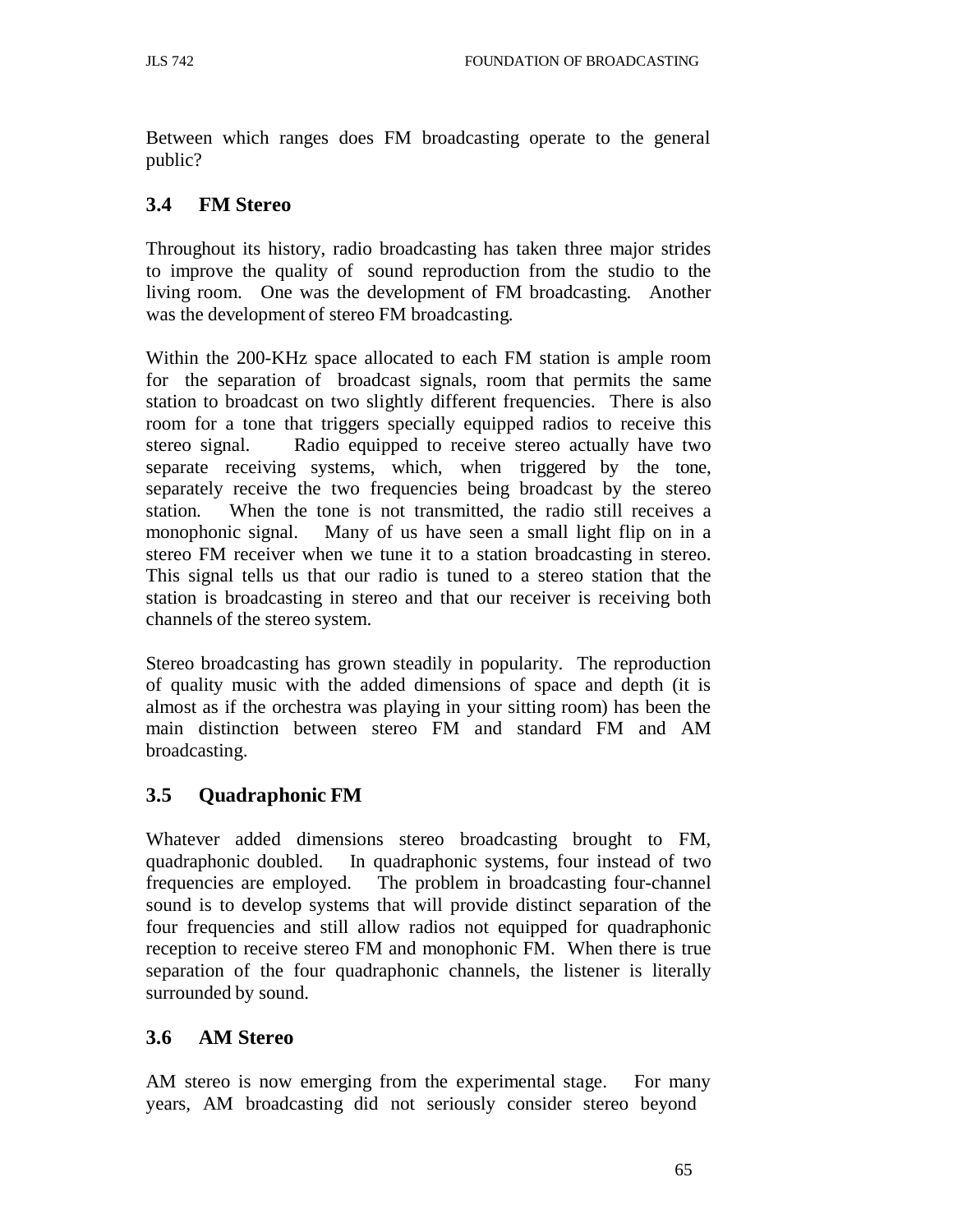laboratory ventures, primarily for two reasons. The first was the narrow channel width of AM stations – 10 KHz compared with 200 KHz for FM. Second, as long as FM was not a serious competitive threat to AM, there was no widespread interest in the system. However, with FM gradually gaining ground among the AM audience, AM broadcasters began to search for something with which they could regain their competitive edge.

Active evaluation of all systems – undertaken by the National AM Stereo Committee (NASC) of the Electronics Industries Association – began in the mid 1970s. The collection of field performance data on AM stereo was completed in 1977.

AM stereo could grow, for two reasons. First, there is considerable backing for it from the many AM broadcasters who have felt the competitive sting of FM. Second, the technology is available and already in use by many stations.

### **SELF ASSESSMENT EXERCISE 1**

State 2 reasons why AM broadcasting did not seriously consider broadcasting in stereo for many years.

### **4.0 CONCLUSION**

Except radio waves are modulated they cannot transport broadcast signals. The wave characteristics of music and the human voice are transformed into the wave which in turn carries them between the transmitter and receiver,

### **5.0 SUMMARY**

Radio waves can be modulated in broadcasting in only two ways: Amplitude Modulation and Frequency Modulation; and modulated signals as they travel through the atmosphere may encounter random changes of electromagnetic energy which manifest sometimes as lightening. This interacts with radio signals distorting the original pattern.

### **6.0 TUTOR-MARKED ASSIGNMENT**

- i. What is modulation?
- ii. In which 2 ways can radio waves be modulated?

### **7.0 REFERENCES/FUTHER READINGS**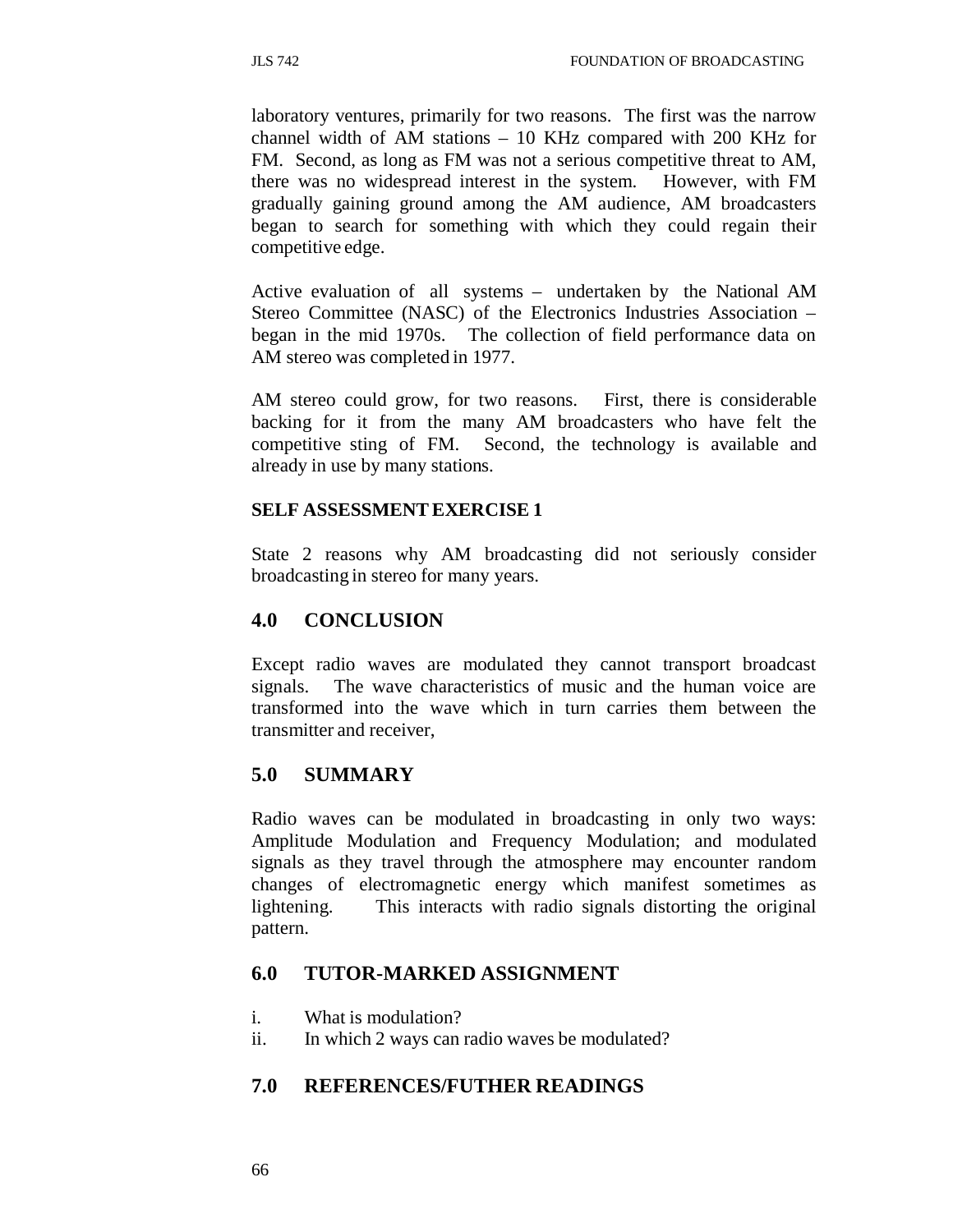Bittner, J. R. (1985). *Broadcasting and Telecommunication.*2nd ed. New Jersey: Prentice – Hall.

# **UNIT 3 THE MULTI-STAGE NATURE OF BROADCAST SIGNALS**

## **CONTENTS**

- 1.0 Introduction
- 2.0 Objectives
- 3.0 Main Content
	- 3.1 Transduction
	- 3.2 Processing
	- 3.3 Storage
	- 3.4 Distribution
	- 3.5 Reception
- 4.0 Conclusion
- 5.0 Summary
- 6.0 Tutor-Marked Assignment
- 7.0 References/Further/reading

## **1.0 INTRODUCTION**

Radio and Television equipment will enable you to maintain a link between the location where signals are being made out of live sounds and visuals and the recipients of such signals. This process has many facets which include Transduction, Processing, Storage, Distribution and Reception.

## **2.0 OBJECTIVES**

At the end of this unit of study you should be able to:

i Identify the multi-stage nature of broadcast signals. Discuss the various stages.

## **3.0 MAIN CONTENT**

## **3.1 Transduction**

At this stage, cameras and microphones are used to generate signals, from real life situations in the studio, or in outside locations. These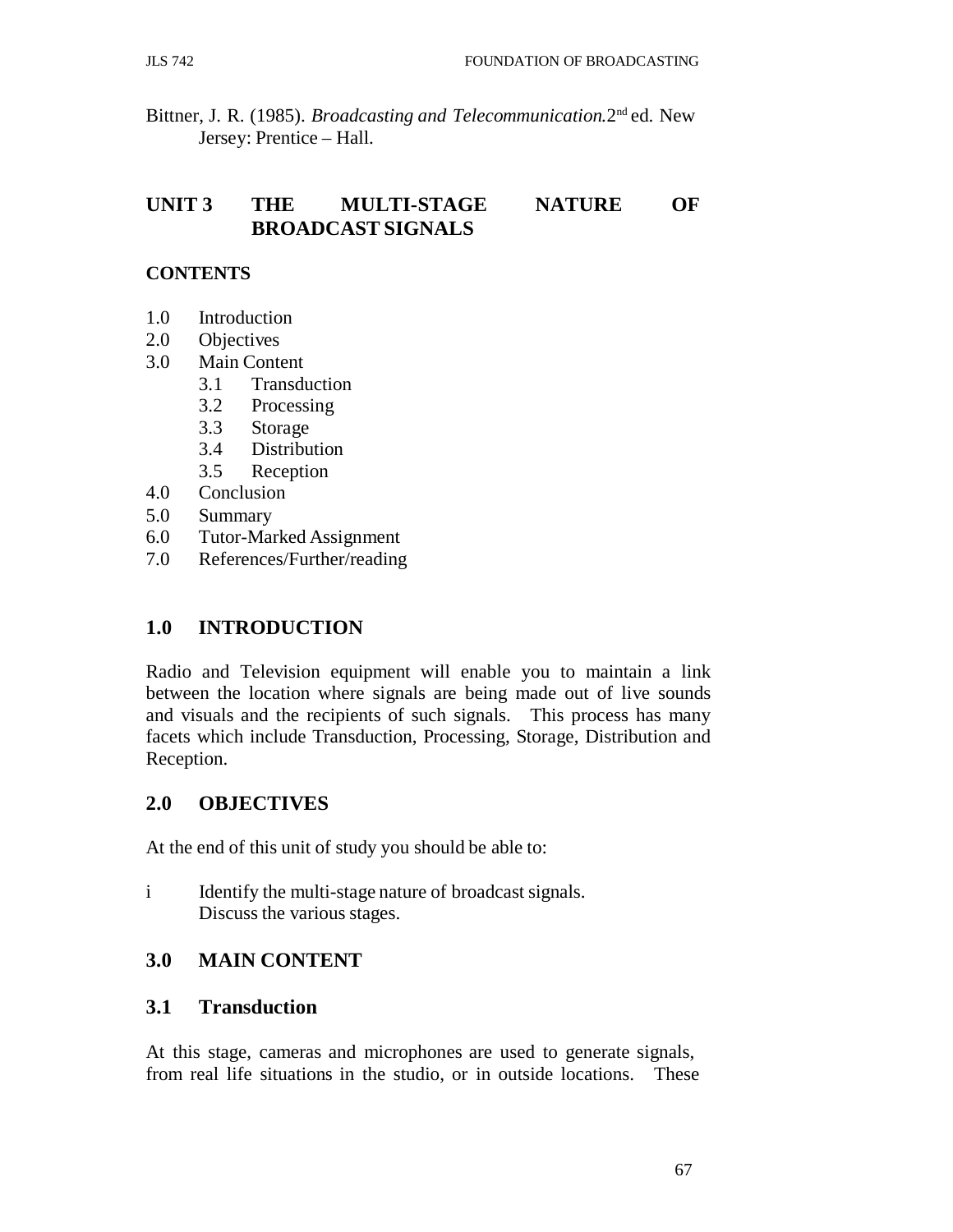events are reduced to electrical signals, which are processed and channeled through electronic gadgets.

### **3.2 Processing**

The various activities that go on during the signals. Processing can be explained thus: The signals coming into the systems after transduction are boosted and stabilized especially in television, and in the process eliminating any electrical noise. Some of the signals are selected and combined and the resulting signals are monitored until the required standard is achieved, which are then boosted and transmitted for the signals to be decoded by our receiving sets at home. The following equipment are vital in signal processing. They include audio mixers, vision mixers, camera control units, time base correctors, digital video effects unit and synod generator or oscilloscope.

### **SELF ASSESSMENT EXERCISE 1**

Explain the various activities that go on during broadcast signals processing.

### **3.3 Storage**

Here signals are put into a permanent or enduring form for access and use in the future. The magnetic tape or disc (audio and video) is utilized for storage. It is made to go through a tape of video recorder or the compact disc, which act as the information loader. These recorders often double as play-back machines. Live and recorded programmes go through a process of storage, either for re-transmission or for exchange with other broadcast stations, or for syndication.

### **3.4 Distribution**

The signals may be channeled to other stations which form a network with another station or are sent in such a way as to be made available to potential receivers. There are two major avenues for distributing broadcasting signals. They are: (i) Cables (ii) Radio/micro waves.

**Cables:** Telephone lines are used for distribution within stations involved in sound broadcasting, while coaxial cables or optic fibres are used for television.

**Radio/Micro waves:** Radio waves are used for terrestrial broadcasting to the audience and micro waves are used for satellite broadcasting.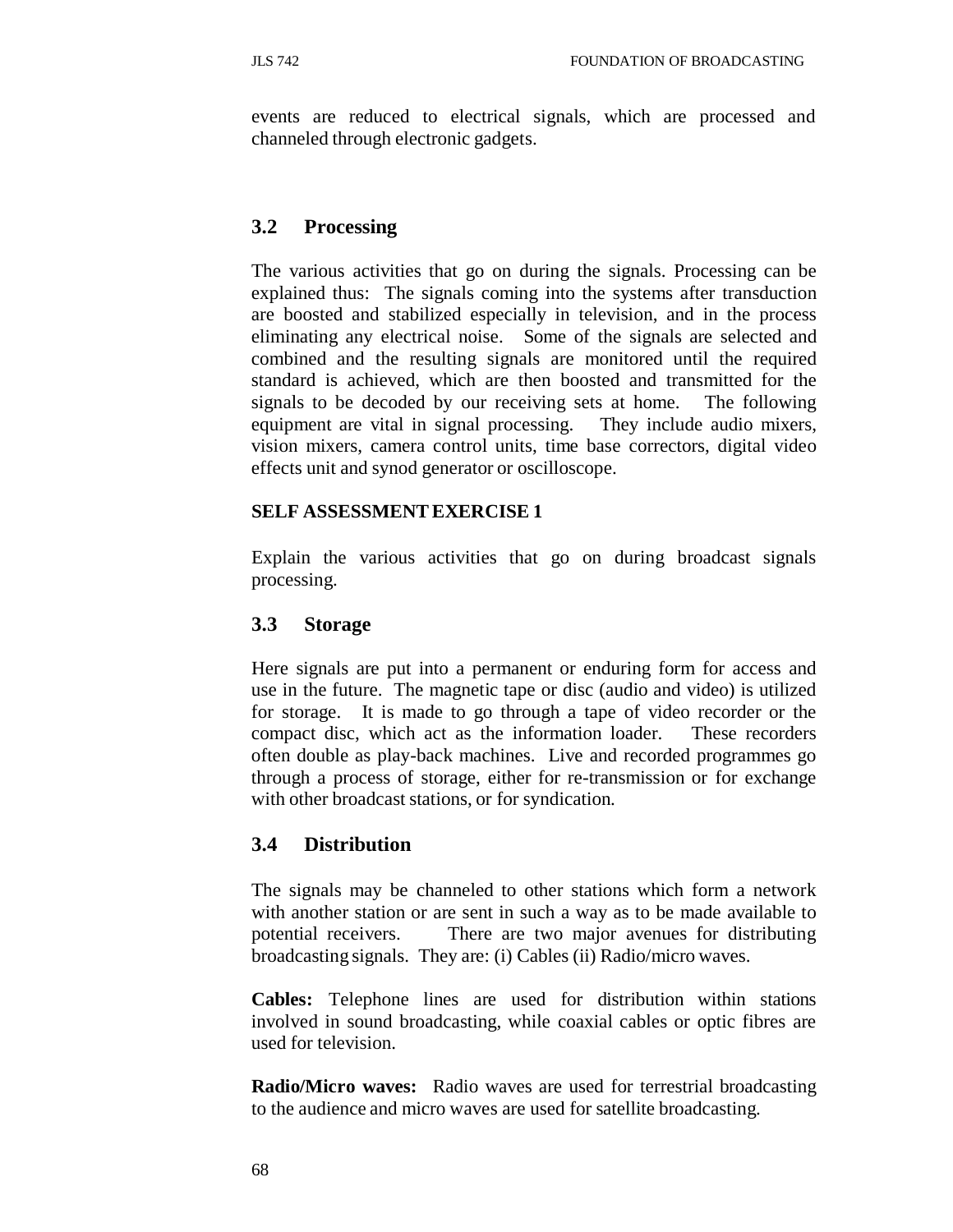# **3.5 Reception**

This is a multi-stage process. In the first instance, the receiving antenna picks up the modulated programme signals in the air. The receiver then demodulates the signals picked up, by extracting the information signals from the carrier waves. The demodulated signals are converted back to visual and aural stimuli that are reproductions of the original live sounds and visuals.

### **SELF ASSESSMENT EXERCISE 2**

How are broadcast signals received by our radio or television sets?

## **4.0 CONCLUSION**

The various stages of signal transmission begin at the studio and terminate at our radio and television sets where such signals are decoded through a process called demodulation.

## **5.0 SUMMARY**

Signals of programmes go through 5 stages of transduction, processing, storage, distribution and reception.

## **6.0 TUTOR-MARKED ASSIGNMENT**

- i. What types of cables are used for distribution of signals between 2 radio and 2 television stations.
- ii How are programme signals put into a permanent or enduring form for future use?

## **7.0 REFERENCES/FUTHER READING**

Onabajo, Olufemi. (1999). *Essentials of Broadcast Writing Production.* Lagos: Gabi Concept.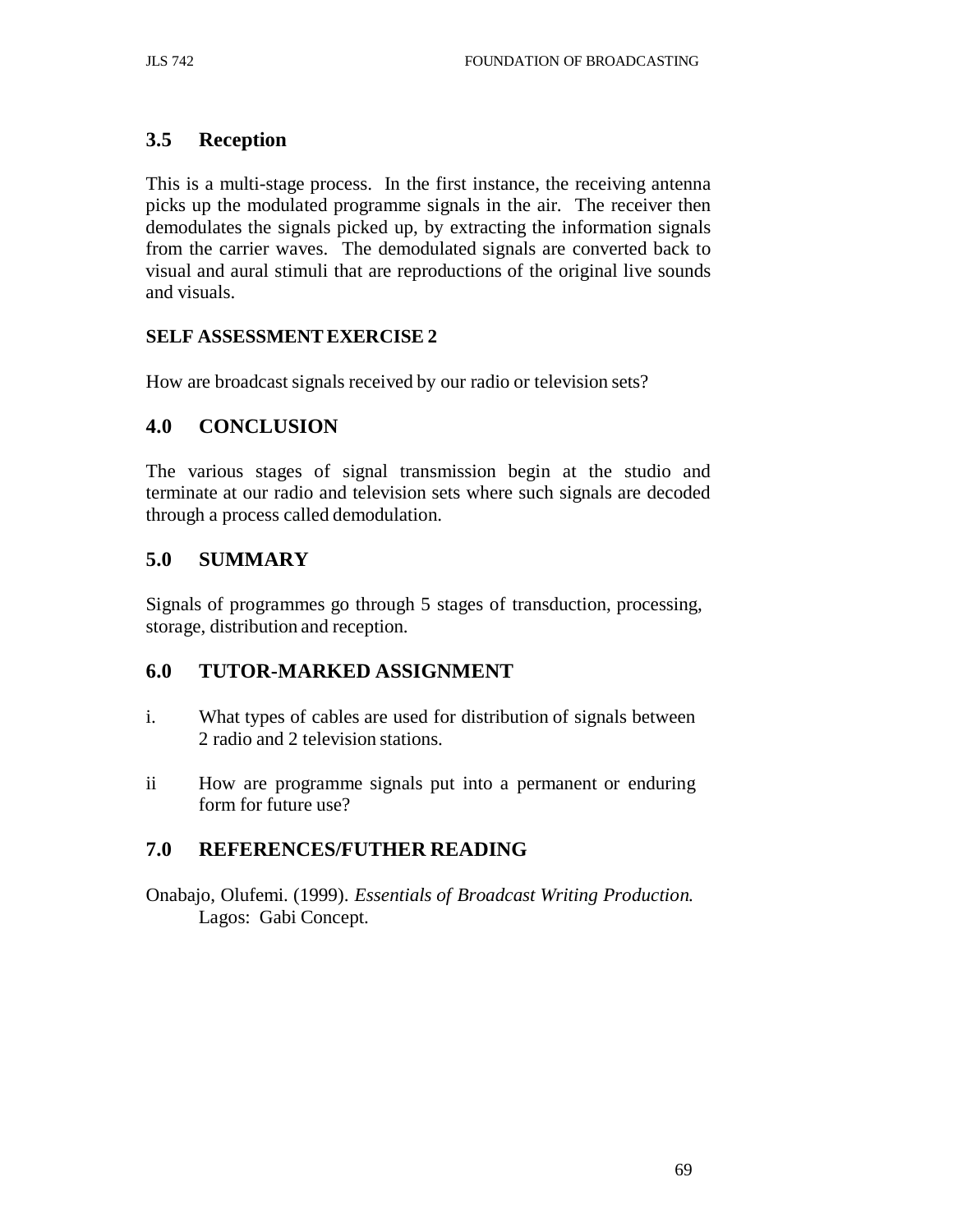### **UNIT 4 THE TRANSMITTER**

#### **CONTENTS**

- 1.0 Introduction
- 2.0 Objectives
- 3.0 Main Content
	- 3.1 What is transmitter?
	- 3.2 Types of transmitter
	- 3.3 Uses of Transmitter
	- 3.4 Brands of Transmitter
- 4.0 Conclusion
- 5.0 Summary
- 6.0 Tutor-Marked Assignment
- 7.0 References/Further Reading

### **1.0 INTRODUCTION**

The transmitter is the most important electronic equipment in a broadcast studio, without which transmission of programme signals is impossible. It uses radio and micro waves for signal distribution, a principle in which programme signals are combined with carrier waves. It is through modulation that the radiated signals are made to carry information.

### **2.0 OBJECTIVES**

At the end of the unit of study you should be able to know:

- i. What a transmitter is and how it functions.
- ii. Types and uses of transmitters.

### **3.0 MAIN CONTENT**

#### **3.1 What Is Transmitter**

A transmitter is an electronic equipment used in sending signals (audio or video or both), over a certain range of distance. Without a transmitter, it will be impossible to get information to people through the television or radio. A transmitter could consist of two complete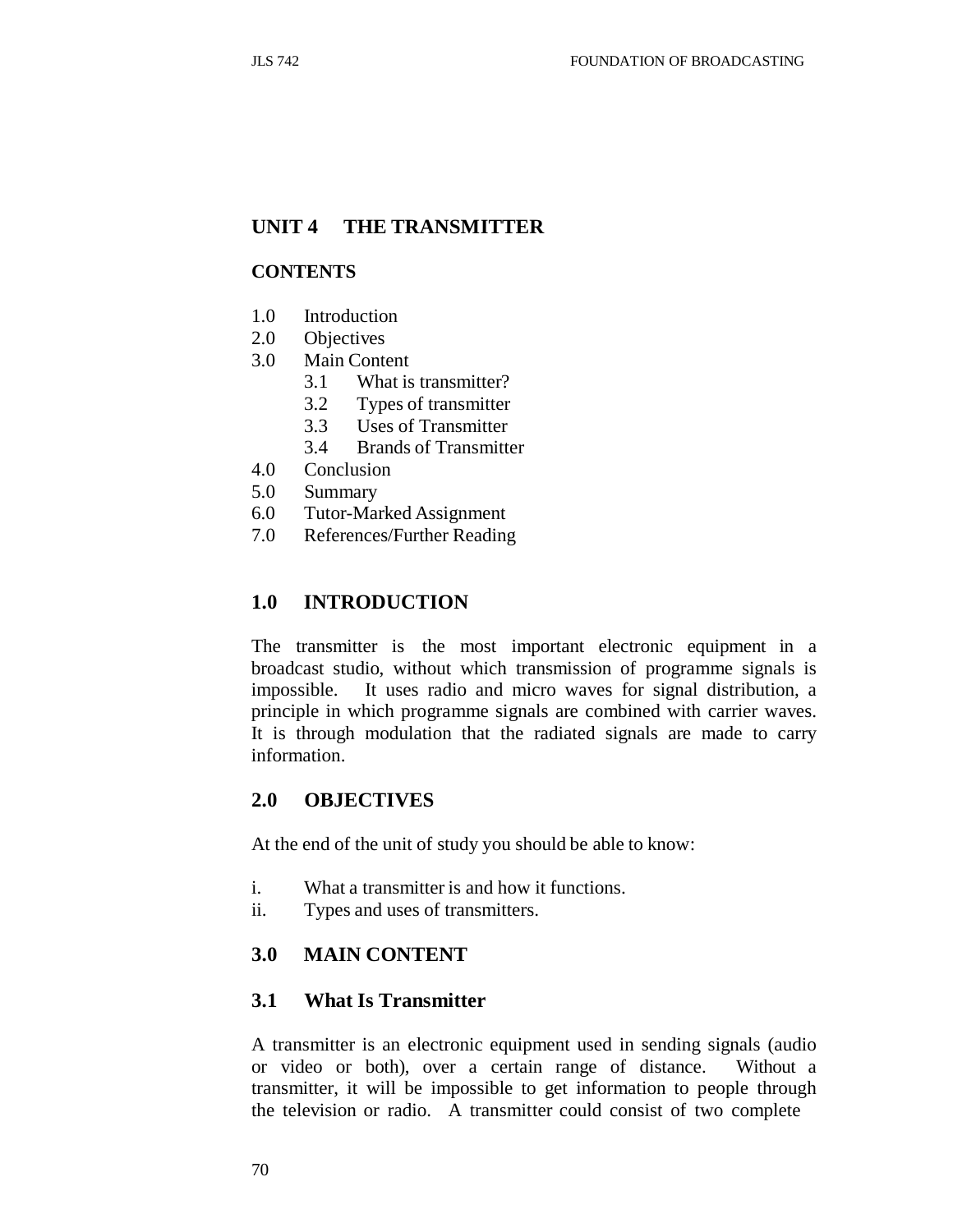transmitters – one for picture signal and the other for the accompanying sound. Consequently, a broadcasting transmitting station may consist of the following:

- 1 An amplitude-modulated visual transmitter
- 2 A completely independent frequency modulated aural transmitter.
- 3 Various auxiliary facilities, including antenna and transmission line systems, power supply units, water-cooling equipment and allied components.

The signals from a transmitter are sent out from an antenna placed on a mast, via connecting cables. The higher the height of the mast, the wider the reach of the signals. So, it is expedient to site a transmitter on a hill, mountain or near the sea for good wave propagation. The video transmitter has  $5 - 20$  times as much power as the audio transmitter, because of the greater load of information the video transmitter has to process. Weather can affect the signals from the transmitter. When it is favourable, signals could travel beyond its usual reach, and could recede when weather becomes awful. The height gained on a very high mast, helps the signals to wade through space at longer time and distance before receding. Transmitter could be located directly in the premise of the broadcast station and this involves the use of only one transmitter for transmission. But when a transmitter is located at a distant area from the station base, an additional microwave transmitter is required for effective transmission of signals. The Microwave is a mini and unidirectional transmitter, which usually is used to boost signals from origin to the main transmitter in remote areas.

Transmitters could be transistorized or valvalised. The transistorized transmitter is the most modern, while valvalised variety are old fashioned and could be water-cooled or air-cooled. The telephone is a transmitter, so are Orbit Satellites, which are highly specialized and they both receive and send out signals. The signals travel as electromagnetic waves (at the speed of light) thereby preventing time lag.

### **SELF ASSESSMENT EXERCISE 1**

What is a transmitter?

## **3.1 Types of Transmitters**

Transmitters are of several types and brands. It is near impossibility to name the whole brands of transmitters and difficult to enumerate all the types of transmitters for both radio and television stations.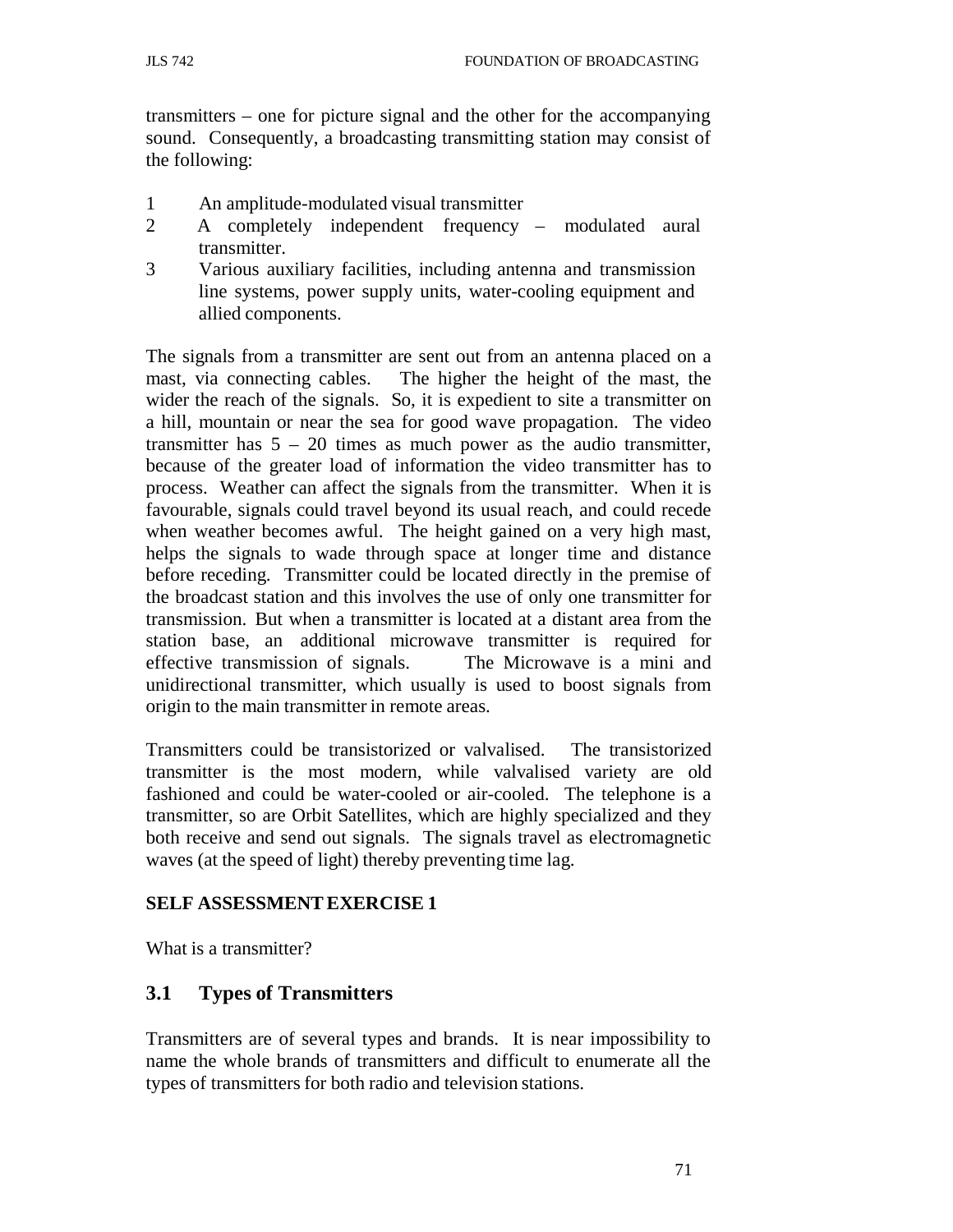For radio stations, the types of transmitters are:

Frequency Modulation (FM) transmitters. Short Wave (SW). Medium Wave (MW) and Amplitude Modulation (AM) transmitters. Radio Lagos and its sister station, EKO FM use two types of transmitters; AM and FM. Specifically, Radio Lagos uses the AM transmitter on frequency 89.75 MHz. Radio Nigeria (FRCN) 1 and 2 use both AM and FM transmitters, but FRCN 3 uses only FM transmitter on the frequency 92.9 MHz.

Medium wave frequency broadcasting is popular in the developing countries, because relatively large areas can be covered with smaller transmitters.

However, the traditional wave band for broadcasting in the developing countries has always been short wave, which enable radio signals to be broadcast over long distances with relatively few transmitters.

## **3.2 Uses of Transmitters**

Generally, the following transmitters have these uses:

- 1 The AM Transmitters are used for video transmission
- 2 FM Transmitters are used for audio transmission
- 3 Narrow Band Transmitters usually employ pulse, amplitude or frequency modulation.
- 4 Wide Band Transmitters are used for long range military, marine and aircraft communication.
- 5 Pulse Code Modulation (PCM) Transmitter is an encoder, that is, a circuit that converts a signal into a specific code.

There is low power or low voltage transmitters and high power or high voltage transmitters. Not only these, there are the VHF (Very High Frequency) bands, which are used for both radio and television broadcasting, and the UHF (Ultra High Frequency) bands, that are used for only television broadcasting.

## **SELF ASSESSMENT EXERCISE 2**

What are the uses of AM and FM transmitters?

## **3.3 Brands of Transmitters**

There are many brands of transmitters, and they are classified according to their manufacturers. These brands include: Siemens, Neck, Pye, Thomson, Lakarn, Acrodynes, Taylor, Harris and other transmitters,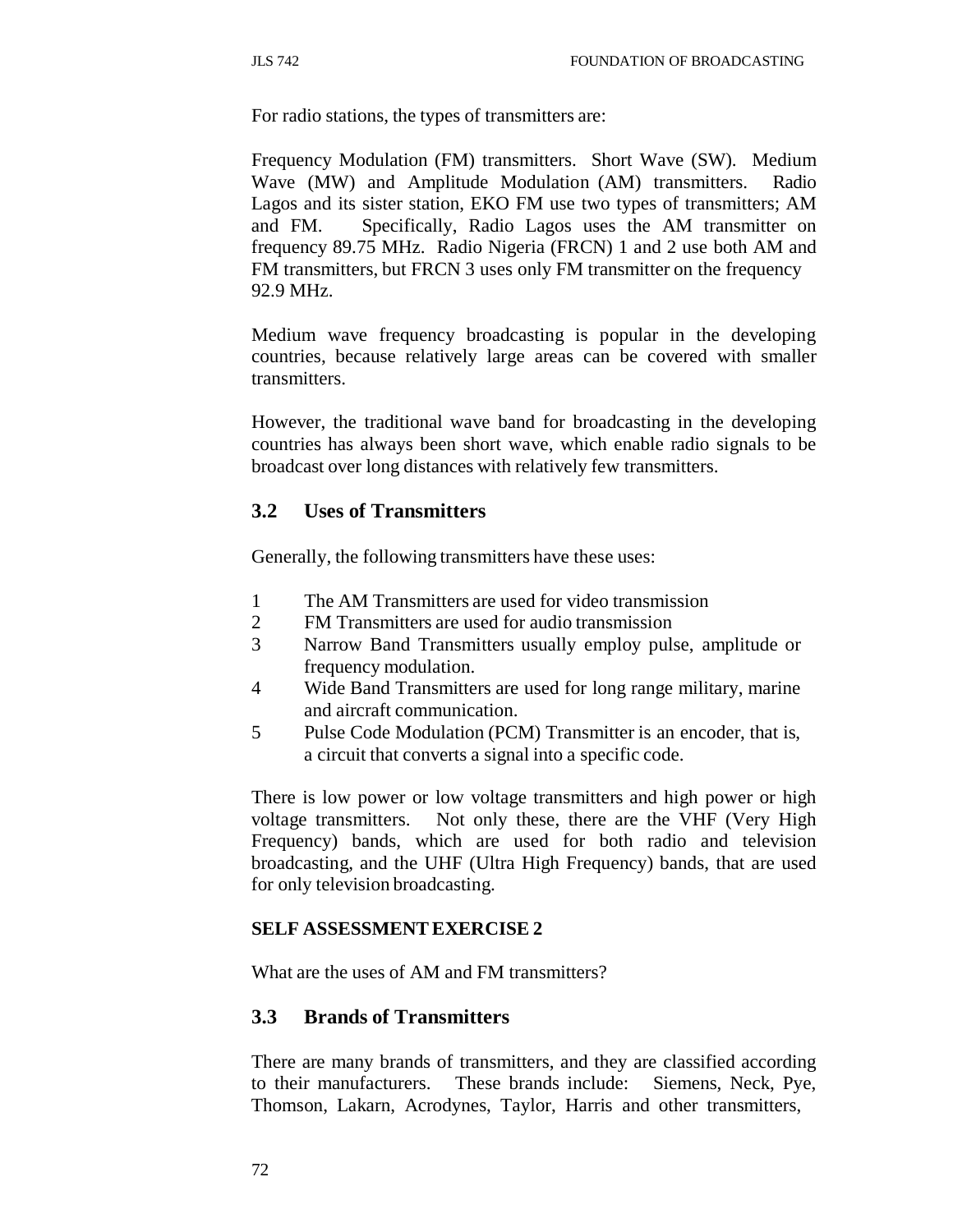which are either made in Britain, Germany or Japan. Radio Lagos uses Harris transmitter. Channels Television uses Acrodyne and Taylor transmitters while NTA Ikeja Channel 7 (now defunct) used Siemens transmitter.

## **4.0 CONCLUSION**

The transmitter is the basic equipment used in signal transmission. It has inbuilt mixer through which it modulates studio output signals in successive stages before sending the signals via the antenna on the mast to the outside world. Without a transmitter, it will be impossible to get information to people through radio or television.

# **5.0 SUMMARY**

The transmitter is an electronic equipment used in sending audio or video signals or both. A big transmitter has stages or sections in it and sends programme signals after they have been amplified to the desired frequency. Transmitters could be transistorized or valvalized and have various types that can be put to various uses.

## **6.0 TUTOR-MARKED ASSIGNMENT**

- i. Name 4 types of transmitters that a radio station can make use of.
- ii. What is a micro wave transmitter?

## **7.0 REFERENCES/FURTHERREADING**

Onabajo, Olufemi. (2004). *Introduction to Broadcasting.* Lagos: Gabi Concept.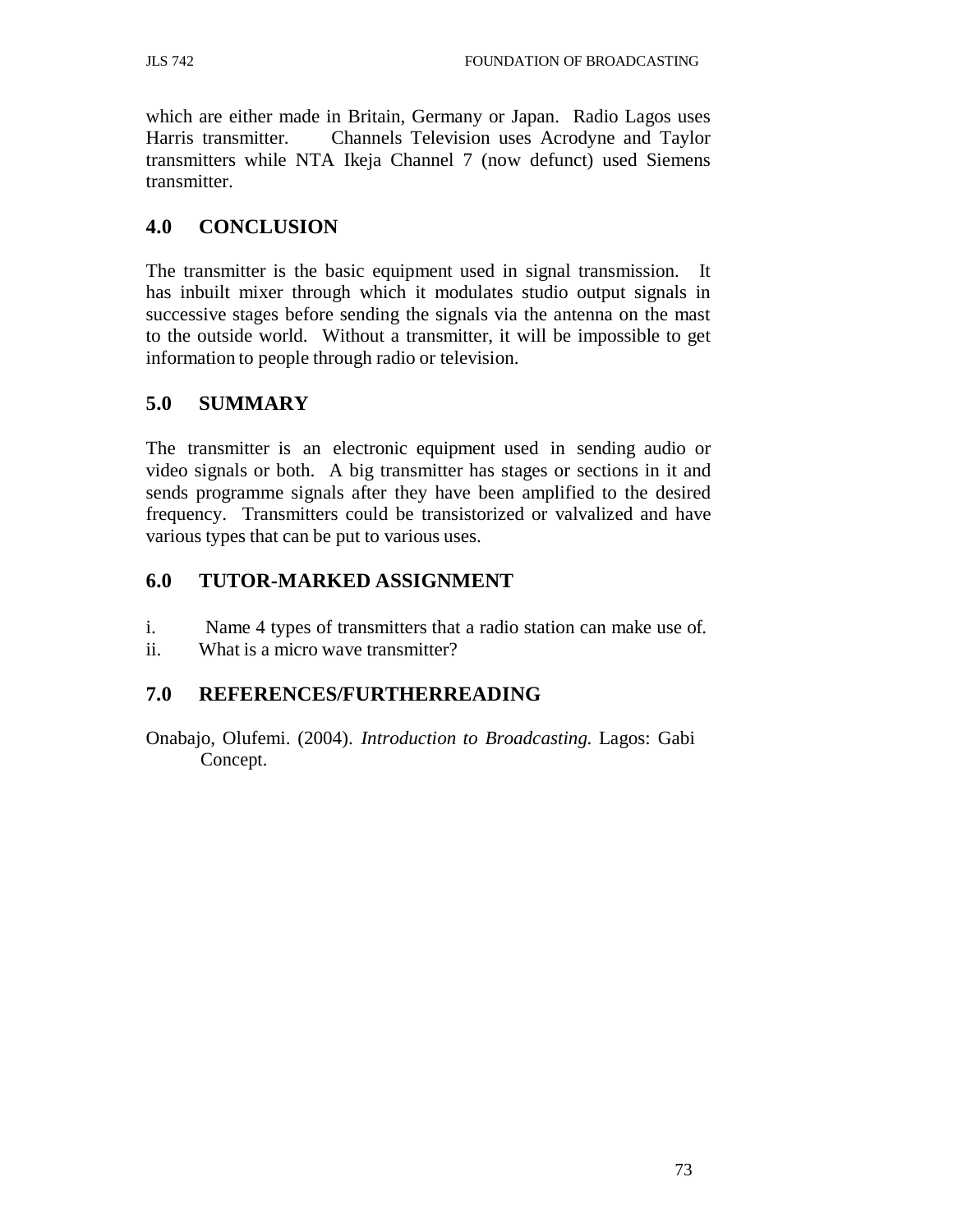# **UNIT 5 TRANSMISSIONS OF SIGNALS THROUGH A TRANSMITTER**

#### **CONTENTS**

- 1.0 Introduction
- 2.0 Objectives
- 3.0 Main Content
	- 3.1 Means of Distributing Signals
	- 3.2 Transmission of Radio Signals
	- 3.3 Transmission of Television Signals
	- 3.4 Three-Stage Function of The Transmitter
- 4.0 Conclusion
- 5.0 Summary
- 6.0 Tutor-Marked Assignment
- 7.0 References/Further Reading

## **1.0 INTRODUCTION**

In the last unit, you were introduced to the transmitter, its type and uses. Now it is time to know how a transmitter after having modulated programme signals, helps to distribute them.

### **2.0 OBJECTIVES**

At the end of the study unit, you should be able to:

- 1 Understand the three-stage function of the transmitter.
- 2 Know what is involved in the transmission of radio and television signals.

## **3.0 MAIN CONTENT**

### **3.1 Means of Distributing Signals**

There are two types of wave signals: the direct wave signal which is a line-of-sight wave that travels through the atmosphere and the ground – reflected waves, which depend primarily on the terrain.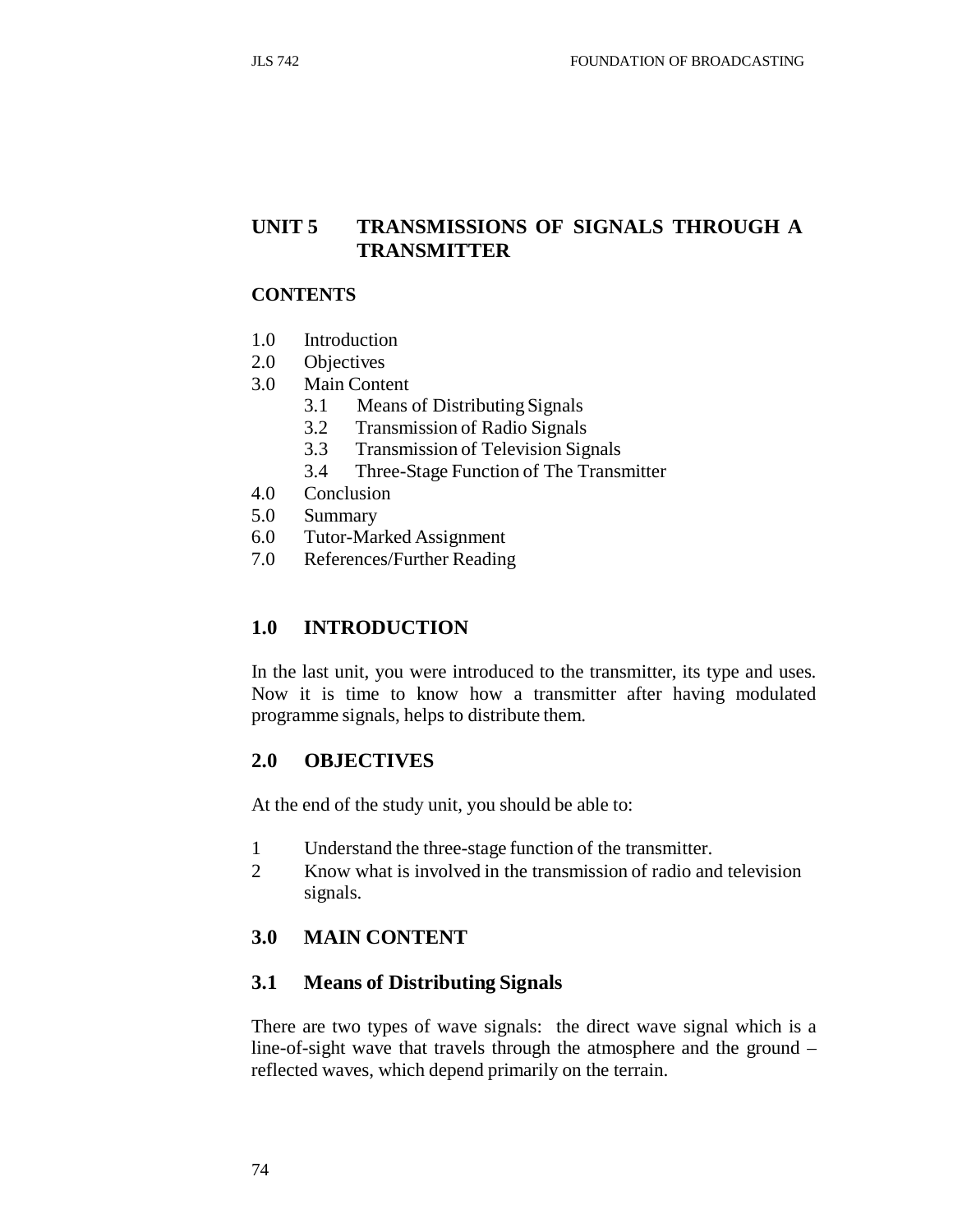There are also two means of distributing audio and video signals to receiving sets: wireless distribution of broadcasting signals from transmitters, using the radio frequency spectrum, and wired distribution by electric wave forms, via cable or wires.

Wired distribution methods are commonly used, where for various reasons "over air" signal will not provide adequate reception, or where the density of the population renders it uneconomic. This is the case in Manhattan in New York, where many Television sets, receive their programmes from wired distribution system, because the large number of high – rise buildings affect radio frequency broadcasts. However, the most commonly used means of programme distribution, is by broadcasting signals, over the radio frequency spectrum.

## **3.2 Transmission of Radio Signals**

In radio transmission, there is the signal source, the transmitter, then the antenna system or mast. The studio is the signal source; it is the place where signals originate. Signals include the news, music, and other recorded programmes, that are relayed on radio. The signals from the studio are generated with the aid of microphone, cassette decks, disc players, audio console or mixer, turn-tables, the reel-to- reel machine, cartridge players etc. With these studio equipment, programmes are produced and are sent to the audio console or mixer, in the control room. The output from the mixer is sent to the transmitter.

The transmitter has in-built mixer. The transmitter, through the help of its in – built mixer, mixes or modulates the studio output signals, and amplifies the signals in successive stages. A big transmitter has stages or sections in it, and sends the signals, after they have been amplified to the desired frequency, via the antenna on the mast, to the outside world. The signals thus sent out, are carried in wave form, by a carrier wave to any receiving set, which picks it, demodulates it and the message is broadcast.

### **SELF ASSESSMENT EXERCISE 1**

Name the 3 sources in radio transmission.

## **3.3 Transmission of Television Signals**

Television transmission is almost the same as that of a radio. The transmitter modulates and sends signals in a wave form to the outside world, and the television set receives the signal, in a wave form and demodulates it. The demodulated signal is then broadcast as moving pictures and sounds by the set. Modulation helps in the conversion of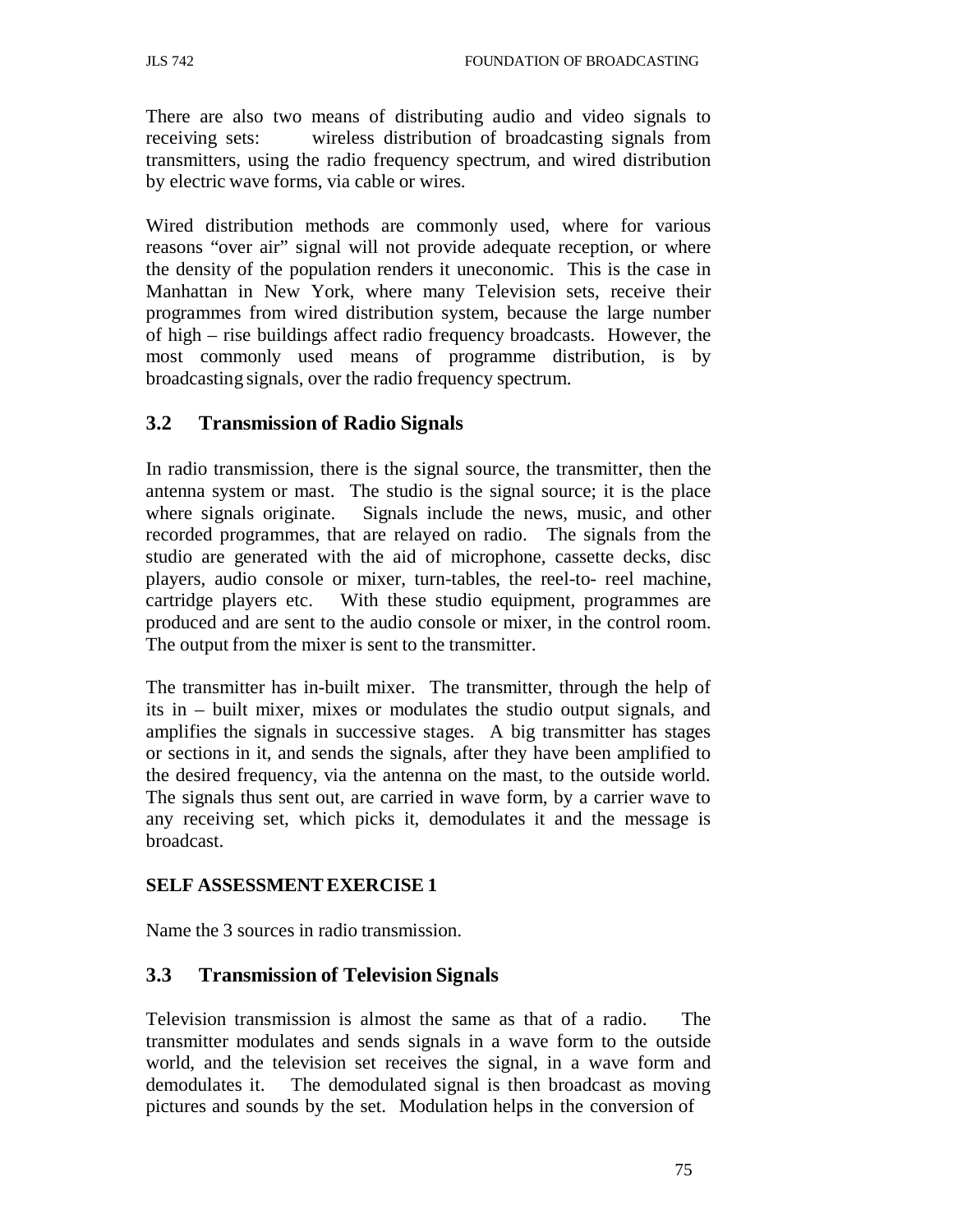information into an electric signal. It makes possible transmission of information and provides a means of sending many channels of information, over one communication link.

#### **SELF ASSESSMENT EXERCISE 1**

How is the transmission of television signals achieved?

#### **3.4 Three-Stage Function Of the Transmitter**

For our purpose, the transmitter functions in three stages as; the prestage, which is also the combined Unit (CU) stage.

In the pre-stage, there is modulating signal and there is carrier signal. The modulating signal is the message you want to send. It is like a passenger. The carrier signal is like a vehicle, which is used to carry signals by air. In a transmitter, there is a modulator and the modulator is in this first stage. In this modulating stage, the signals from the control room are modulated to give intermediate frequency (I.F). The I. F. of picture is 38.9 MHZ while that of sound is 33.4 MHZ.

This output from the pre-stage which is the I. F., is transferred to the next stage, the Final or Amplification stage. The output from the first or pre-stage is amplified in order for the signal to travel very far.

The output of the second state is fed in the third or Diplexer stage, and the output of the Diplexer stage goes to the antenna, on the mast. From there, the Radio Frequency is carried in wave form, by the carrier signal to the various receiving sets. The receiving sets have demodulators that demodulate the signal and broadcast the signal in visual and sound.

#### **4.0 CONCLUSION**

It is important to note that the transmitter is the most active equipment in signals transmission and this is achieved in three stages before programme signals from a radio or television station are sent to the atmosphere through the antenna placed on a high mast.

### **5.0 SUMMARY**

Transmission of broadcast signals can be carried out through direct wave signals that travel through the atmosphere or the ground reflected waves that travel via cable or wires along the earth's curvature.

### **6.0 TUTOR-MARKED ASSIGNMENT**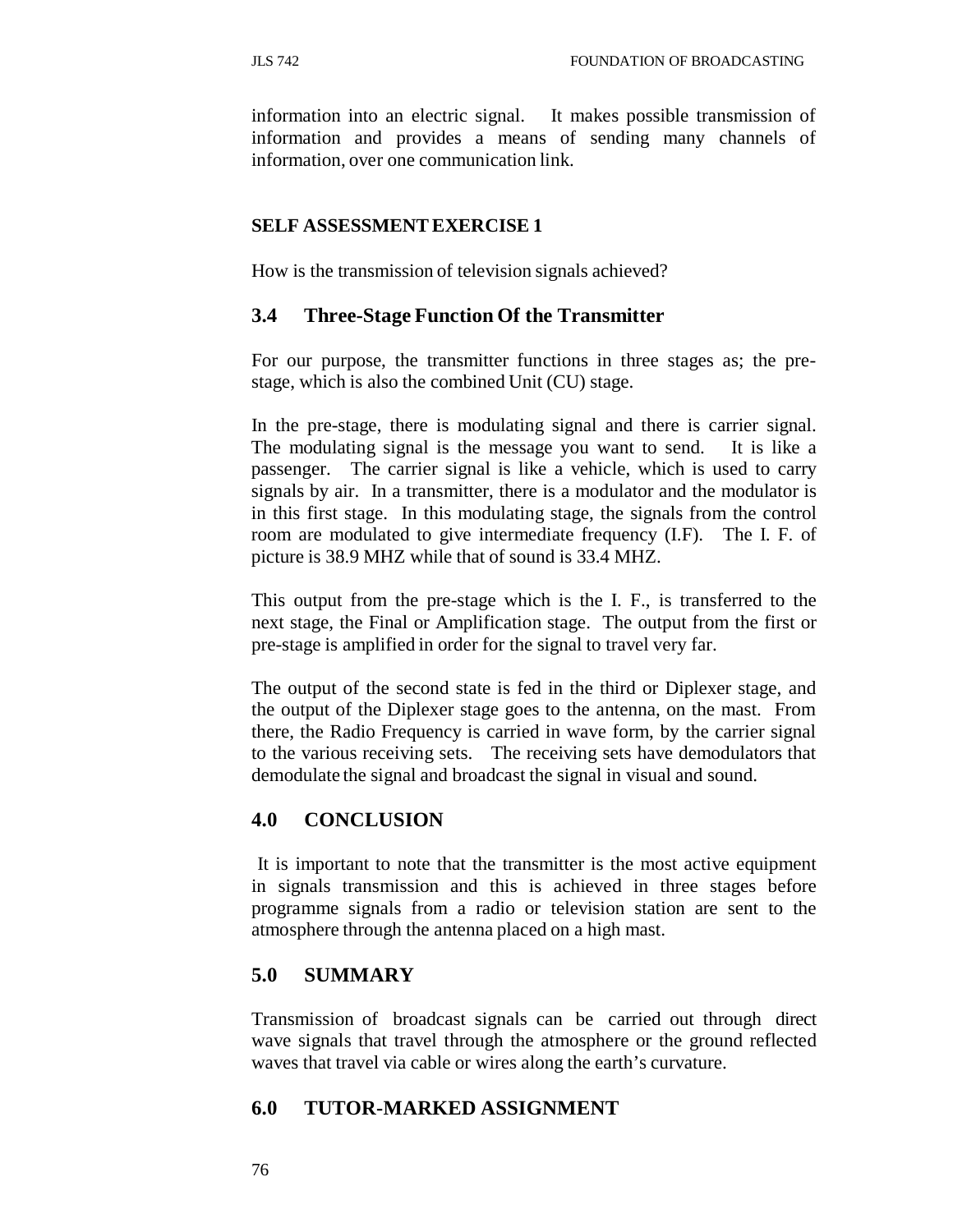- 1 Describe briefly two means of distributing audio and video signals to receiving sets.
- 2 When do we use wired distribution system to transmit broadcast signals?

# **7.0 REFERENCES/FURTHER READINGS**

Dominick, Joseph (1990). *The Dynamic of Mass Communication.* USA: Von Hoffman Press.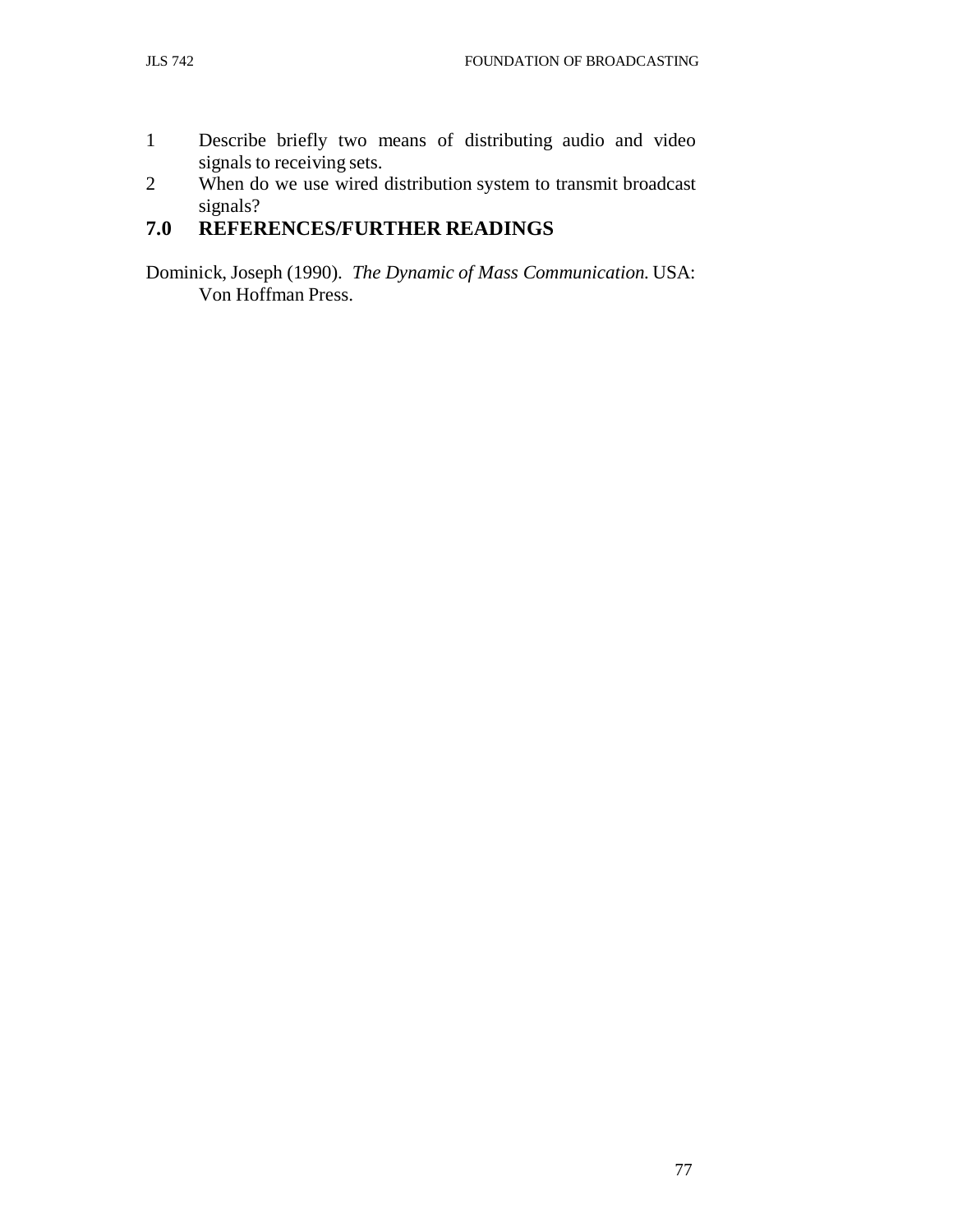## **MODULE 4 THE BROADCAST STUDIO AND CONTROL ROOM**

- Unit 1 The Radio Studio Unit
- 2 Radio Control Room
- Unit 3 The Television Studio
- Unit 4 The Television Control Room
- Unit 5 Master Control in Television.

### **UNIT 1 THE RADIO STUDIO**

### **CONTENTS**

- 1.0 Introduction
- 2.0 Objectives
- 3.0 Main Content
	- 3.1 Nature Characteristics of the Studio
	- 3.2 The Studio Suite
	- 3.3 Studio Floor
	- 3.4 Studio Complex
- 4.0 Conclusion
- 5.0 Summary
- 6.0 Tutor-Marked Assignment
- 7.0 References/Further Readings

## **1.0 INTRODUCTION**

The studio is the center of broadcast activities in a radio station and it is important at this stage to study the nature and characteristics of a studio.

### **2.0 OBJECTIVES**

At the end of this study unit, you should be able to:

- 1 Appreciate what distinguishes a studio from an ordinary room.
- 2 Understand what constitutes a studio complex.
- 3 Know the importance of the studio floor.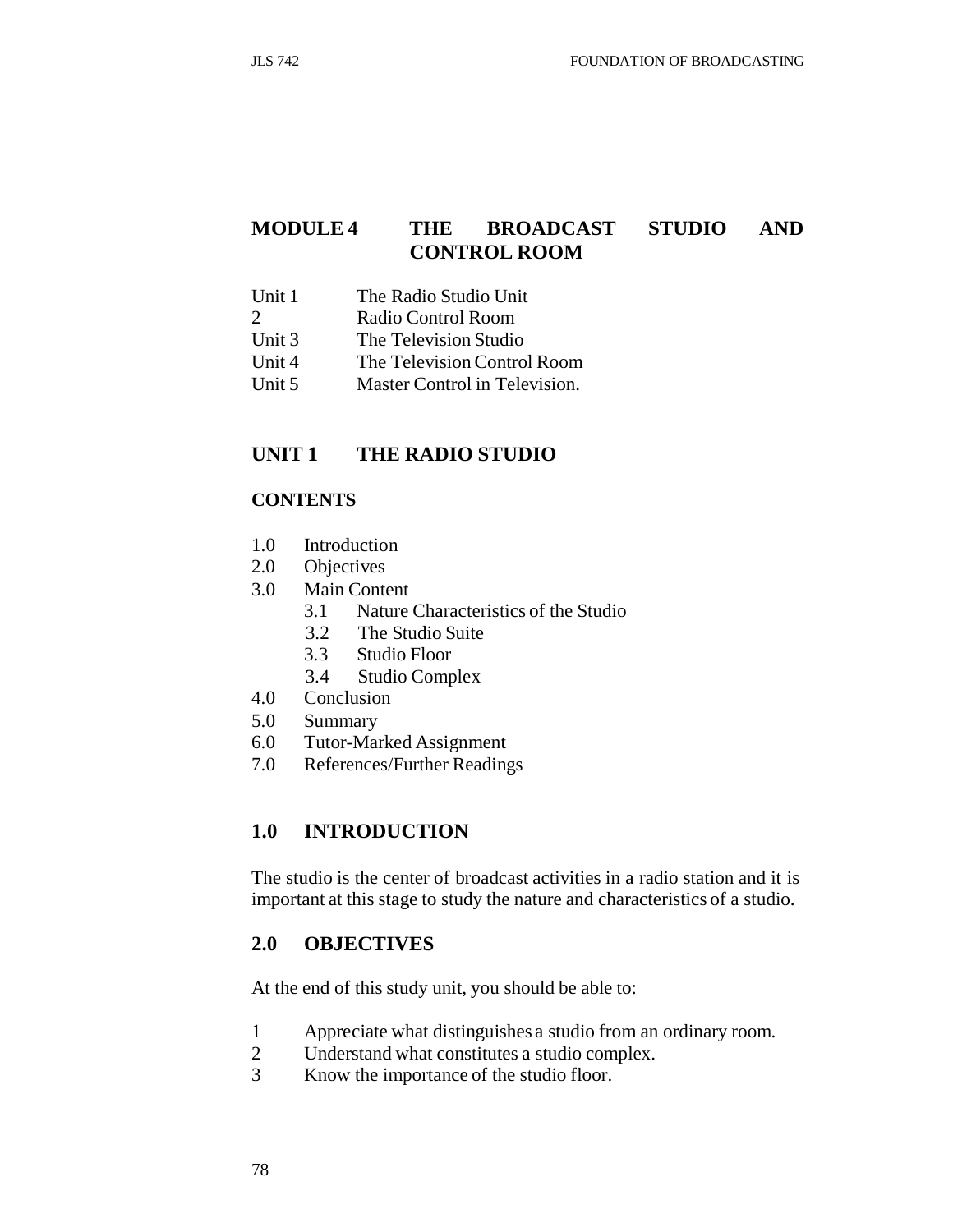## **3.0 MAIN CONTENT**

### **3.1 Nature and Characteristics of the Studio**

Radio transmission is possible because of the unbroken chain of flow of signals. The studio is the point, where signals are originated. It affords the operational personnel, a comfortable place to carry out their duties. It contains the equipment that convert real life experiences into electronic signals and enables one to control an environment in which broadcast events occur without procedure. The quality of programmmes depends on how well the man in the studio can manipulate other persons, equipment and spaces in the studio. The studio can be divided into two sections:

- 1 The Control Area: this is where the technical members of the production crew stay in order to control programme signals.
- 2 The Performance Area: This is essentially for the creative members of production. The interpretation of programme scripts takes place here. Some members of the technical crew may also be found in this area. It is sensitive to sound especially during recording and has to be handled carefully.

Some of the facilities used in controlling sounds in the studio include:

- 3 Heavy door with air tight locks. This helps prevent any sound coming from without. The door must be sufficiently wide to allow for movement of sets in and out of the performance area.
- 4 Double glass windows with a corridor between them This is used in keeping the sounds from the control and performance units, confined to their different areas. The glass windows enable visual communication between the production crew in the performance area and those of the control area.
- 5 The walls of the performance area are treated with sound-proof materials to prevent outside sound from coming in.
- 6 The ceiling of the performance area is shaped to reflect sound optimally.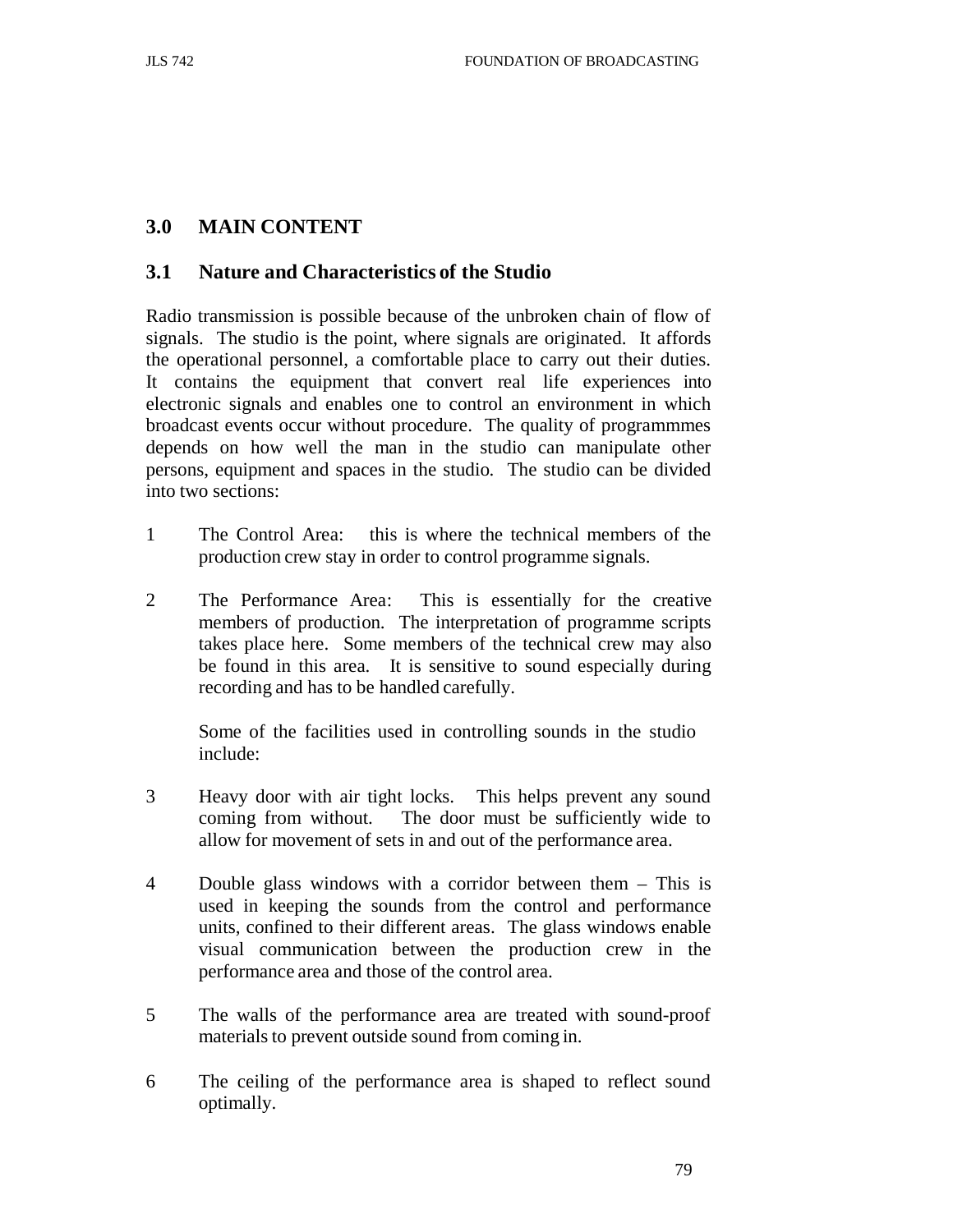- 7 Noiseless air conditioners are provided for the comfort of the performance, as well as to prolong the life-span of studio equipment.
- 8 Suitable lightings which do not hum must be provided in the performance area.

## **SELF ASSESSMENT EXERCISE 1**

Name the 2 sections a studio can be divided into.

## **3.2 The Studio Suite**

All writings for radio will be in vain, without inputs from the studio suite, for the purpose of production or broadcast of pre-transmission programmes which are recorded in the studio and coordinated by the control room. So also are live programmes on radio. The studio suite is made up of the studio and the control center and both of them constitute the workshop of broadcasting. The group of studios in a broadcasting center is known as the studio complex. A rural or community radio station may have just one studio and a control room, while a large broadcasting center, may have several studios of different sizes, recording rooms, an echo chamber, a master control and switching room and a quality control room. The various units of the studio complex are interconnected and can be joined together in a variety of combinations.

In the continuity system, all programme materials whether from another studio or from tape or from an outside broadcast point, passes through a studio, where an announcer and technical operator, are on continuous duty. The announcer's continuity studio has final control of all programme material in this system, before it leaves the studio for the transmitter. The announcer can break into a programme any time, for Breaking News, commercial adverts, programme promotion or for important broadcast, comment on timing, suitability of content, sound quality and other relevant matters. He is also responsible for maintaining the broadcast schedule.

The technical operator in the control room of the continuity suite selects contributing studios, pre-test them and maintain final level control. In large broadcasting network, there is a quality control room in the continuity function, where a senior programmes officer or studio supervisor, is concerned with quality control and programme management, while his engineering counterpart, pre-tests contributing studios and pre-selects them for connection to the transmitter.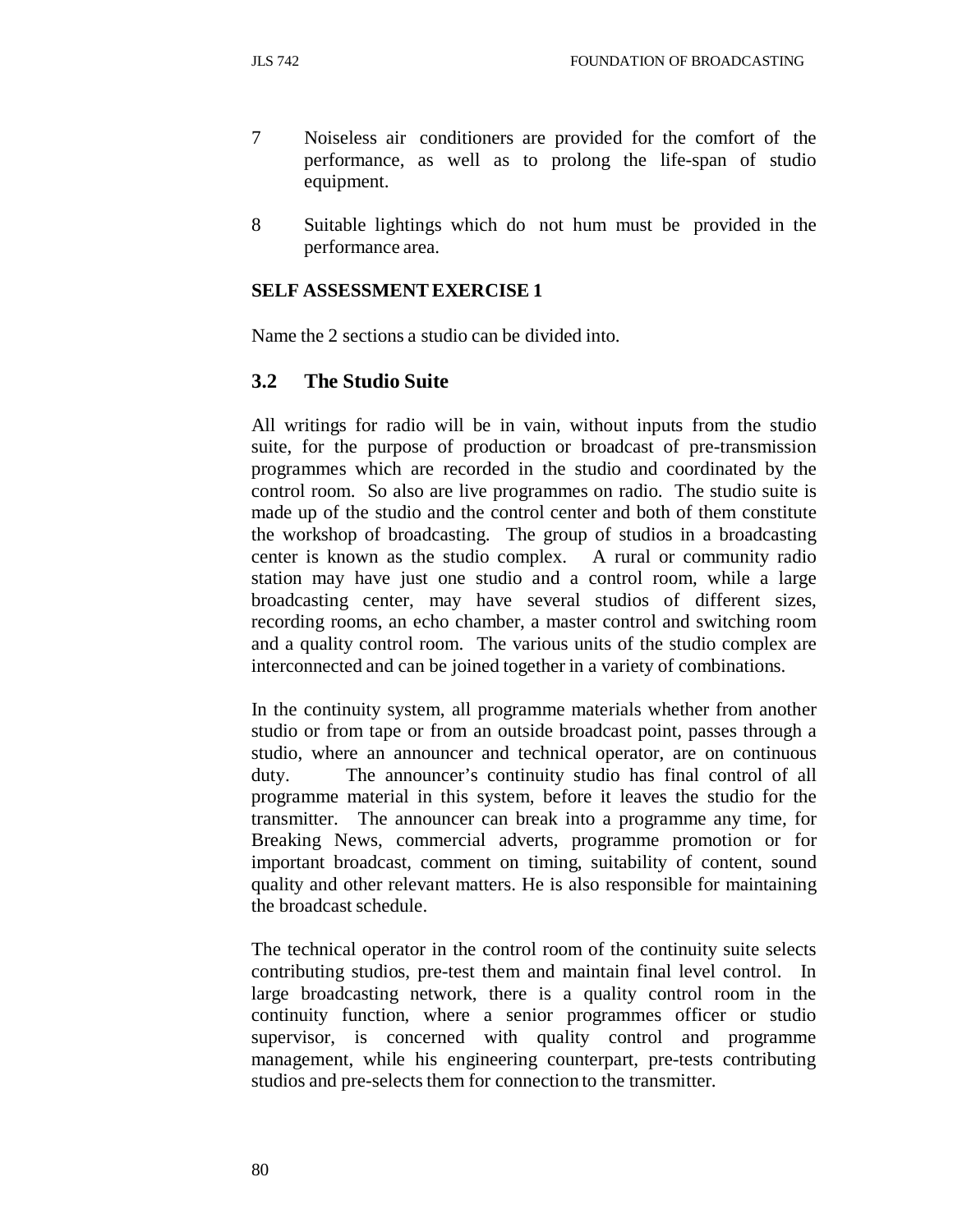## **SELF ASSESSMENT EXERCISE 2**

What are the components of the studio suite?

## **3.3 Studio Floor**

The studio floor is where the production actually occurs. During the days of radio, it was important for directors and audio engineers located inside the control booth, to have a direct view of the performers in the studio. This enabled the director to send hand signals to the performers, while a production was in progress.

The studio floor is an open area, which contains the microphones, sets performers and crew. The size of the studio floor, will usually determine the complexity of programming activities that will be carried out by the studio. The larger the studio, the more space for sets, performers, and equipment and the more flexible the operation. Smaller studios restrict equipment, technicians, and performance and tend to limit the size of the set and the number of performers.

Located around the walls of the studio are various connector boxes, to which microphones are connected. With so much activity taking place on the floor simultaneously, it is important to keep cable and wires to a bare minimum.

Studios are equipped with powerful air conditioning to keep temperature levels down. The temperature is important both for personnel comfort and especially for the operation of delicate electronic equipment, which require a fairly stable environment, to function properly.

A well-planned studio facility will provide a large area, adjacent to the studio floor for storing props, sets, and equipment. Otherwise, a portion of the studio floor must be used for storage, and this limits the amount of room available for the production.

## **3.4 The Studio Complex**

Large broadcasting networks have many studios which vary in dimensions and designs, depending on their functions.

Studios are built according to certain acoustic principles to provide quiet places where various kinds of shows and performances can be recorded and transmitter undisturbed. They are usually detached from the structural walls of buildings housing them, so as to prevent sound interference from other offices within the building. The length, breadth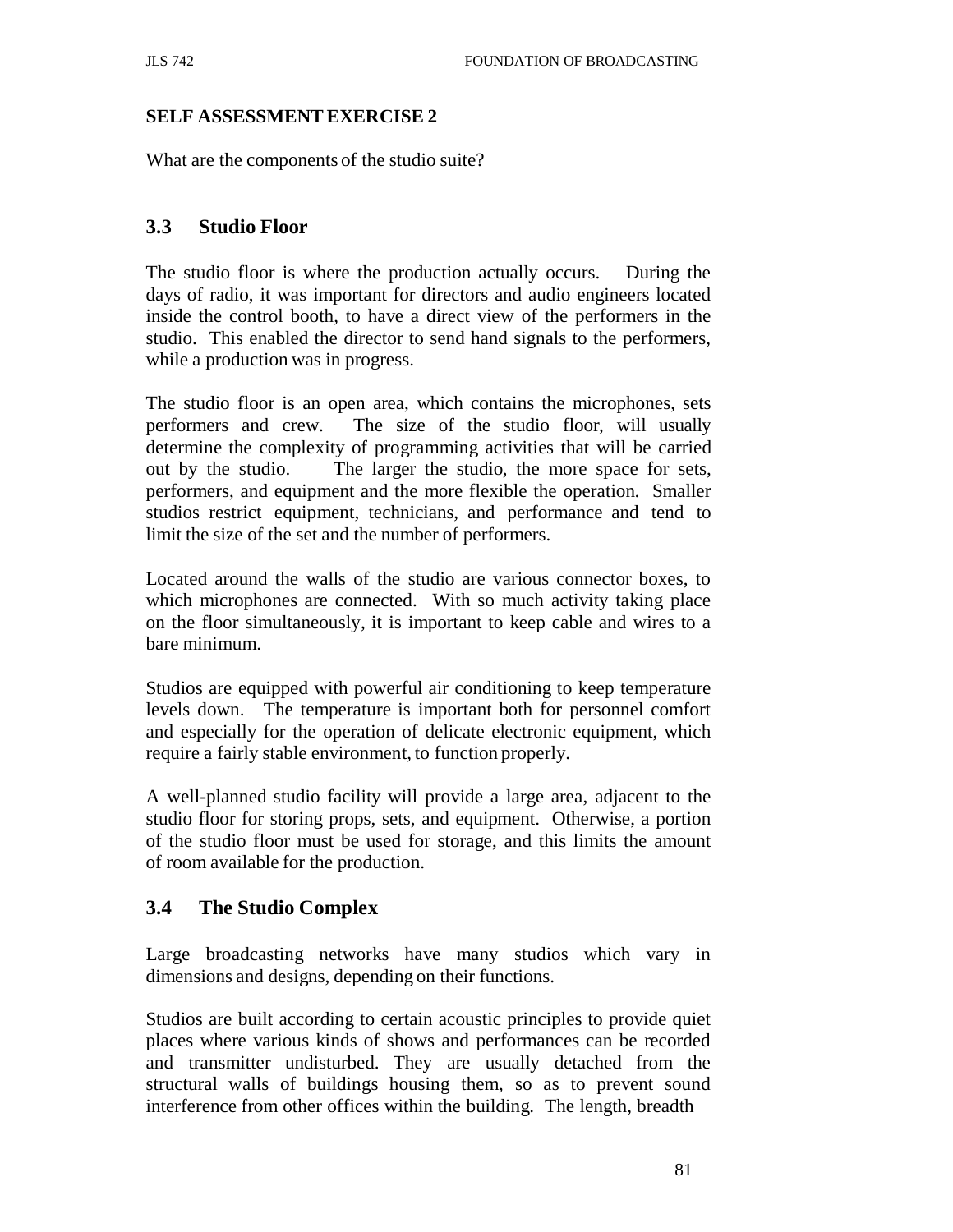and height of studios are usually calculated to give the best quality of sound. The materials used in constructing their internal walls have special acoustic properties to absorb and reflect sounds at different frequencies. The studio complex could have the following components:

- **i.** The Announcing Studio is small in size and it is equipped with a bank of turn-tables. It can also be used for news – reading and rap-talks.
- **ii**. **The General Purpose Studio** is furnished with a table and chairs, suitable for talk shows, personality interviews and discussions. It may also be used as a dubbing center for assembling documentaries.
- **iii. The Drama Studio** is specially constructed to re-create different acoustic environments. It also contains manual sound effects equipment.
- **iv. The Auditorium** is built like a mini-theatre with a raised stage, with sets arranged in front of the stage, for audience – participation programmes.

# **4.0 CONCLUSION**

Without a broadcast studio, it may be different to eliminate noise and this may lead to poor programme output. The studio complex also permits various shows and performances to be transmitted live or recorded simultaneously.

# **5.0 SUMMARY**

The studio is the venue of signal origination and it contains equipment that convert real life experiences into electronic signals. It is made up of a control area where the technical members of the production crew stay and a performance area for the creative members of production.

The studio is provided with certain facilities which eliminate sounds emanating from outside the studio. They include (i) Heavy door with air tight locks (ii) Double glass windows with a corridor between performance and control units, (iii) studio walls treated with soundproof materials.

The studio suite is made up of the studio and the control center and both of them constitute the workshop of broadcasting. The studio floor is where the production actually occurs and it is an open area which contains the microphones, sets, performers and crew.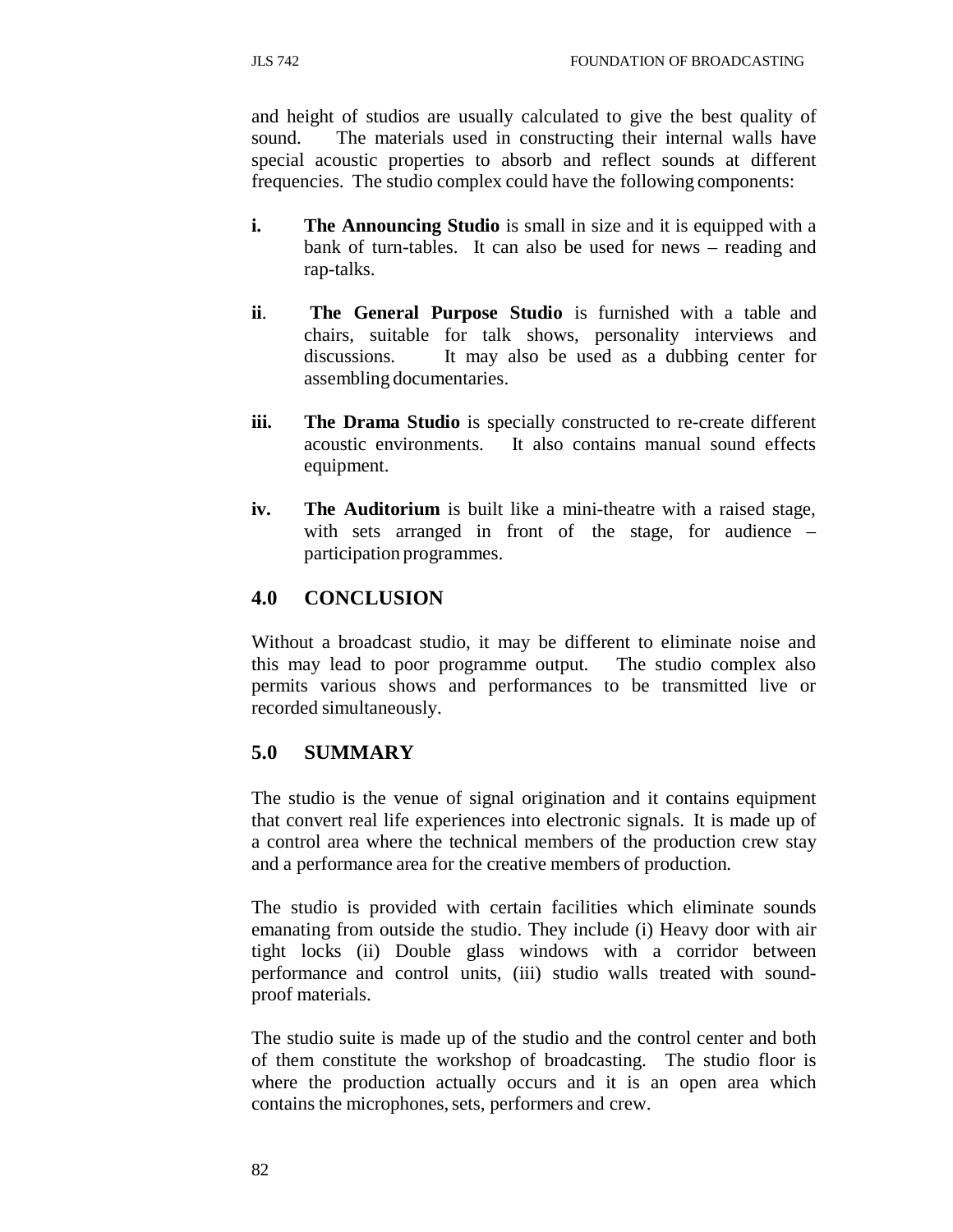The studio complex has a central studio and other smaller studios that are interconnected with the central or main studio. It could be made up of (i) the announcing studio, (ii) the general purpose studio and (iii) the drama studio.

# **6.0 TUTOR-MARKED ASSIGNMENT**

- i Name 4 characteristics of a studio that distinguish it from an ordinary room.
- ii What are the disadvantages of a small studio floor?

# **7.0 REFERENCES/FURTHER READINGS**

Onabajo, Olufemi. (1999). *Essentials of Broadcast Writing and Production*. Lagos: Gabi Concept.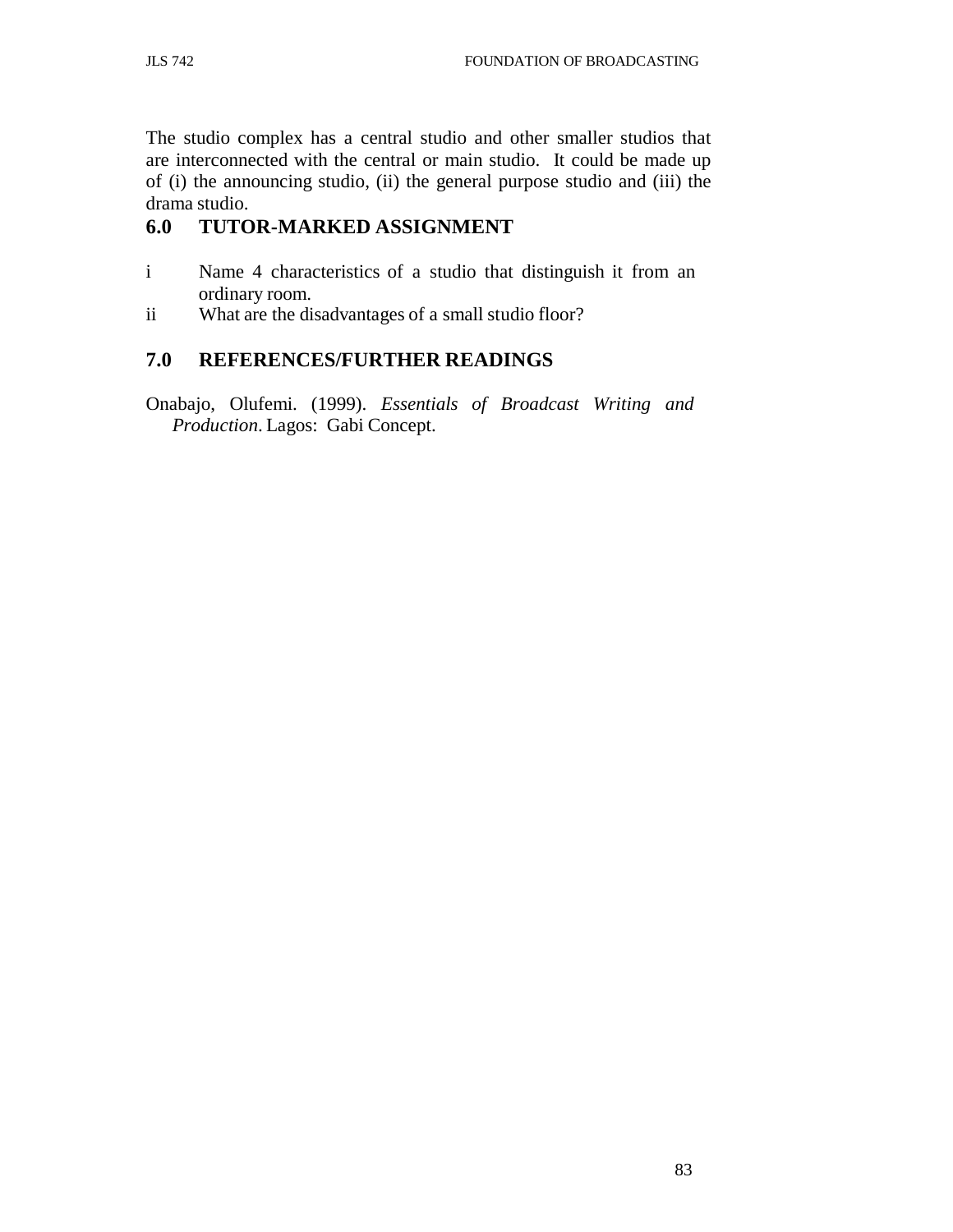## **UNIT 2 RADIO CONTROL ROOM**

#### **CONTENTS**

- 1.0 Introduction
- 2.0 Objectives
- 3.0 Main Content
	- 3.1 The Audio Control Booth
	- 3.2 Audio Production Room
	- 3.3 Audio Console
	- 3.4 Mixer
	- 3.5 Patch bay
- 4.0 Conclusion
- 5.0 Summary
- 6.0 Tutor-Marked Assignment
- 7.0 References/Further Readings

### **1.0 INTRODUCTION**

Conventional broadcast stations, like Federal Radio Corporation of Nigeria, Ogun State Broadcasting Corporation and some state broadcast stations have radio control rooms. This is because of their complex nature of broadcast programming and transmission. However FM stations combine their studios and control rooms together for staff maximization.

### **2.0 OBJECTIVES**

At the end of this unit of study you should be able to understand the following:

- 1 The functions of the Audio Console.
- 2 Other control equipment and their uses in radio broadcasting.

### **3.0 MAIN CONTENT**

## **3.1 The Audio Control Booth**

The Audio control booth houses the Audio, or Mixing Console, Digital Cart, Cassette, Compact Disc (CD), and digital Audiotape (DAT)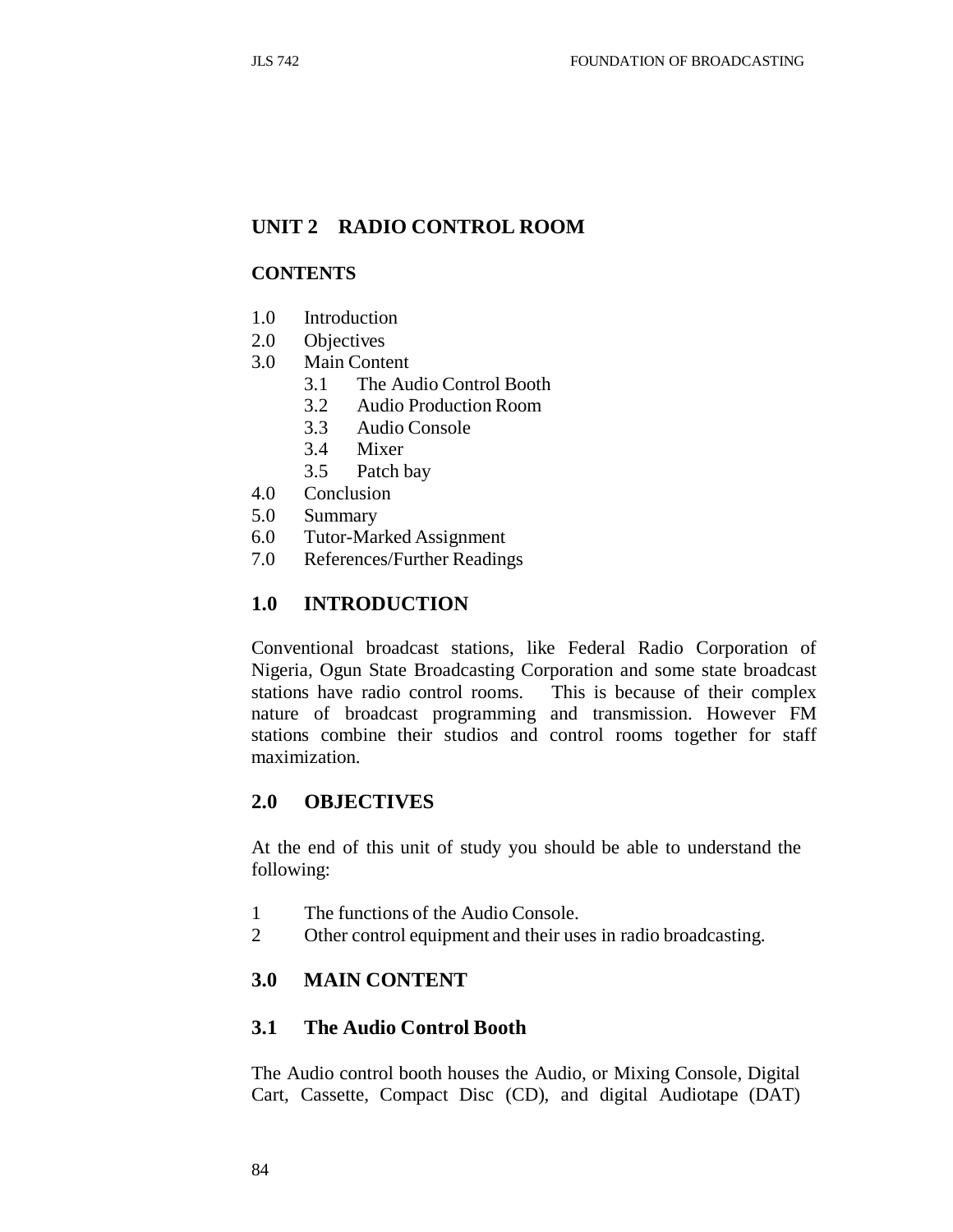machines; a reel-to-reel audiotape recorder and, a regular turntable; a physical patchbay, despite the presence of computable patching; one or more desktop computers; a cue and two program speakers; intercom systems; a clock; and a line monitor. One audio engineer or an Audio Technician or Audio Operator (AO) operates the audio controls during a show.

## **3.2 Audio Production Room**

Because of the many and various audio production demand in post production, larger stations and independent production houses have still another audio production room or facility. This room, which resembles a small control room of a recording studio, is not used for the sound control of studio shows. Rather, it is for such post-production activities as making some sounds more prominent while eliminating unwanted ones – an activity called sweetening – composing music tracts, adding sound effects to the audio tract of a play or a laugh track to a situation comedy, or assembling various music bridges and announcements for the next day's programming.

The audio production room usually contains a fairly elaborate audio console, two or more multitrack audiotape recorders (ARTs) and DAT machines, digital cart and cassette machines, CD players, keyboards (synthesizers) and samplers, and a computer system for the creation, modification, and a storage of audio material, for synchronizing video and audio tracks, and for patching. Despite the computer-activated patching and routing, many audio production rooms also contain a physical patchbay to route audio signals. Finally, the room contains several high-fidelity monitor speakers.

## **SELF ASSESMENT EXERCISE 1**

What is the audio production room used for?

## **3.3 Audio console**

Regardless of individual designs, all audio consoles, or audio control boards are built to perform five major functions:

- 1 Input: to preamplify and control the volume of the various incoming signals.
- 2 Mix: to combine and balance two or more incoming signals.
- 3 Quality Control: to manipulate the sound characteristics.
- 5 Output: to route the combined signals to a specific output
- 6 Monitor: to listen to the sounds before their signals are actually recorded or broadcast.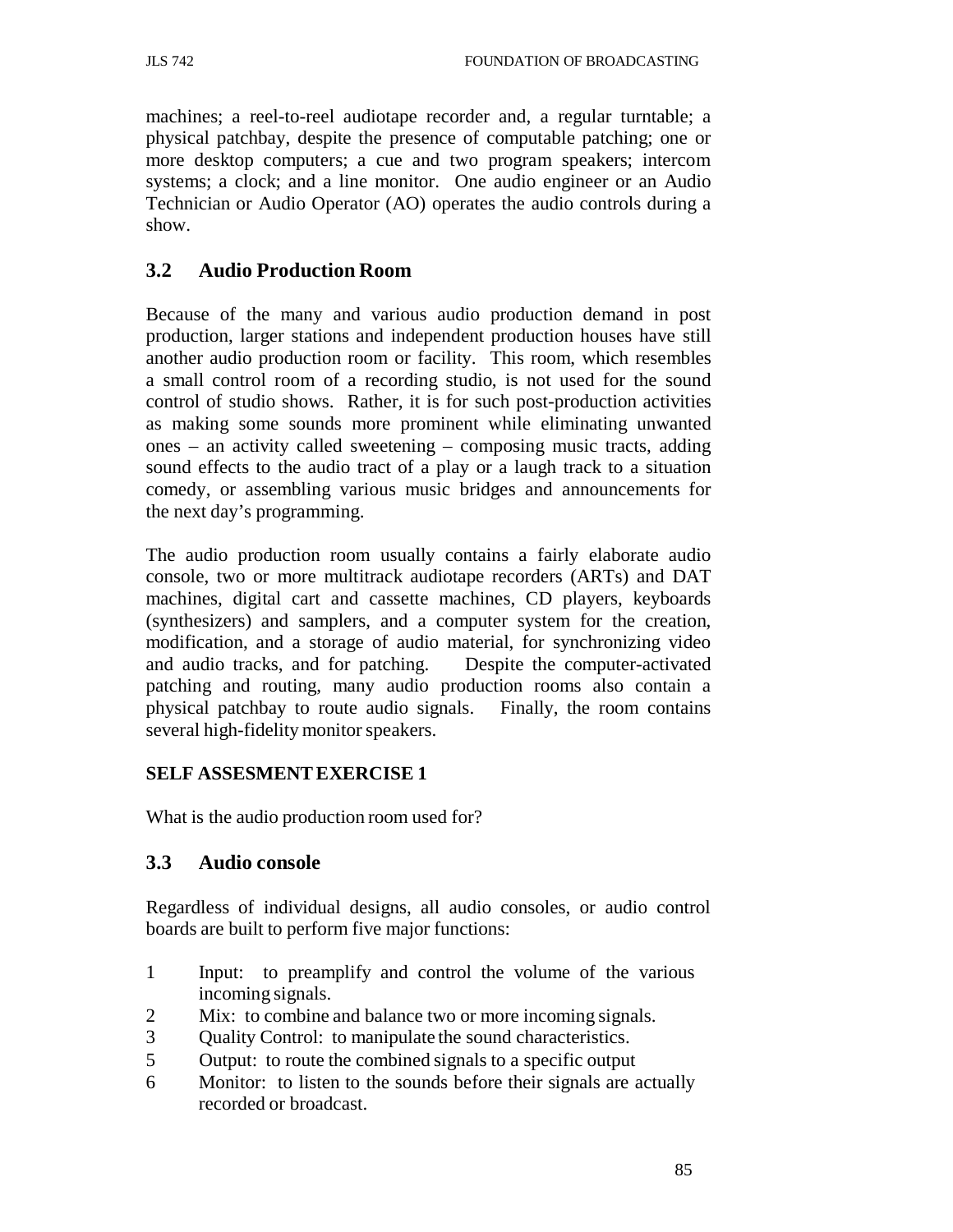**Input:** Studio consoles have many inputs in order to accept a variety of sound sources. Even small studio consoles may have as many as sixteen or more inputs. Although that large number of inputs are rarely used in the average in-house production or broadcast day, they need to be there in the event of having to produce special programmes.

Let us now take a closer look at the input section of an audio console. Each of the input modules has a preamp (Preamplifier that boosts incoming, low-level signals) and a volume control, a variety of quality controls, switches (mute or solo switch) that silence all the other inputs when you want to listen to a specific one, and assignment switches that will route the signal to certain control parts of the audio console and to signal outputs.

**Volume Control:** All sounds fluctuate in loudness (Volume). Some sounds are relatively weak, so there is the need to increase their volume to make them perceptible. Other sounds come in so loud that they overload the audio system and become distorted, or outweigh the weaker ones so much that there is no longer proper balance between the two. The volume control that helps adjust the incoming sound signals to their proper level is usually called a pot (potentiometer) or a fader (their names for it are attenuator and gain control).

To increase the volume, which makes the sound louder, push the fader up, away from you. To increase the volume, which makes the sound softer, pull the fader down toward you. Small portable mixers have mostly rotary pots which you turn clockwise to increase the volume and counter clockwise to decrease the volume.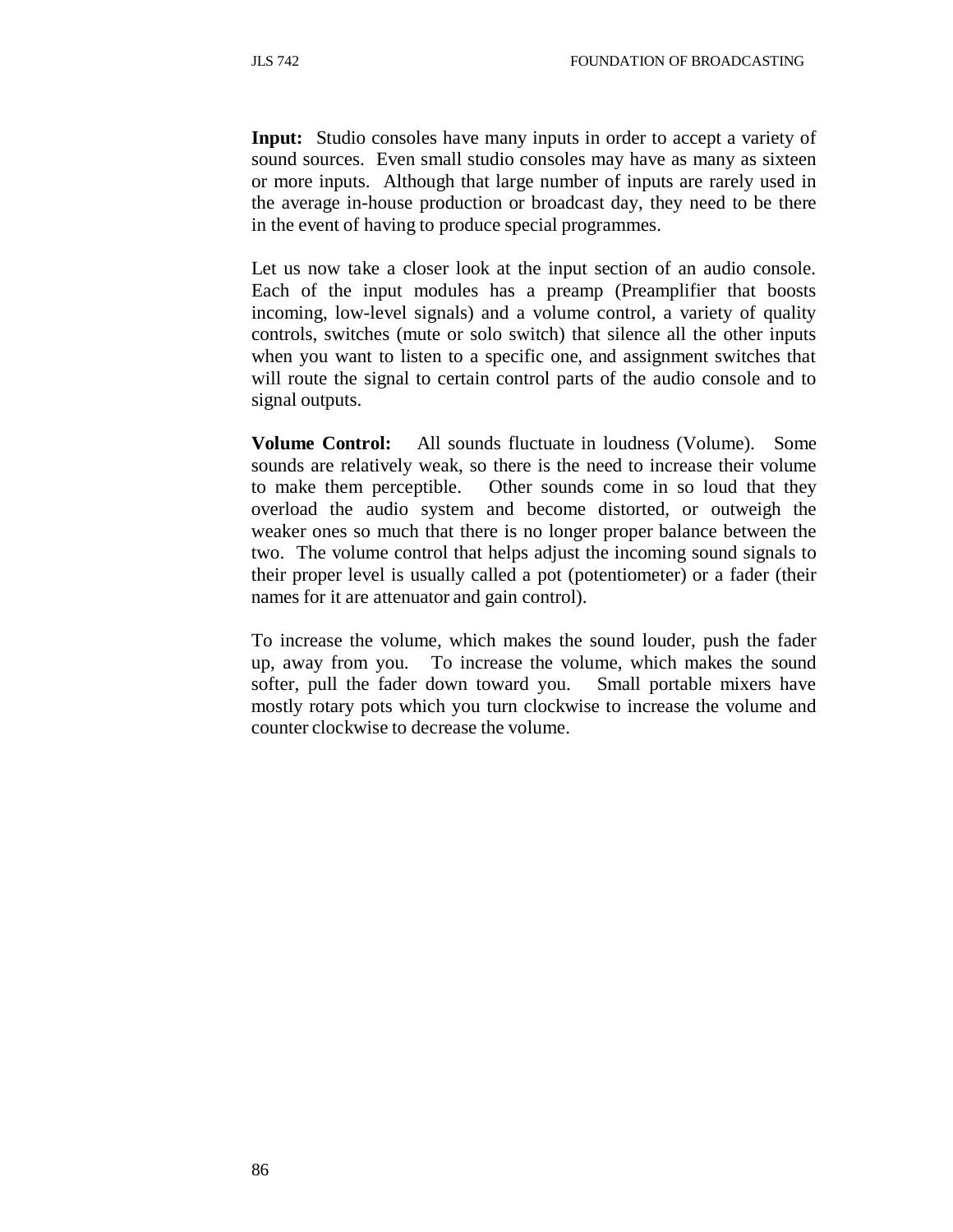

Mix: The audio console enables one to combine, or mix, the signals from various inputs, such as two lavaliere mics, background music, and the sound effect of a phone ring. The mix bus combines (mixes) these various audio signals with the specific volume assigned by the operators. Without the mixing capability of the board, one could control only one input at a time. The completed mix is then fed to the line-out.

A mix bus is like a large intersection at which the cars (signals) from several streets (inputs) come together (are mixed) and then move out again as a unit (mixed sound signal) along a wide, single street (output, or line-out).

**Quality Control:** All audio consoles have various controls that let you shape the character of a sound. Among the most important are equalization, filters and reverberation (reverb) controls.

**Equalization:** This is the process of controlling the audio signal by emphasizing certain frequencies and eliminating others. It can be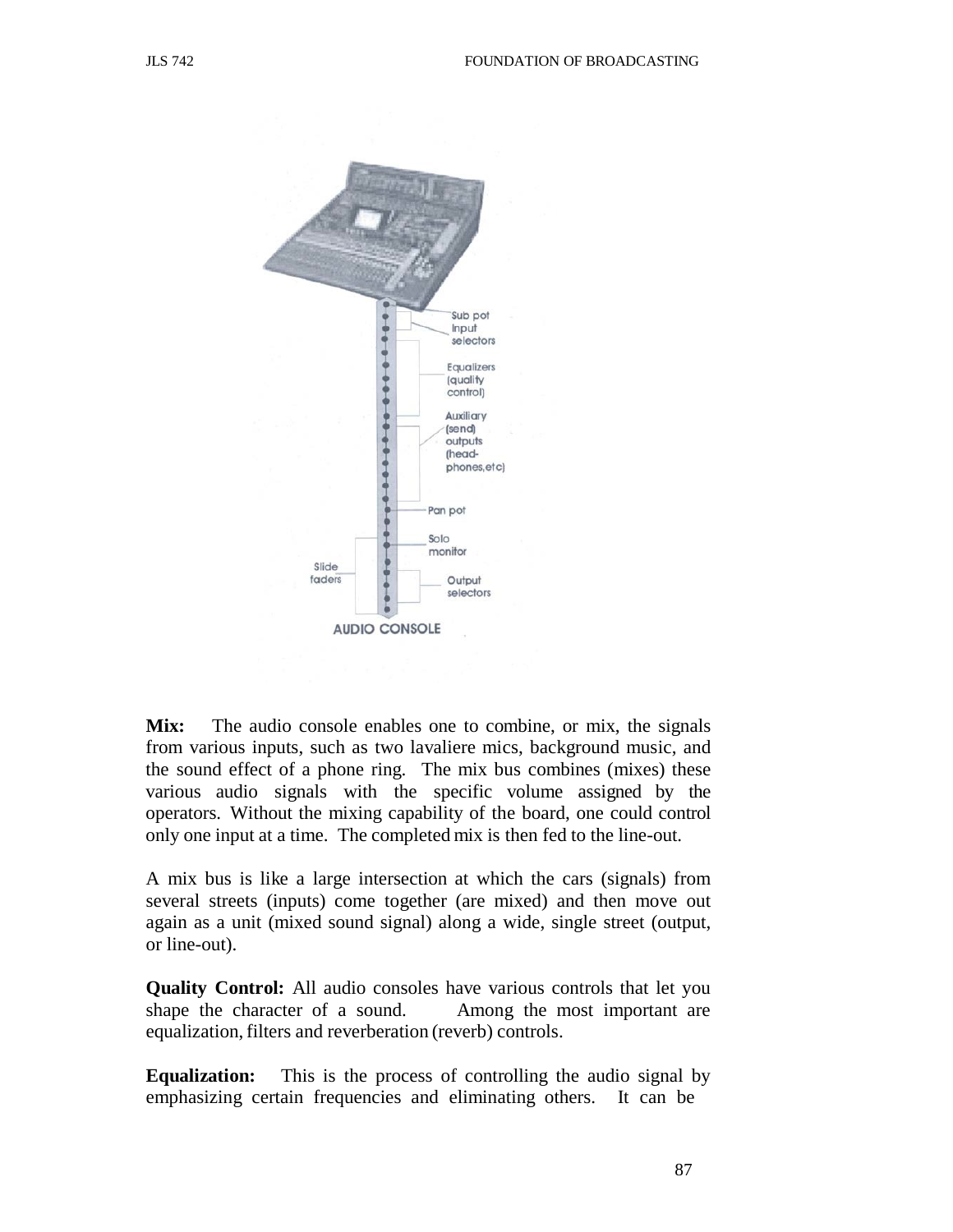accomplished manually or automatically through an equalizer, which works very much like the tone control on a home stereo receiver. It can boost or reduce selected frequencies and thereby influence the character of the sound. For example, you can make a sound more brilliant by boosting the high frequencies or more solid by boosting the lows or you can eliminate a low frequency hum or a high-frequency hiss. Filters eliminate automatically all frequencies above or below a certain point. The reverb controls can add an increasing amount of reverberation to each of the selected inputs.

Among the additional quality controls on large consoles are switches that allow you to accommodate the relative strengths of incoming sound signals or that prevent input overloads, and others that let you "pan" the stereo sound to a particular spot between the two stereo speakers.

**Output:** The mixed and quality – processed signal is then routed to the output, sometimes called line-out. Just to make sure that the mixed signals stay within the acceptable volume limits, they are regulated by final volume controls – the master pots – and metered by volume indicators. The most common volume meter is the VU (Volume Unit) meter. As the volume varies, the needle of the VU meter oscillates back and forth along a calibrated scale. Much like the amplifier in a home stereo system, the VU meter is some audio consoles consists of lightemitting diodes (LEDs), which show up as thin, coloured light columns that fluctuate up and down a scale.

Some audio consoles have an additional peak programme meter (PPM), which measures loudness. A PPM reacts more quickly to the volume "peaks" than the needle of the VU meter and shows quite clearly when you are over modulating.

**Output channels:** We often classify audio consoles by the number of output channels. Today, however, even small television consoles have t least two output channels to handle stereophonic sound, or to feed two sources (such as headphones and videotape recorder) simultaneously with two independent mixes. The increasing demand for high-quality audio has led to greater use of multi channel (output) console in television in the audio control booth and especially in the audio production room.

To identify how many inputs and outputs a specific console has, they are labeled with the number of input and output channels, such as a 6 x 1 or a 16 x 4 console.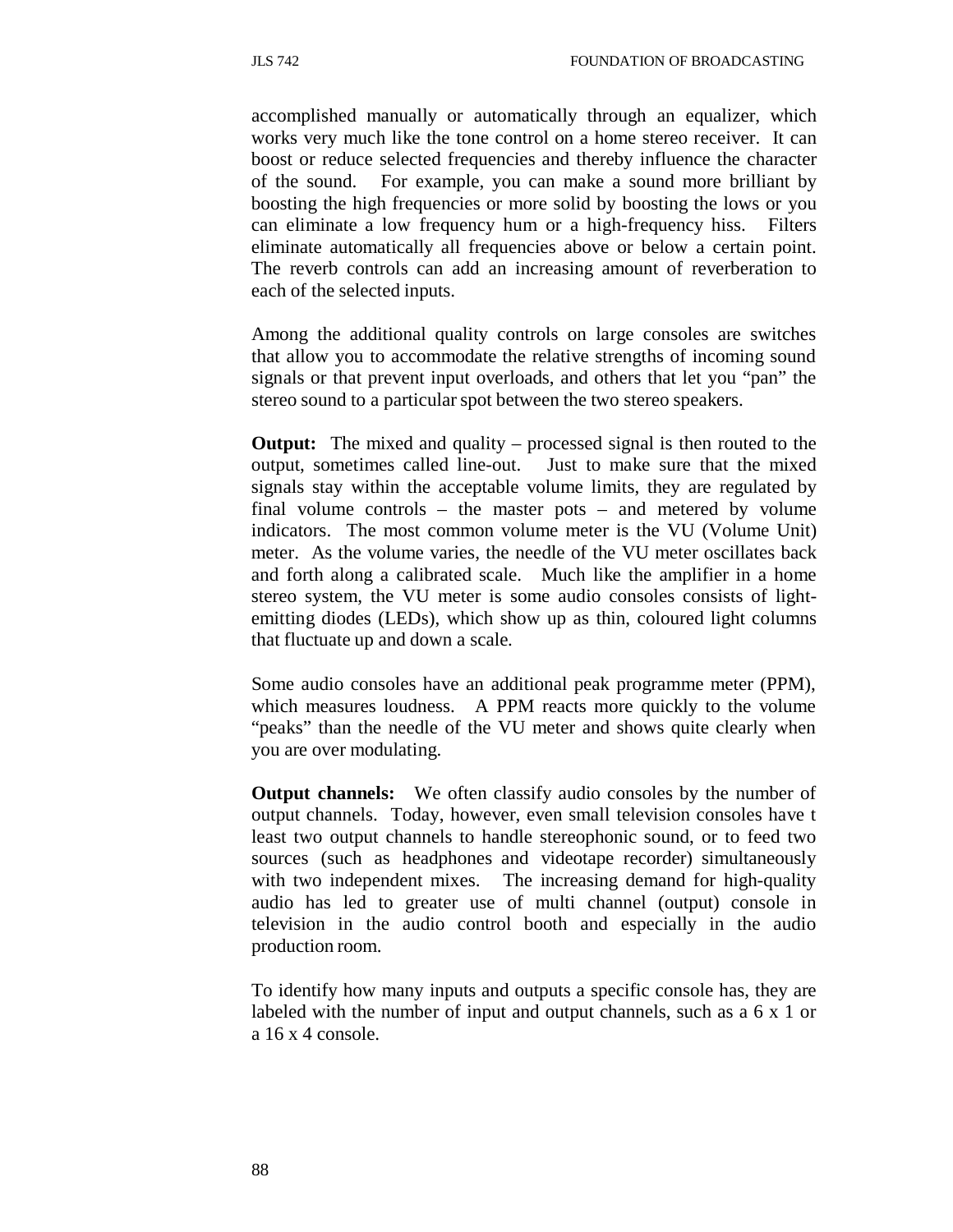This means that the small 6 x 1 console has six inputs and one output; the larger 16 x 4 console has sixteen inputs and four outputs. With a single output channel, the 6 x 1 board is obviously monophonic.

**Input/Output Consoles:** Some of the more elaborate consoles have input/output, or I/O modules, which means that each input has its own output. If, for example, there are twenty-four inputs and each one receives a different sound signal, you could send each of them directly to the separate tracks of a twenty-four track recorder without feeding them through any of the mix buses. That way the console is used to control the volume of each input, but the console does not function as a mixing or quality control device. In fact, the sound is sent to the tape recorder in its raw state. The mixing quality controls of the various sounds are all done in the postproduction and mixdown sessions. The I/ O circuits allow one to try out and listen to all sorts of mixes and sound manipulations without affecting the original sent to the recorder.

**Monitor and Cue:** All consoles have a monitor system, which allows one to hear the final sound mix before switching it to the line-out. A separate audition or cue return system allows for hearing of a particular sound source without routing it to the mix bus. This system is especially important when you want to cue a CD or cassette while on the air with the rest of the sound sources.

**Computer-Assisted Consoles:** Many newer consoles contain a computer through which you can present, store, recall and activate many of the audio control functions. For example, you can try out a particular mix with specific volume, equalization, and reverberation values for each of the individual sounds, store all of it in the computer's memory, try something else, and then recall the old set up with the press of the button.

# **3.3 Mixer**

An audio mixer differs from a console in that it is small, portable and normally serves as the input (volume control) and the mixing (combining two or more signals) functions.

Most small portable mixers have only four, or at best eight inputs and one or two output channels. These few inputs are usually sufficient in that you are simply trying to record the sounds but not mix or otherwise process them. Most small mixers have no sound quality controls. They mix and output sounds the way they come in  $-$  that is, possibly with the hisses and hums. Some digital mixers, however, have more inputs and equalizers for each input.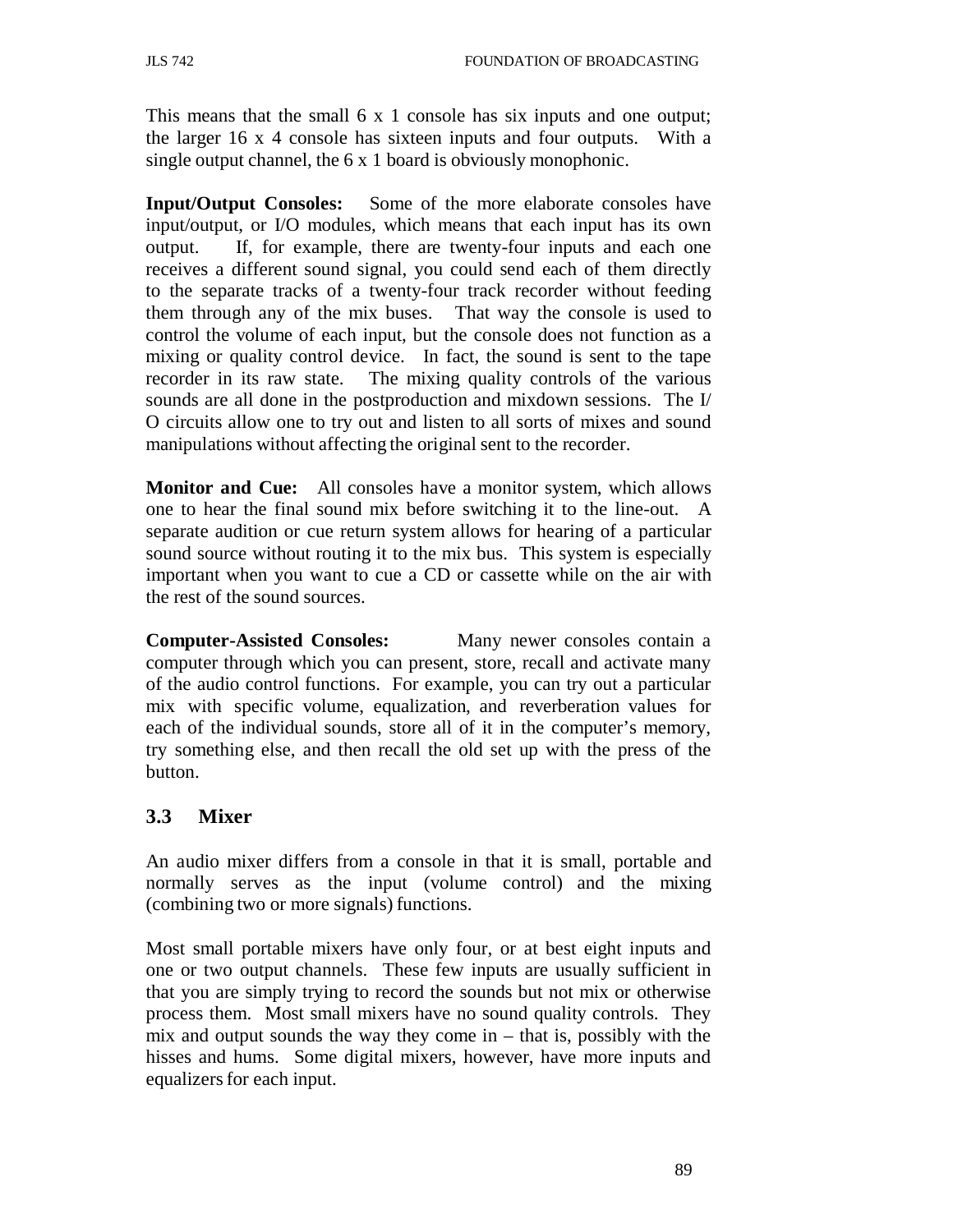#### **SELF ASSESSMENT EXERCISE 2**

How does a mixer differ from a console?

### **3.4 Patchbay**

The primary function of the patchbay or patch panel is connecting and routing audio signals to and from various pieces of equipment. You can accomplish this by using actual wires that establish a specific connection or with a computer that treats the signals as files and simply rearranges them according to your instructions. Whatever method is used, the principle of patching is the same.

**Wired Patchbay:** All wired patch panels contain rows of holes, called jacks, which represent the various outputs (from microphones, cartridges, turntables, or tape recorders) and inputs (to different pots or channels at the audio console). The upper rows of jacks are normally the outputs (which carry the signals from mics. CDs and so forth). The rows of jacks immediately below the output jacks are the input jacks that are connected to the audio console. The connection between output and input is made through the patchcord.

Patchbays are usually wired so that the various input jacks are directly below the output jacks.

**Computer-Assisted Patching:** In computer – assisted patching, the sound signals from the various sources, such as mics, direct boxes, CDs, or video tapes, are routed to the patch panel programmer, which assigns the various signals to specific fader modules on the audio console for further processing. One does not need any physical patches to route but should enter the routing information into the computer (patch panel programmer) which tells the electronic patch panel to connect the inputs to the desired faders on the console, show the information on the display screen and store the patching commands on a floppy disc for future use.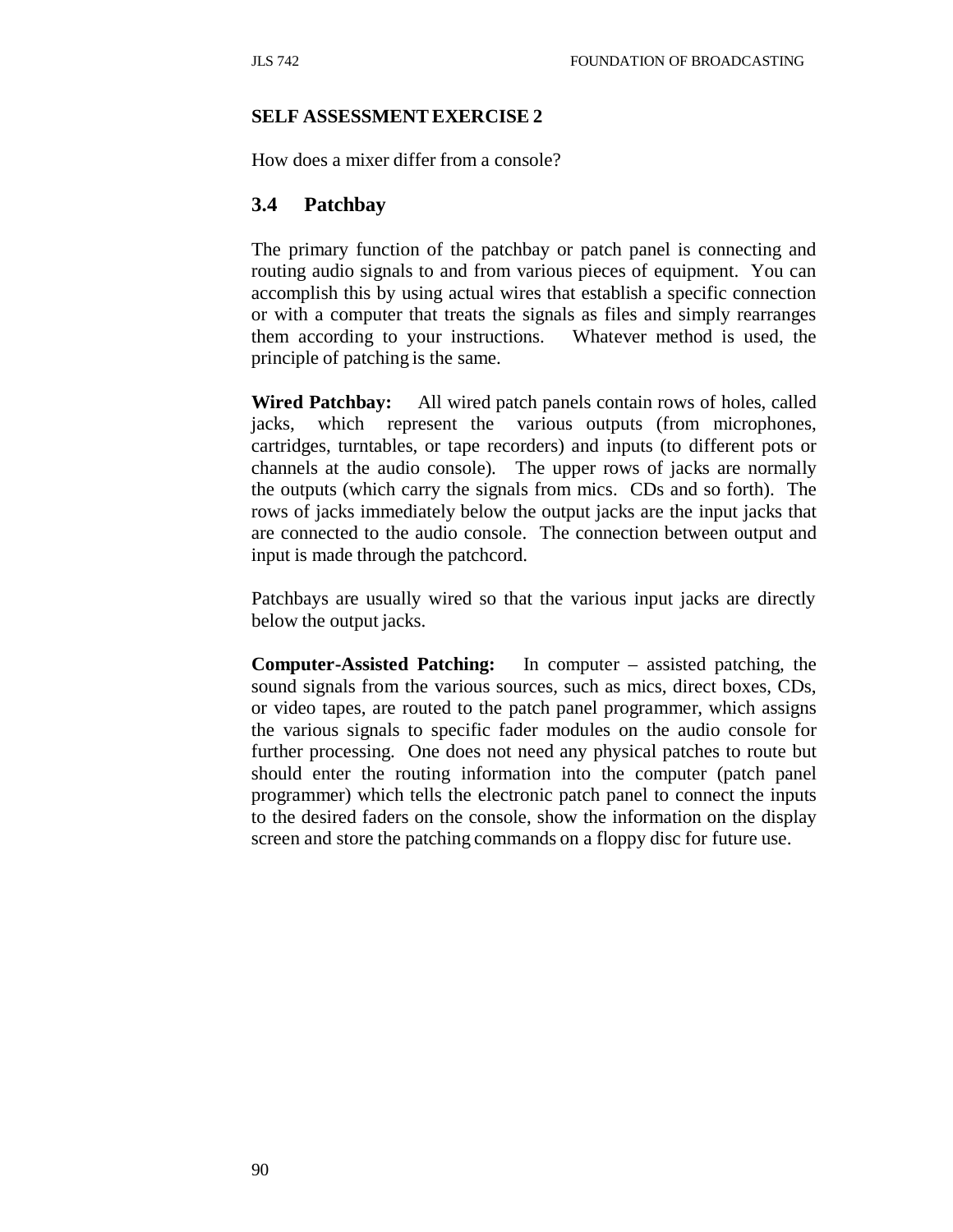

### **4.0 CONCLUSION**

The audio console is the life wire of the control room because it performs a number of operations on the programme signals that emanate from the studio before the signals are transported to the transmitter.

### **5.0 SUMMARY**

The radio control room usually contains a fairly elaborate audio console, two or more multi-tract audio tape recorders, digital cart and cassette machines, CD players, keyboards and samplers and a computer system for the creation, modification and storage of audio material. The audio console performs input, mix, quality control, output and monitor functions.

### **6.0 TUTOR-MARKED ASSINGMENT**

Take a trip to a radio studio and control room and answer the following questions.

- i. Are the radio studio and control room together in the same room?
- ii. Which equipment can you find in the radio studio?
- iii. Which equipment are located in the control room.
- iv. Name 5 functions of the audio console.

## **7.0 REFERENCES/FUTHER READINGS**

Alten, S. R. (1994). *Audio in Media*. 4<sup>th</sup> ed. Belmont, Calif: Wadsworth Publishing Company.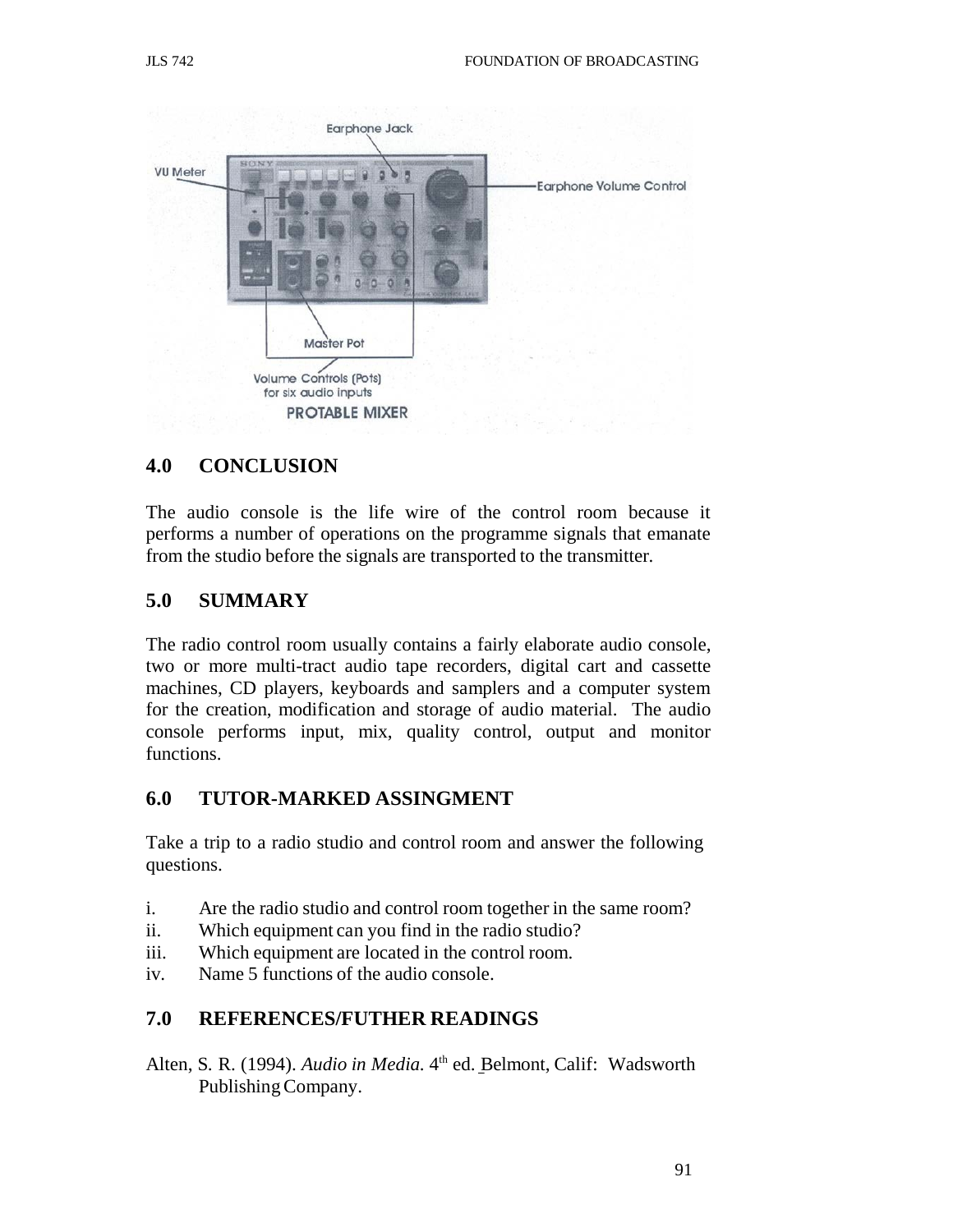## **UNIT 3 THE TELEVISION STUDIO**

#### **CONTENTS**

- 1.0 Introduction
- 2.0 Objectives
- 3.0 Main Content
	- 3.1 Physical Layout
	- 3.2 Intercommunication System
	- 3.3 Studio Monitor
	- 3.4 Scenery and Properties
	- 3.5 Make Up And Dressing Room
- 4.0 Conclusion
- 5.0 Summary
- 6.0 Tutor-Marked Assignment
- 7.0 References/Further Readings

## **1.0 INTRODUCTION**

You are welcome to the television studio with its various types of lighting devices and cameras which can be creatively used to achieve programme aesthetics.

### **2.0 OBJECTIVES**

At the end of this study unit, you should be able to:

- i. Understand the physical layout of a television studio.
- ii. Be familiar with the major installations in a television studio.

### **3.0 MAIN CONTENT**

### **3.1 Physical Layout**

**Most Studios** are rectangular with varying amounts of floor space. The advent of the zoom lens has drastically reduced the need for actual movement of the camera (zoom lens can make a scene look closer or father without camera movement), but room size still greatly affects production complexity and flexibility.

### **Size**

The larger the studio, the more complex productions can become and the more flexible they will be. If all that is done in the studio is news and an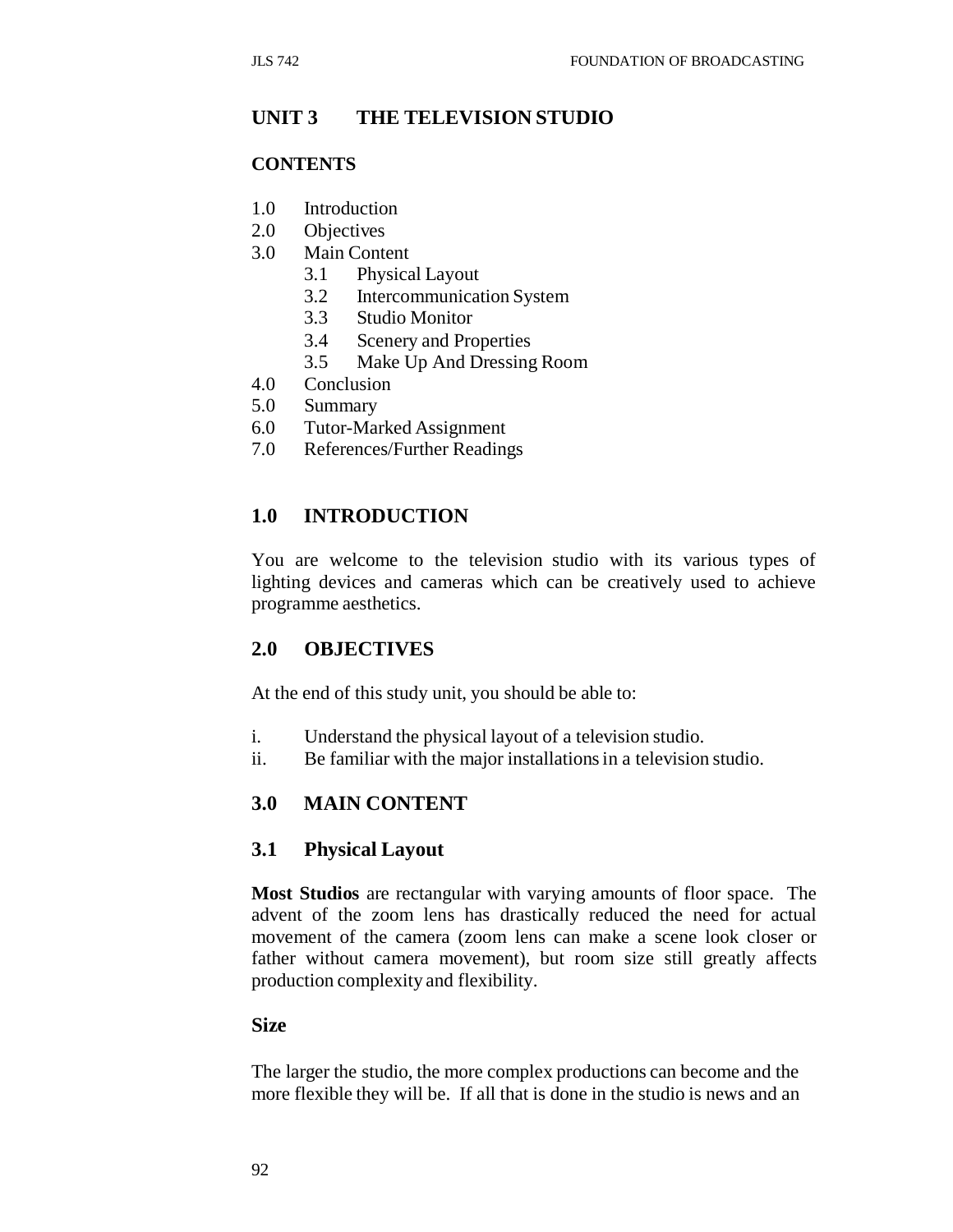occasional interview, then one may require a little space. In fact, some news sets are placed right in the middle of the actual newsroom. Other news sets may take up substantial portion of a large studio. Elaborate productions, such as musical or dance numbers, drams, or audience participation shows, need large studios. It is always easier to produce a simple show in a large studio than a complex show in a small one. The larger the studio, however, the more difficult it is to manage. Mediumsized or even small studios are generally more efficient to run than large studios, but they are not as flexible.

## **Floor**

The studio floor must be even and level so that cameras can travel smoothly and freely. It should also be hard enough to withstand the moving about of heavy equipment, scenery, and set properties. Most studios have concrete floors that are polished or covered with linoleum, tiles or hard plastic.

## **Ceiling Height**

Adequate ceiling height – a minimum of  $12$  feet – is one of the most important design factors of a television studio. If the ceiling is too low the light will be too close to the scene for good lighting control and there will not be enough room for the heat to dissipate.

Also, the low lights and the boom microphone will encroach into the scene. Higher ceilings can accommodate even tall scenery. Many large studios, therefore, have ceilings more than 30 feet high.

## **Acoustic Treatment**

The studio ceiling and walls are usually treated with acoustic material that prevents sound from bouncing indiscriminately about the studio. This is why television studios sound "dead". When you clap your hands in an acoustically treated studio, the sound seems to go nowhere; in a more "live" studio, one can hear some of the reverberations which are similar to a slight echo.

## **Air-Conditioning**

Because television studios have no windows, air-conditioning is essential. The lights produce a great amount of heat, which has an adverse effect on performers and delicate electronic equipment. Unfortunately, many air-conditioning systems are too noisy for studio productions and must be turned off during the taping of a show – just when cool air is needed the most.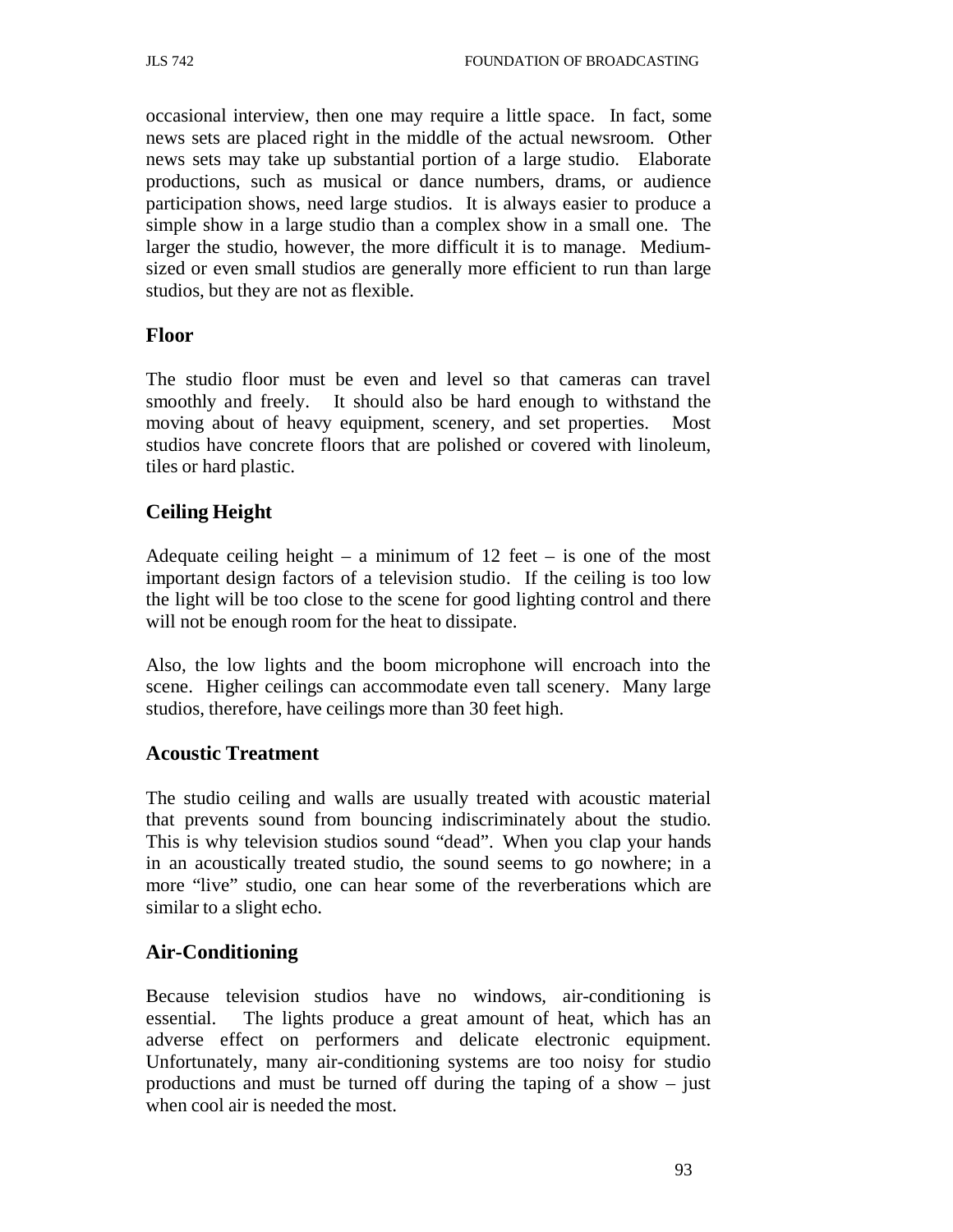#### **Doors**

Studios need heavy, soundproof doors that are large enough to move scenery, furniture, or even vehicles in and out. There is nothing more frustrating than trying to squeeze scenery and properties through undersized studio doors or to have the doors transmit outside sounds.

#### **SELF ASSESSMENT EXERCISE 1**

What type of doors does a television studio require?

### **3.2 Intercommunication Systems**

The intercommunication system, or intercom, allows all production and engineering personnel actively engaged in the production of a show to be in constant voice contact with one another. For example, the director, who sits in the control room physically isolated from the studio, has to rely totally on the intercom system to communicate cues and instructions to every member of the production team. In most small stations, the P.L (private line or phone line) system is used. Each member of the production team wears a small telephone headset with an earphone and a small microphone for talkback. Large stations use a wireless intercom system.

### **SELF ASSESSMENT EXERCISE 2**

What in your opinion is the use of intercom in television production?

### **3.3 Studio Monitors**

Studio monitors are high-quality television sets that display the video feed from the programme switcher. A studio monitor is an important production aid for the crew and talent. The production crew can see the shots the director has selected and this anticipate their future tasks. For example, if it is seen that the on-the-air camera is a close-up rather than a long shot, one can work closer to the set without getting into camera range. Also, after seeing that one camera is on a close-up, the other camera operator then go to a different shot to give the director a wider choice. The studio monitor is essential for the newscaster to see whether the various taped or live inserts are actually appearing as per script. In audience participation shows, several studio monitors are usually provided so that the studio audience can see how the event looks on-screen.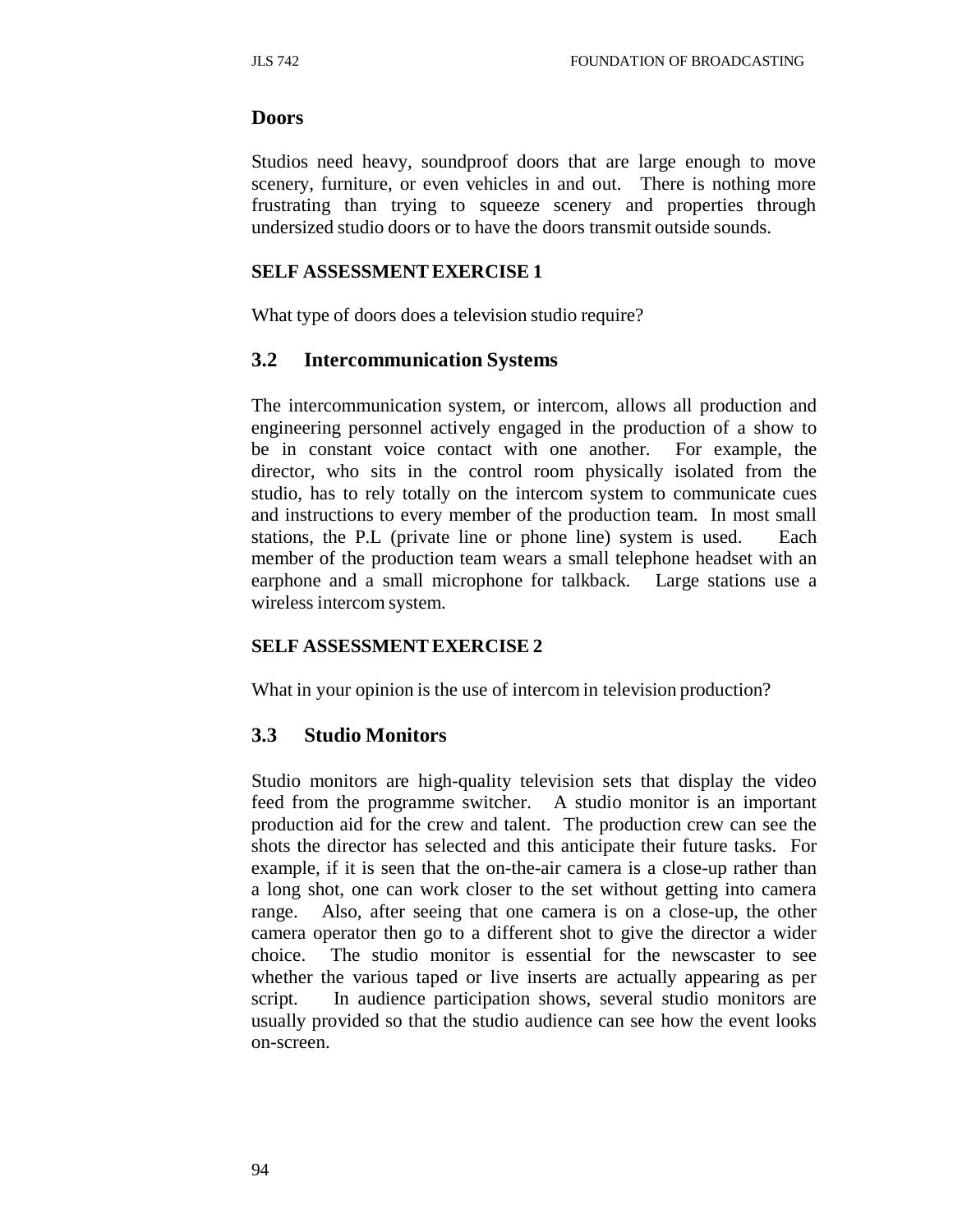# **3.3 Scenery and Properties**

Television scenery consists of the three-dimensional elements used in the studio to create a specific environment for the show or show segment. The most common scenic element is the flat, a wood frame covered with soft materials (Muslim or canvas) or hardwall (Plywood or various types of fibreboard). The flat is generally used to stimulate walls. Other Scenic elements include columns, pedestals, platforms, doors, windows, and steps. Furniture, curtains, hanging pictures, lamps, books, desks, and telephones are considered the properties and set dressings. The properties used to make the set functional, such as tables, chairs are the set properties. Items handled by the performers, such as the telephone, are called properties. Pictures, indoor plants, sculptures everything used to dress up the set constitute the set dressings.

Depending on the type show, a set will have to simulate a real environment, such as a canteen scene, or simply provide an efficient and attractive working environment, such as an interview set. Whatever the purpose of the set, it must allow for good lighting, optimal camera angles and camera and microphone placement or movement, and smooth and logical action of the performers.

To produce a large number of vastly different programmes, from daily newscasts to complex television dramas, requires large prop and scenery storage areas. Otherwise, the support areas can be fairly simple.

The most important part of any storage area is its retrieval efficiency. All storage areas should be clearly labeled, and the props and scenery put back in their designated place.

## **3.4 Makeup and Dressing Rooms**

These support areas are commonplace in large production centers where soap operas or other daily series programmes are produced.

In smaller production centers, makeup and dressing are done wherever it is convenient.

## **4.0 CONCLUSION**

The television studio because of its facilities and floor space can allow for the beginning and conclusion of any programme, without recourse to outside camera shots. Some studios even allow for drive-in and other complicated scenes.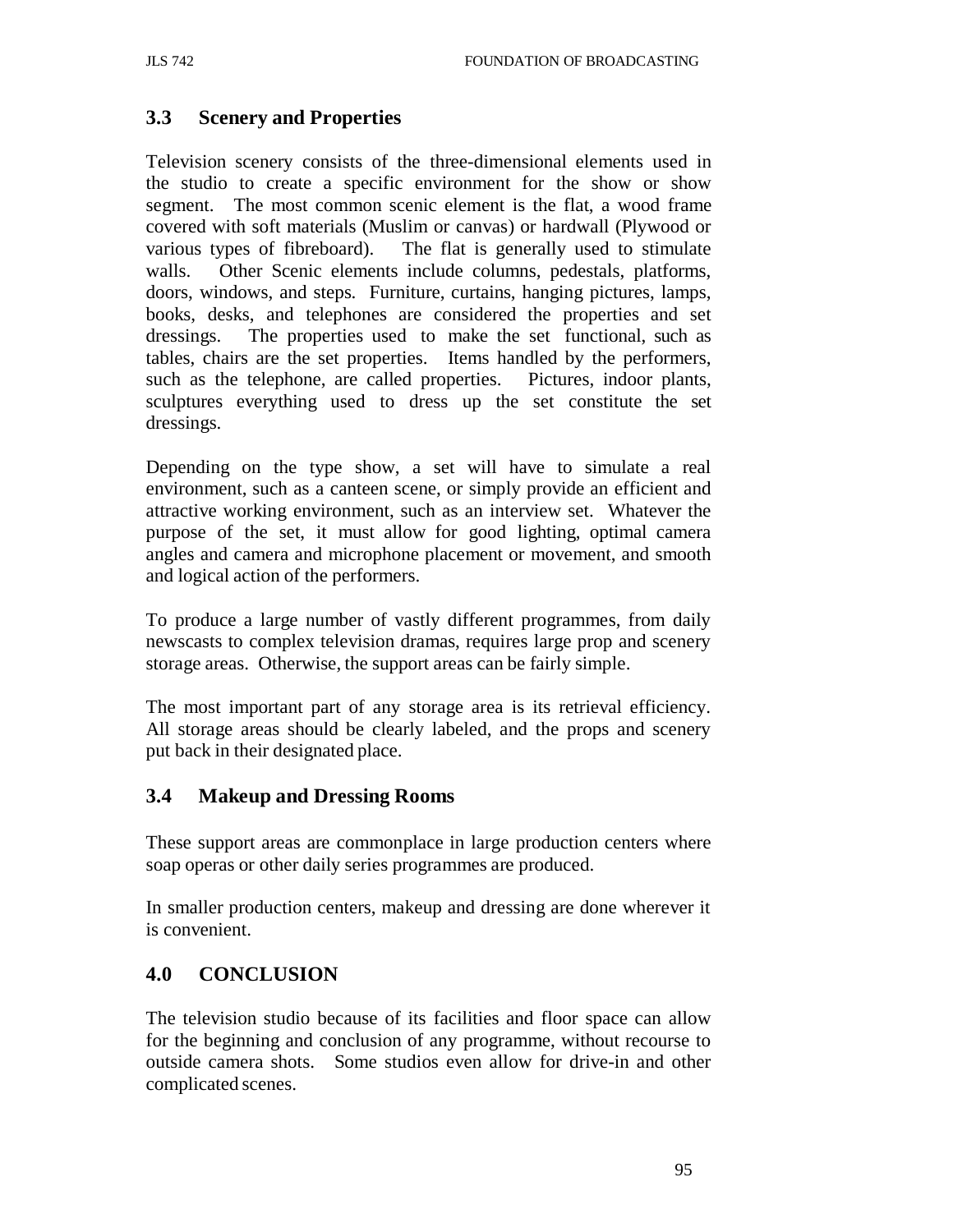# **5.0 SUMMARY**

Studios are constructed according to the nature and complexity of programmes that will be produced in them. Because of the heat generated by the lights, there is the need for noiseless and powerful airconditioning units that will make programme recordings bearable.

# **6.0 TUTOR-MARKED ASSIGNMENT**

- 1 What has the advent of zoom lens done to camera movement?
- 2 What are the functions of studio monitor?

## **7.0 REFERENCES/FURTHER READINGS**

Onabajo, Olufemi. (2004). *Introduction to Broadcasting.* Lagos: Gab. Concept Ltd.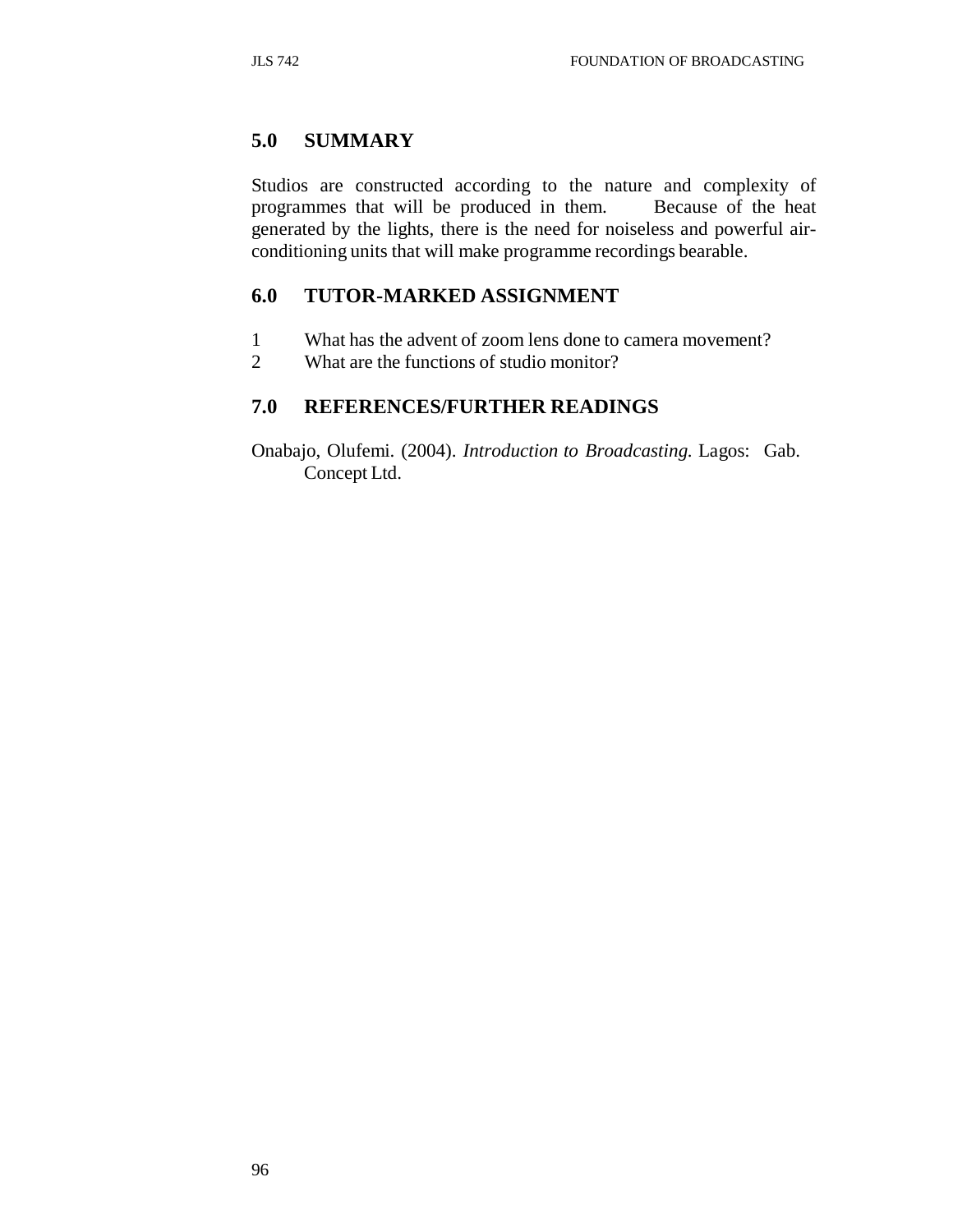# **UNIT 4 TELEVISION CONTROL ROOM**

## **CONTENTS**

- 1.0 Introduction
- 2.0 Objectives
- 3.0 Main Content
	- 3.1 The Coordination Function
	- 3.2 Programme Control
	- 3.3 Image control
	- 3.4 Audio Control
	- 3.5 Lighting Control
- 4.0 Conclusion
- 5.0 Summary
- 6.0 Tutor-Marked Assignment
- 7.0 References/Further Readings

# **1.0 INTRODUCTION**

The television control room is where all the activities in the television studio are monitored. It also has gadgets for live and delayed transmission of all television programmes.

## **2.0 OBJECTIVES**

At the end of this unit of study you should be able to:

- i. Understand how the various video and audio inputs are selected, such that they make sense to the viewing audience.
- ii. Identify the role of the switcher in the selection and sequencing video images from video sources.

# **3.0 MAIN CONTENT**

## **3.1 The coordination function**

The control room, a separate room adjacent to the studio, is where all the production activities are coordinated. Here, director, associate director, technical director, and a variety of producers and production assistants make the decisions concerning maximally effective picture and sound sequences, which are to be videotaped or broadcast live.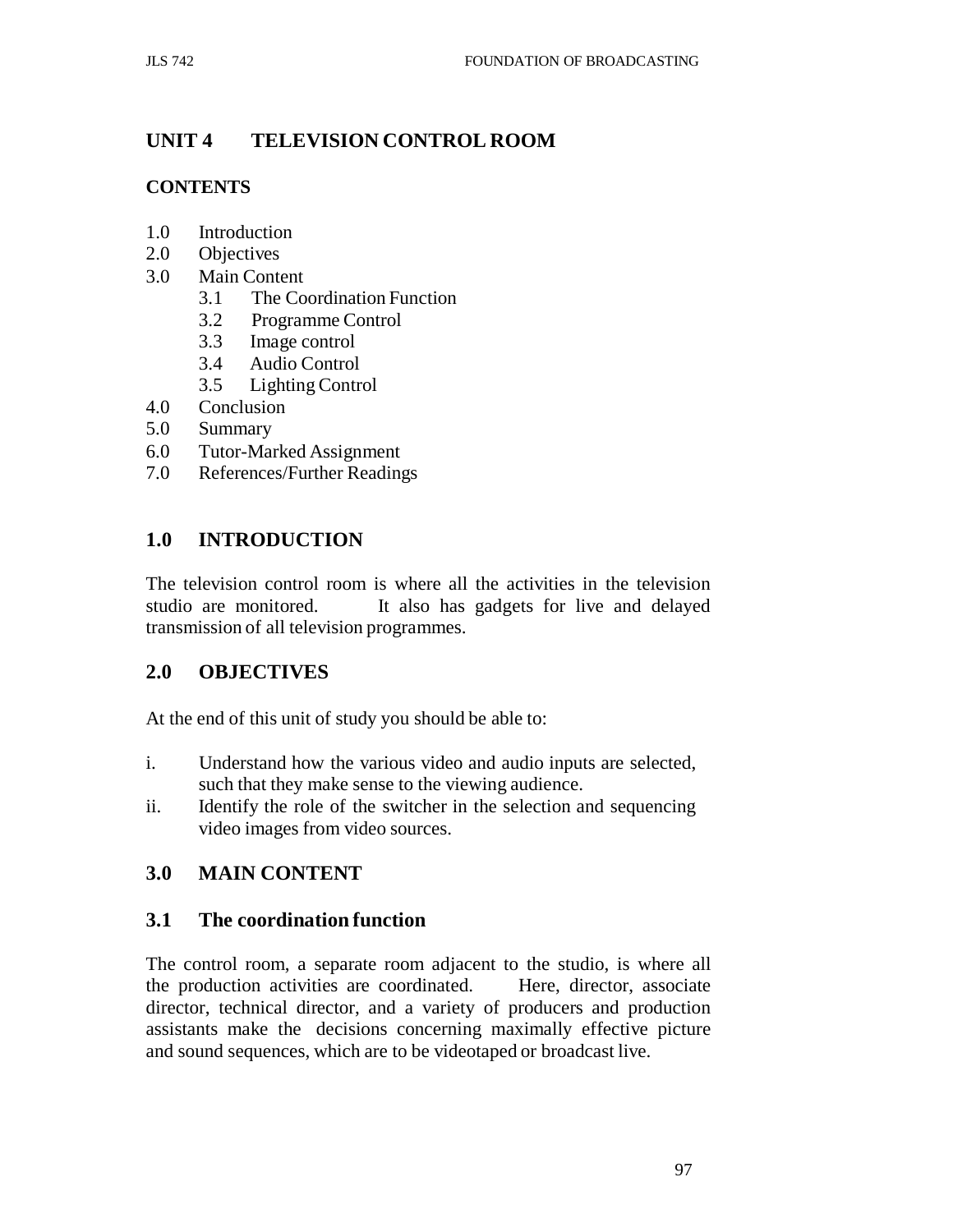### **3.2 Programme control**

This refers to the equipment the director needs to select and organize the various video and audio inputs so that the end result makes sense to the viewing audience. The programme control area of the control room is equipped with:

- 1. Video Monitors
- 2. Monitor speakers for programme sound,
- 3. Intercom systems, and
- 4. Clock and stopwatches.

#### **Video Monitors**

Even a simple control room holds an amazingly large number of video monitors. There is a preview monitor for each of the studio cameras and separate preview monitors for film chains, videotape recorders, and character generators or other special-effects devices. There is also a special colour preview monitor that shows the director and technical director the upcoming picture before it is punched up (put on the air) and the colour line monitor (also called master monitor or programme monitor) that is fed by the video line-out. If one does a live remote or is connected with a network, he needs at least two more monitors to preview the remote and network sources.

Finally, there is the off-the-air monitor  $-$  a regular television set that receives off the air what you are telecasting.

#### **Speakers for Programme Sound**

The production personnel in the control room, especially the director, must hear what audio is going on the air. The director has a volume control that can adjust the volume of the monitor speaker without influencing the volume of the line-out audio.

#### **Intercommunication Systems**

In addition to the all-important P. L. intercom that connects the director with all other members of the production crew, there is an additional intercom system called the P. A. (public address system), or simply the director's studio talkback. The studio talkback system allows the director to talk directly to the crew or talent in the studio when the show is not in progress. With the I. F. B. (interruptible foldback or feedback) system, the director and producers can talk to the talent while the show is on the air.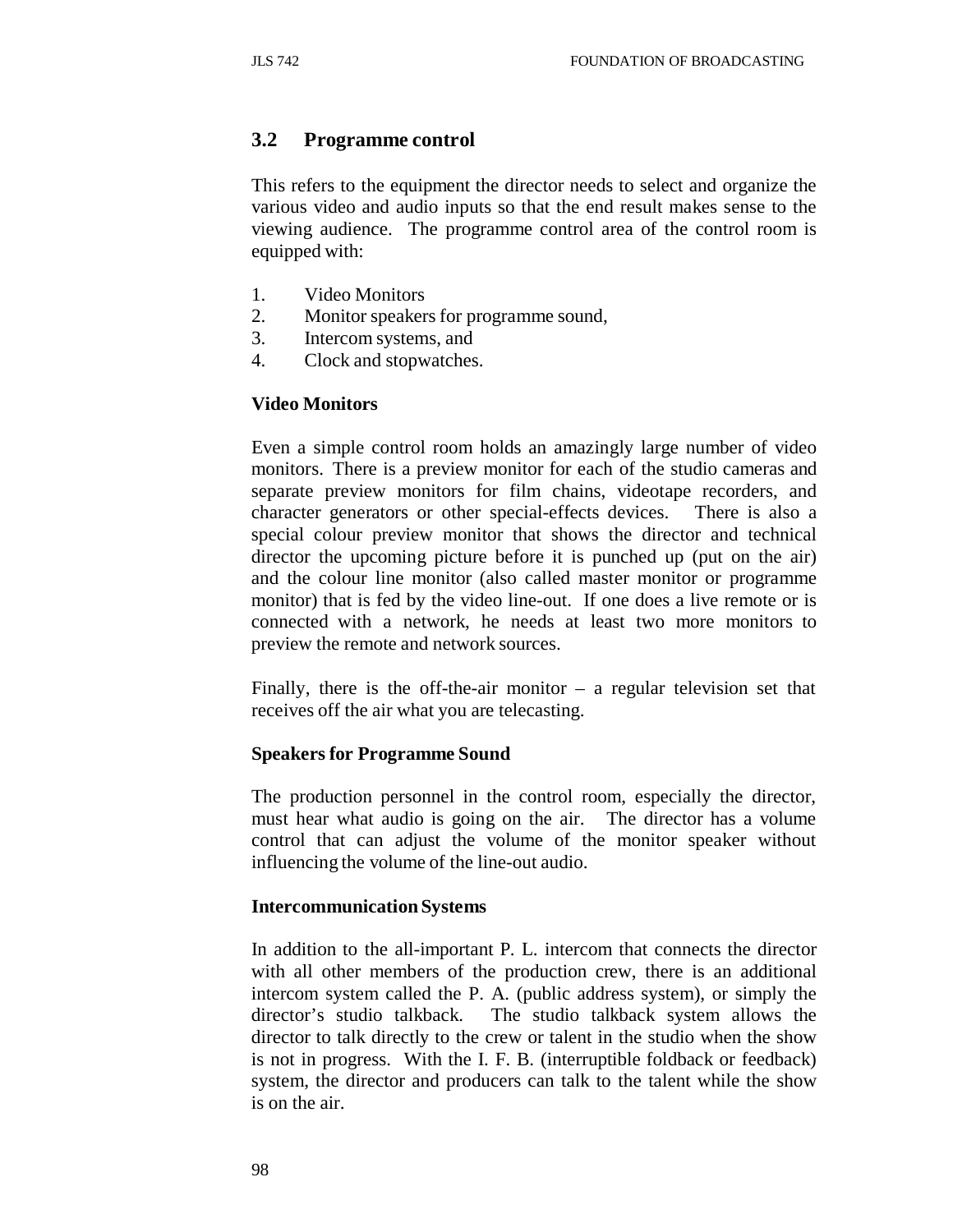### **Clock and Stopwatches**

Time is an essential organizing element in television production. Programmes are aired according to a second-by-second schedule called the log. The two timing tools for the director are the clock and the stopwatch. The clock indicates when a certain programme should start or finish.

The stopwatch is used for timing inserts, such as a 40-second videotape insert within a news programme. Most control rooms have a regular clock (with hands), a digital clock (showing time in numbers), and digital stopwatches that can run forward and backward. The advantage of a clock with hands is that one can look forward in time and, for example, actually see how much time left until the end of a programme. The digital clock simply indicates where one presently is.

### **SELF ASSESSMENT EXERCISE 1**

What is programme control in television transmission?

## **3.3 Image Control**

Image control refers to the selection and proper sequencing of video images as supplied by cameras or other video sources. It also includes the control of video special effects. The main piece of image control equipment is the switcher, which is located right next to the director's position. Although the director and the person doing the switching (usually the technical director) are connected by P. L. intercom, the director often resorts to pointing and finger snapping to speed up the cues to the Technical director (TD). In some stations the director does his or her own switching, but that arrangement has more disadvantages than advantages. The C. G. (character generator) is also located in the control room. The C. G. operator can then call up the various preprogrammed titles or create new ones even during the show.

### **SELF ASSESSMENT EXERCISE 2**

What is image control?

### **3.4 Audio Control**

The audio control booth can be considered as a small radio station attached to the television control room. It usually houses the audio console and a patch bay, or patch board; audiotape recorders and cassette machines; CD player; cue and programme speakers; a clock;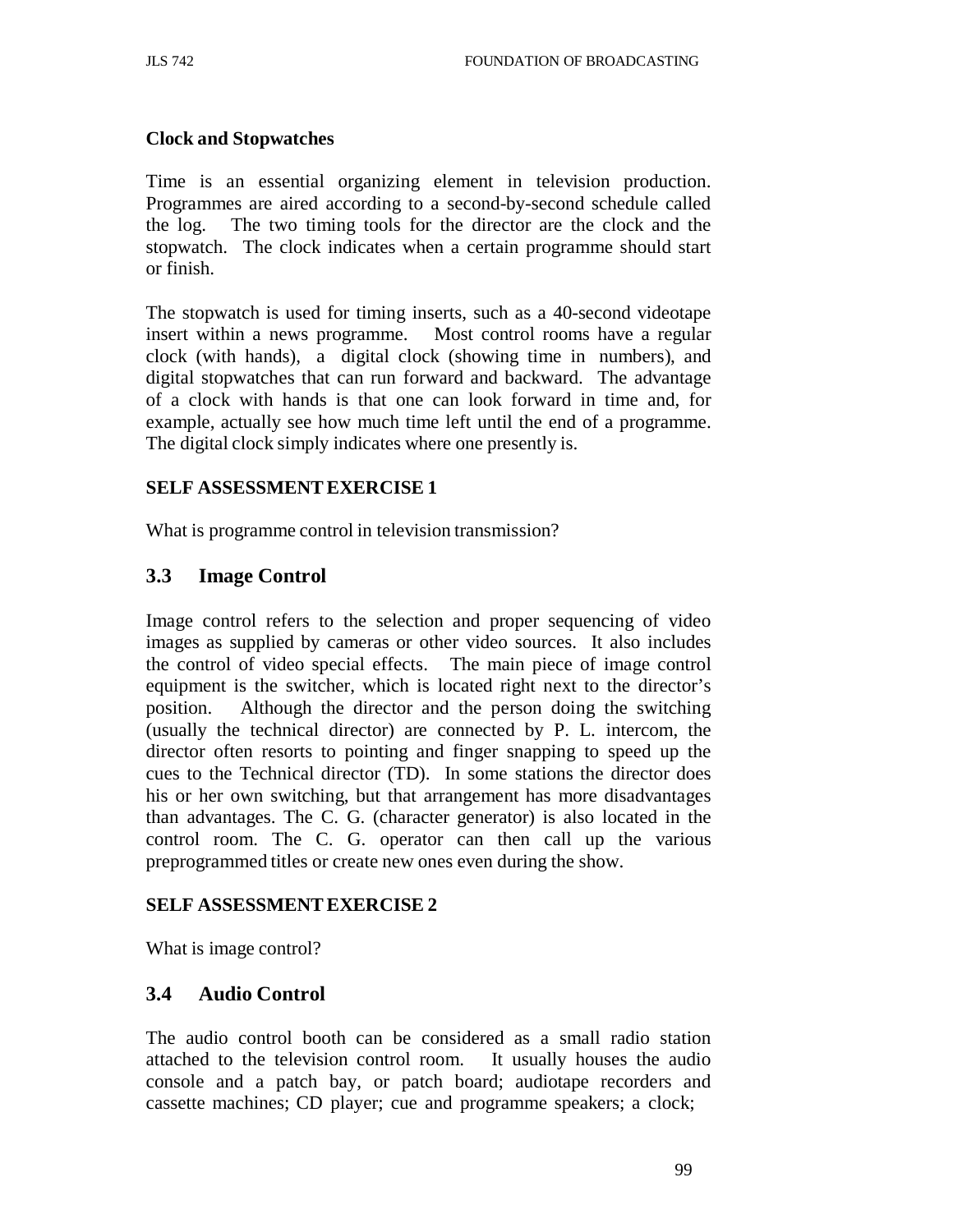and a line monitor. Because the audio engineer must be able to work undisturbed by the apparent confusion and inevitable noise in the control room, the audio control booth has visual contact with the control room, through a large window, otherwise it is self-contained. The audio engineer listens to the director's cues either through the P. L. intercom or through a small intercom speaker.

## **3.5 Lighting Control**

The lighting control board can be located in the control room or in a corner of the studio. The advantage of placing it in the control room is that the L. D. (lighting director) has close contact with other control room personnel. The lighting control operator is, as are all other production team members, connected with the director via P. L. intercom.

# **4.0 CONCLUSION**

You will notice that television has both visual and audio qualities and the implication of this is that the audio console which we studied earlier under radio control room is also a main feature in the television control room.

# **5.0 SUMMARY**

The television control room has four major functions which are achieved through a number of equipment located in it. They include programmer, image, audio and lighting controls.

## **6.0 TUTOR-MARKED ASSIGNMENT**

Take a trip to a television studio and control room and answer the following questions.

- i. Name 5 items that you can find in a television studio.
- ii. Identify 5 other items in the control room.

## **7.0 REFERENCES/FURTHER READINGS**

Onabajo, Olufemi (2004) *Introduction to Broadcasting*, Lagos: Gabi Concept Ltd.,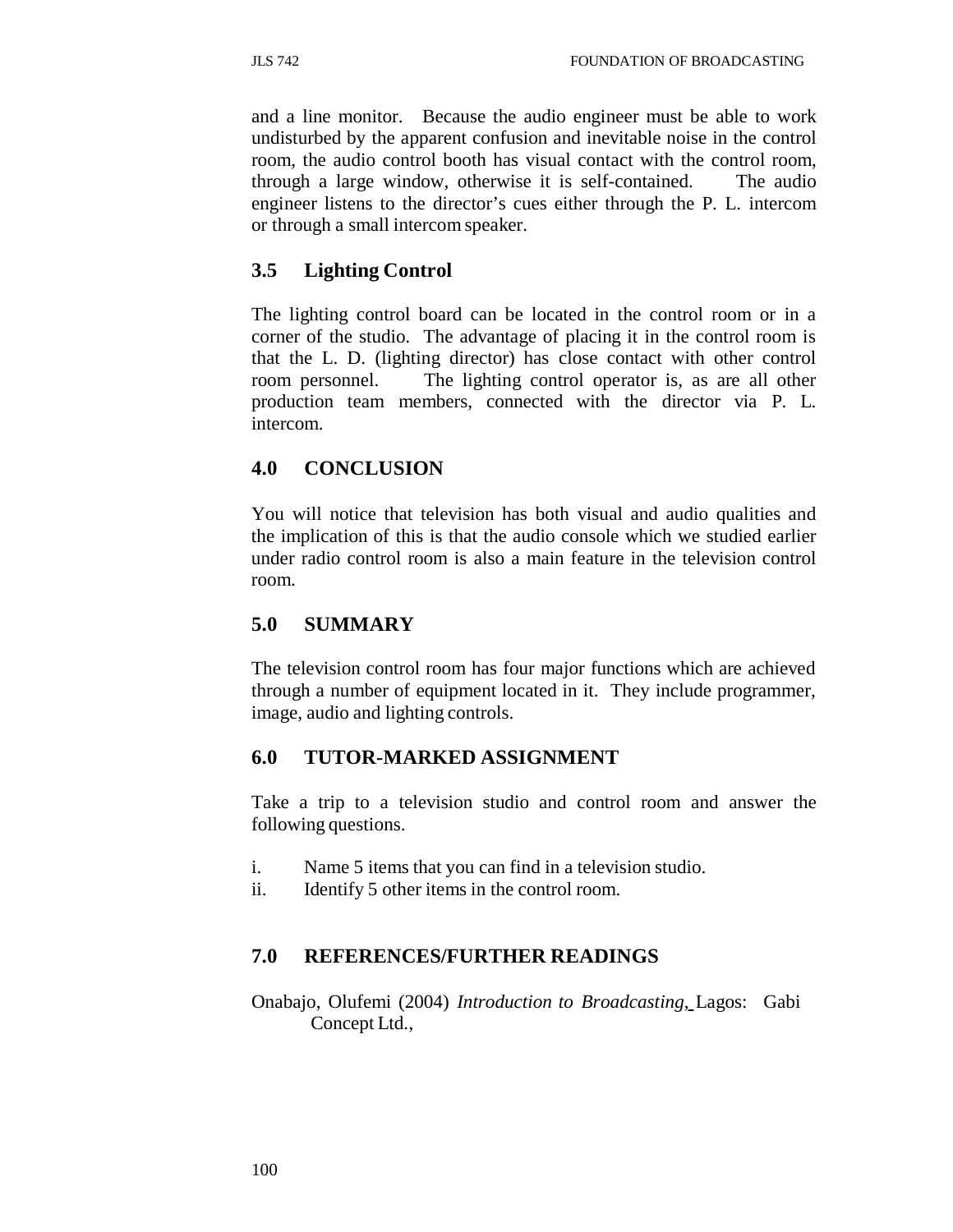# **UNIT 5 MASTERCONTROL IN TELEVISION**

### **CONTENTS**

- 1.0 Introduction
- 2.0 Objectives
- 3.0 Main Content
	- 3.1 What Is Master Control
	- 3.2 Specific Activities of Master-Control
	- 3.3 Programme Storage
	- 3.4 Programme Retrieval
- 4.0 Conclusion
- 5.0 Summary
- 6.0 Tutor-Marked Assignment
- 7.0 References/Further Readings

# **1.0 INTRODUCTION**

Master control is the clearing house for all programme material. It receives programme feeds from various sources and ensures that the right programme material with the right technical quality is put on air at the right time.

## **2.0 OBJECTIVES**

At the end of the study unit, you should be able to explain.

- i. What master control is
- ii. The specific activities of master control.

## **3.0 MAIN CONTENT**

## **3.1 What Is Master-Control**

Master-control is the nerve center of a television station. Every second of programming that is seen on our home screen has gone through the master control room of the station to which we are tuned. Master control acts as a clearing house for all programme material. It receives programme feeds from various sources, and telecasts them at a specific time. The major responsibility of master control is to see that the right programme material (including commercials and public service announcements) is put on the air at the right time. Master control is also responsible for the technical quality of the programmes. This means that it has to check all programmes material being aired against technical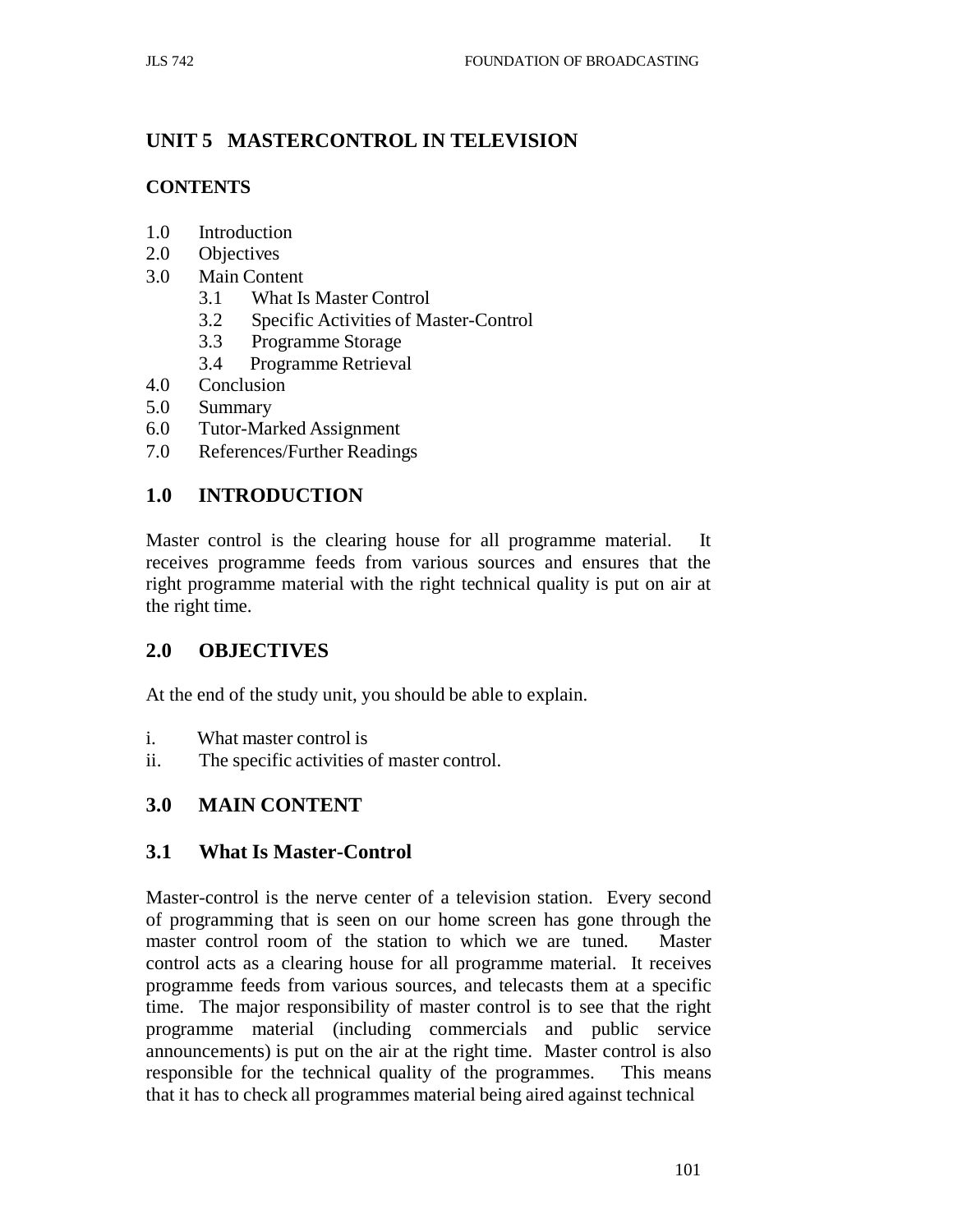standards set by the National Broadcasting Commission (NBC) and by a critical chief engineer. The specific activities of master control consist of programme input, programme storage, and programme retrieval.

## **3.2 Specific Activities of Master-Control**

These include the following:

## **Programme Input**

Programme material may come into master control directly from its own studios; from satellite or other remote feeds, such as a network show or a live telecast outside the studio; or in the form of videotape. The live shows are routed immediately to the transmitter for broadcast, but the bulk of the programme material (video-taped shows) must be stored before being broadcast.

Master control also puts together the various station breaks. A station break is the cluster of commercials, teasers about upcoming programmes, public service announcements, and station identifications that appear between programmes.

In non-broadcast production centers, master control means a room that houses the camera control unit (CCU), high-end video-recording equipment, special-effects equipment, large-capacity computers that perform a variety of production functions, and test equipment.

## **SELF ASSESSMENT EXERCISE 1**

How does programme material come into master-control?

## **3.3 Programme Storage**

All recorded programme material (videotape, films, and electronically stored still images) are stored in master control itself or in a designated storage room. Each programme is given a station code, or house number, for fast identification and retrieval. Although computer retrieval has introduced some commonality in terms, many stations have their own procedures and codes.

## **3.4 Programme Retrieval**

Programme retrieval means the selection, ordering, and airing of all programme material. The programme retrieval is determined by the programme log which is the second-by-second listing of every programme aired on a particular day. The hard-copy log contains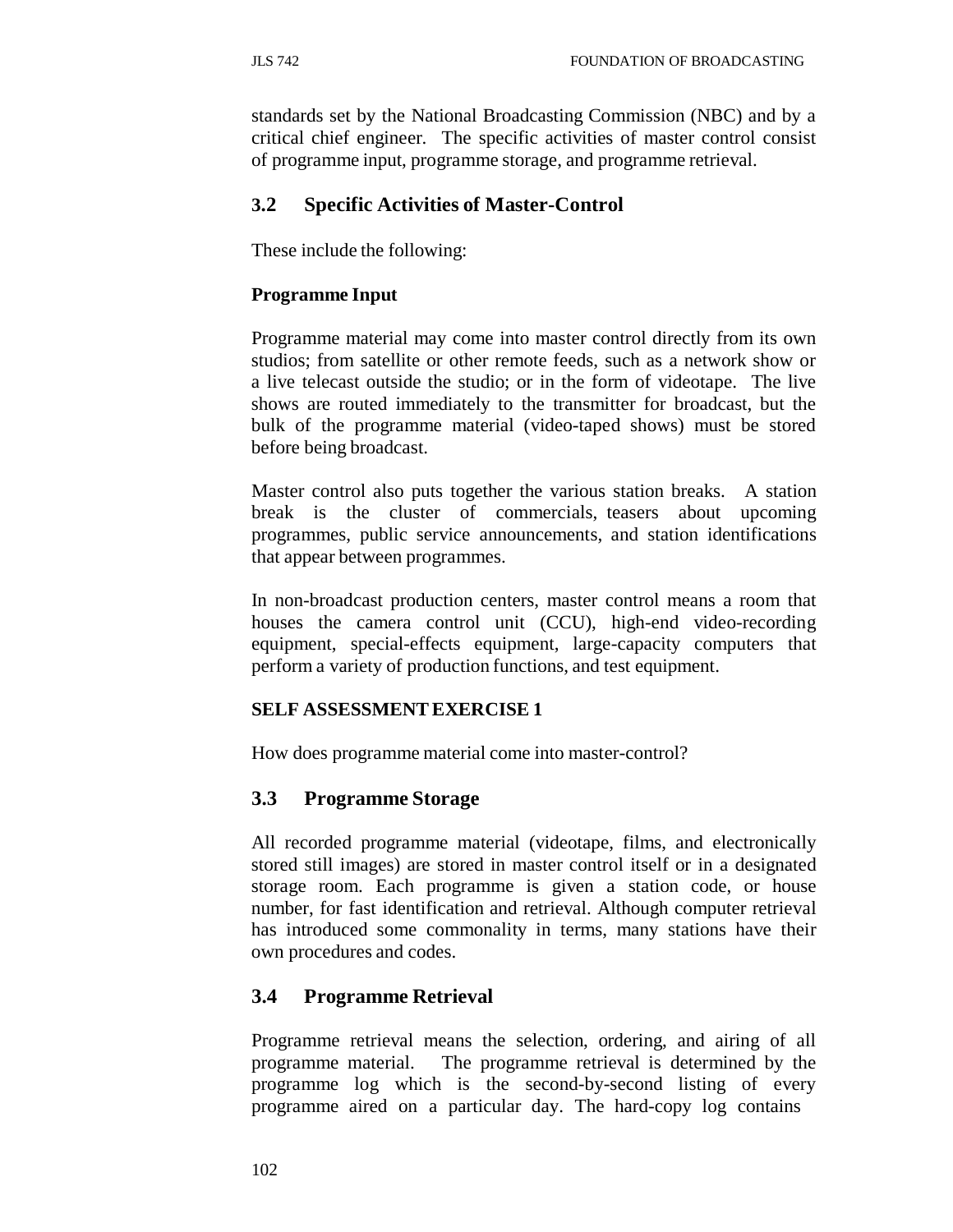information necessary for efficient station operation. In general, the log identifies schedule time, length of programme, programme title, video and audio origin (video, network, live, or remote), and other pertinent information.

The programme log is issued daily, usually one or two days in advance. It is normally distributed in a printed form that may run into several pages. Most stations display the log on computer screens.

The master control switching area looks like the combined programme control and switching area of the studio control room. Master control has preview monitors for all studio cameras, videotape recorders, special effects, and network and other remote feeds, plus at least one off-the-air monitor.

Although all master control switching is done by computer, all master controls have a regular switcher which looks similar to the studio switcher. It is a fail-safe backup device. When the computer breaks down, the master control operator must take over and use the manual switcher for all on-the-air programme sequences. When all is going well, the computer switching will follow the sequence of events as dictated by the programme log. The computer will also activate various playback operations. For example, it can start a specific VTR and switch the picture and sound on the air at the exact log time, change to still picture and roll a digital audiotape with the prerecorded announcer's voice, switch to another brief VTR insert, and then switch to the network programme. If the house number of the actual programme does not match the number as specified in the log, the computer will flash a warning in time to correct the possible mistake.

### **SELF ASSESSMENT EXERCISE 2**

What determines programme retrieval in television transmission?

## **4.0 CONCLUSION**

Without the master control all the activities in the studio and control room cannot be properly co-coordinated. There are a number of video and audio sources that have to be previewed and effectively combined before we arrive at the various programmes that reach our television sets at home or in our offices.

### **5.0 SUMMARY**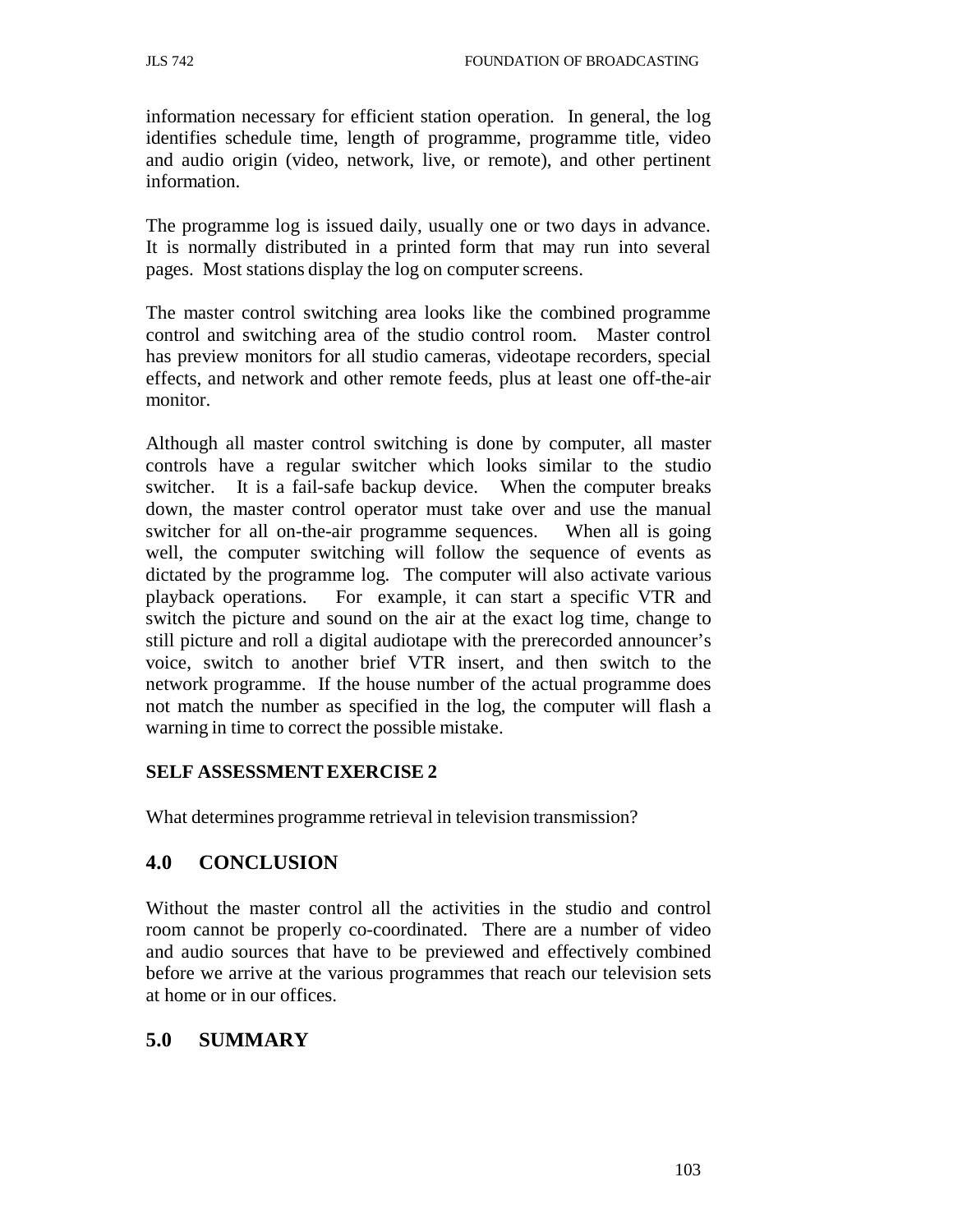Every programme that is seen on our home screen has gone through the master control room of a television station. Master control involves programme input, programme storage and programme retrieval.

# **6.0 TUTOR-MARKED ASSIGNMENT**

- 1 What is master control in television broadcasting?
- 2 What are the 3 activities that master control is involved in?

# **7.0 REFERENCES/FURTHER READINGS**

Lindhelm, R. D & Blum, R. A. (1991). *Inside Television Producing.* Boston: Focal Press*.*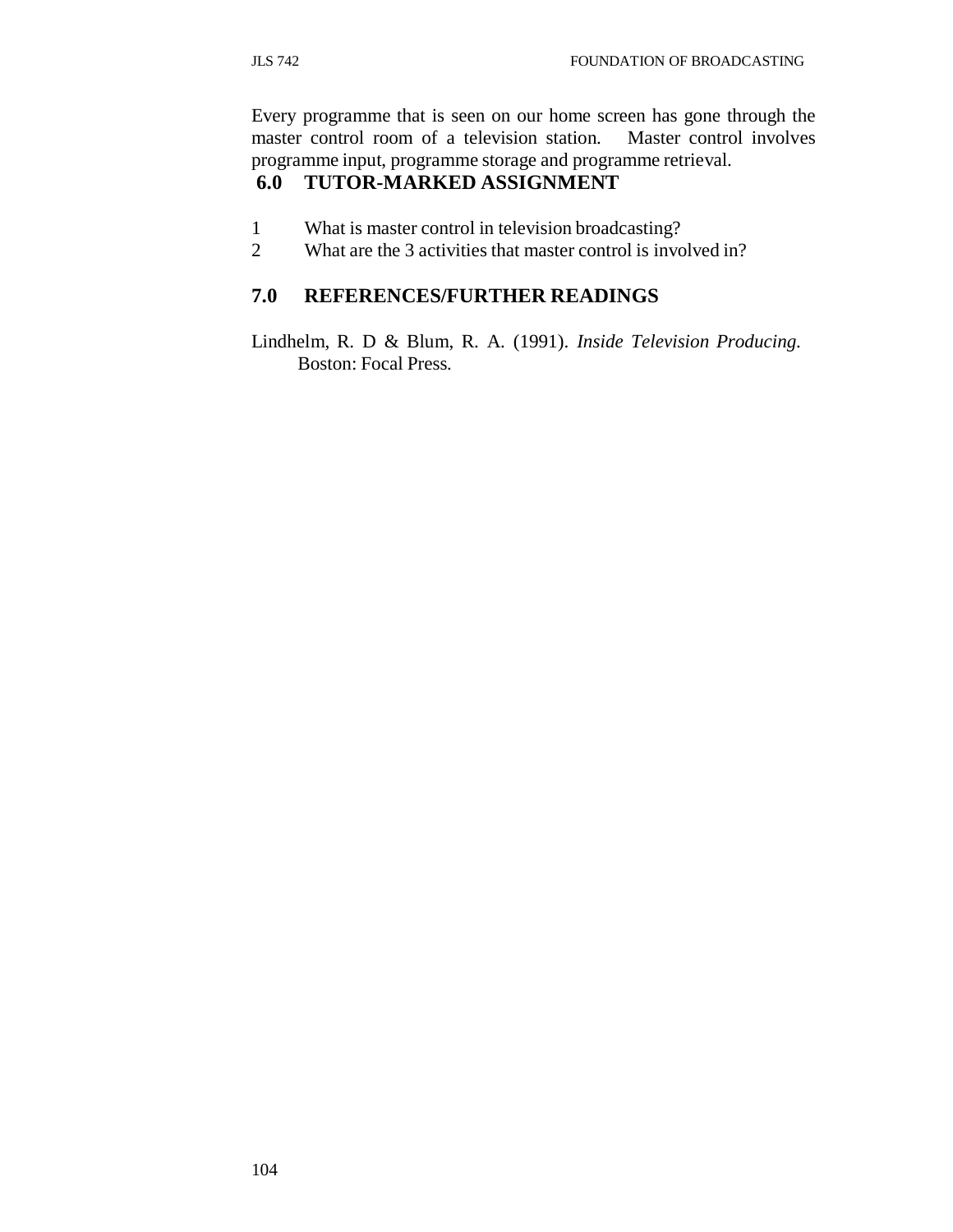# **MODULE 5 THE PRODUCTION PROCESS IN BROADCASTING**

### **CONTENTS**

- 1.0 Introduction
- 2.0 Objectives
- 3.0 Main Content
	- 3.1 Programme Ideas
	- 3.2 Production Models
	- 3.3 Writing Programme Proposal
	- 3.4 Preparing A Budget
- 4.0 Conclusion
- 5.0 Summary
- 6.0 Tutor-Marked Assignment
- 7.0 References/Further Readings

## **1.0 INTRODUCTION**

A producer is mostly concerned with preproduction planning and he takes care of all the production details necessary to move the initial idea to the actual production activities with precision and efficiency.

### **2.0 OBJECTIVES**

At the end of the unit of study, you should be able to:

- i. Know the duties of a producer
- ii. Know what every programme proposal should contain.

### **3.0 MAIN CONTENT**

In other to be maximally efficient and effective in the production process, the producer must take cognizance of the following:

### **3.1 Programme Ideas**

Producers are expected to generate worthwhile ideas on demand and these ideas must be translated into effective video and audio messages.

Ideas can be generated by members of the programmes department or programmes implementation committee through a series of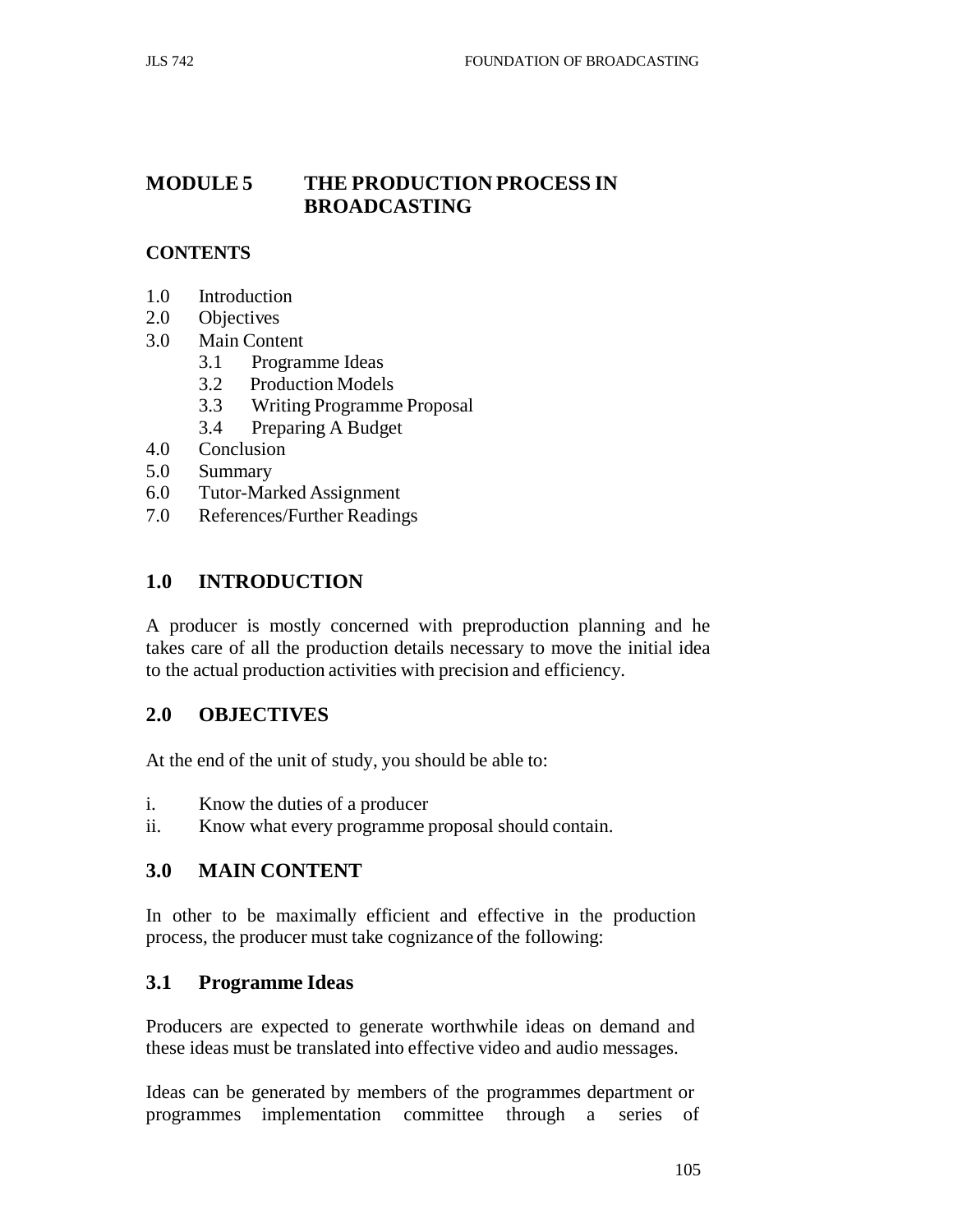brainstorming with the producer coordinating various thought processes. These ideas are then organized such that various elements and activities interact with one another to achieve the desired product. This helps the producer determine the people he will require, what they would do and the equipment necessary to produce a specific programme.

## **3.2 Production Models**

These describe the flow of activities necessary to move from idea to the broadcast message and they help organize the production process as well as facilitate coordination of efforts. The two basic production approaches are represented by (i) the cause-to-effect model which starts with a content expert who generates a programme idea which is then given to the production people who translate the basic idea into a radio or television programme; and (ii) the effect-to-cause model which starts with a basic idea and jumps to the desired communication effect on the target audience before deciding on the specific medium requirements that would lead to such an effect (production process).

## **SELF ASSESSMENT EXERCISE 1**

What do production models describe?

# **3.3 Writing Programme Proposal**

A programme proposal is a written document that shows what the producer wants to do. It briefly explains the process message (the message actually received by the audience) and the major aspects of presentation. Every programme proposal should contain

- (a) The programme series title
- (b) Objective of the programme (process message)
- (c) Target audience
- (d) Programme treatment
- (e) Desired distribution channel and time
- (f) Tentative budget.

# **3.4 Preparing a Budget**

An independent producer has to put cost to script, artistes, production personnel, studio and equipment rental, postproduction editing, tapes, special props, food, lodging, transportation, etc.

As a station producer, the normal personnel and equipment costs are usually included in the overall production budget and one only needs to list special costs such as overtime, expendable supplies, script and artiste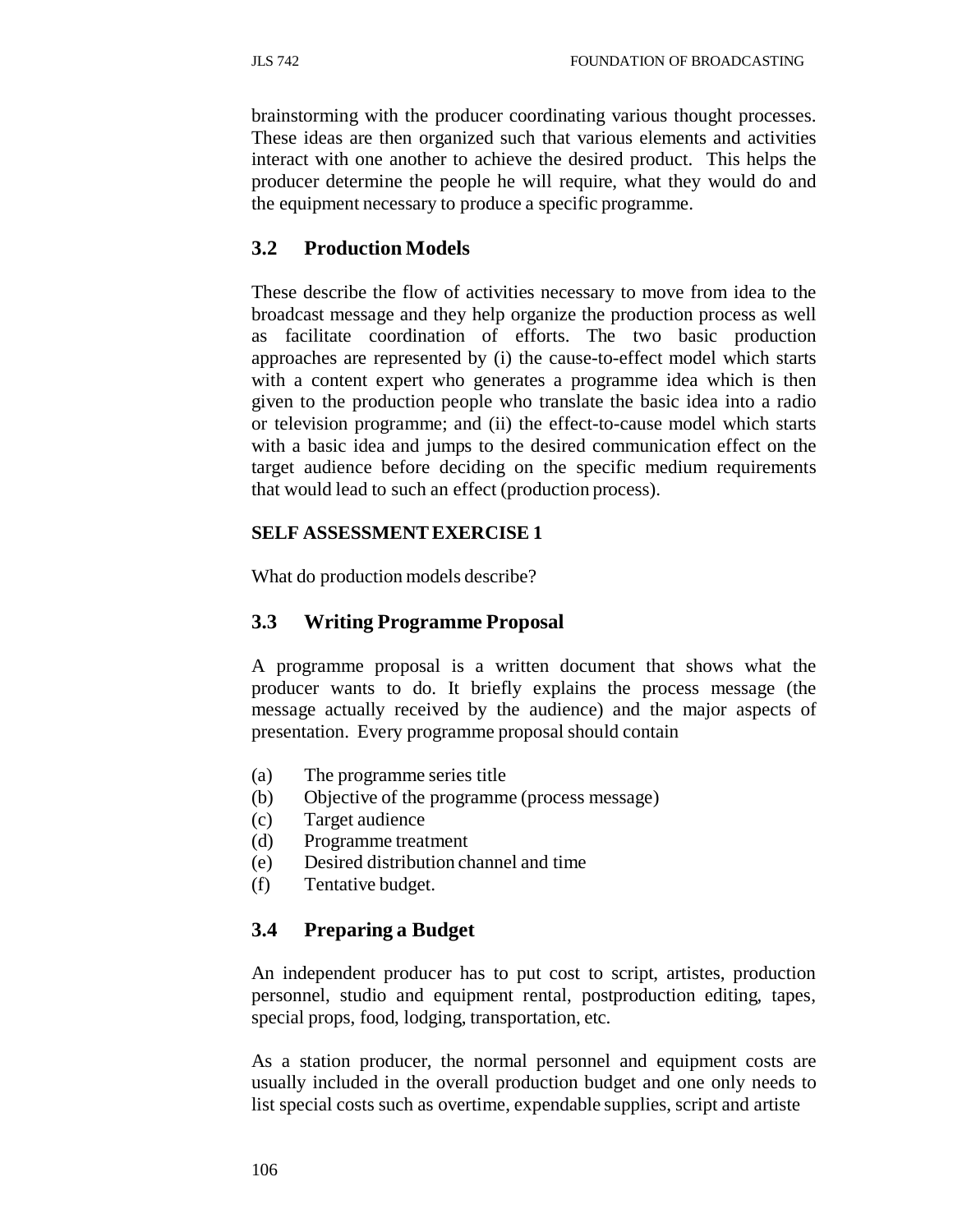fees. Dividing a budget into pre-production, production and postproduction categories gives a more workable breakdown of expenditure.

### **SELF ASSESSMENT EXERCISE 2**

If you are asked to prepare a budget for a radio on television programme, what will be your inputs?

### **4.0 CONCLUSION**

Every production process revolves round the producer and it is his knowledge and expertise of the preproduction planning that will help bring every broadcast programme into fruition.

### **5.0 SUMMARY**

Pre-production planning involves the producer generating worthwhile programme ideas, emulating good production models, knowing how to write a good programme proposal, as well as being able to prepare a realistic budget.

### **6.0 TUTOR-MARKED ASSIGNMENT**

- i. How can a producer generate workable programme ideas?
- ii. What are the essential ingredients of every programme proposal?

### **7.0 REFERENCES/FURTHER READINGS**

Onabajo, Olufemi. (1999*). Essentials of Broadcast Writing and Production.* Lagos: Gabi Concept Ltd.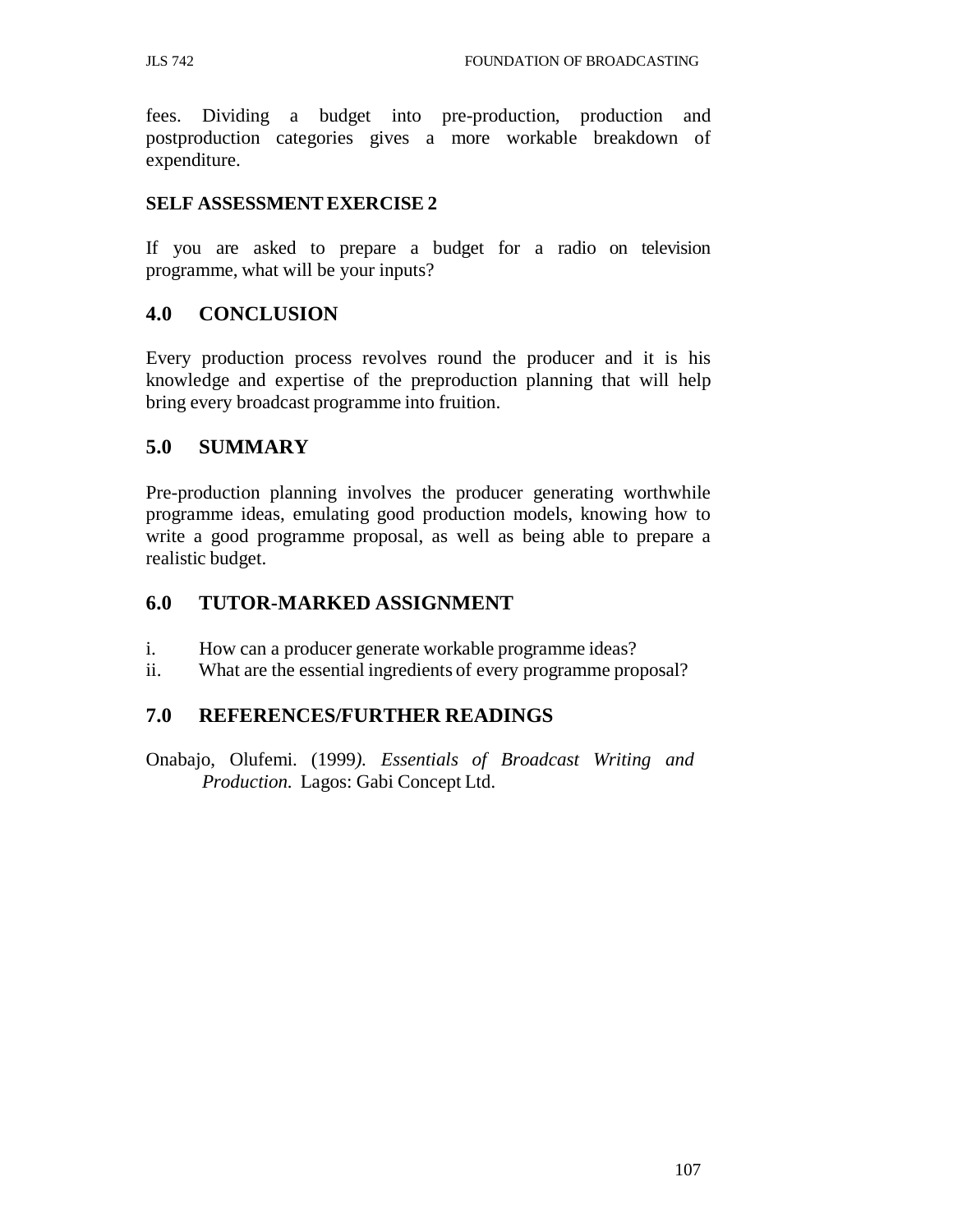## **UNIT 2 THE PRODUCTION PROCESS**

### **CONTENTS**

- 1.0 Introduction
- 2.0 Objectives
- 3.0 Main Content
	- 3.1 Production Step
	- 3.2 Postproduction Activities
	- 3.3 The Production Switcher
- 4.0 Conclusion
- 5.0 Summary
- 6.0 Tutor-Marked Assignment
- 7.0 References/Further Readings

### **1.0 INTRODUCTION**

The actual production process includes many phases that sometimes progress in a logical and comfortable sequence.

### **2.0 OBJECTIVES**

At the end of this unit of study, you should be able to:

- i. List the production steps
- ii. Name three postproduction activities.

### **3.0 MAIN CONTENT**

### **3.1 Production Steps**

- (i) There is the need for an initial production conference which should be attended by the director, writer, art director, artistes and engineering supervisor and coordinated by the producer. This meeting is for the producer to present the objective of the programme series and invite comments on how the idea or script can best be translated into a radio or television programme.
- (ii) The producer and the writer should meet to discuss whether the script generates the process message. If the process message requires an unusual production approach, subsequent meetings with the entire production team should be scheduled.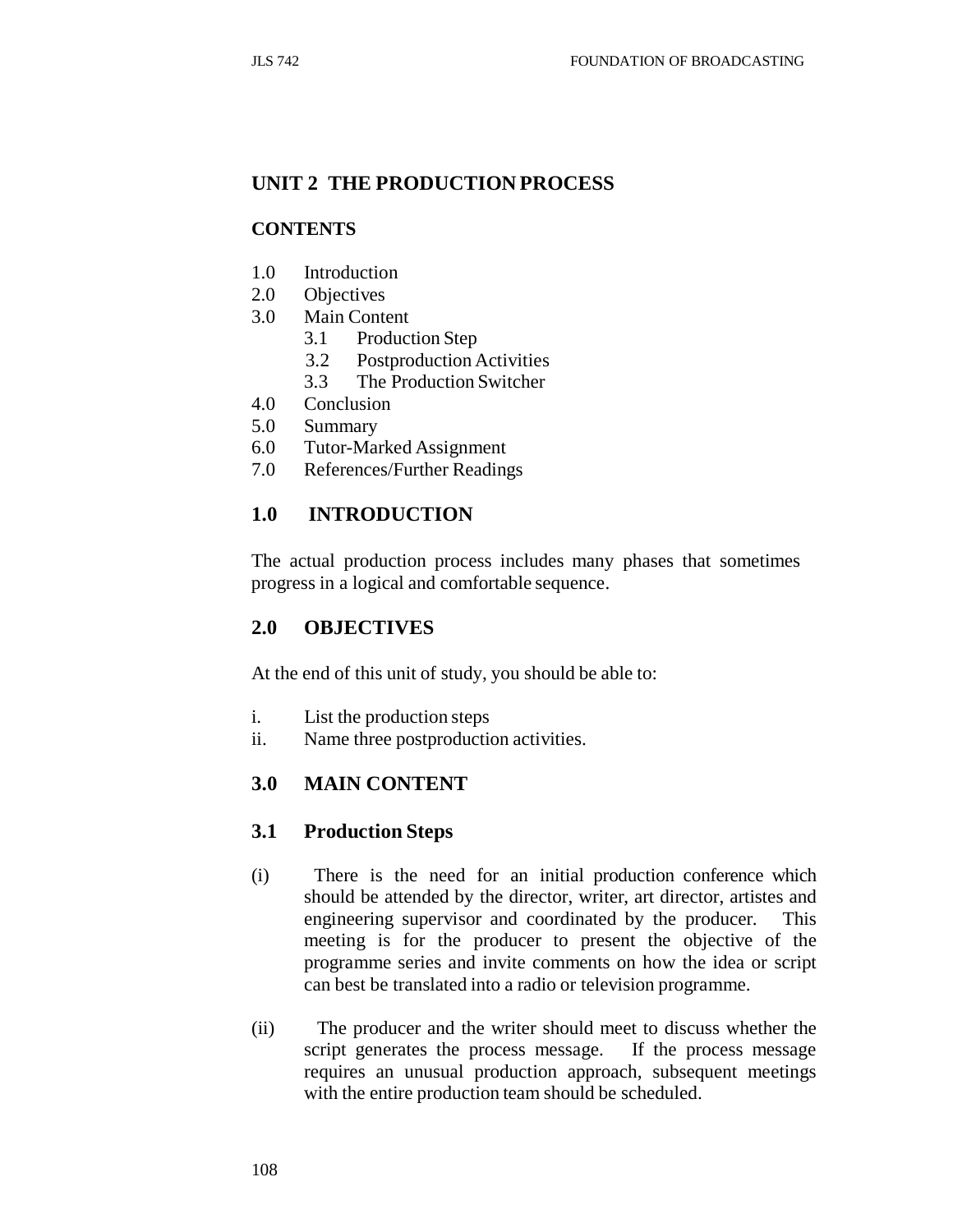- (iii) There is the need for final scheduling even if the producer had previously scheduled various facets of the production.
- (iv) The producer is expected to file out facilities request' and this usually contains information concerning date and time of rehearsal, taping sessions and on-the-air transmission, name of director, title of production and all technical facilities such as cameras, microphones, lights, sets graphics, costumes, makeup, VTR, Audio tape recorder, post-production facilities and special production needs. It also lists the studio and control room needed and the location of the outside location if necessary.
- (v) The producer should supply the traffic department with all pertinent information such as the title of the show, airdates and airtimes.
- (vi) The Public Relations department should be properly briefed about the upcoming production for adequate publicity, so as to narrow the gap between the potential and the actual audience.
- (vii) The producer hands over the production to the director who will conduct the necessary rehearsals and actual productions.

### **3.2 Postproduction Activities**

These include:

- (i) Postproduction editing
- (ii) Feedback and evaluation
- (iii) Record Keeping
- (i) **Postproduction Editing:** It is usually the most expensive and time-consuming production phase. It is a means of selecting from the original videotapes or digitally recorded material those scenes that seem most pertinent and copy them in a specific order and this should be supervised by the producer. Editing can involve two editing systems.
- (a) The linear editing system which normally requires two source Video Tape Recorders (VTR) that contain the original material recorded with camera and the record VTR which produces the final edit master tape.
- (b) The non-linear editing in which all videotapes are transferred to a computer disk and the video and audio portions are edited in the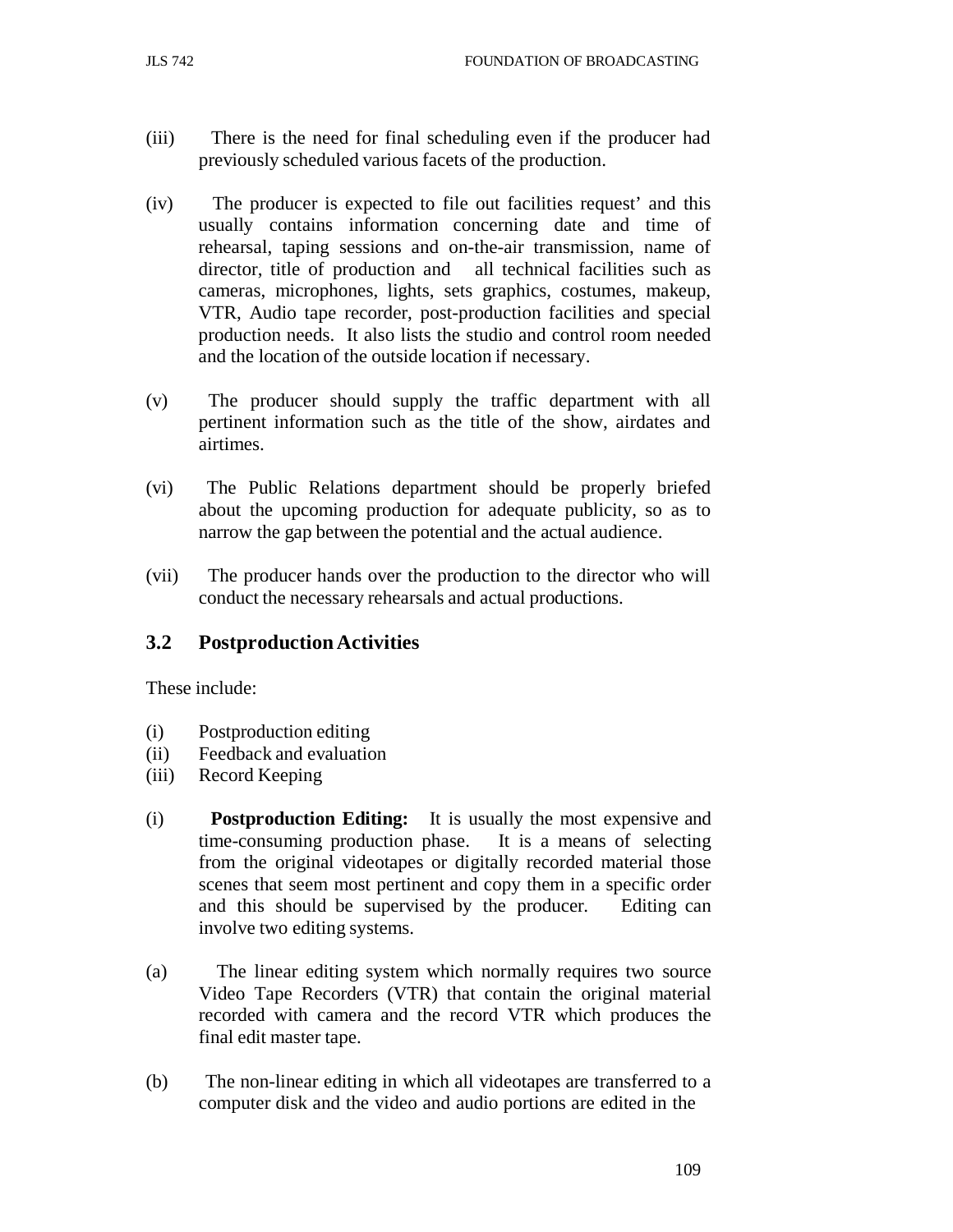manner of a word processing programme through calling up, moving, cutting, pasting and joining the various shots.

- (ii) **Feedback and Evaluation:** There is the need to arrange a viewing date for the client and take notes on the recommendation for changes made by the client. Feedback from viewers can take the form of fax, phone calls, e-mail etc. The producer should try to gather as much feedback as possible in order to find out how close the defined process message is to the actual one.
- (iii) **Record Keeping:** The producer should put together a production book that contains important preproduction, production and postproduction records. Such a production book should contain the final programme proposal, production schedule, facilities request, production personnel, artistes, shooting script etc. Also he should file a cassette copy of the production for archival purposes.

## **SELF ASSESSMENT EXERCISE 1**

Discuss the concept of feedback and evaluation in post production activities.

## **3.3 The Production Switcher**

The switcher helps in selecting various video sources, such as video cameras, videotape and other special effects. It selects visuals from various video sources and join them through a great variety of transitions, while the event is in progress and creates room for instantaneous editing.

Any switcher whether simple or complex can perform 3 basic functions:

- (i) It can select an appropriate video source from several inputs.
- (ii) It performs basic transitions between two video sources. (iii) It can create or retrieve special effects such as split screens.

Some switchers have further provisions for remote start and stop of equipment such as videotape recorders and can automatically switch the programme audio with the video. Each video input on a switcher has its corresponding button. If there are three cameras, then there are three buttons. If the video source of the switcher includes a videotape recorder and a character generator the number of buttons will be five.

The row of buttons is called a BUS and production switchers have many buses.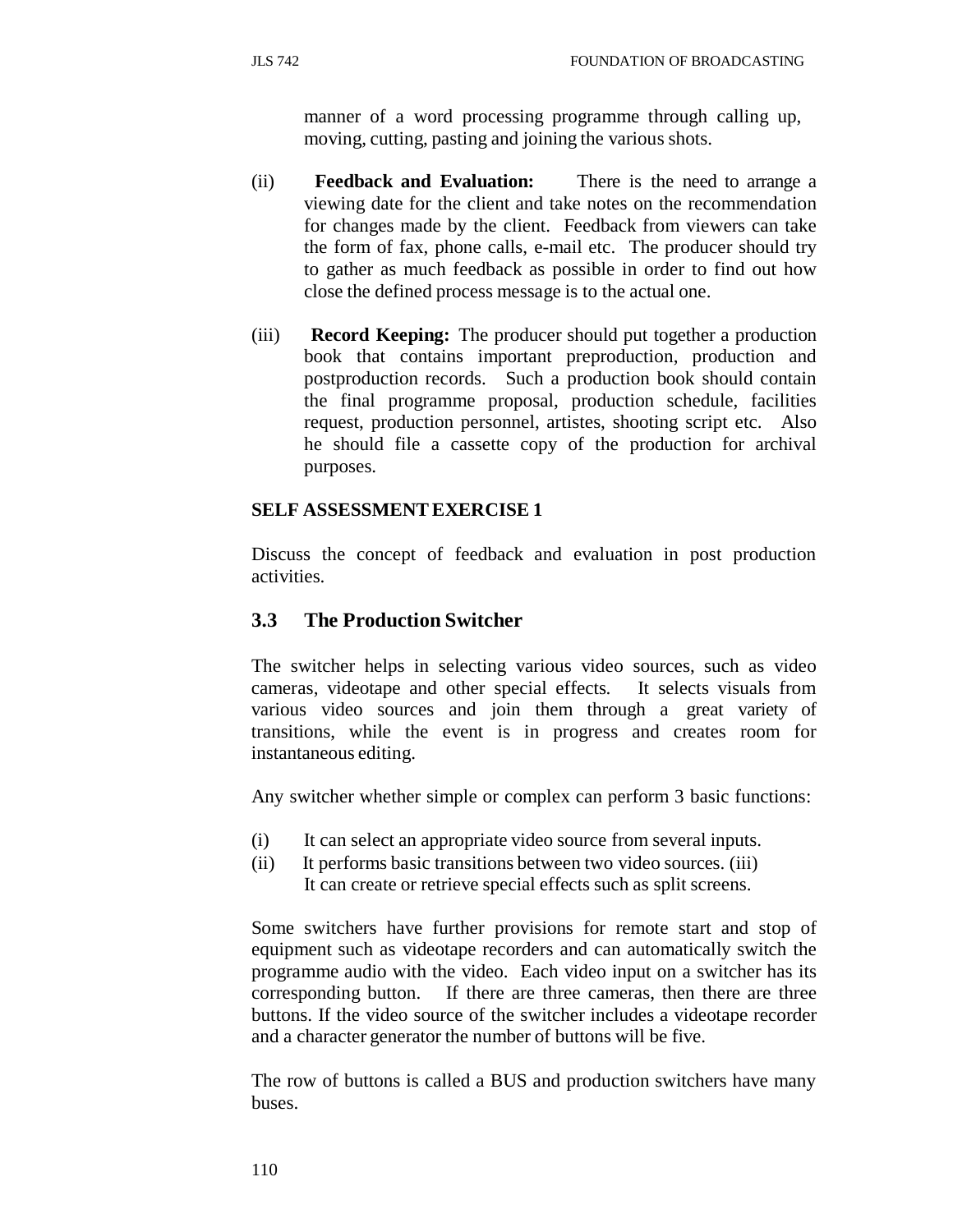Most basic switcher functions include:

- (a) To cut
- (b) To dissolve
- (c) To superimpose
- (d) To fade

The switcher should also allow one to see the selected video inputs or effects before they are punched on air.

The row of buttons which sends everything punched up directly to the line-out and from there to the transmitter or video recorder is called the PROGRAMME BUS.

## **SELF ASSESSMENT EXERCISE 2**

What is the duty of the production switcher?

## **4.0 CONCLUSION**

It is important that the producer should keep the principal production steps in mind and also know what the post production activities are in order to produce good and enduring programmes at all times.

## **5.0 SUMMARY**

The production process involves a number of production steps; so are the post production activities which include postproduction editing, feedback and evaluation, as well as record keeping.

## **6.0 TUTOR-MARKED ASSIGNMENT**

- 1 Name 5 principal production steps that a producer should embark upon in order to produce a good programme.
- 2 Identify 3 post production activities.

## **7.0 REFERENCES/FURTHER READINGS**

Onabajo, Olufemi. (2004). *Introduction to Broadcasting.* Lagos: Gabi Concept Ltd.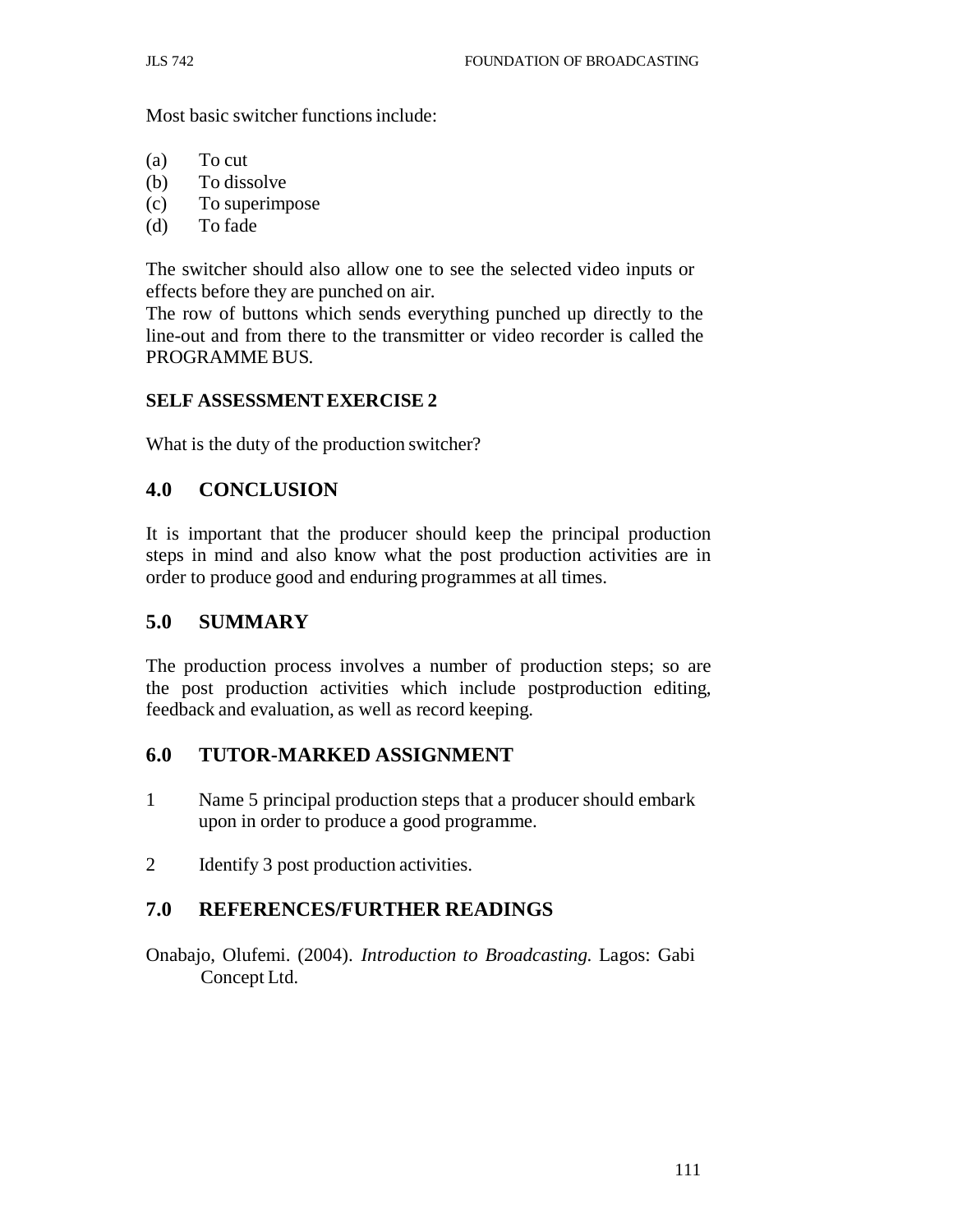## **UNIT 3 MICROPHONES AND HOW THEY WORK**

### **CONTENTS**

- 1.0 Introduction
- 2.0 Objectives
- 3.0 Main Content
	- 3.1 Production Step
	- 3.2 Postproduction Activities
	- 3.3 The Production Switcher
- 4.0 Conclusion
- 5.0 Summary
- 6.0 Tutor-Marked Assignment
- 7.0 References/Further Readings

### **1.0 INTRODUCTION**

Microphones are very essential in both radio and television broadcasting and without them all activities in a broadcast studio will grind to a halt. Determining how good or bad a microphone is depends on its electronic and operational characteristics.

### **2.0 OBJECTIVES**

At the end of the study unit, you should be able to:

- i. Define a microphone
- ii. Name 5 types of microphones and their uses.

### **3.0 MAIN CONTENT**

#### **3.1 What Is A Microphone?**

The pick-up of live sounds is done through a variety of microphones.

A microphone is an electro-acoustic transducer that converts acoustic energy into electrical energy. It is an instrument for measuring minute changes in air pressure. Microphones electronic characteristics include their sound generating elements and their pick-up patterns.

#### **SELF ASSESSMENT EXERCISE 1**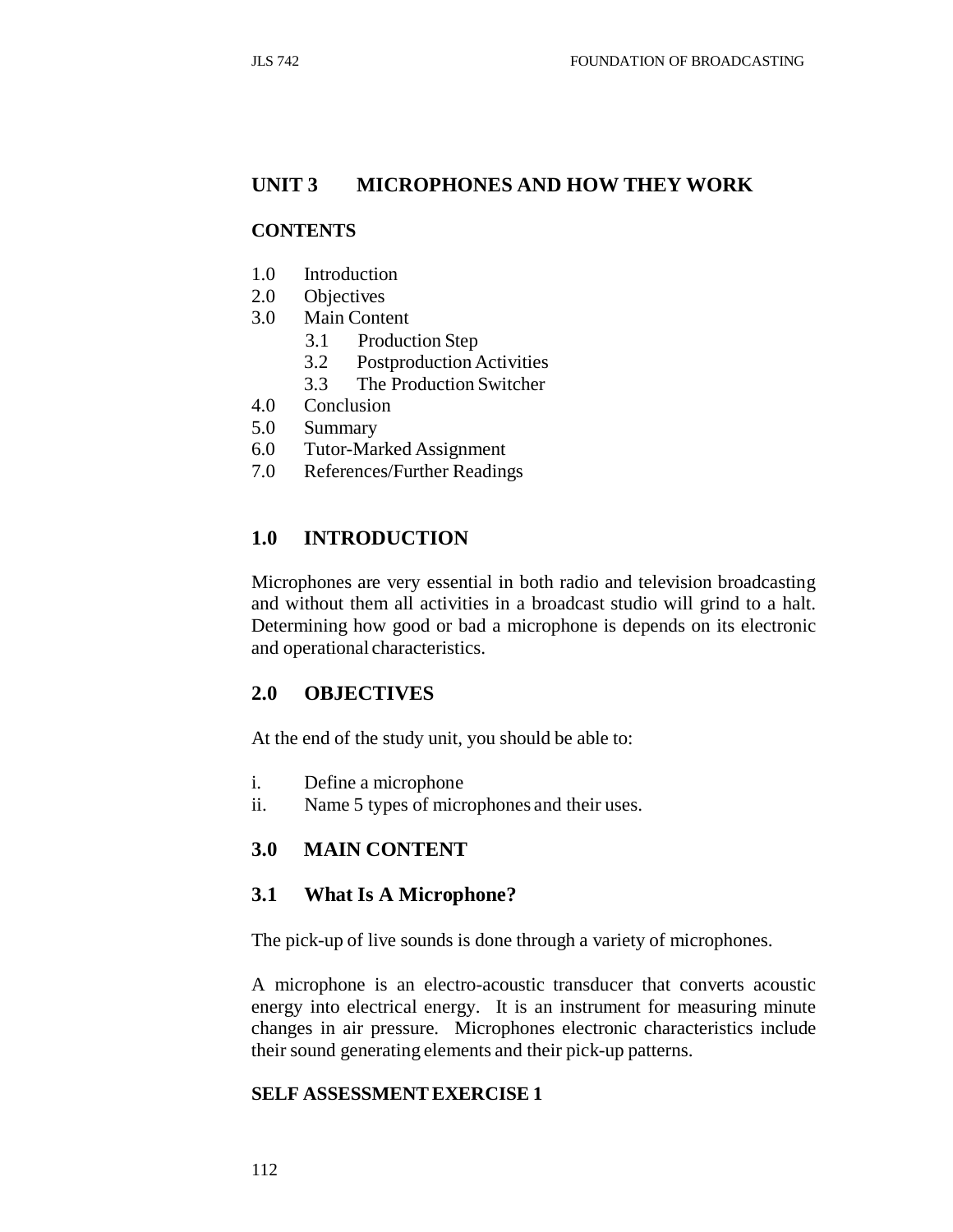What is a microphone?

## **3.2 Classification of Microphones**

All microphones transduce or convert sound waves into electric energy which is amplified and reconverted into sound waves by the loudspeaker. The initial conversion is accomplished by the generating element of the microphone. Because there are three major types of sound-converting systems, microphones can be classified into

- i. Dynamic Microphones
- ii. Condenser Microphones
- iii. Ribbon Microphones

## **i Dynamic Microphones**

These are the most rugged. They can be worked close to the sound source and still withstand high sound levels without damage to the microphone. They are ideal for outdoor recordings because they can withstand fairly extreme temperatures.

### **ii Condenser Microphones**

They are much more sensitive than the dynamic microphones in that they are very sensitive to physical shock, temperature change and input load. However, they usually produce higher quality sound when used at greater distances from the sound source. Contrary to the dynamic microphone, the condenser microphone needs a small battery to power its built-in preamplifier.

### **iii Ribbon Microphone**

They are similar in sensitivity and quality to the condenser microphones. Ribbon microphones produce more friendly sounds that are frequently preferred by singers. They are strictly used for indoor activities.

## **3.2 Pick-Up Patterns**

Any type of microphone can hear sounds from all directions so long as the sounds are within its hearing range. While some microphones can hear sounds from all direction equally well, others hear sounds better when they come from a specific direction. The territory within which a microphone can hear well is called its pick-up pattern.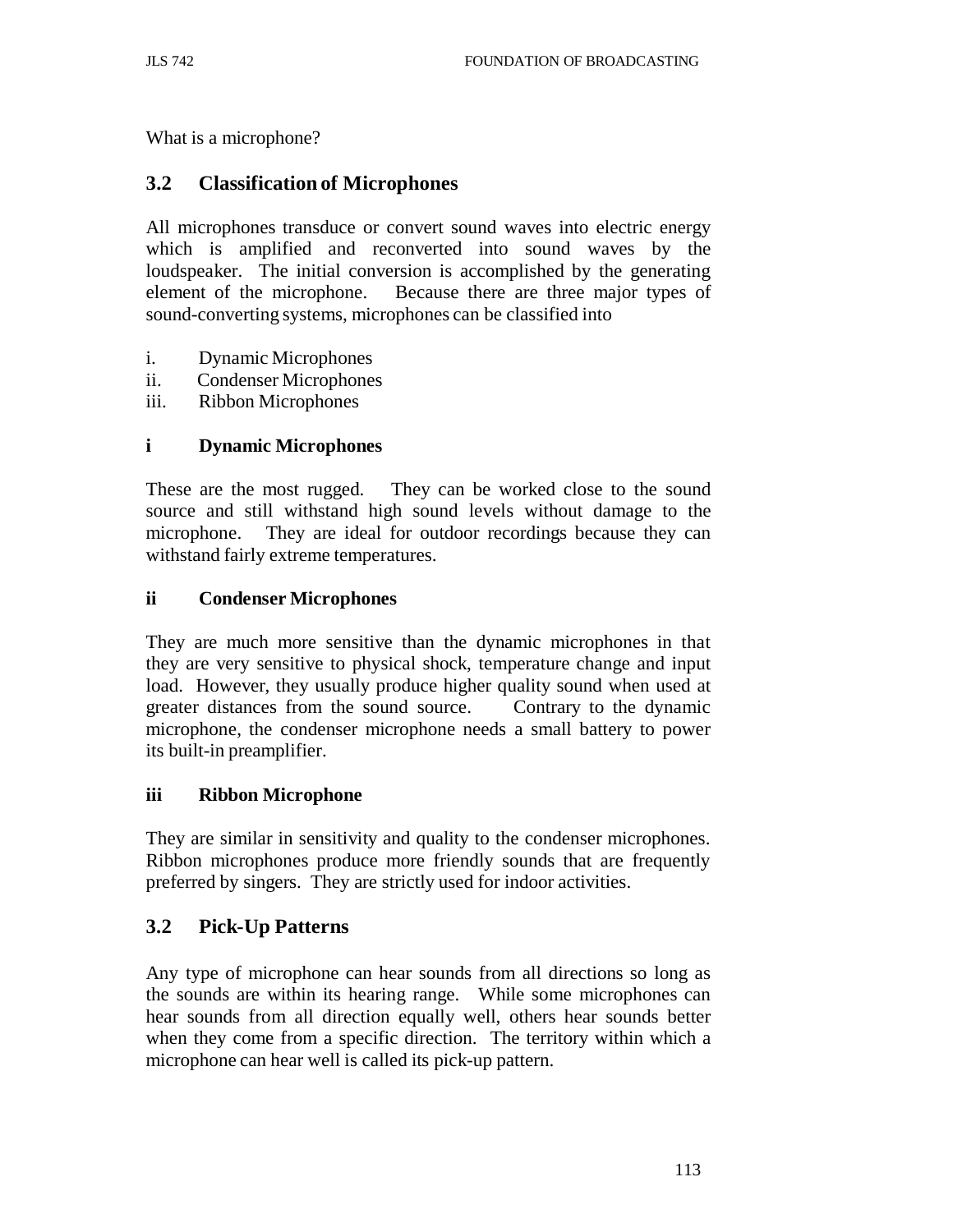The **OMNIDIRECTIONAL** microphone hears sounds from all directions equally well.

The **UNIDIRECTIONAL** microphone hears better in one direction – usually the front of the microphone than from its sides or back.

# **3.3 Operational Characteristics**

There are microphones that are primarily designed and used for sound sources that are moving while others are used for more stationary sound sources. However, any of the mobile microphones can be used in a stationary position and the stationary microphones can be moved about if the production situation so requires.

The mobile microphones include Lavaliere, hand, boom, wireless and headset microphones.

The stationary microphones include desk, stand, hanging, hidden and long-distance microphones. Once put into place and properly aimed at the sound source, the stationary microphones are not moved during the show or show segment.

## **Lavaliere Microphones**

The Lavaliere microphone is probably the most frequently used oncamera microphone in television. It can also be fastened to clothing with a small clip. Its omnidirectional variety with a dynamic or condenser generating element is designed primarily for voice pick-up. Although the action radius of performers is still limited by the Lavaliere cable, the cable is so light and flexible that they can move quickly and relatively unrestricted in a limited studio area without having to hold a microphone or worry about being properly followed by the boom microphone. Despite their small size and quality sound pick-up characteristics, they are durable and relatively immune to physical shock.

Lavaliere microphones are the most efficacious sound pick-up, device for all types of news shows, interviews that take place in one location, panel shows, drama and musical shows.

## **Hand Microphones**

The hand microphone is handled by the performer and it is used in all production situations in which it is imperative for the performer to exercise some control over the sound pick-ups.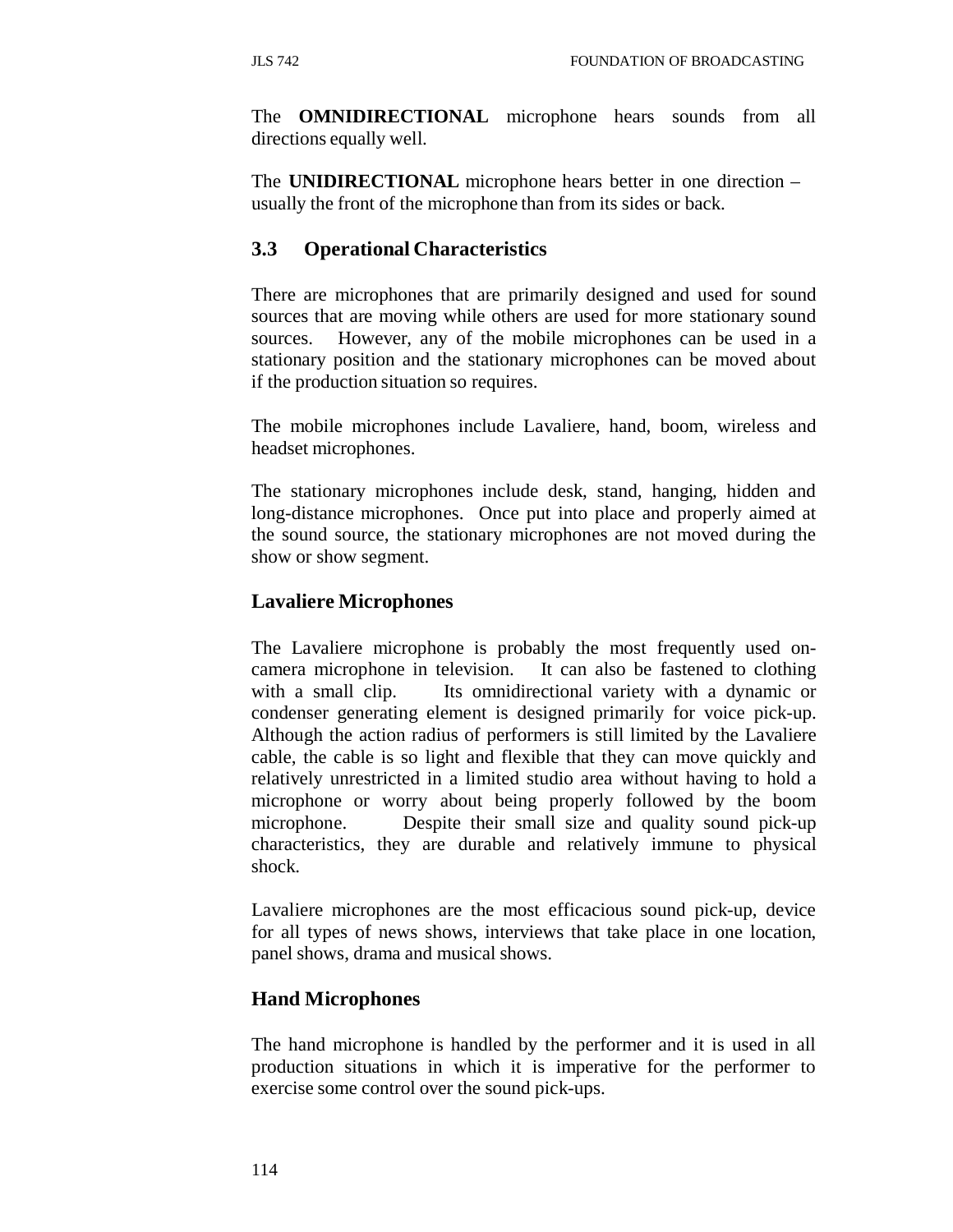In the studio or on stage, hand microphones are used by singers and by performers who do audience participation shows. Most importantly the hand microphone enables singers to exercise sound control through choosing that whose sound production suits their voice quality and style of singing. Because of frequent handlings, the hand microphone must be ruggedly built to withstand physical shock and be able to withstand rain, humidity, heat and extreme temperature change when used outside the studio. While some hand-microphones are built for outdoor use, others work best in the controlled studio environment.

### **Boom Microphones**

When a production such as a dramatic scene requires that you keep the microphone out of camera range, one needs a microphone that can pick up sound, over a fairly great distance, while making it seem to come from close up and which keeps out most of the extraneous noises surrounding the scene. This is what the shotgun microphone does. It is highly directional and has a far reach with little or no loss of presence. Because it is usually suspended from some kind of boom or is handled with one's arms acting as a 'boom', it is called a boom microphone.

### **Wireless Microphones**

Wireless microphones are used in production situations in which complete and unrestricted mobility of the sound source is required. They can be used to record a group of singers who jump around as much as they sing. They come as either hand or lavaliere microphones and their transmitters are built into the microphones themselves. Some models have a short antenna sticking out from the bottom of the microphone but most have the antenna incorporated into the microphone housing.

The receiving station of the wireless microphone system tunes into the frequency of the wireless transmitter and can receive the signals from as far as 330 metres under favourable conditions.

The wireless microphone works best in the controlled environment of a studio or stage. There, one can determine the precise range of the performer's movements and find the optimal position for the receiving station or stations. It is also quite useful in audience participation shows where the performer walks into the audience for brief unplanned interviews.

### **The Handset Microphones**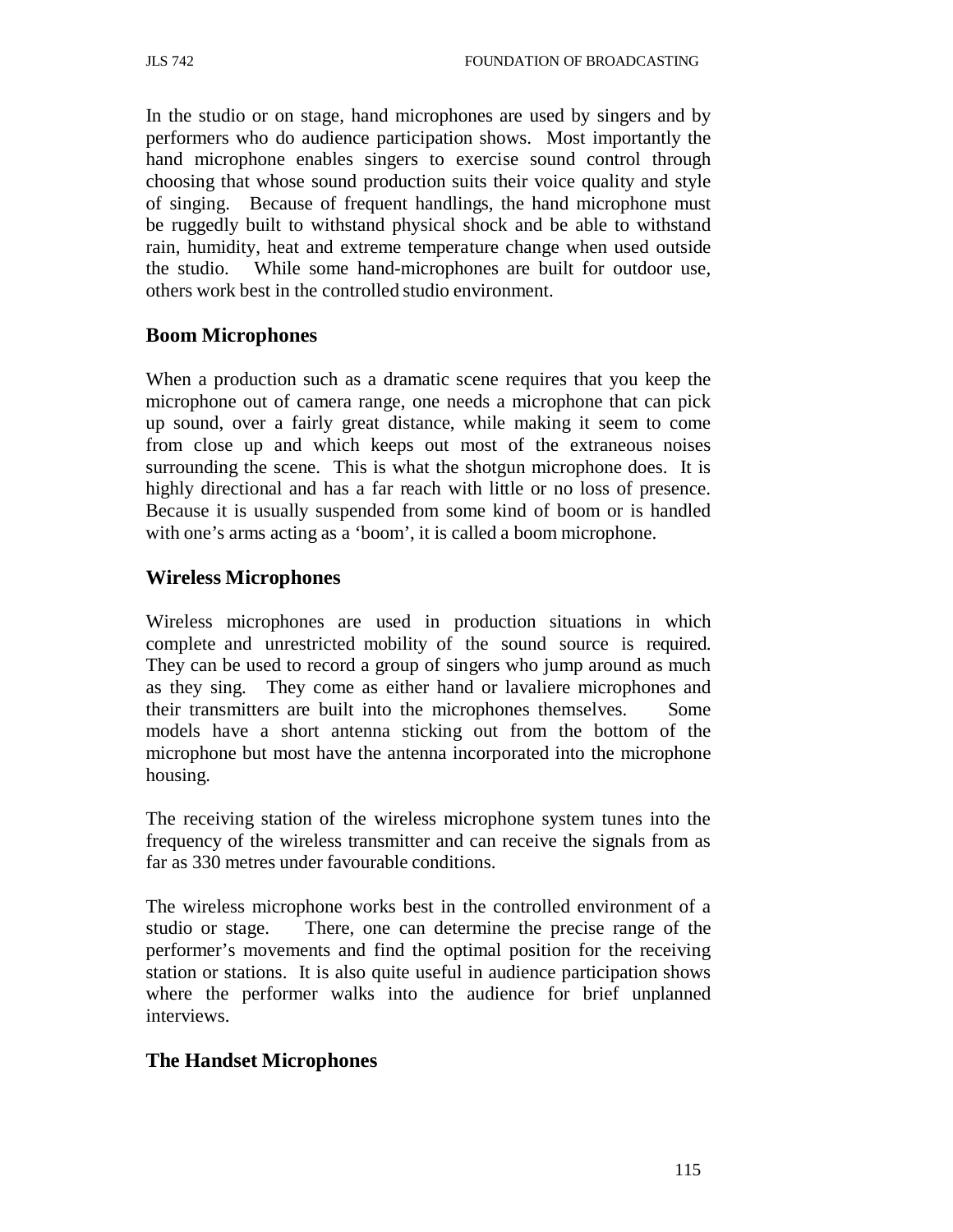They are built like ordinary intercom headsets except that they have high quality microphone attached. They are used in productions like sports reporting. The headset microphone isolates you sufficiently from the outside world so that one can concentrate on his specific reporting job in the midst of much noise and commotion, while at the same time keeping one's hands free to shuffle statistics, as well as grab people for interviews.

The headset microphone consists of a small omnidirectional or unidirectional microphone attached to earphones. One of the earphones carries the programme sound and the other carries the cues and instructions of the director or producer.

## **Desk Microphones**

These are usually put on tables or desks. These stationary microphones are widely used in panel shows, public hearings, speeches, press conferences and all other programmes where the performer is speaking from behind a desk, table, or lectern. They are usually rugged and able to withstand physical shock. Dynamic omnidirectional microphones are generally used as desk microphones but if a high separation of sound sources is desired, unidirectional microphones are used as well. One of the special types of desk microphones is Pressure Zone Microphone (PZM) which operates on a different principle from ordinary microphones. Its chief advantage is that it can be used for the simultaneous voice pickup of several people with equal fidelity.

## **Stand Microphones**

Stand microphones are used whenever the sound source is fixed and the type of programming permits them to be seen. The quality of stand microphones ranges from the dynamic hand microphones clipped onto a stand to highly sensitive condenser microphones used exclusively for music recording sessions.

### **Hanging Microphones**

Microphones can be hanged by their cables over any fairly stationary sound source. Most often, hanging microphones are used in dramatic presentations where the action is fully blocked so that the actors are in a precise location for each delivery of lines. The actors are in a precise location for each delivery of lines. The actors have to make sure that they speak only within the 'audio pool' of the hanging microphone for them to be heard. Unfortunately the sound quality from hanging microphones is not necessarily the best. The sound source is always relatively far away from the microphone and if the person is not exactly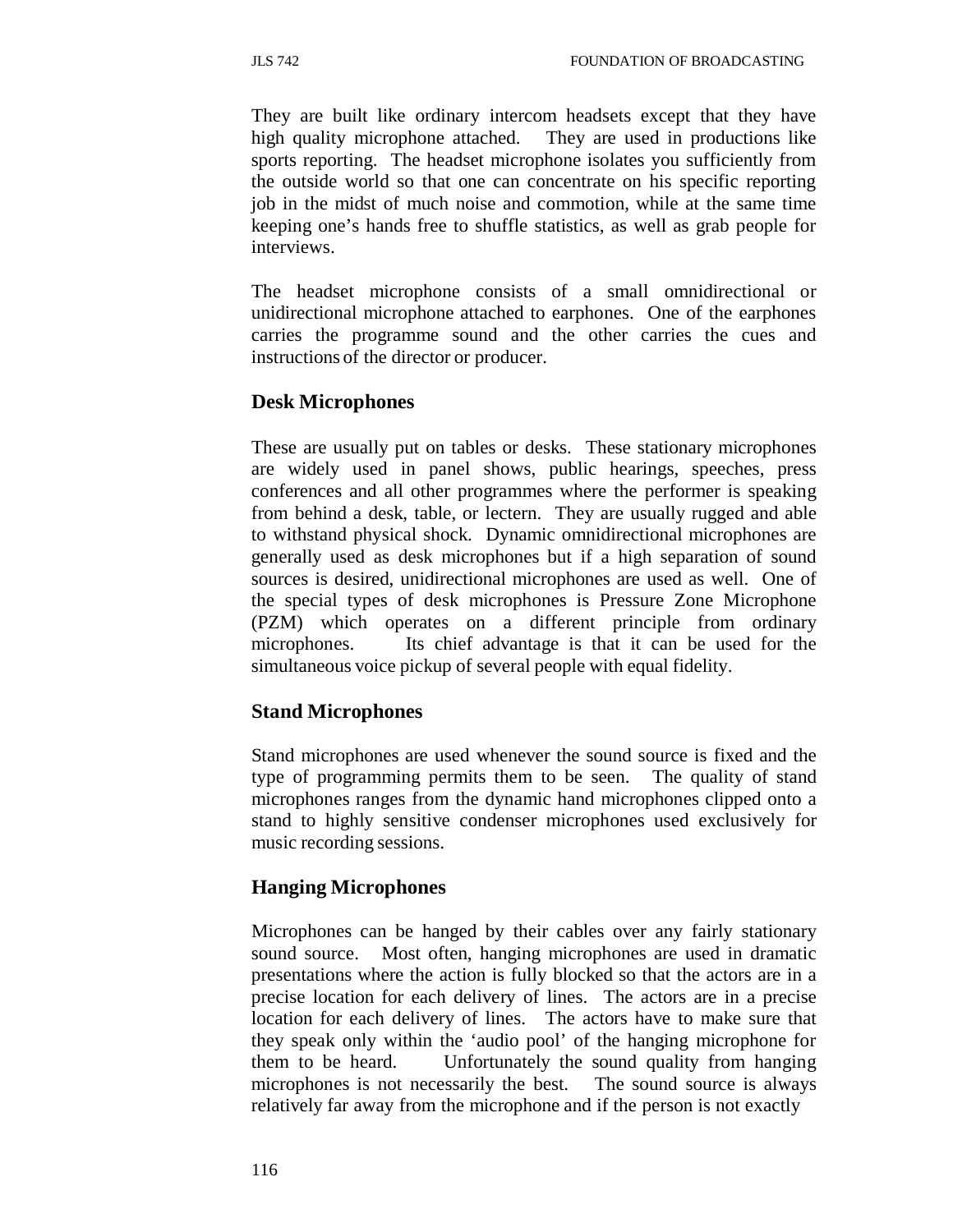within the sound pool (the pickup pattern) of the microphone, his or her voice is off-mic. They can pick the shuffling of feet and the rumbling of moving camera pedestals almost as well as the voices and their light cables might cause a hum in the audio pick-up. However, they are also popular in audience participation shows and are easy to set up and when in right positions produce acceptable sound.

## **Hidden Microphones**

Sometimes you may have to hide a small lavaliere microphone in a tuft of flowers, or behind a table decoration. Whenever hidden microphones are used, it is usually difficult to place it in a position such that it will yield a satisfactory pick-up. Often one gets a marvelous pick-up of various noises caused by people hitting the table or moving their chairs, but only a poor pick-up of their conversation.

### **Long Distance Microphones**

These are used in the field of sports coverage. The simplest way to pick up the sound in sports events such as lawn tennis is to place normal shotgun microphones at strategic positions and aim them at the main action. A single tennis game may have six or more microphones to pick up the sounds of the players, the judges and the crowd. A parabolic reflector microphone can be used to pick up sounds over fairly long distances. This consists of a small parabolic dish (similar to a satellite dish) that has an omnidirectional microphone facing inward right at its focal point. Thus, all incoming sounds are reflected toward and concentrated at the microphone.

The parabolic reflector microphone is often used to pick up voices over long distances such as the signals of the backmen during a football game or the enthusiastic chanting of a group of home-team fans.

### **SELF ASSESSMENT EXERCISE 2**

When are hanging microphones used in broadcast production?

### **3.5 How Microphones Work**

### **SOUND QUALITY**

Semi-professional microphones do not have as wide a frequency as high quality microphones.

This means that high quality microphones can hear higher and lower sounds than the less expensive models.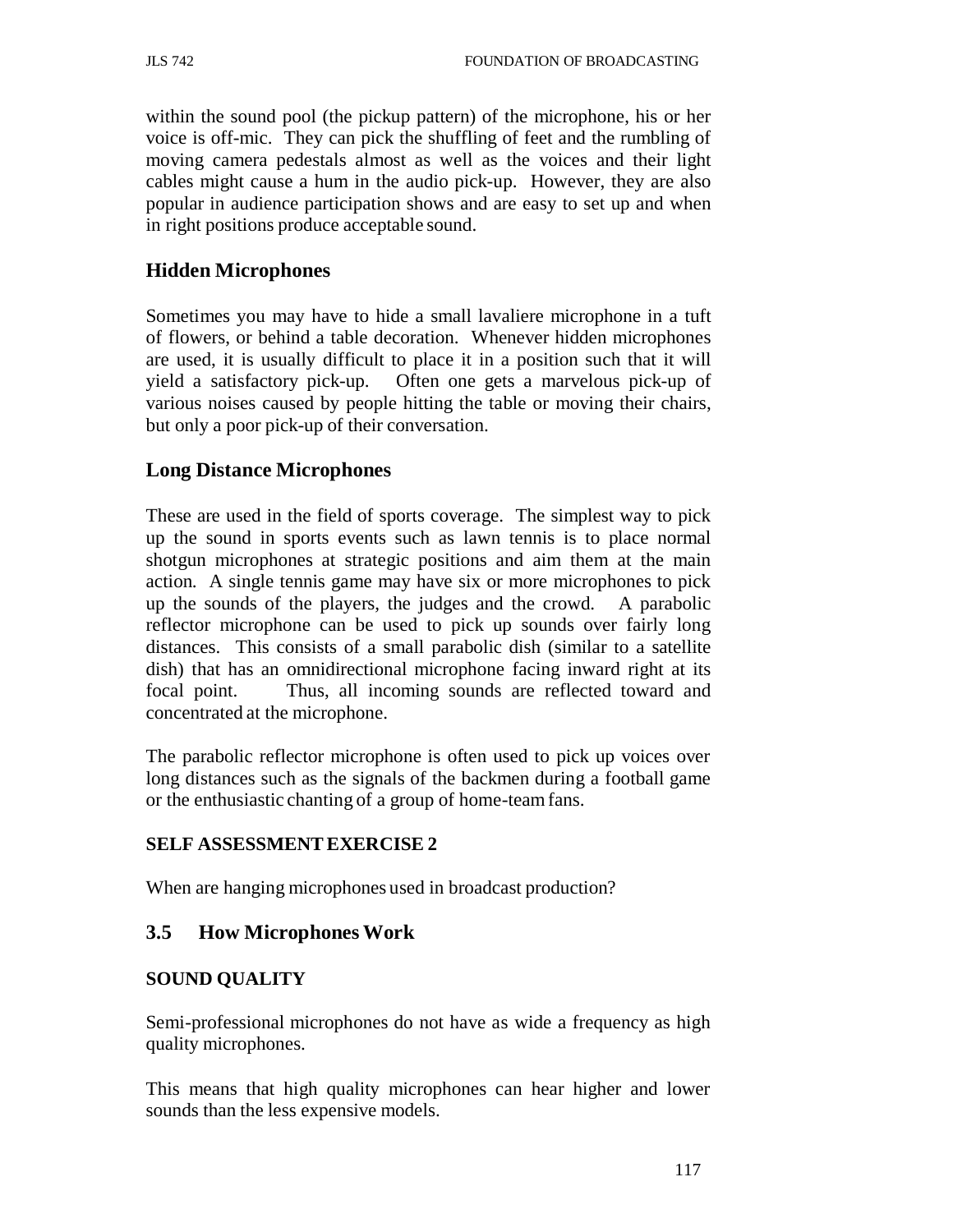The studio acoustics, the type and combination of instruments used and the aesthetic quality of the desired sound all play important parts in the choice and placement of microphones. Generally, rugged, dynamic omnidirectional or cardioids microphones are used for high volume sound sources such as drums, electric guitar, speakers and some singers, whereas ribbon or condenser microphones are used for the more gentle sound sources such as strings and acoustic guitars.

## **IMPEDANCE**

Impedance is a type of resistance to the signal flow. There could be high or low impedance microphones. A high impedance microphone usually belong to the category of the less expensive and lower quality variety and works only with a relatively short cable. A low impedance microphone belongs to the high quality professional variety and can take up to several hundred feet of cable. If one must feed a low impedance recorder with a high impedance microphone or vice versa, an impedance transformer is needed. Many electric instruments such as an electric guitar have a high impedance output and for them to match-up with other low impedance equipment, they have to be routed through a 'direct box' – a box that contains the transformer like electronics that adjust the high impedance signal to a low impedance one.

### **FREQUENCY RESPONSE**

This refers to how high and low a microphone can hear: that is the ability of the microphone to hear extremely high and low sounds. A good microphone hears better than most humans and has a frequency range of 20 – 20,000 Hertz. Many high quality microphones are built to hear equally well over the entire frequency range, a feature called FLAT RESPONSE. High quality microphones generally have a high frequency range and a flat response.

## **3.6 Balancing Microphones and Cables**

All professional microphones have a balanced output that is connected by 3-wire microphone cables to a balanced input at recorders and mixers. Two of the wires carry essentially the same audio signal and the third wire is a shield that acts as a ground. The balanced line rejects hum and other electronic interference. All balanced (three-wire) microphones and microphone cables use three-pronged connectors called XLR connectors. When working with semi-professional equipment, one may come across unbalanced microphones and cables that use only 2 wires to carry the signals; one for the audio signal and the other for the ground.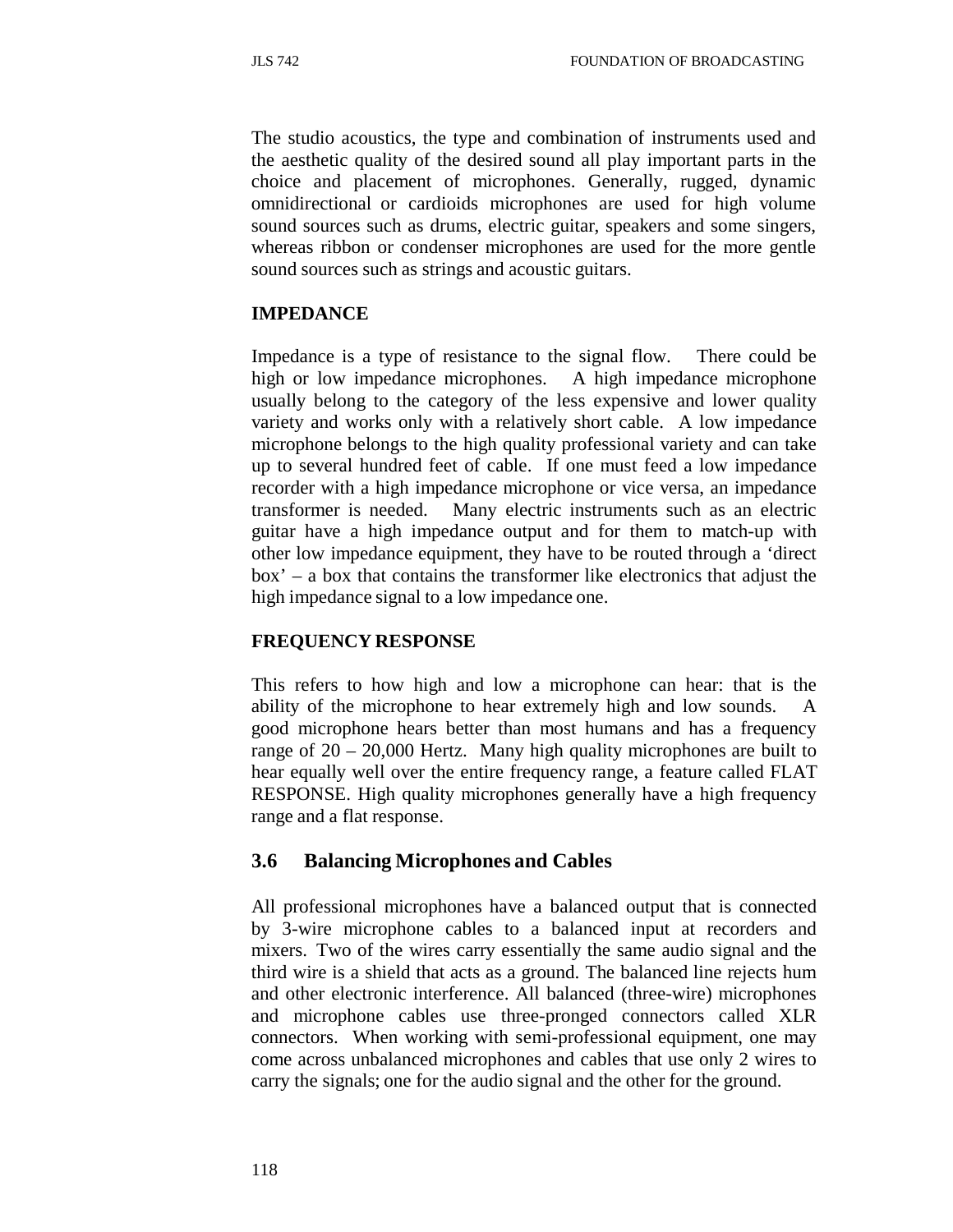These unbalanced lines use a variety of two-wire connectors: the phone plug, the RCA phone plug, the RCA phono plug and the mini plug. The problem with unbalanced (2-wire) microphones and lines is that they are much more susceptible to hum and other electronic noise than the balanced microphones and lines. There are adapters that enable one to connect an XLR to the unbalanced connectors and vice versa.

## **3.7 Special Microphone Use in the Studio**

in the controlled environment of the studio, the big boom is still one of the most effective ways of getting a high quality microphone close to the talent, while keeping it out of camera view. The operational difference between the 'giraffe' and the 'big boom' is that the big boom allows better sound pick-up and one can move the microphone much more quickly and smoothly and one can get much farther into the scene than with the giraffe.

The giraffe or tripod boom consists of an extendible horizontal boom arm that is mounted on a tripod dolly. The boom can be tilted up and down and at the same time rotate the microphone in the desired direction. The giraffe is advantageous in that it takes up relatively little studio space. It can be moved easily from one studio to another through narrow doorways because of its low height and narrow wheel-base.

## **3.8 Microphone Set Up For a Live Band**

When setting up for live band, microphones are needed for the singers, drums and direct sound emitting instruments such as percussion and pianos as well as for the speakers that carry the sound of amplified instrument such as electric guitars or organs. The sound signals of electric instruments such as the electric bass or keyboard are often fed directly to the mixing console without the use of a speaker and microphone. This technique is called 'direction insertion' or direct input. When setting up microphones and speakers, one must watch out for multiple feedback or microphone interference. Feedback is the return of the total or partial audio mix from the mixing console to the musicians.

## **4.0 CONCLUSION**

Microphones generally can be put into any kind of use depending on their sound generating elements and their pick-up patterns. While some microphones can hear sounds from all directions equally well, others hear sounds better when they come from a specific direction.

### **5.0 SUMMARY**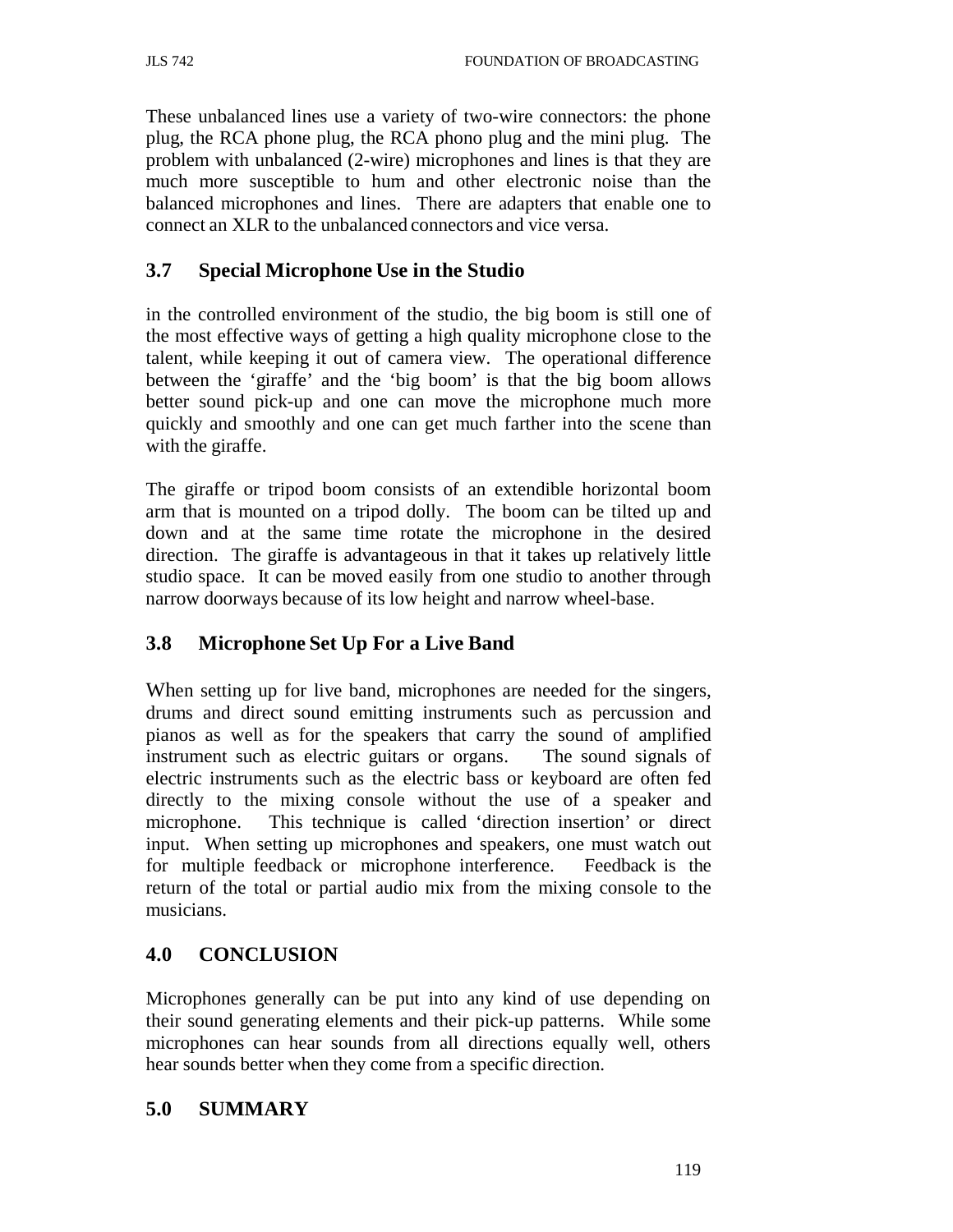Microphones are electro-acoustic transducers that convert acoustic energy into electrical energy. Microphones can be classified into Dynamic, Condenser and Ribbon microphones. They can be omnidirectional or unidirectional. While some microphones are primarily designed and used for sound sources that are moving, others are used for more stationery sound sources.

## **6.0 TUTOR-MARKED ASSIGNMENT**

- i. Into how many types can a microphone be classified?
- ii Identify 5 microphones and state their uses.

# **7.0 REFERENCES/FURTHER READINGS**

Hale, Julian. (1996). *Radio Power.* London: Paul Elek Ltd.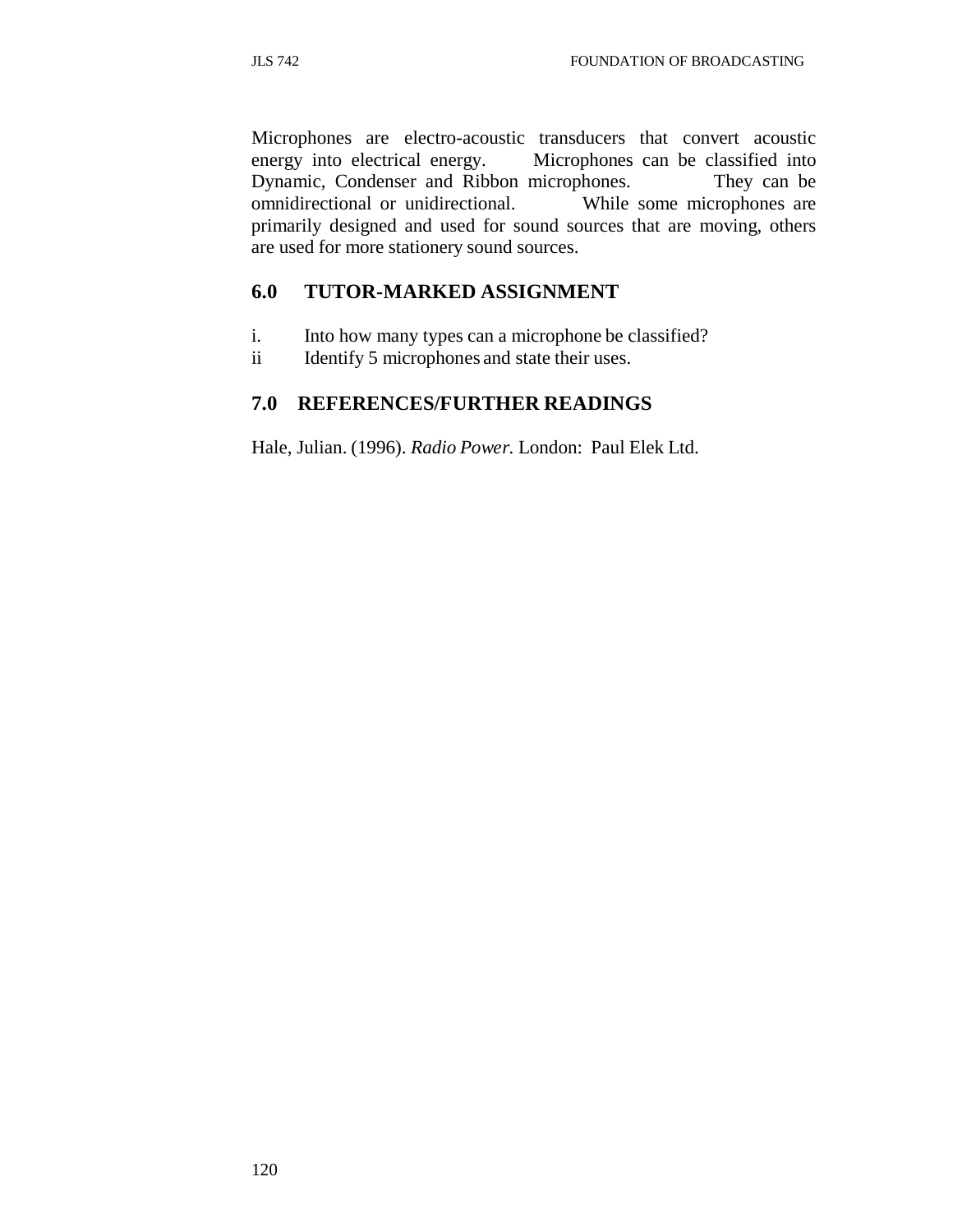# **UNIT 4 THE TELEVISION CAMERA**

## **CONTENTS**

- 1.0 Introduction
- 2.0 Objectives
- 3.0 Main Content
	- 3.1 Production Step
	- 3.2 Postproduction Activities
	- 3.3 The Production Switcher
- 4.0 Conclusion
- 5.0 Summary
- 6.0 Tutor-Marked Assignment
- 7.0 Reference

## **1.0 INTRODUCTION**

The television camera works on the same basic principle which involves the conversion of an optical image into electrical signals that are reconverted by a television set into visible screen images.

## **2.0 OBJECTIVES**

At the end of the unit of study, you should be able to:

- i. Identify the three main components of a camera
- ii. Identify the four major parts of a camera chain
- iii. Identify three types of cameras.

## **3.0 MAIN CONTENT**

### **3.1 How It Works**

All television cameras consist of three main parts. They include:

- 1 The LENS which selects a certain field of view and produces a small optical image of this view.
- 2 The CAMERA itself with its imaging or pick up device that converts the optical image as delivered by the lens into electrical signals.
- 3 The VIEWFINDER which shows a small video image of what the lens is seeing.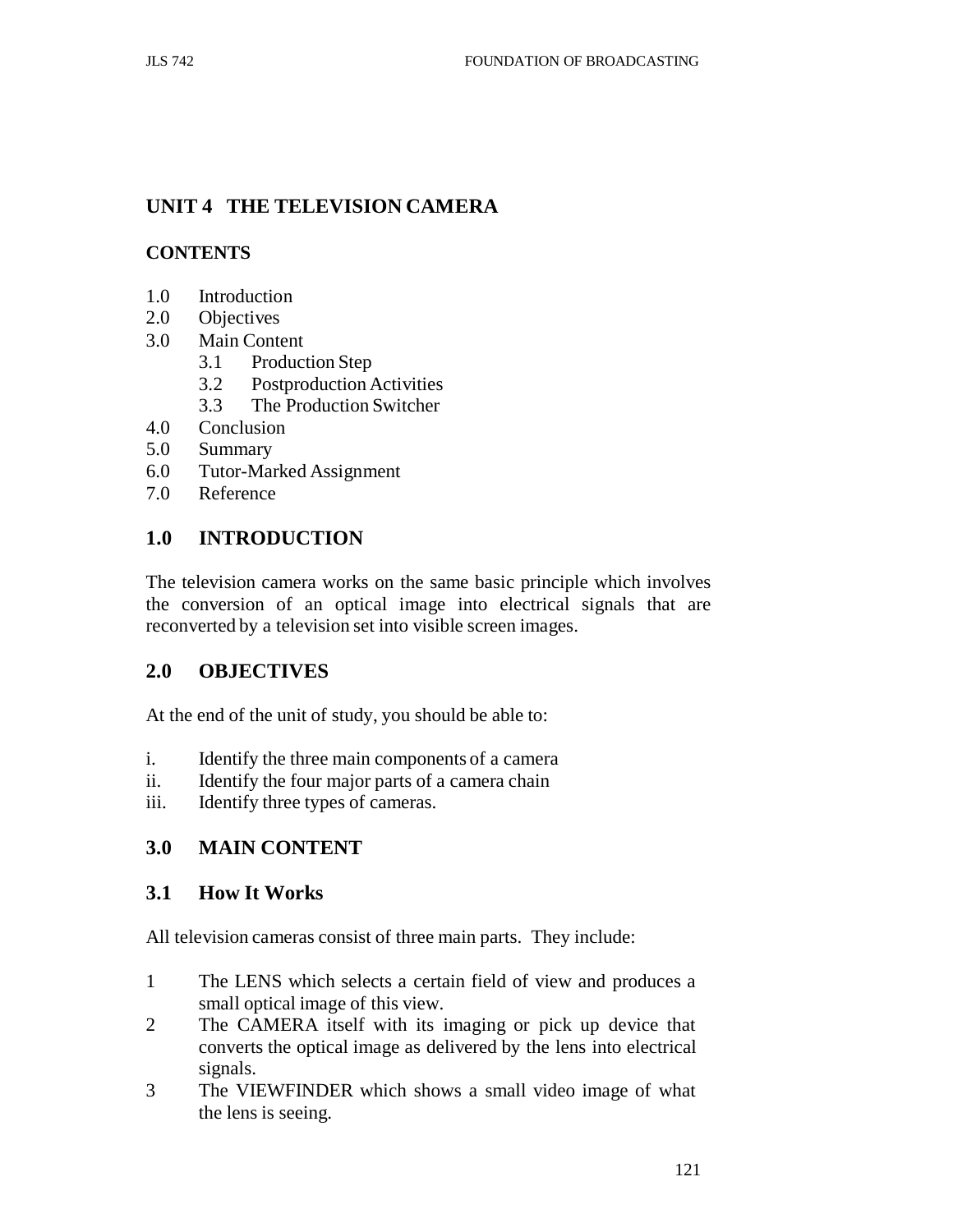Television camera works on the same basic principle which involves the conversion of an optical image into electrical signals that are reconverted by a television set into visible screen images. The light that is reflected off an object is gathered by a lens and focused on the imaging or pick up device. The imaging device transforms the light into electrical energy called the video signal. The signal is then amplified and processed so that it can be reconverted into visible screen images. The colour camera works with light and needs the three additive colour primaries red, green and blue to produce all the colours seen on the television screen. Many modern television cameras also have small LCDs (Liquid Crystal Display) monitors about 2 inches to 4 inches in size measured diagonally. Some of these cameras do not have viewfinders anymore. These are generally the new digital type of cameras.

The BEAM SPLITTER in the camera consists of various prisms and filters that separate the white light into three light primaries – Red, Green and Blue, usually referred to as RGB. Because these prisms are all contained in a small block, the beam splitter is often called PRISM BLOCK.

However, most consumer camcorders that have only one imaging device for all three primary colours use a STRIPED FILTER to separate the white light coming through the lens into the three primary colours. In a colour camera, the principal electronic component that converts light into electricity is called the IMAGING DEVICE and it consists of a small solid-state device called CHARGE COUPLED DEVICE or CCD. The CCD contains horizontal and vertical rows of image-sensing elements called PIXELS. Each pixel is a discrete image element that transforms its specific colour and brightness into a specific electric charge. The electric charges from all the pixels are then transferred to a storage area and eventually become the video signals for the primary light RGB colours.

#### **SELF ASSESSMENT EXERCISE 1**

On what basic principle does a television camera work?

### **3.1 The Camera Chain**

A high quality studio camera is connected by a cable to a wall outlet. This cable connects the camera to a chain of equipment necessary to produce quality pictures. The major parts of such a camera chain are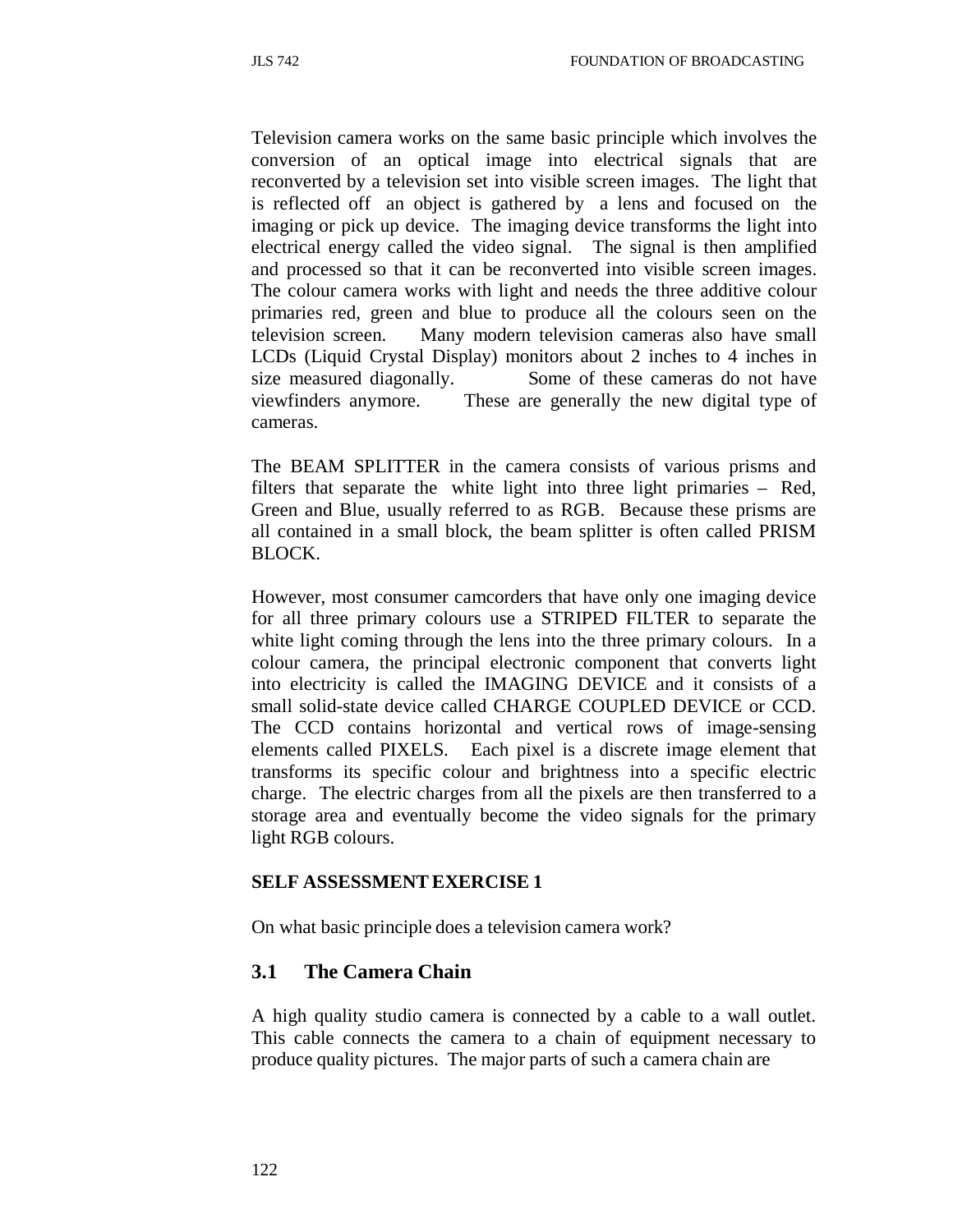- 1 The actual camera called the CAMERA HEAD because it is at the head of the chain.
- 2 The camera control unit or CCU.
- 3 The sync generator that provides the synchronization pulses to keep the scanning of the various pieces of television equipment in step.
- 4 The power supply.

Each studio camera has its own CAMERA CONTROL UNIT (CCU). The CCU performs two main functions which are that of a set-up and control. During set-up, each camera is adjusted for the correct white balance, the proper contrast range between the brightest and darkest areas of a scene and the brightness steps within this range. In order to find out whether the camera is properly adjusted and performs at an optimal level, the Video Operator (VO) can use the WAVEFORM MONITOR also called the OSCILLOSCOPE; which translates the brightness steps and contrast range into a visible signal; the vector scope which translates the white balance into a visible signal; and the monitor of the CCU. Sometimes when the actual operational controls are separated, from the CCU, then we speak of a REMOTE CONTROL UNIT (RCU) or an OPERATION CONTROL PANEL (OCP). The actual CCUs may be located in a master control room, while the OCPs are in the studio control room. This arrangement allows the video operator to do the initial camera set up in master control, then sit in the control room with the production crew and maintain optimal picture quality according to the technical standards and aesthetic requirements of the production.

The **SYNC GENERATOR** produces electronic synchronization pulses that keep in step the scanning in the various pieces of equipment such as cameras, monitors and videotape recorders.

A **GENLOCK** provides various pieces of studio equipment with a general synchronization pulse called **HOUSE SYNC**. Through the genlocking process, the scanning of video signals is perfectly synchronized, it allows you to switch among and intermix the video signals of various cameras and/or videotape recorders without the use of additional special digital equipment.

The **POWER SUPPLY** generates the electricity (direct current) that drives the television equipment. In a studio the power supply converts the Alternating Current (AC) to Direct Current (DC) power and feeds it to the cameras. The camera cable feeds all the CCU functions to the camera and transports the video signals from the camera back to the CCU.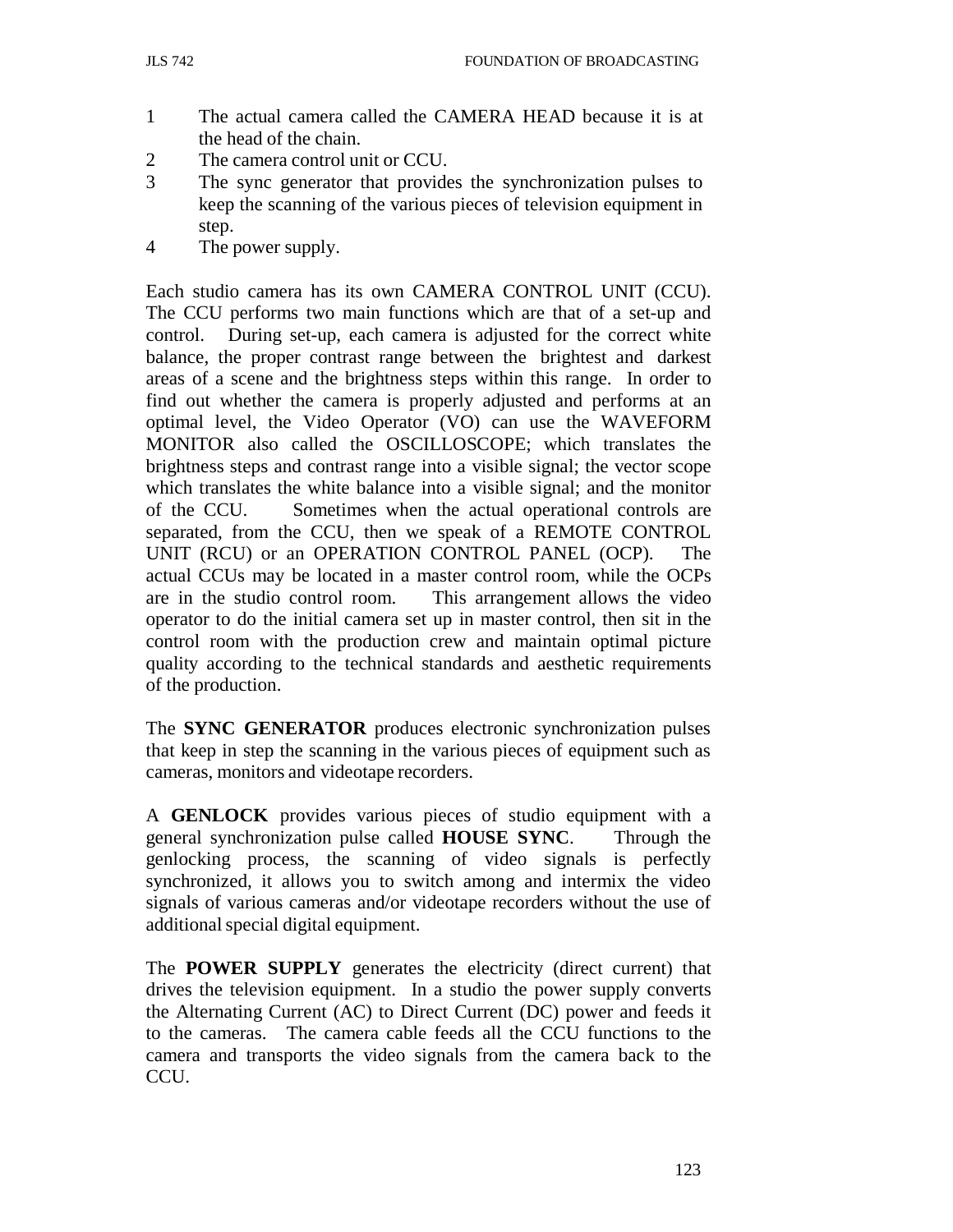### **3.3 Types of Cameras**

According to Zettl (1996) cameras can be classified into three groups. Studio cameras including high definition television cameras (HDTV).

- 1 Electronic News Gathering/Electronic Field Production Cameras (ENG/EFP) and camcorders.
- 2 Consumer or small format camcorders.

The above classification based on primary production function does not necessarily determine their exclusive use or relative quality, because studio cameras are frequently used in the field and field cameras such as the portable ENG/EFP cameras are used in the studio.

### **i Studio Cameras**

This term is used generally to describe a high quality camera that is so heavy it cannot be maneuvered properly without the aid of a pedestal or some other type of camera mount. Studio cameras are used for various studio productions such as news, interview and panel shows or for daily serial dramas. The obvious difference between the standard studio cameras and other varieties is that studio cameras can function only as part of a camera chain, whereas other camera types can be selfcontained and capable of delivering a video signal to the Video Tape Recorder without any other peripheral control equipment. Studio camera bring about better picture quality.

**HIGH DEFINITION TELEVISION CAMERAS (HDTV**) deliver pictures of superior resolution, colour fidelity and light and dark contrast and uses high quality charge-coupled device (CCD) as its imaging device. What gives the HDTV camera the edge over the highest quality standard studio camera is the increased number of scanning lines. The more the scanning lines the more detail one can see in a picture. What makes the HDTV rather inconvenient and especially expensive is that all elements of the video system including the camera must be high definition. The HDTV was developed primarily to replace the film camera in motion picture which has an aspect ratio (the width to height proportions of the TV screen and therefore of all television visuals) similar to that of the motion picture screen.

The HDTV is a highly specialized television system that cannot presently be used for everyday broadcast but for many fields of non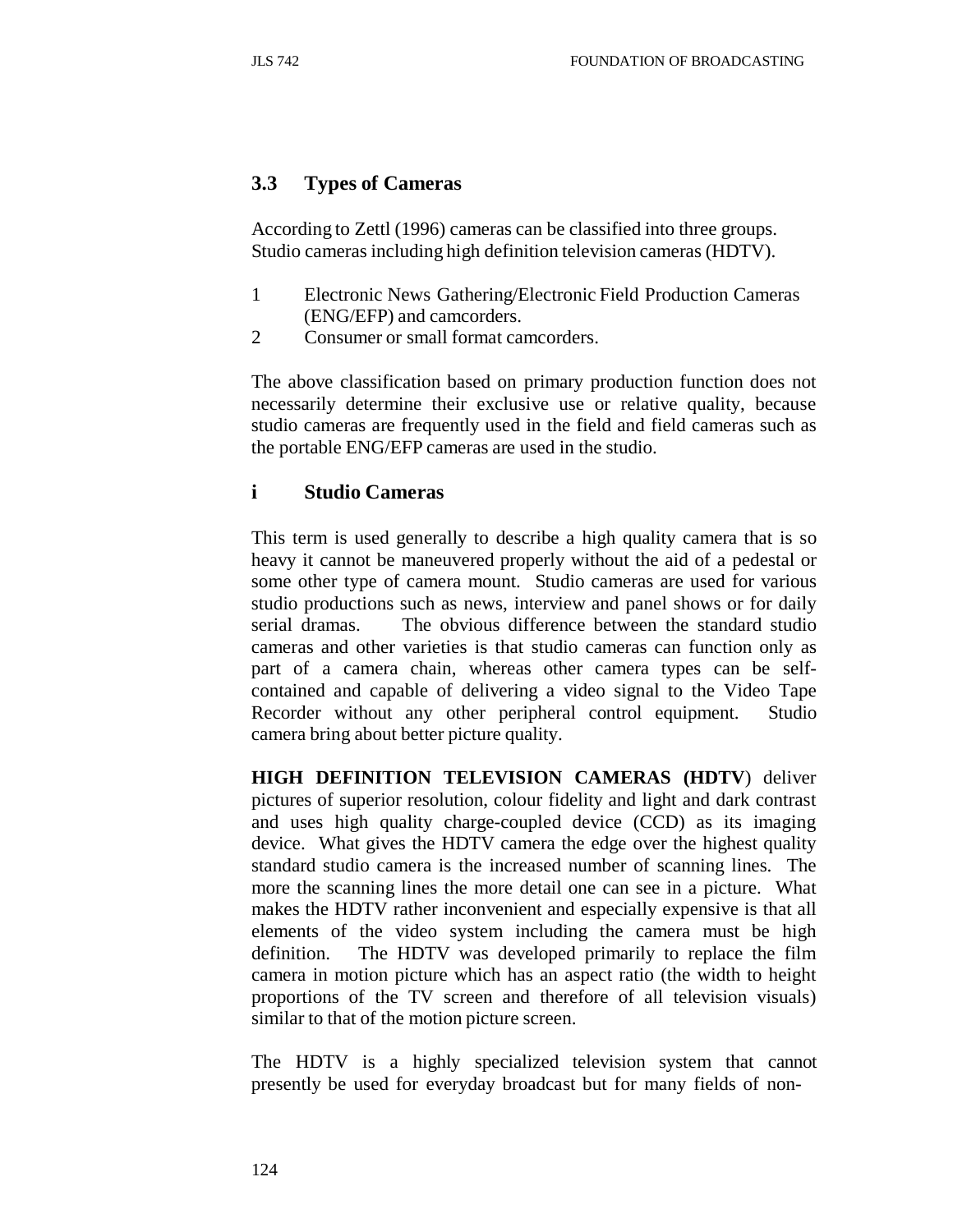broadcast applications such as electronic film production, medical and other educational research and the production of commercials.

## **ii Eng/Efp Cameras And Camcorders**

These cameras are portable and are usually carried by a camera operator or put on a simple tripod. They are also self-contained and hold the whole camera chain in the small camera head. With their built-in control equipment, ENG/EFP cameras are designed to produce high quality video signals or visuals that can be recorded on a separate videotape recorder (VTR), a small VTR that is docked with the camera or a built-in VTR. The camera is called CAMCORDER when docked with a VTR or a built-in VTR. The ENG/EFP camcorders operate on the same basic principle as the small format consumer model, except that the video-tapes are of higher quality. Also the automated features of the consumer models have been incorporated into the professional camcorders in order to make it possible to produce acceptable visuals in drastically changing conditions without having to readjust the camera.

## **CONSUMER (SMALL-FORMAT) CAMCORDERS**

Here the camera and the VTR are built as a single inseparable unit. Most consumer camcorders have a single-chip imaging device and similar automated features such as auto-focus and auto-iris which regulate the incoming light. Some of these camcorders use ½- inch videotape and others the smaller 8mm (a little more than  $_{1/4}$  in.

### **SELF ASSESSMENTEXERCISE 1**

What gives the High Definition Television Camera the advantage over the highest quality standard studio camera?

## **3.4 Operational Elements and Control**

In studio cameras, most operational controls are on the Camera Control Unit (CCU) panel. However, in ENG/EFP Cameras and other small format camcorders, all the switches and buttons are on the cameras themselves so that they can be got ready and kept operational during the entire shoot. Nevertheless the following operation features need some mention.

**(a) Power Supply:** All studio cameras receive their power from a special Direct Current (DC) power supply which is part of the camera chain. Most professional camcorders run on a 12-volt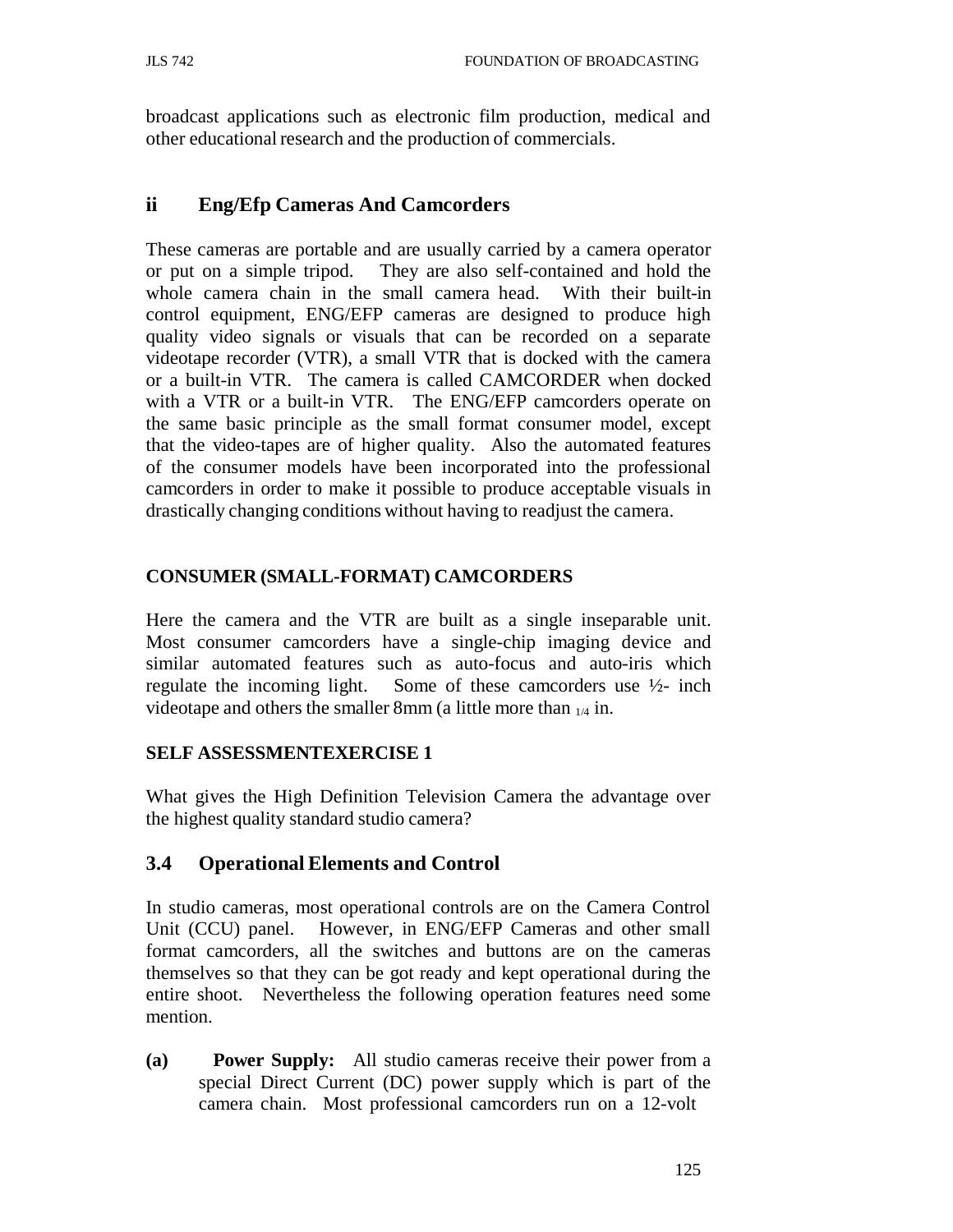battery which is clipped on the back of the camera. Consumer camcorders have lower voltage batteries that are also clipped on the back of the Camera – VTR unit. Household AC Current can act as substitute source of power with the use of an adapter. The camera battery can supply continuous power for up to two hours and up to four hours with newer thinner and lighter batteries. All portable camcorders display some kind of warning signal when the battery charge is getting low. In order to avoid running out of power during a shoot, it is advisable to routinely replace the battery after 40 minutes or so of recording.

**(b) Camera Cable:** When requesting cable runs, one need to know which cable the camera can accept and how long a cable run that is needed.

Multicore cables have the most limited reach of about 200ft or about 6oo meters, which are generally enough for all studio work and many standard remote (outside production) telecasts. Multicore cables can carry a great amount of information without any adapters.

The Triaxial Cables and the Fiber-Optic Cable have much greater reach and are also thinner and considerably lighter than the multicore cables. While Triaxial Cables allow for a maximum distance of 5000 feet (about 1,500 meters), a fibre-optic can reach up to 3000 meters or about 2 miles.

- **(c ) Connectors:** When in the studio, the camera cable is generally left plugged into the camera and to the camera wall jack. However when using a camcorder in the field, one needs to connect cables from the camcorders to some other external equipment such as monitor feeds, audio recorders etc. Most professional video equipment use BNC connectors for video coaxial cables and XLR or phone plugs for audio cables. Consumer equipment usually use RCA phone for video and mini plugs for audio cables. UHF connectors are probably still in use in older video equipment.
- **(d) Viewfinder:** This is a small television set that shows the visuals the camera is getting. Studio cameras usually have a 7-inch viewfinder that can be switched and tilted so that the cameraman can see what he is filming, even if he does not stand directly behind the camera. Most viewfinders are monochrome (one sees only black and white edition of what he is shooting). Unless converted to the studio configuration, all ENG/EFP cameras and camcorders have a small  $1^{1/2}$  – inch high resolution (a measurement of the finest picture detail that can be seen)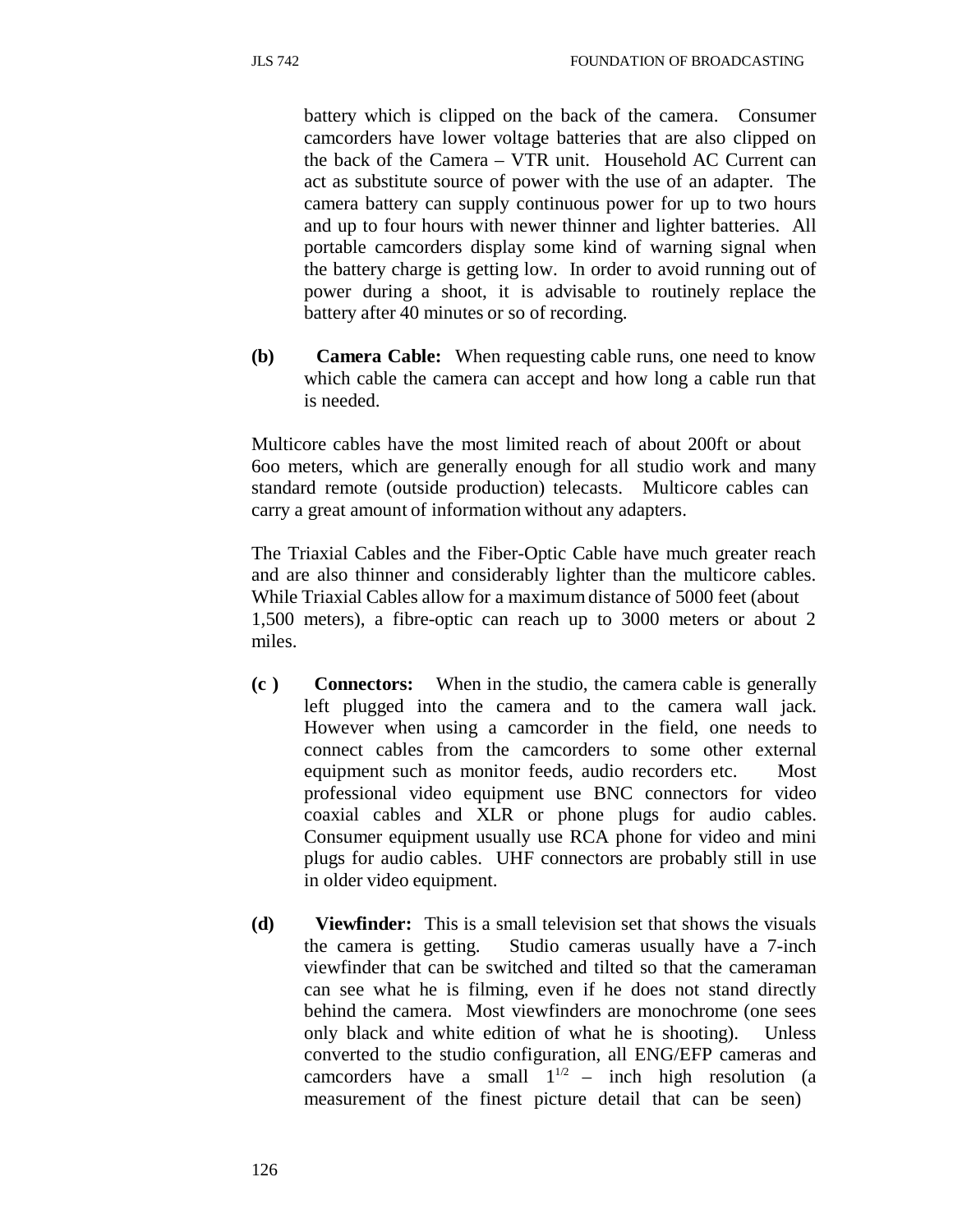monochrome viewfinder. It is shielded from outside reflections by a flexible rubber eyepiece that can be adjusted to one's eye.

Many viewfinders also act as important communication systems showing the status of certain camera and production functions even when the camera is in operation.

**(e) Tally Light and Intercom:** The tally light is a big red light on top of the camera that signals which of the two or more cameras is punched on the air. The light indicates that other cameras are free to line up their next shots. There is also a small tally light inside the viewfinder hood that informs the camera operator when the camera is on the air. Camcorders do not have an external tally light. The red light inside the viewfinder serves as an indicator that the camcorders are recording.

The INTERCOMMUNICATION CHANNELS are especially important for multicamera productions because the director and technical director have to coordinate the cameras' operations. All studio cameras and several high-end field cameras have at least two channels for intercommunication – one for the production crew and the other for the technical crew. Some studio cameras have a third channel that carries the programme sound.

**(f) Filter Wheel:** This is located between the lens and the beam splitter. It normally holds two neutral density and some colour correction filters. The neutral density filters reduce the amount of light transmitted to the imaging device without affecting the colour of the scene. The colour correction filters compensate for the relative bluishness of outdoor and fluorescent light or the relative reddishness of indoor light and candlelight.

## **4.0 CONCLUSION**

The purpose of studying television cameras is to determine the use to which they can be put at varying times. Essentially cameras are used to frame production shots to reveal visual images as clearly as possible and to present them so that they can convey meaning and energy.

## **5.0 SUMMARY**

A television camera consists of the lens, the camera itself and the viewfinder. The camera chain is made up of the camera head, the camera control unit, the sync generator and the power supply. Types of cameras include studio cameras, electronic mass gathering cameras and small format camcorders.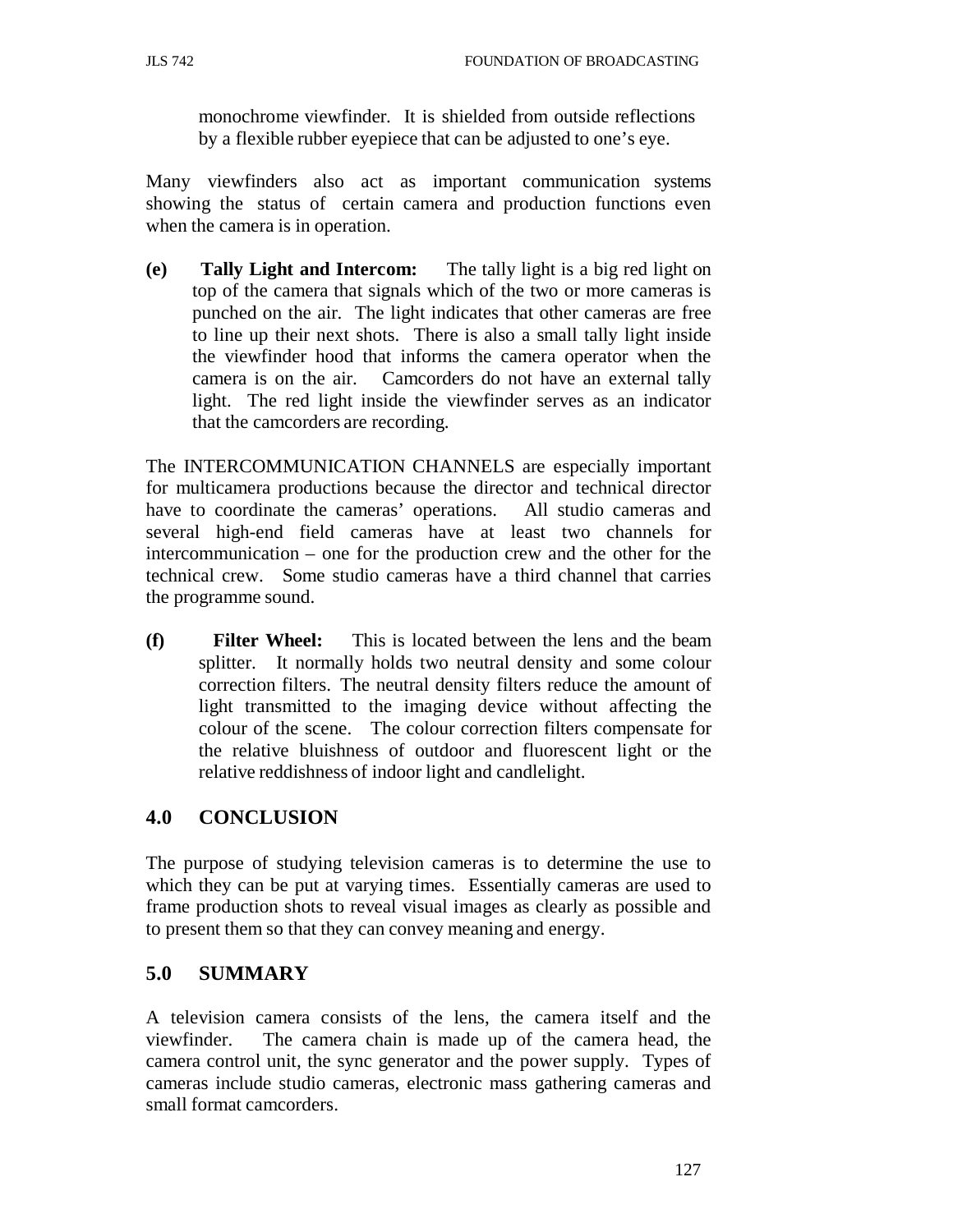# **6.0 TUTOR-MARKED ASSIGNMENT**

- 1 Name 3 main parts of a camera and state their functions.
- 2 What 4 items constitute a camera chain?

### **7.0 REFERENCES/FUTHR READINGS**

Onabajo Olufemi (2004) *Introduction to Broadcasting* Lagos: Gabi Concept Ltd.,

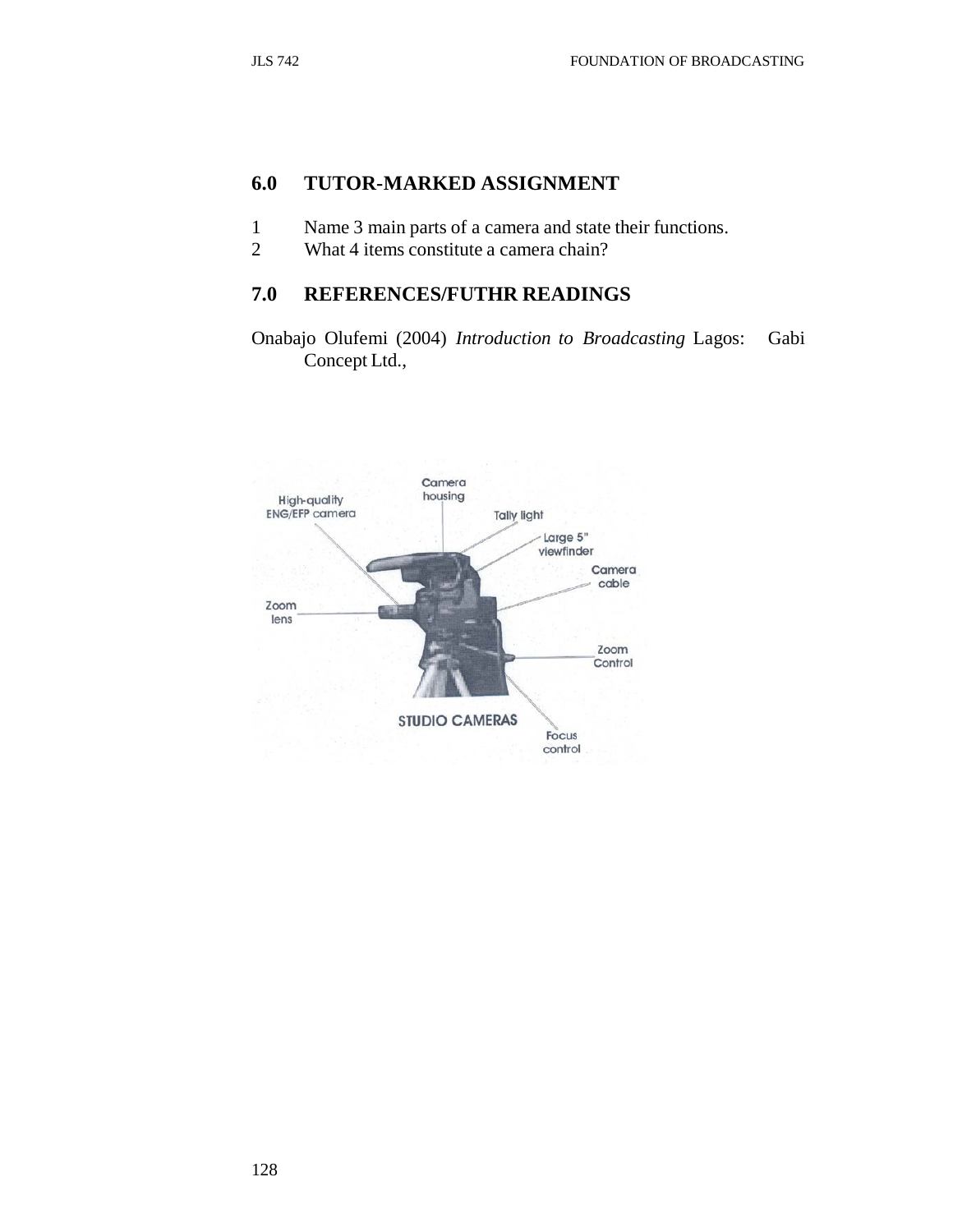

# **UNIT 5 STUDIO PERSONNEL**

# **CONTENTS**

- 1.0 Introduction
- 2.0 Objectives
- 3.0 Main Content
	- 3.1 Above- the- Line Production Personnel
	- 3.2 Below- the- Line Production Personnel
	- 3.3 The Director
	- 3.4 Associate Director
	- 3.5 Production Assistant
	- 3.6 The Floor Manager
	- 3.7 Make-up Artist
	- 3.8 Clothing And Costume Designer
	- 3.9 Set Designer
- 4.0 Conclusion
- 5.0 Summary
- 6.0 Tutor-Marked Assignment
- 7.0 References/Further Readings

## **1.0 INTRODUCTION**

Studio personnel in broadcasting organizations are involved in the production and transmission of programmes for radio and television. They can be referred to as `above the line and 'below the line' production personnel.

## **2.0 OBJECTIVES**

At the end of the unit of study, you should be able to:

i Identify those who constitute above the line and below the line production personnel.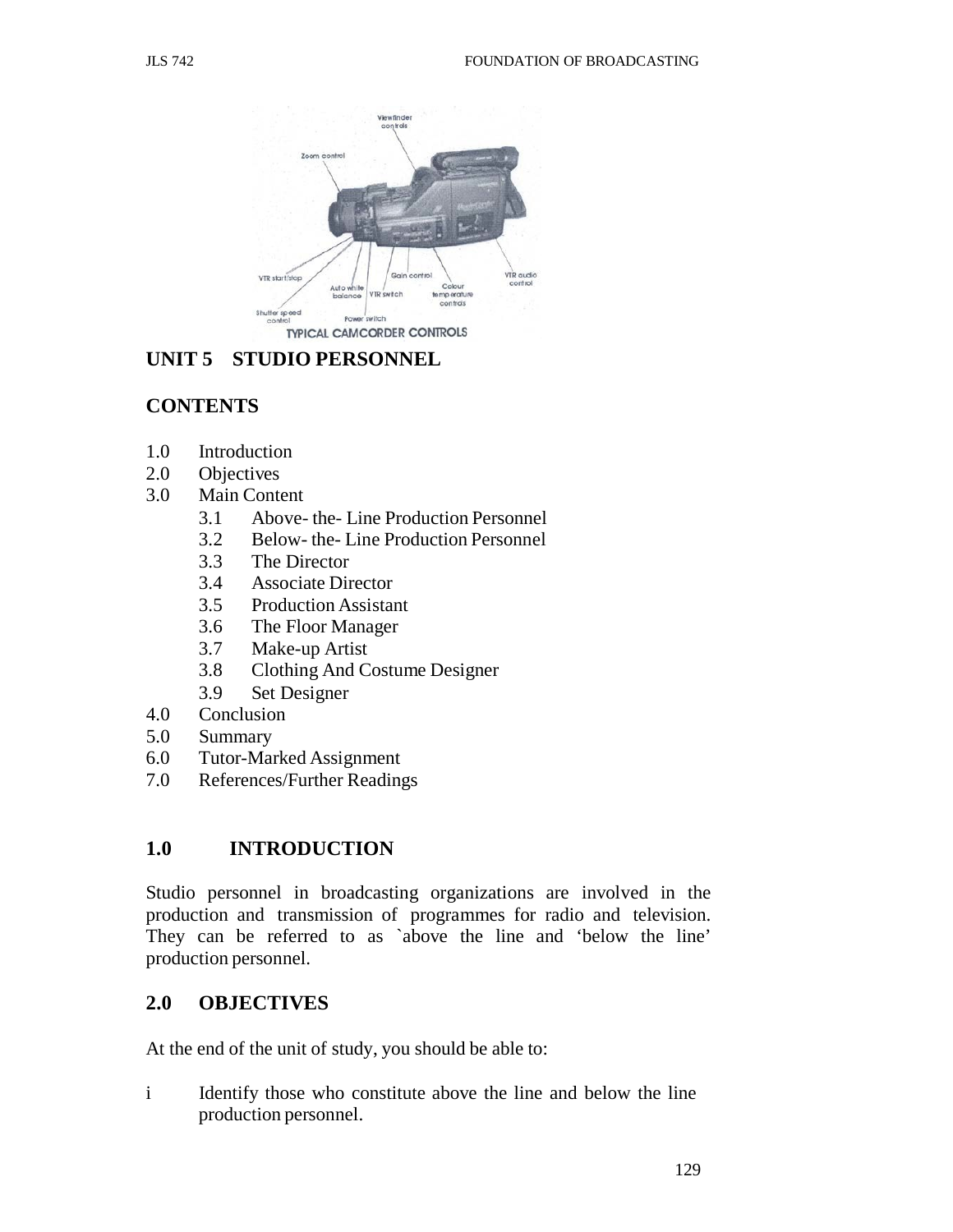ii Discuss the roles of at least five key studio personnel.

## **3.0 MAIN CONTENT**

### **3.1 Above-the-Line Production Personnel**

These include people who are mainly engaged in non-technical activities. They include writers, directors, artistes and the various production assistants. In large productions they may include executive producers, field and studio producers, production managers, script editors and costume designers.

The **WRITER** interprets the process message (message actually received by the audience) into a broadcast presentation and translates it into a radio or television script.

The **DIRECTOR** translates the script into specific video and audio images and suggests whether it would be a field and/or studio production and in case of television whether, it will be a single or multicamera production.

The **ART DIRECTOR** suggests appropriate set designs and graphics that will give the show a specific look or will develop a preliminary story board for a commercial. The overall visual style must satisfy the requirements of the process message as well as the director's perception of the overall show design.

**3.2 Below-the-Line Production Personnel**: They include people who operate equipment or supervise such activities. They include studio managers, technical directors, cameramen, audio technicians, lighting directors, floor managers, videotape editors, character generator operators etc.

### **3.3 The Director**

The director is one who translates ideas into effective pictures and sounds and he assumes various roles in the course of programme production.

In the role of an artist, a director is expected to produce visuals and sounds that effectively convey the intended message clearly and with style. He or she should be versatile in how to look at an event or a script and quickly recognize its essential quality and be able to select and order those elements that help to clarify, intensify, and interpret it for a specific audience. Since the director deals with a variety of people who approach production from different perspectives, he needs to assume the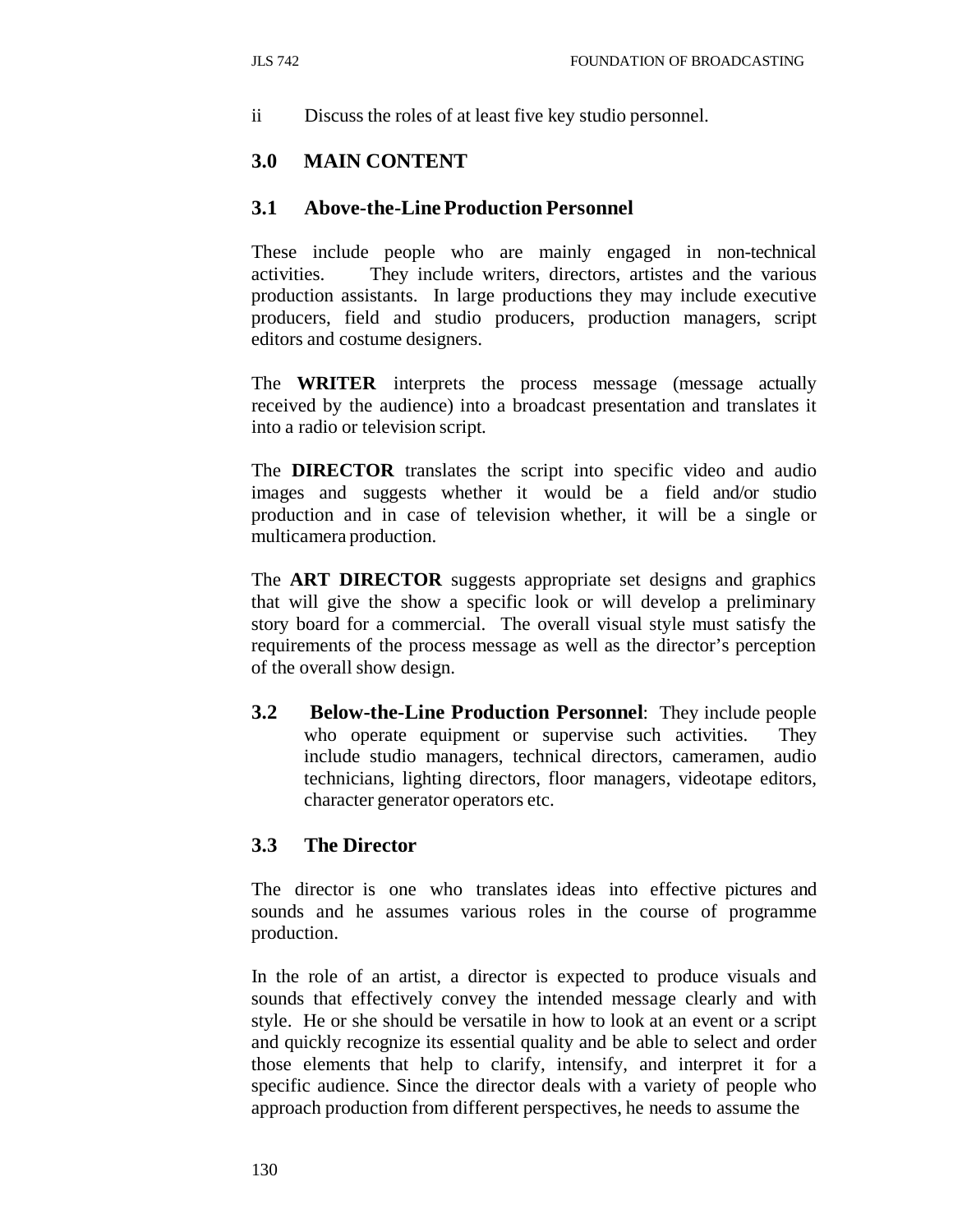role of a psychologist so that he will be able to deal effectively with a producer who worries about the budget, technicians who are primarily concerned with the technical quality of pictures and sound, temperamental artistes and strong-willed designers. He gives the technical crew helpful instructions on how to use production equipment to achieve his communication goal. He is in charge of coordinating. Production details and processes which help artistes achieve peak performances.

The more effort a director spends in pre-production planning, the more efficient and reliable his directing becomes in the actual production phase. He should understand the purpose for a programme and its intended effect on a specific audience, the production method, the production team and communication, scheduling and script formats. Proper marking of the production script will aid greatly the director in directing from the control room or on location. A well marked script will help him remember various camera and artistes positions and make his directing less arbitrary.

A director needs a floor plan and this helps the director to visualize various shots and interpret those shots into major camera positions and camera traffic. It also influences and sometimes dictates how he carefully works out movement and actions by the artistes and all mobile production equipment. It is the duty of the director to carefully examine the facilities request to ensure that the equipment requested for are sufficient and appropriate for the planned production.

## **3.4 Associate Director**

He or she assists the director during rehearsals and on-the-air performance or taping sessions. He gives all standby cues in complex studio shows and presets the camera by telling the camera operators on the intercom the upcoming shots or camera moves. In elaborate field productions, he or she may direct run-throughs (rehearsals) for each take and this gives the director a chance to stand back and observe the action on the field monitor. He is responsible for the timing of programme segments and the overall show during rehearsals as well as during the actual production.

### **SELF ASSESSMENT EXERCISE 1**

What are the duties of an Associate Director in broadcast productions?

### **3.5 Production Assistant**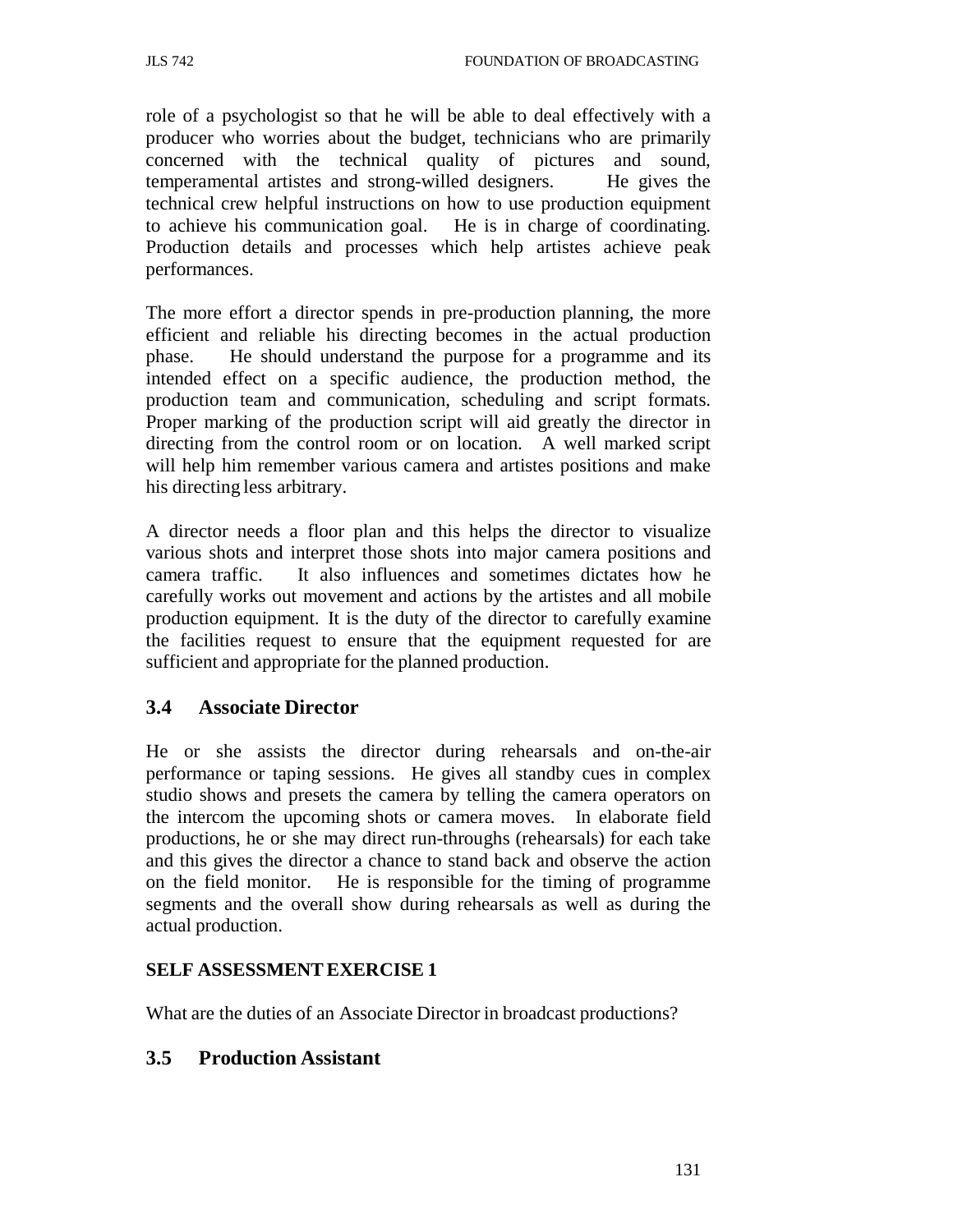The job of a production assistant varies from duplicating and distributing the script to calling around for specific properties (furniture and other objects used for set decoration) and welcoming the artistes or taking notes for the producer and the director. When in the field, he or she keeps a field log of all production takes and this helps in locating the right material during post-production.

### **3.6 The Floor Manager**

The floor manager coordinates all activities on the floor (studio or onlocation site) and relays the cues from the director to the artiste. Before production, he or she overseas and help the floor crew in setting up scenery, placing set and hand properties, dressing the set and putting up displays. He is responsible for removing the set and properties or restoring the remote production site to its original condition.

The floor manager should keep the following in mind when managing a floor:

- (i) Obtain a detailed floor plan and properties list and check with the art director and programme director about any special features or changes.
- (ii) Get a marked script from the director so as to anticipate artiste and camera traffic.
- (iii) Make sure that the teleprompter works.
- iv Establish and maintain a rapport with the artistes and guests before, during and after production.
- (v) If production is shot in segments for postproduction or editing, pay special attention to continuity of artiste's appearance, positions and major moves.
- (vi) During rehearsals, deliver all cues as though you are on air and when cuing, position yourself such that you are visible to the artiste.

### **3.7 Make-Up Artist**

All make-up are used to enhance appearance, to correct appearance and to change appearance. The various purposes for applying cosmetics require different techniques. Enhancing someone's appearance calls for the least complicated procedure. This can be achieved through a foundation that covers minor skin blemishes and cuts down light reflections on an oily skin. Water-based cake makeup foundations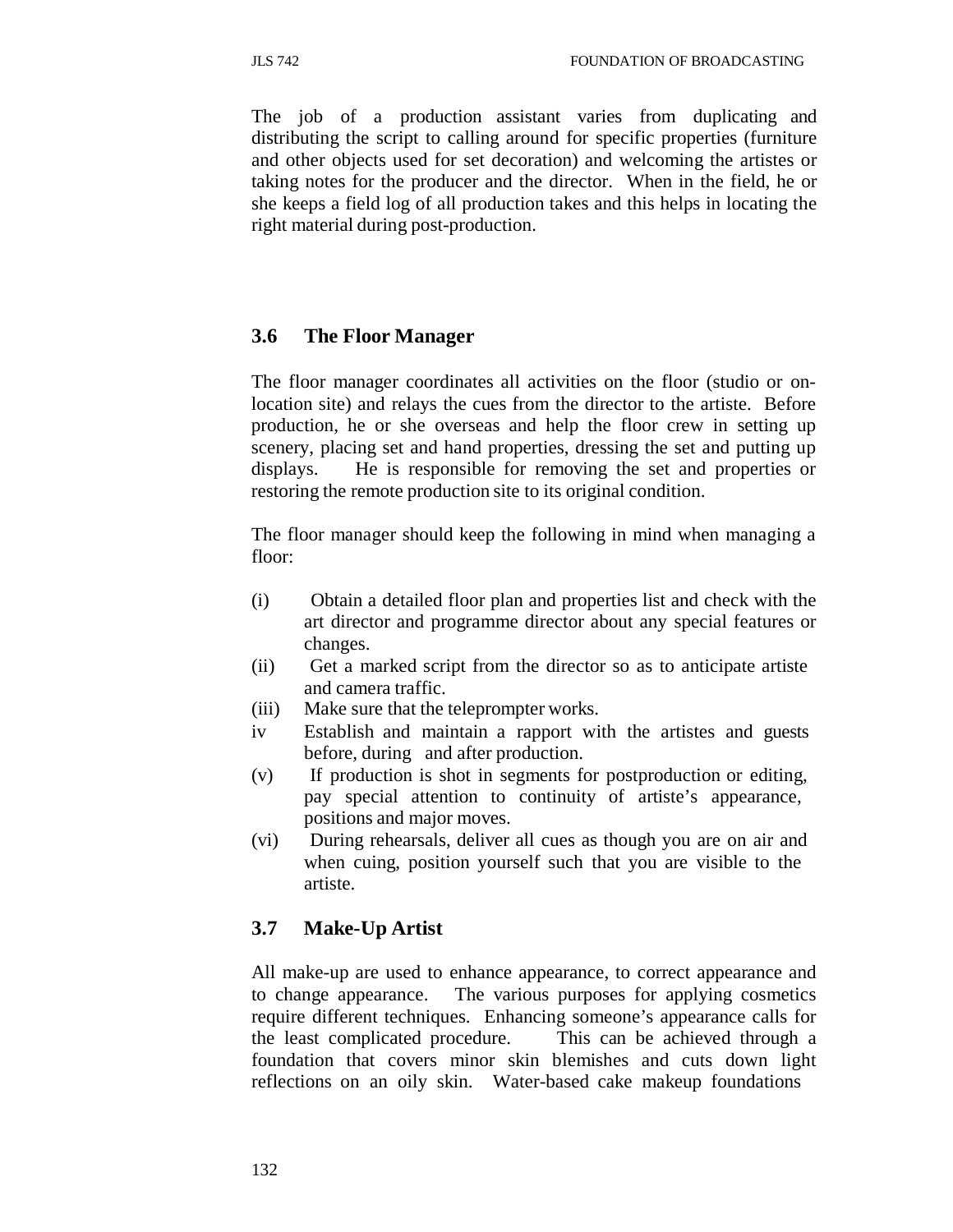generally referred to as pancake are preferred over the more cumbersome grease-based foundations called pan stick.

Correcting someone's appearance is slightly more complicated and changing an actor's appearance may require involved and complex makeup methods.

Most minor productions require only makeup that enhances the appearance of a performer but more complicated makeup ~such as making a young actor look 80 years old is left to the professional makeup artist.

All makeup rooms have large mirrors so that artistes can watch the entire makeup procedure. Adequate, even illumination is very important and the colour temperature of the light in which makeup is applied must match or be closely approximate to that of the production illumination.

#### **SELF ASSESSMENT EXERCISE 2**

Discuss the different techniques that can be used by the make-up artist in applying cosmetics to enhance, correct or change appearance.

# **3.8 Clothing and Costume Designer**

In small station operations and most broadcast productions, the designer is concerned mainly with clothing the performer rather than costuming the actor. The performer's clothes should be attractive and stylish but not too showy. This is because television viewers expect a performer to be well dressed, but not overdressed. Largely, the type of clothing a performer wears should depend on his or personal taste and the type of programme he or she is participating in and the setting of such a programme. Since television has the tendency to put a few extra pounds on the performer, slim dresses and rather closely tailored suits look more attractive than heavy horizontally striped material and baggy dresses and suits. Textured materials often look better than plain on television, but the costume designers should avoid patterns that have too much contrast or are too busy.

Clothing should be made more interesting on camera not by choosing a detailed cloth texture but by adding decorative accessories. Clothing colours chosen for a particular programme should harmonize with the set which is the arrangement of scenery and properties to indicate the locale and/or mood of a show.

## **3.9 Set Designer**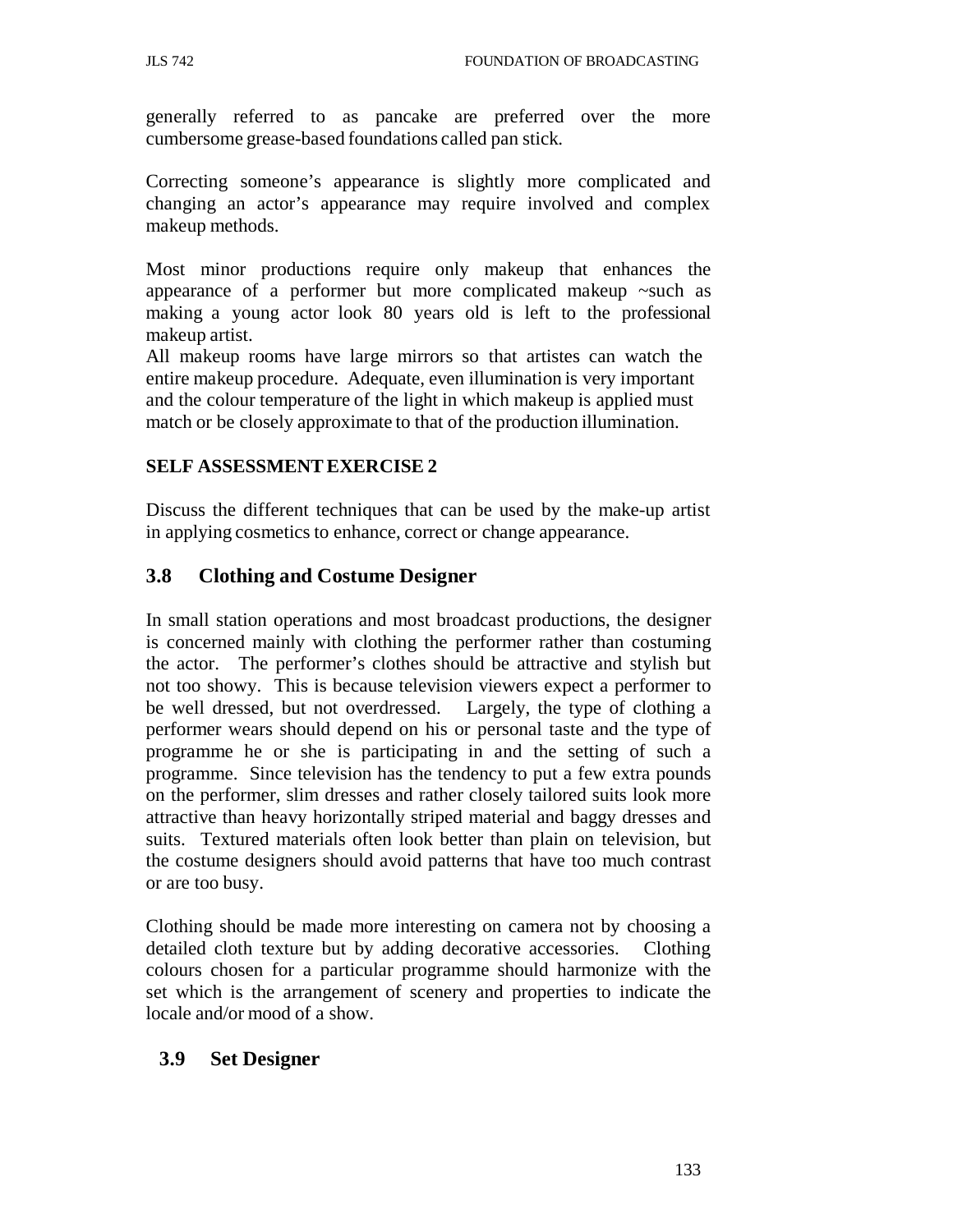A set designer must know what the show is about before designing a set. This he does by liaising with the programme producer or director for his concept of the show.

Sets form scenery that makes programmes appear realistic. A set should be designed in such a way as to allow for optimal camera movement and camera angles, microphone placement, boom movement, appropriate lighting and maximum action by the performers and actors. A television set can be made up of standard set units, hanging units, platforms and set pieces.

**STANDARD SET UNITS** consist of softwall and hardwall flats and a variety of set modules. A set module is a series of flats and threedimensional set pieces whose dimensions match whether they are used vertically, horizontally or in various combinations.

**SOFTWALL FLATS** are background units consisting of a lightweight wood frame covered with muslin or canvass, while hardwall flats are made of stronger material such as pressed fibre board or plywood.

Softwall flats are easy to handle, assemble and brace. They can be easily stored and they do not take up much room.

**HARDWALL FLATS** are much sturdier and are preferred for more ambitious television productions. They are usually built for specific shows and remain set up for the length of the television series, e.g. News or interview sets.

**HANGING UNITS** are supported from overhead tracks or the lighting grid and they include:

- i The **CYCLORAMA**  a continuous piece of canvas stretched along almost all studio walls.
- ii **DROP**  a wide roll of canvas with a background scene painted on it.
- iii. Drapes and Curtains which should be translucent enough to let the back light come through without revealing scenic pieces that may be in the back of the set.

**PLATFORMS a**re elevation devices which are 6 or 12 inches (15 or 30 cm) high and are sometimes called risers. Some 6-inch platforms have 4 casters, so that they can be moved around.

**SET PIECES** are important scenic elements which consist of freestanding three-dimensional objects such as pillars, sweeps, folding screens, steps etc.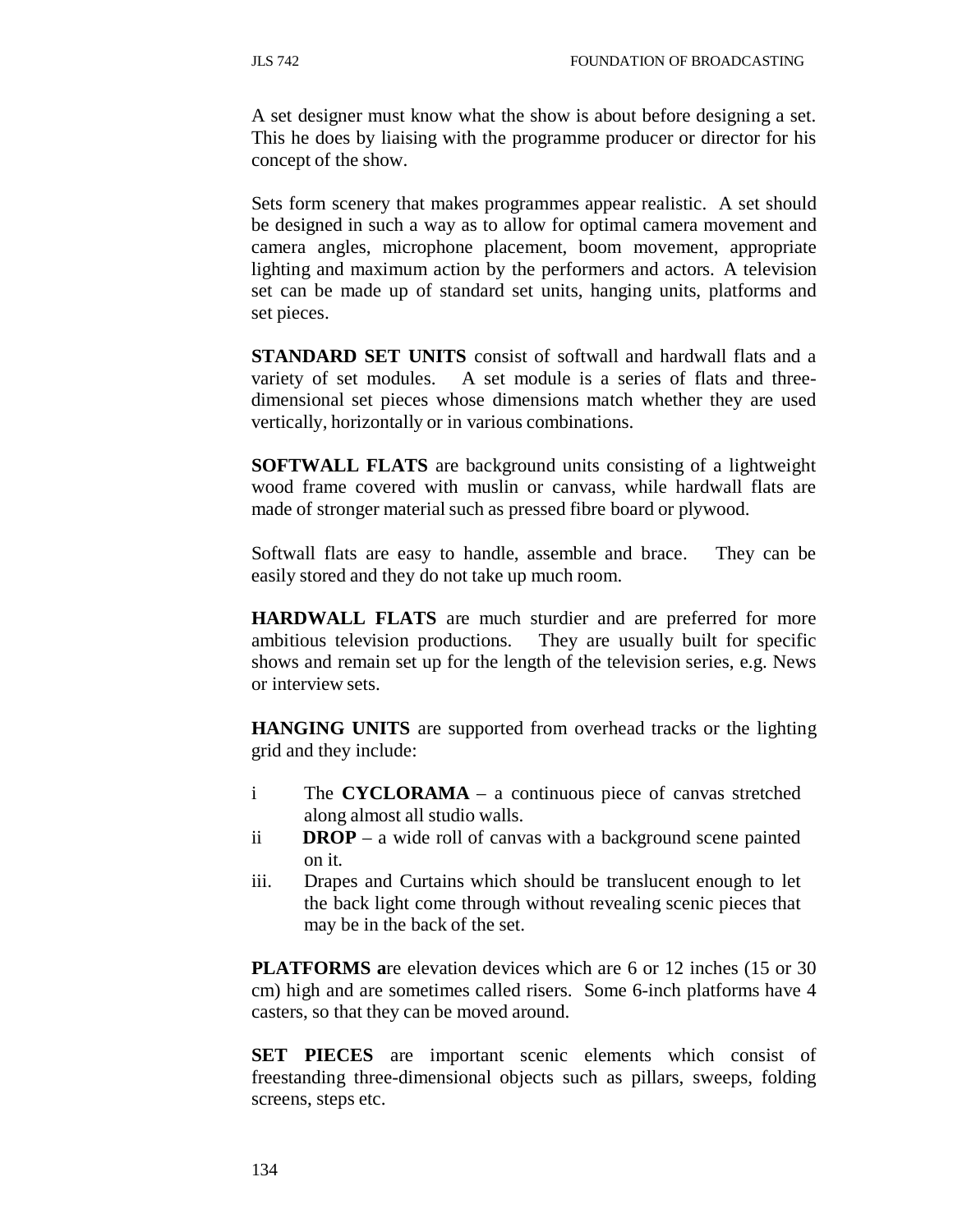The set designer must also ensure that properties (props) and set dressings that will give the recording environment a specific look and style are incorporated into his set designs.

**PROPS** are of three types:

- (a) Stage Props which include the common type of furniture and other items constructed for a specific purpose such as news desks, lecterns or panel tables.
- (b) Set Dressings which are a major factor in determining the style and character of the set. They include such items as draperies, pictures, lamps, flowerpots, sculptures, indoor plants etc.
- (c) Hand Properties consist of all items that are handled by the performer or actor during the show and they include dishes, telephones, radio and desktop computers.

## **4.0 CONCLUSION**

Studio personnel include those who engage in technical and nontechnical activities and without them the various studio equipment cannot be operated, neither can programmes be produced on radio or television.

## **5.0 SUMMARY**

Studio personnel are those who are involved in above the line and below the line productions. They include studio producers, production managers, script editors and costume managers. Others are studio managers, technical directors, floor managers, audio technicians etc.

## **6.0 TUTOR-MARKED ASSIGNMENT**

- i. Name 5 above the line and5 below the line production personnel.
- ii. Outline 5 duties of a floor manager.

## **7.0 REFERENCES/FURTHER READINGS**

Onabajo, Olufemi. (2004). *Introduction to Broadcasting.* Lagos: Gabi Concept Ltd.